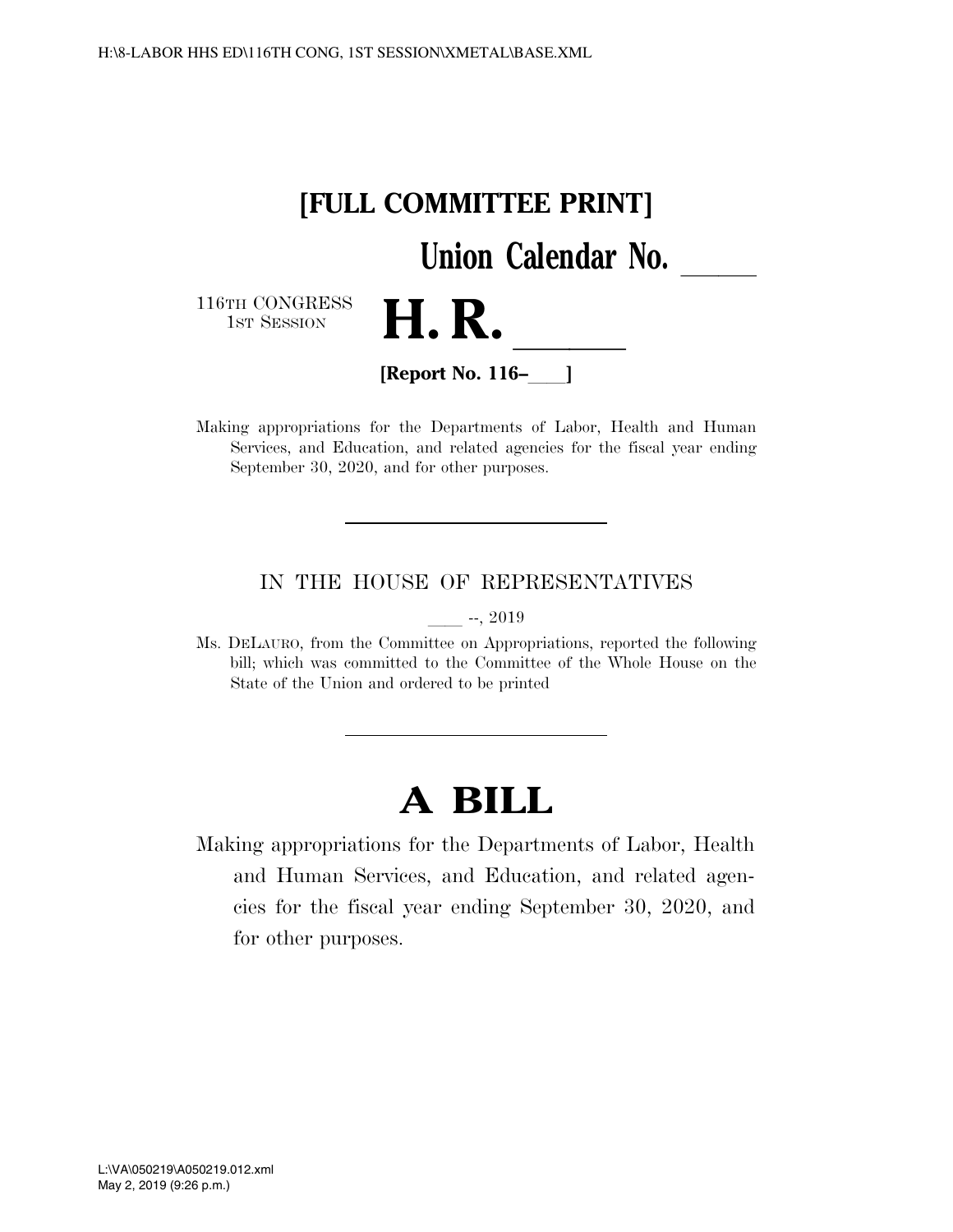$\mathfrak{D}$ 

 *Be it enacted by the Senate and House of Representa- tives of the United States of America in Congress assembled,*  That the following sums are appropriated, out of any money in the Treasury not otherwise appropriated, for the Departments of Labor, Health and Human Services, and Education, and related agencies for the fiscal year ending September 30, 2020, and for other purposes, namely: TITLE I DEPARTMENT OF LABOR EMPLOYMENT AND TRAINING ADMINISTRATION TRAINING AND EMPLOYMENT SERVICES For necessary expenses of the Workforce Innovation and Opportunity Act (referred to in this Act as ''WIOA'') and the National Apprenticeship Act, \$3,977,615,000, plus reimbursements, shall be available. Of the amounts provided: (1) for grants to States for adult employment and training activities, youth activities, and dis- located worker employment and training activities, \$2,967,360,000 as follows: (A) \$900,000,000 for adult employment and training activities, of which \$188,000,000 shall be available for the period July 1, 2020 through June 30, 2021, and of which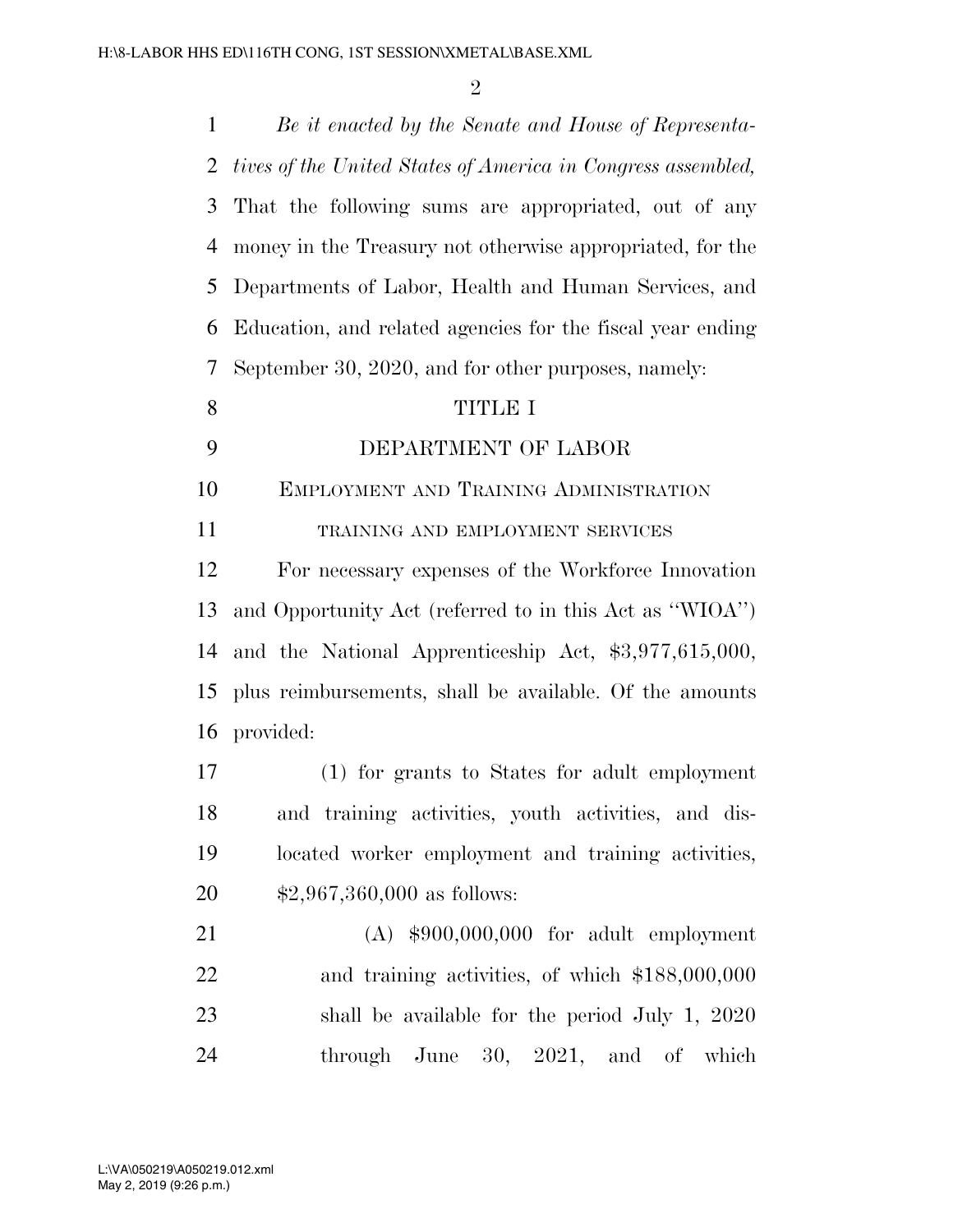| $\mathbf{1}$   | $$712,000,000$ shall be available for the period            |
|----------------|-------------------------------------------------------------|
| $\overline{2}$ | October 1, 2020 through June 30, 2021;                      |
| $\mathfrak{Z}$ | $$964,000,000$ for youth activities,<br>(B)                 |
| $\overline{4}$ | which shall be available for the period April 1,            |
| 5              | $2020$ through June 30, $2021$ ; and                        |
| 6              | $(C)$ \$1,103,360,000 for dislocated worker                 |
| $\tau$         | employment and training activities, of which                |
| 8              | $$243,360,000$ shall be available for the period            |
| 9              | July 1, 2020 through June 30, 2021, and of                  |
| 10             | which $$860,000,000$ shall be available for the             |
| 11             | period October 1, 2020 through June 30, 2021:               |
| 12             | <i>Provided</i> , That the funds available for allotment to |
| 13             | outlying areas to carry out subtitle B of title I of the    |
| 14             | WIOA shall not be subject to the requirements of            |
| 15             | section $127(b)(1)(B)(ii)$ of such Act; and                 |
| 16             | (2) for national programs, $$1,010,255,000$ as              |
| 17             | follows:                                                    |
| 18             | $(A)$ \$370,859,000 for the dislocated work-                |
| 19             | national reserve, of which<br>assistance<br>ers             |
| 20             | $$170,859,000$ shall be available for the period            |
| 21             | July 1, 2020 through September 30, 2021, and                |
| 22             | of which $$200,000,000$ shall be available for the          |
| 23             | period October 1, 2020 through September 30,                |
| 24             | 2021: <i>Provided</i> , That funds provided to carry        |
| 25             | out section $132(a)(2)(A)$ of the WIOA may be               |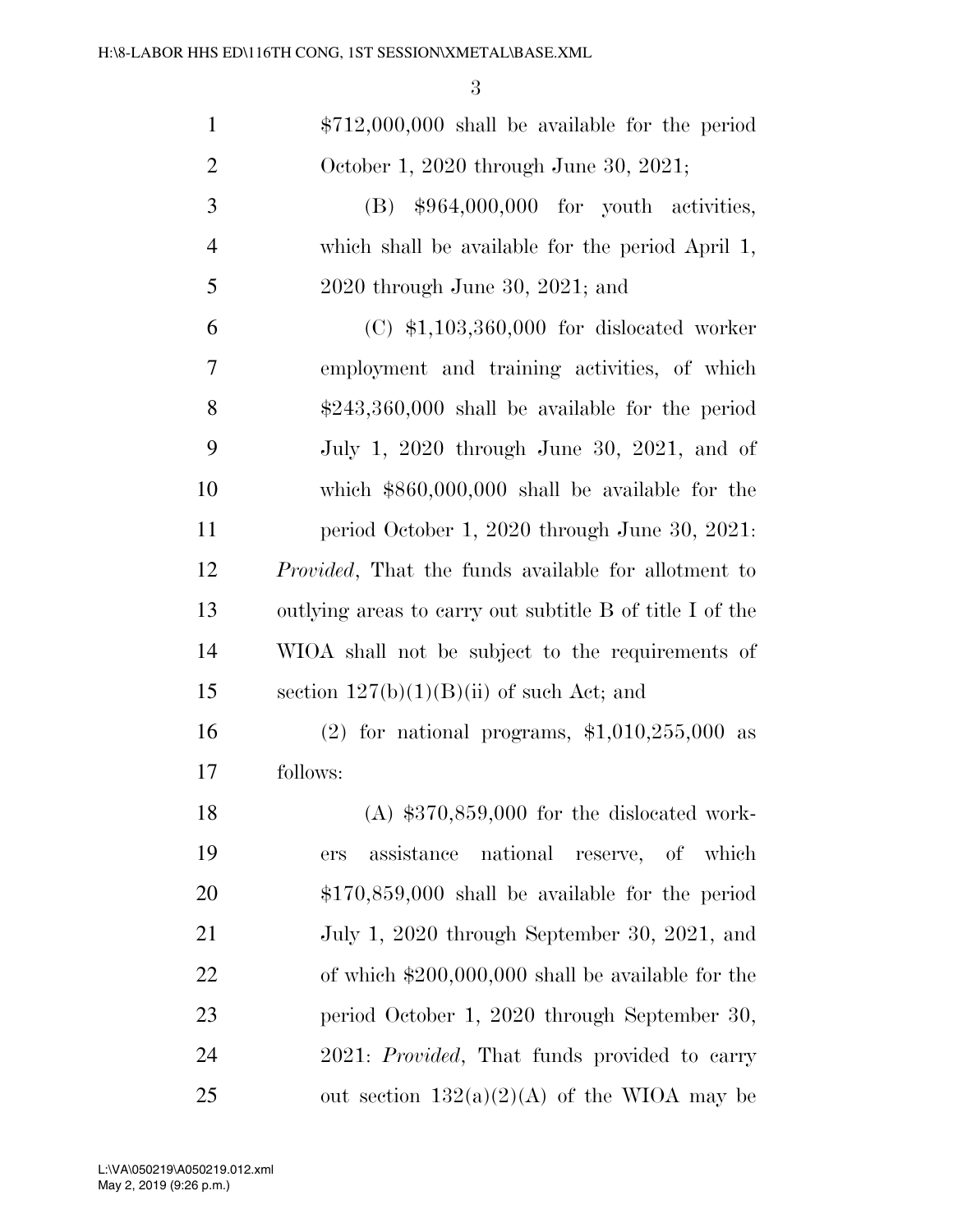used to provide assistance to a State for state- wide or local use in order to address cases where there have been worker dislocations across multiple sectors or across multiple local areas and such workers remain dislocated; co- ordinate the State workforce development plan with emerging economic development needs; and train such eligible dislocated workers: *Provided further*, That funds provided to carry out sec- tions 168(b) and 169(c) of the WIOA may be used for technical assistance and demonstration projects, respectively, that provide assistance to new entrants in the workforce and incumbent workers: *Provided further*, That notwithstanding section 168(b) of the WIOA, of the funds pro- vided under this subparagraph, the Secretary of Labor (referred to in this title as ''Secretary'') 18 may reserve not more than 7 percent of such funds to provide technical assistance and carry out additional activities related to the transition to the WIOA: *Provided further*, That of the funds provided under this subparagraph, \$150,000,000 shall be for training and employ- ment assistance under sections 168(b), 169(c) (notwithstanding the 10 percent limitation in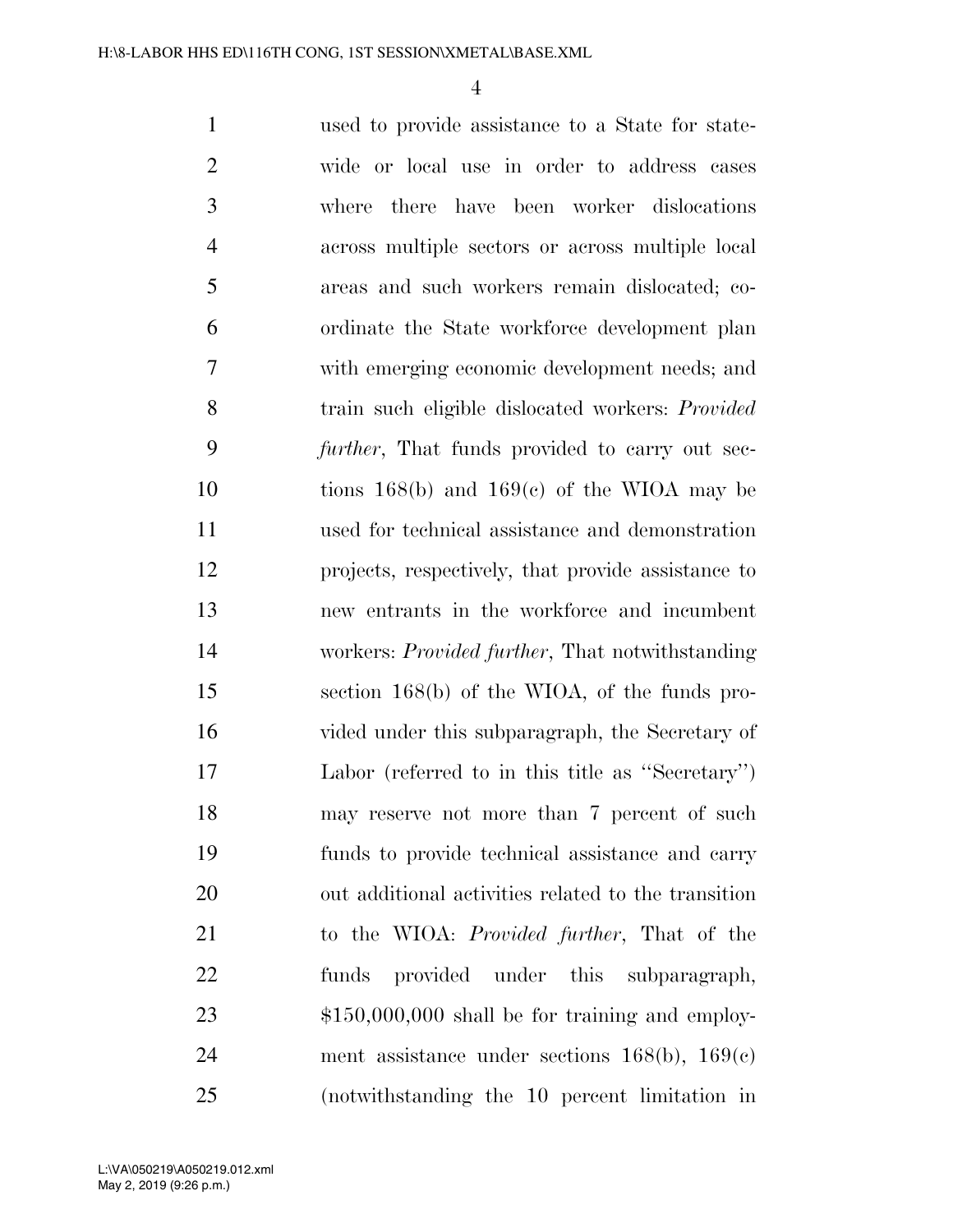such section) and 170 of the WIOA for the pur- pose of developing, offering, or improving edu- cational or career training programs at commu- nity colleges, defined as public institutions of higher education, as described in section 101(a) of the Higher Education Act and at which the associate's degree is primarily the highest de- gree awarded, with other eligible institutions of higher education, as defined in section 101(a) of the Higher Education Act, eligible to partici- pate through consortia, with community colleges as the lead grantee: *Provided further*, That the Secretary shall follow the requirements for the program in the committee report accompanying this Act: *Provided further*, That any grant funds used for apprenticeships shall be used to support only apprenticeship programs reg- istered under the National Apprenticeship Act and as referred to in Section 3(7)(B) of the 20 Workforce Innovation and Opportunity Act; (B) \$55,000,000 for Native American pro-grams under section 166 of the WIOA, which

 shall be available for the period July 1, 2020 through June 30, 2021;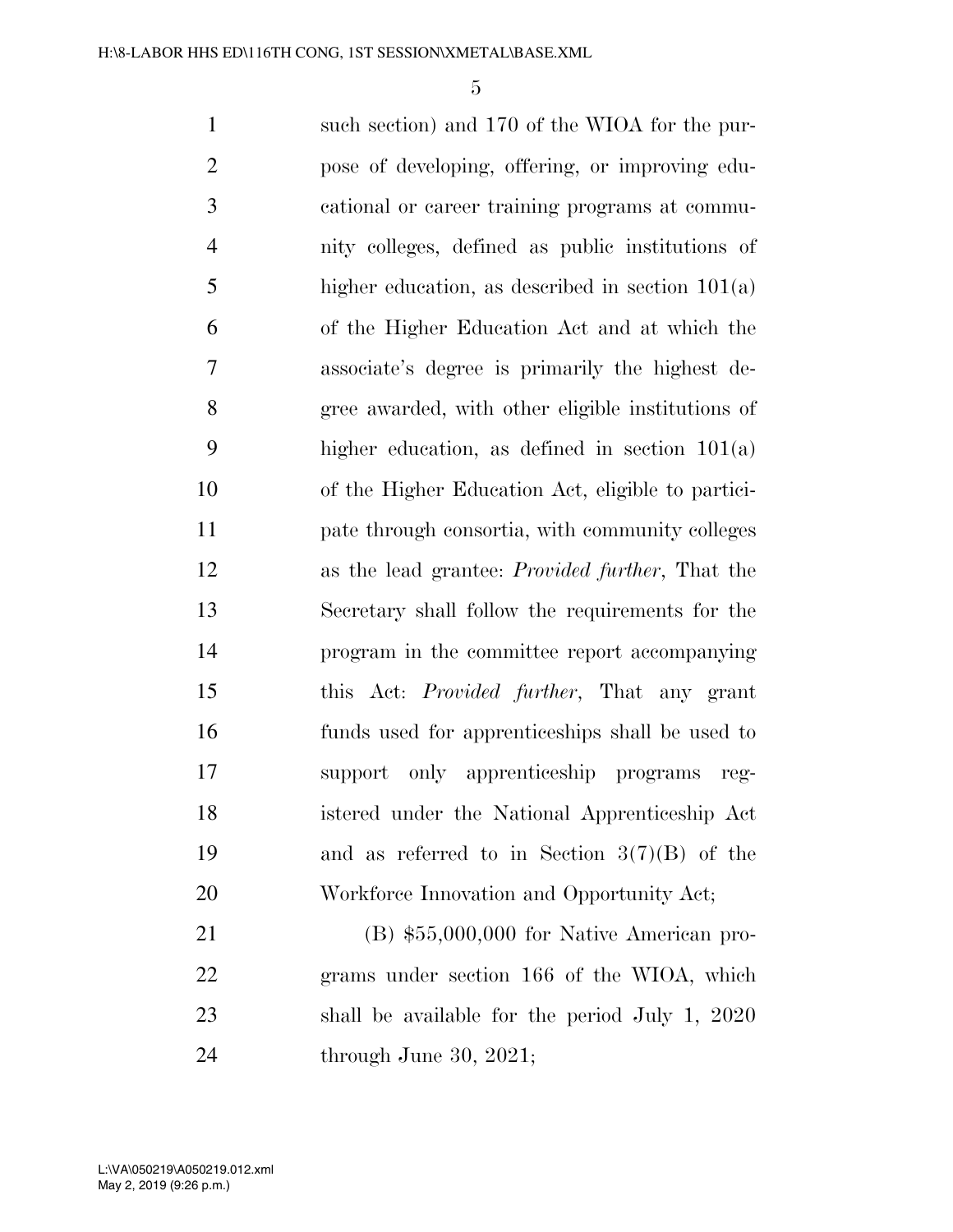(C) \$98,896,000 for migrant and seasonal farmworker programs under section 167 of the WIOA, including \$91,722,000 for formula grants (of which not less than 70 percent shall be for employment and training services), \$6,588,000 for migrant and seasonal housing (of which not less than 70 percent shall be for permanent housing), and \$586,000 for other discretionary purposes, which shall be available 10 for the period April 1, 2020 through June 30, 2021: *Provided*, That notwithstanding any other provision of law or related regulation, the Department of Labor shall take no action lim- iting the number or proportion of eligible par- ticipants receiving related assistance services or discouraging grantees from providing such serv- ices; (D) \$127,500,000 for YouthBuild activi- ties as described in section 171 of the WIOA, which shall be available for the period April 1, 2020 through June 30, 2021; (E) \$100,000,000 for ex-offender activi-ties, under the authority of section 169 of the

WIOA, which shall be available for the period

April 1, 2020 through June 30, 2021: *Provided*,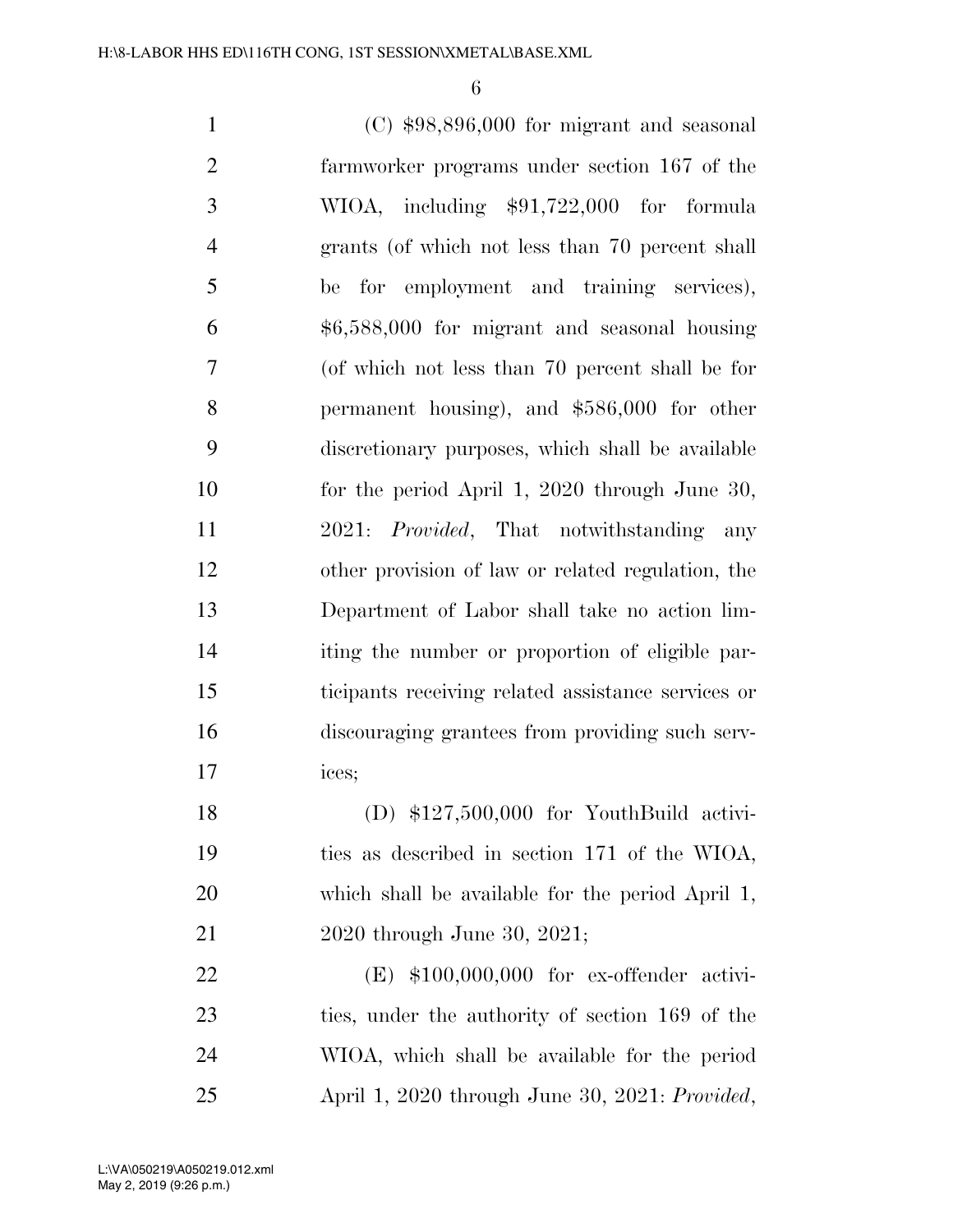That of this amount, \$25,000,000 shall be for competitive grants to national and regional intermediaries for activities that prepare young, formerly incarcerated individuals, including those who have dropped out of school or other educational programs, with a priority for projects serving high-crime, high-poverty areas; (F) \$8,000,000 for the Workforce Data Quality Initiative, under the authority of section 169 of the WIOA, which shall be available for the period July 1, 2020 through June 30, 2021; and (G) \$250,000,000, to expand opportunities through apprenticeships only registered under

 the National Apprenticeship Act and as referred 16 to in section  $3(7)(B)$  of the WIOA, to be avail- able to the Secretary to carry out activities through grants, cooperative agreements, con- tracts and other arrangements, with States and other appropriate entities, which shall be avail- able for the period July 1, 2020 through June 30, 2021: *Provided further*, That of the funds provided to carry out this subparagraph, not less than 20 percent shall be for making com-petitive contracts to national and local appren-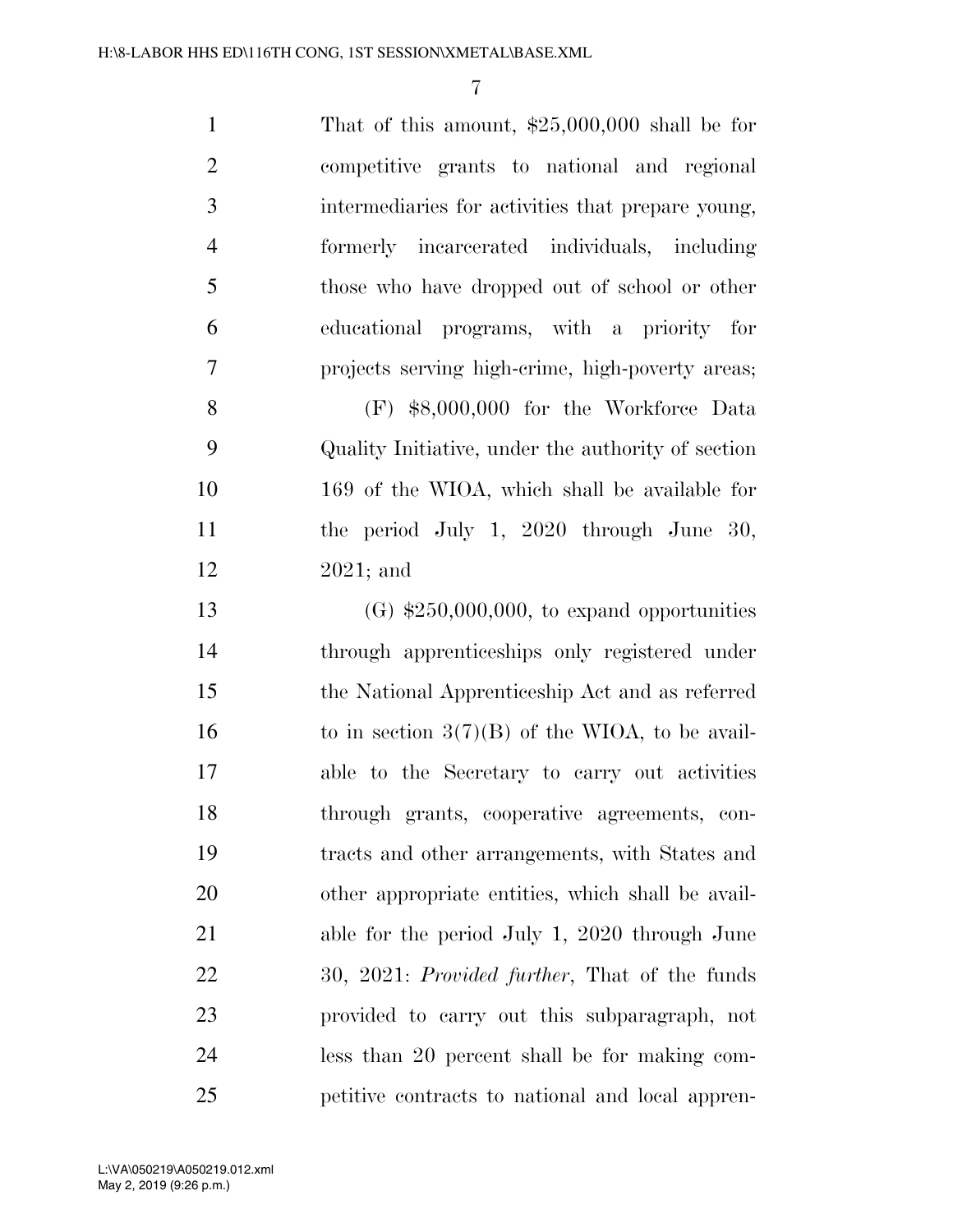| $\mathbf{1}$   | ticeship intermediaries and not less than 50                  |
|----------------|---------------------------------------------------------------|
| $\overline{2}$ | percent shall be used to fund grants to States.               |
| 3              | <b>JOB CORPS</b>                                              |
| $\overline{4}$ | (INCLUDING TRANSFER OF FUNDS)                                 |
| 5              | To carry out subtitle C of title I of the WIOA, includ-       |
| 6              | ing Federal administrative expenses, the purchase and         |
| 7              | hire of passenger motor vehicles, the construction, alter-    |
| 8              | ation, and repairs of buildings and other facilities, and the |
| 9              | purchase of real property for training centers as author-     |
| 10             | ized by the WIOA, $$1,868,655,000$ , plus reimbursements,     |
| 11             | as follows:                                                   |
| 12             | $(1)$ \$1,603,325,000 for Job Corps Operations,               |
| 13             | which shall be available for the period July 1, 2020          |
| 14             | through June 30, 2021;                                        |
| 15             | $(2)$ \$233,000,000 for construction, rehabilita-             |
| 16             | tion and acquisition of Job Corps Centers, which              |
| 17             | shall be available for the period July 1, 2020                |
| 18             | through June 30, 2023, and which may include the              |
| 19             | acquisition, maintenance, and repair of major items           |
| 20             | of equipment: <i>Provided</i> , That the Secretary may        |
| 21             | transfer up to 15 percent of such funds to meet the           |
| 22             | operational needs of such centers or to achieve ad-           |
| 23             | ministrative efficiencies: <i>Provided further</i> , That any |
| 24             | funds transferred pursuant to the preceding provi-            |
| 25             | sion shall not be available for obligation after June         |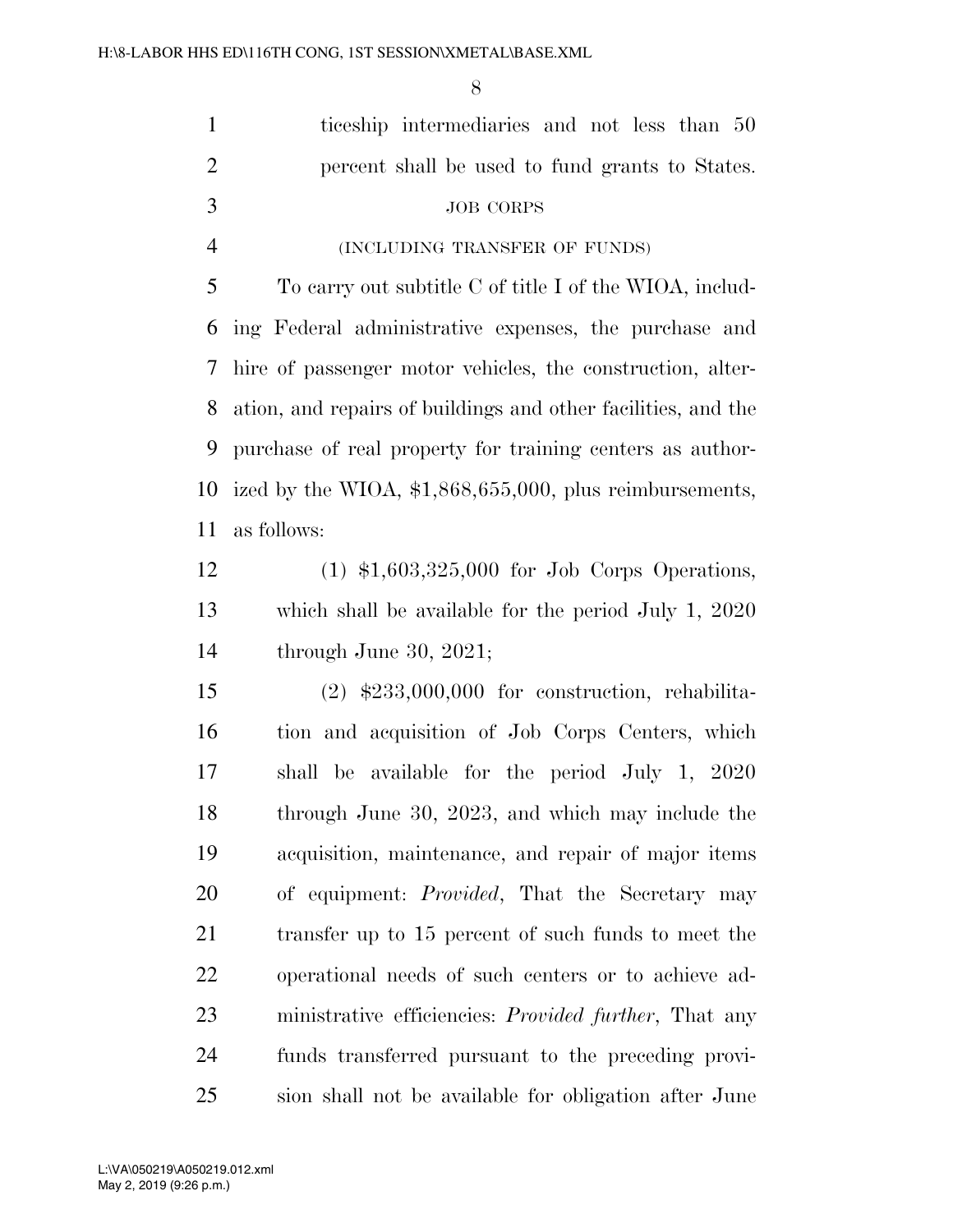30, 2021: *Provided further*, That the Committees on Appropriations of the House of Representatives and the Senate are notified at least 15 days in advance of any transfer; and (3) \$32,330,000 for necessary expenses of Job Corps, which shall be available for obligation for the

 period October 1, 2019 through September 30, 2020:

 *Provided*, That no funds from any other appropriation shall be used to provide meal services at or for Job Corps centers.

# COMMUNITY SERVICE EMPLOYMENT FOR OLDER AMERICANS

 To carry out title V of the Older Americans Act of 1965 (referred to in this Act as ''OAA''), \$463,800,000, which shall be available for the period April 1, 2020 through June 30, 2021, and may be recaptured and reobli-gated in accordance with section 517(c) of the OAA.

 FEDERAL UNEMPLOYMENT BENEFITS AND ALLOWANCES For payments during fiscal year 2020 of trade ad- justment benefit payments and allowances under part I of subchapter B of chapter 2 of title II of the Trade Act of 1974, and section 246 of that Act; and for training, employment and case management services, allowances for job search and relocation, and related State administrative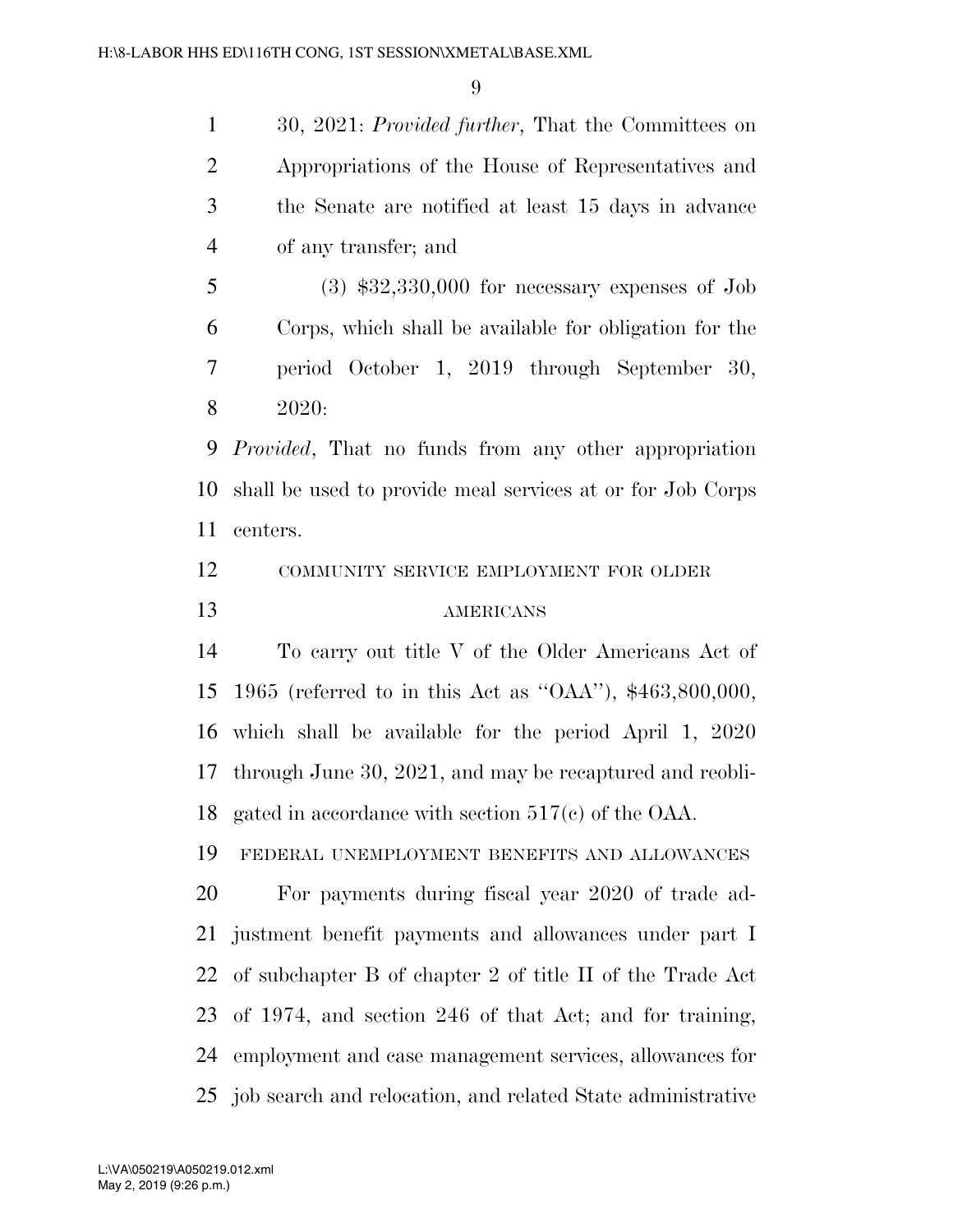expenses under part II of subchapter B of chapter 2 of title II of the Trade Act of 1974, and including benefit payments, allowances, training, employment and case management services, and related State administration provided pursuant to section 231(a) of the Trade Adjust- ment Assistance Extension Act of 2011 and section 405(a) of the Trade Preferences Extension Act of 2015, \$680,000,000 together with such amounts as may be nec- essary to be charged to the subsequent appropriation for payments for any period subsequent to September 15, 2020: *Provided*, That notwithstanding section 502 of this Act, any part of the appropriation provided under this heading may remain available for obligation beyond the current fiscal year pursuant to the authorities of section 245(c) of the Trade Act of 1974 (19 U.S.C. 2317(c)).

STATE UNEMPLOYMENT INSURANCE AND EMPLOYMENT

## 17 SERVICE OPERATIONS

 For authorized administrative expenses, \$84,066,000, together with not to exceed \$3,381,695,000 which may be expended from the Employment Security Administration Account in the Unemployment Trust Fund (''the Trust Fund''), of which:

 (1) \$2,618,230,000 from the Trust Fund is for grants to States for the administration of State un-employment insurance laws as authorized under title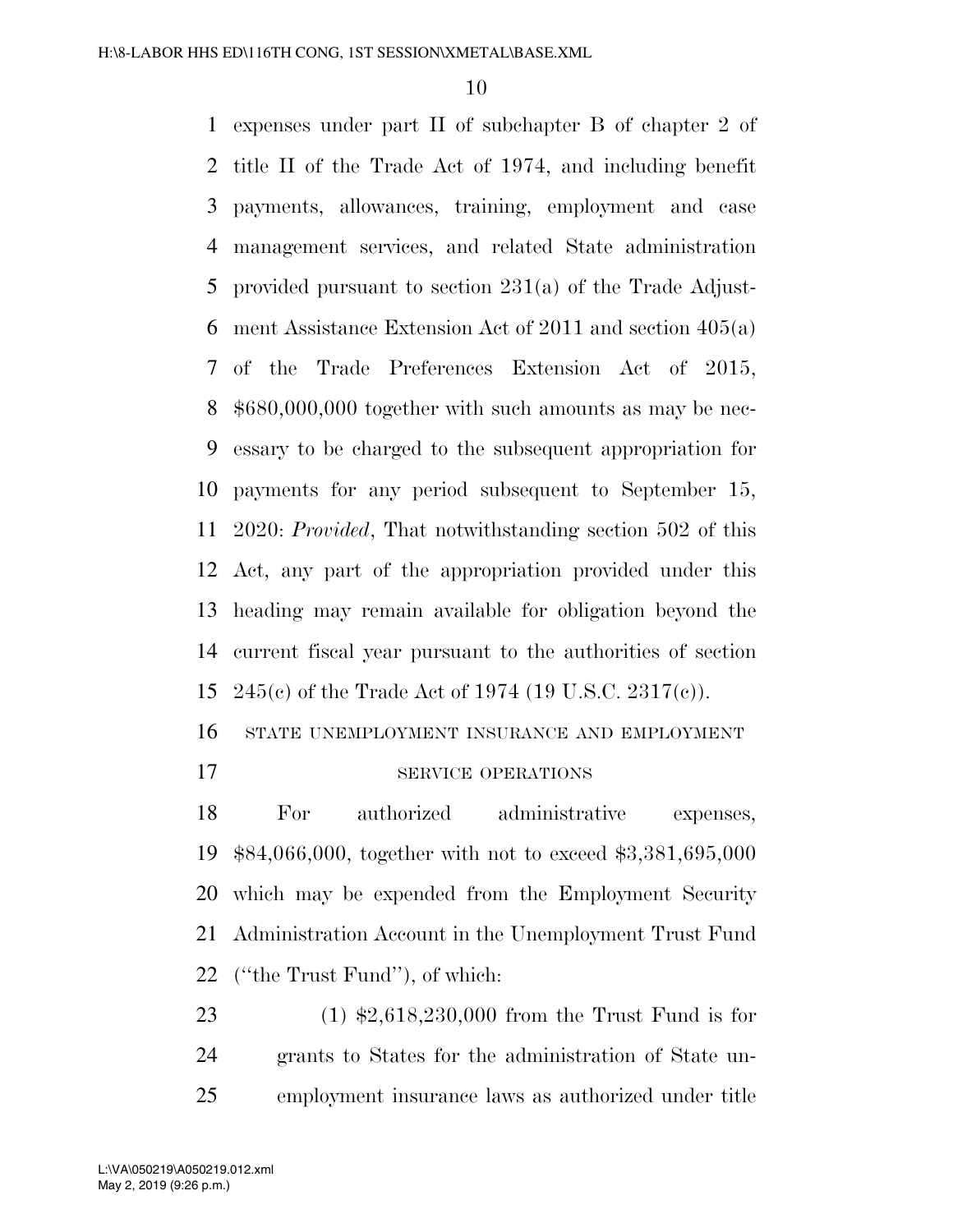III of the Social Security Act (including not less 2 than \$175,000,000 to carry out reemployment serv- ices and eligibility assessments under section 306 of such Act, any claimants of regular compensation, as defined in such section, including those who are profiled as most likely to exhaust their benefits, may be eligible for such services and assessments: *Pro- vided*, That of such amount, \$117,000,000 is speci- fied for grants under section 306 of the Social Secu- rity Act and is provided to meet the terms of section 251(b)(2)(E)(ii) of the Balanced Budget and Emer- gency Deficit Control Act of 1985, as amended, and \$58,000,000 is additional new budget authority 14 specified for purposes of section  $251(b)(2)(E)(i)(II)$  of such Act; and \$9,000,000 for continued support of the Unemployment Insurance Integrity Center of Excellence), the administration of unemployment in- surance for Federal employees and for ex-service members as authorized under 5 U.S.C. 8501–8523, and the administration of trade readjustment allow- ances, reemployment trade adjustment assistance, and alternative trade adjustment assistance under the Trade Act of 1974 and under section 231(a) of the Trade Adjustment Assistance Extension Act of 2011 and section 405(a) of the Trade Preferences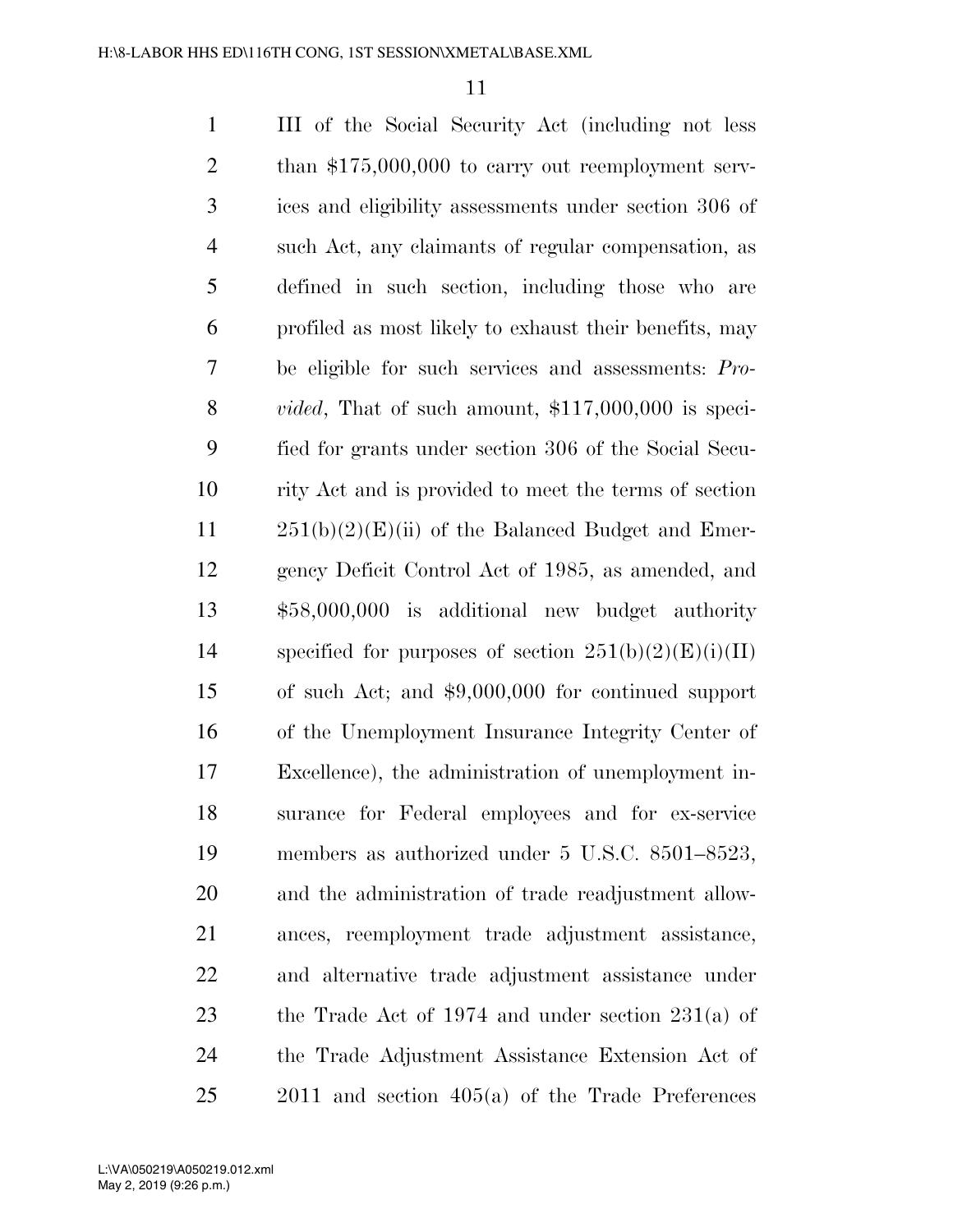Extension Act of 2015, and shall be available for ob- ligation by the States through December 31, 2020, except that funds used for automation shall be avail- able for Federal obligation through December 31, 2020, and for State obligation through September 30, 2022, or, if the automation is being carried out through consortia of States, for State obligation through September 30, 2026, and for expenditure through September 30, 2027, and funds for competi- tive grants awarded to States for improved oper- ations and to conduct in-person reemployment and eligibility assessments and unemployment insurance improper payment reviews and provide reemploy- ment services and referrals to training, as appro- priate, shall be available for Federal obligation through December 31, 2020, and for obligation by the States through September 30, 2022, and funds for the Unemployment Insurance Integrity Center of Excellence shall be available for obligation by the State through September 30, 2021, and funds used for unemployment insurance workloads experienced through September 30, 2020 shall be available for Federal obligation through December 31, 2020: *Pro- vided further*, That of the funds available under this paragraph for grants to States for administering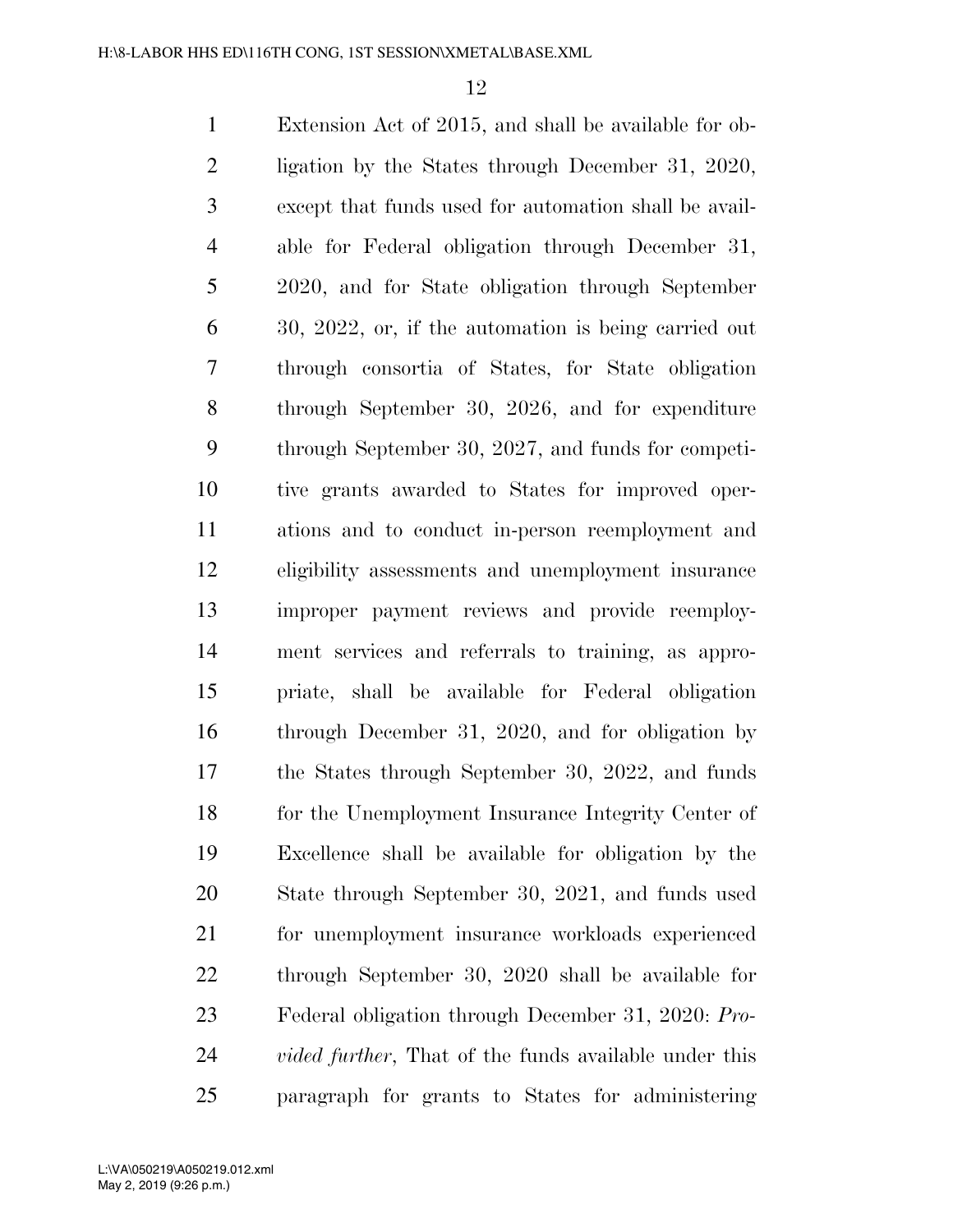claims under State unemployment compensation laws that remain unallocated at the end of the fiscal year as a result of state workloads in administering such claims not supporting the allocation, the Sec- retary shall use such funds (other than funds speci- fied for other activities in this paragraph) for sup- plemental grant funding opportunities to States in order to improve operations and modernize State Unemployment Insurance systems and such funds shall remain available for Federal obligation through December 31, 2020;

 (2) \$12,000,000 from the Trust Fund is for na- tional activities necessary to support the administra- tion of the Federal-State unemployment insurance system;

 (3) \$658,587,000 from the Trust Fund, to- gether with \$21,413,000 from the General Fund of the Treasury, is for grants to States in accordance with section 6 of the Wagner-Peyser Act, and shall be available for Federal obligation for the period July 1, 2020 through June 30, 2021;

 (4) \$22,318,000 from the Trust Fund is for na- tional activities of the Employment Service, includ- ing administration of the work opportunity tax cred-it under section 51 of the Internal Revenue Code of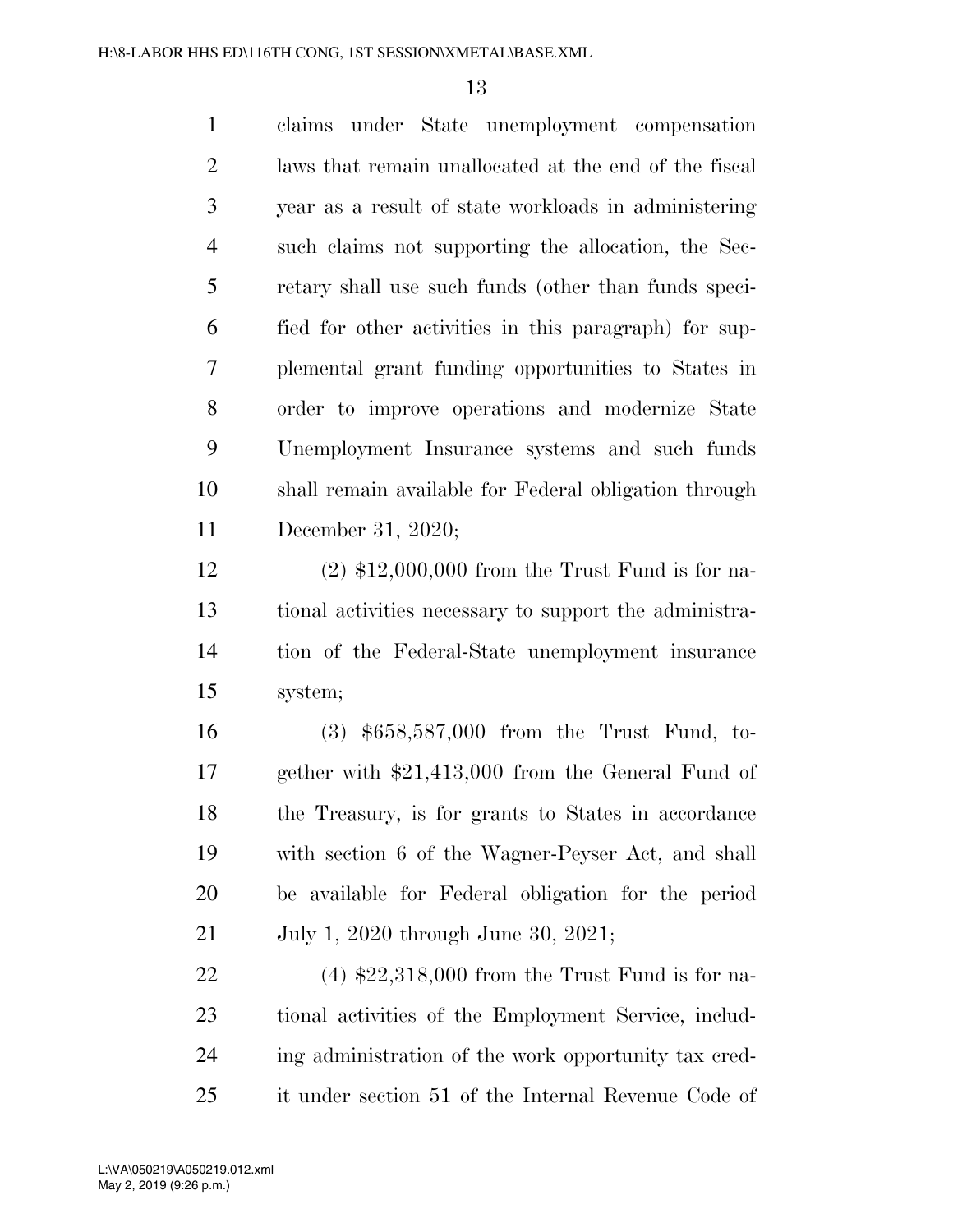1986, and the provision of technical assistance and staff training under the Wagner-Peyser Act;

 (5) \$70,560,000 from the Trust Fund is for the administration of foreign labor certifications and re- lated activities under the Immigration and Nation- ality Act and related laws, of which \$56,278,000 shall be available for the Federal administration of such activities, and \$14,282,000 shall be available for grants to States for the administration of such activities; and

 (6) \$62,653,000 from the General Fund is to provide workforce information, national electronic tools, and one-stop system building under the Wag- ner-Peyser Act and shall be available for Federal ob- ligation for the period July 1, 2020 through June 30, 2021:

 *Provided*, That to the extent that the Average Weekly In- sured Unemployment (''AWIU'') for fiscal year 2020 is projected by the Department of Labor to exceed 1,758,000, an additional \$28,600,000 from the Trust Fund shall be available for obligation for every 100,000 increase in the AWIU level (including a pro rata amount for any increment less than 100,000) to carry out title III of the Social Security Act: *Provided further*, That funds appropriated in this Act that are allotted to a State

May 2, 2019 (9:26 p.m.) L:\VA\050219\A050219.012.xml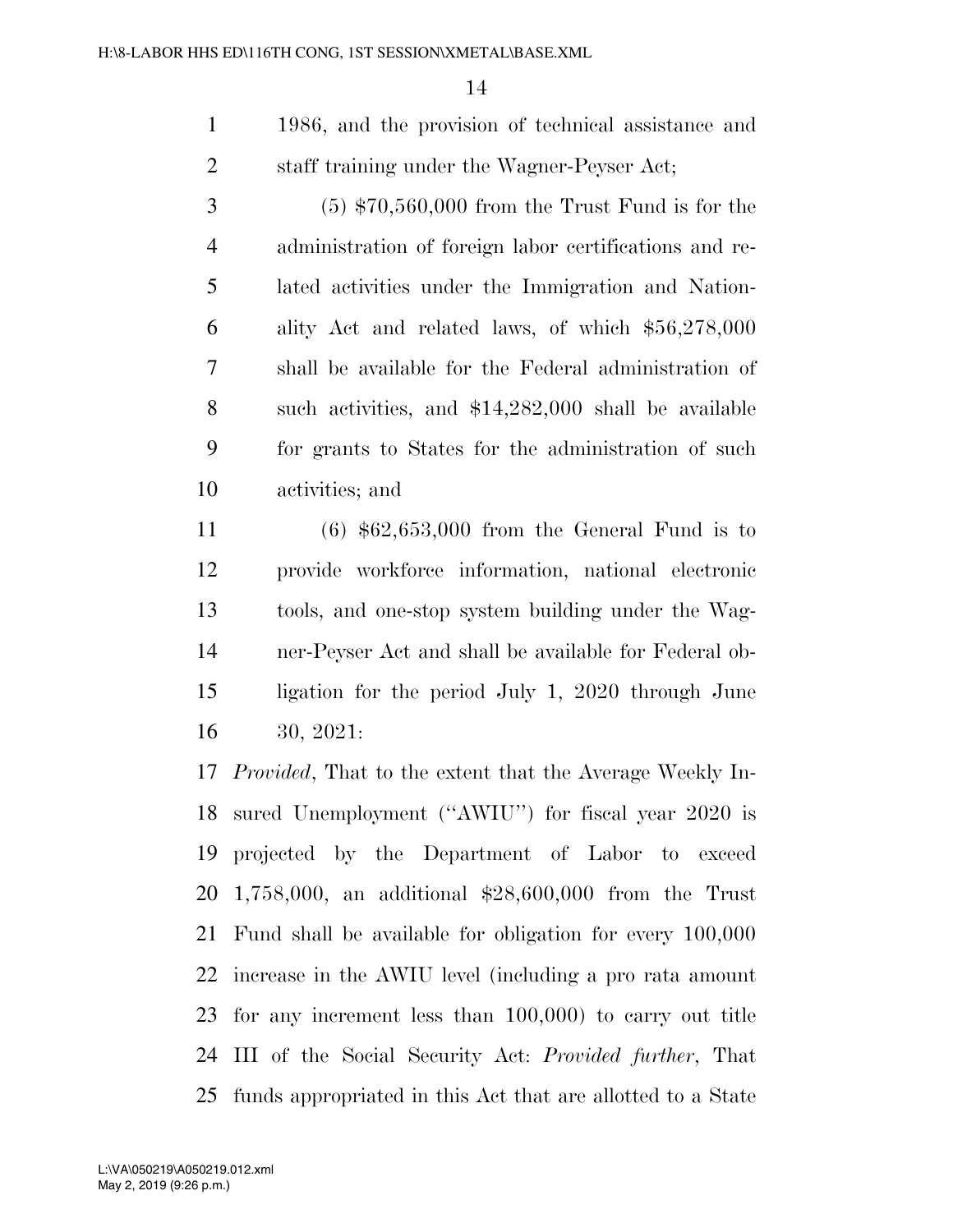to carry out activities under title III of the Social Security Act may be used by such State to assist other States in carrying out activities under such title III if the other States include areas that have suffered a major disaster declared by the President under the Robert T. Stafford Disaster Relief and Emergency Assistance Act: *Provided further*, That the Secretary may use funds appropriated for grants to States under title III of the Social Security Act to make payments on behalf of States for the use of the National Directory of New Hires under section 453(j)(8) of such Act: *Provided further*, That the Sec- retary may use funds appropriated for grants to States under title III of the Social Security Act to make pay- ments on behalf of States to the entity operating the State Information Data Exchange System: *Provided further*, That funds appropriated in this Act which are used to es- tablish a national one-stop career center system, or which are used to support the national activities of the Federal- State unemployment insurance, employment service, or immigration programs, may be obligated in contracts, grants, or agreements with States and non-State entities: *Provided further*, That States awarded competitive grants for improved operations under title III of the Social Secu- rity Act, or awarded grants to support the national activi-ties of the Federal-State unemployment insurance system,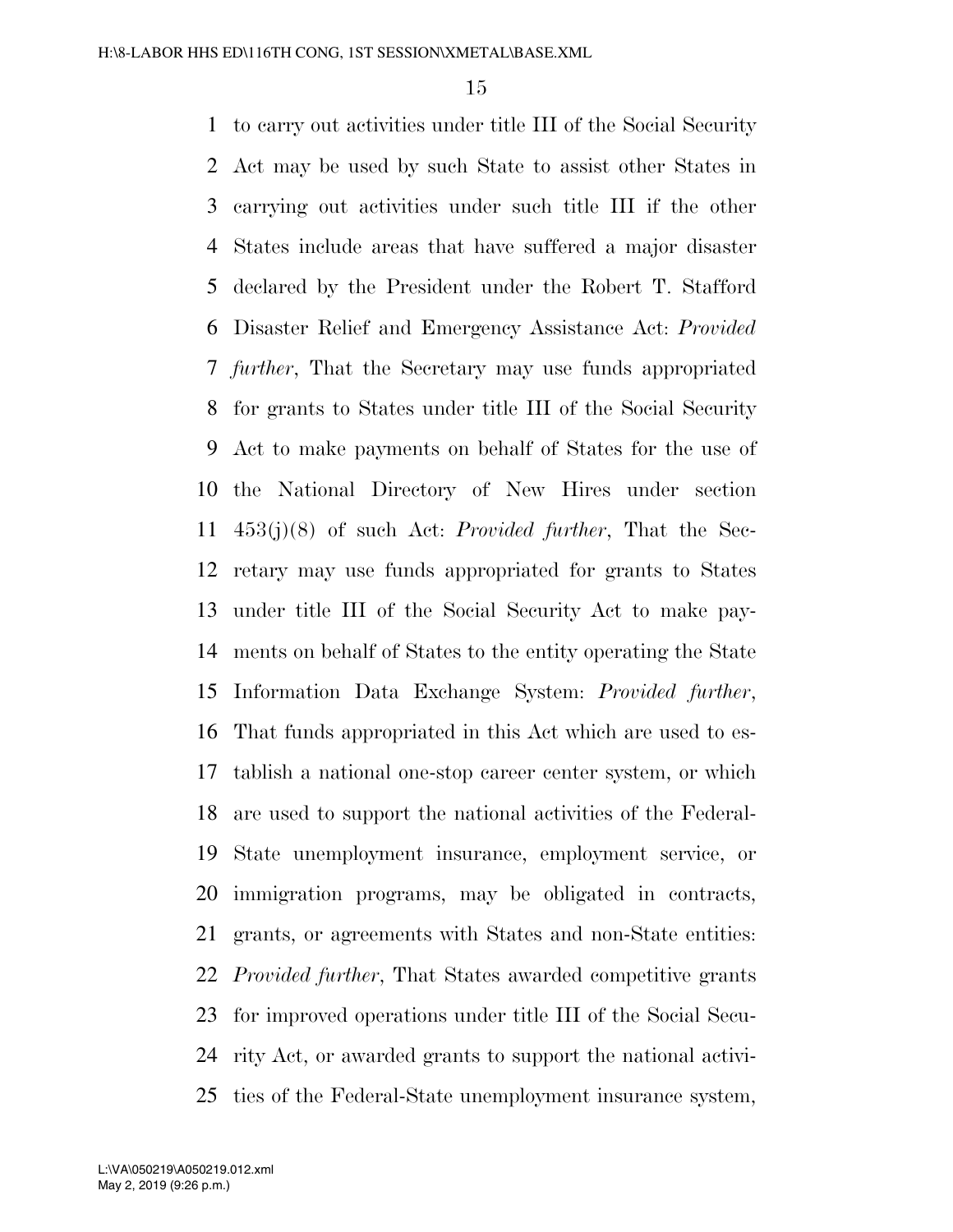may award subgrants to other States and non-State enti- ties under such grants, subject to the conditions applicable to the grants: *Provided further*, That funds appropriated under this Act for activities authorized under title III of the Social Security Act and the Wagner-Peyser Act may be used by States to fund integrated Unemployment In- surance and Employment Service automation efforts, not- withstanding cost allocation principles prescribed under the final rule entitled ''Uniform Administrative Require- ments, Cost Principles, and Audit Requirements for Fed- eral Awards'' at part 200 of title 2, Code of Federal Regu- lations: *Provided further*, That the Secretary, at the re- quest of a State participating in a consortium with other States, may reallot funds allotted to such State under title III of the Social Security Act to other States participating in the consortium or to the entity operating the Unemploy- ment Insurance Information Technology Support Center in order to carry out activities that benefit the administra- tion of the unemployment compensation law of the State making the request: *Provided further*, That the Secretary may collect fees for the costs associated with additional data collection, analyses, and reporting services relating to the National Agricultural Workers Survey requested by State and local governments, public and private institu-tions of higher education, and nonprofit organizations and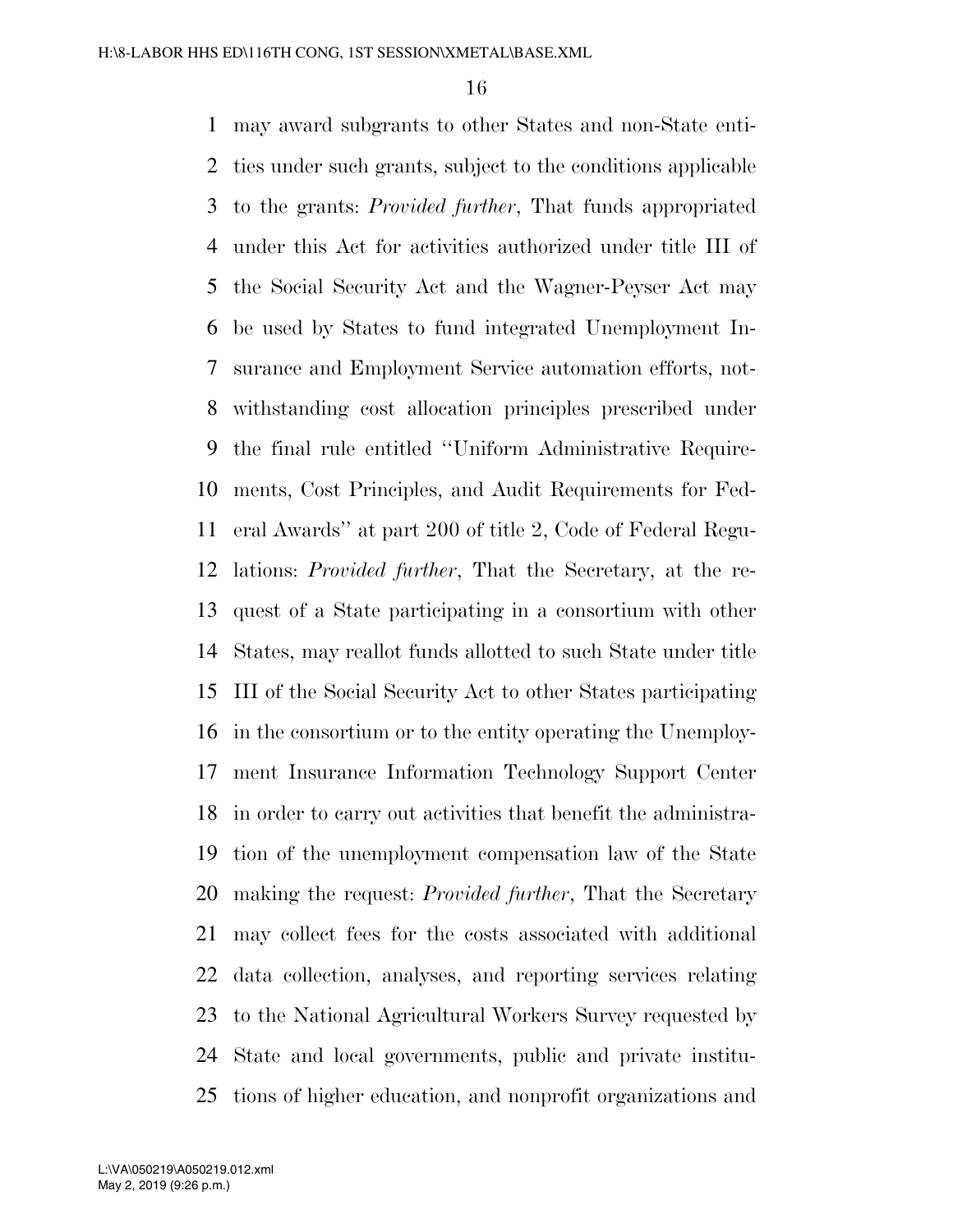may utilize such sums, in accordance with the provisions of 29 U.S.C. 9a, for the National Agricultural Workers Survey infrastructure, methodology, and data to meet the information collection and reporting needs of such entities, which shall be credited to this appropriation and shall re- main available until September 30, 2021, for such pur-poses.

# ADVANCES TO THE UNEMPLOYMENT TRUST FUND AND OTHER FUNDS

 For repayable advances to the Unemployment Trust Fund as authorized by sections 905(d) and 1203 of the Social Security Act, and to the Black Lung Disability 13 Trust Fund as authorized by section  $9501(c)(1)$  of the In- ternal Revenue Code of 1986; and for nonrepayable ad- vances to the revolving fund established by section 901(e) of the Social Security Act, to the Unemployment Trust Fund as authorized by 5 U.S.C. 8509, and to the ''Federal Unemployment Benefits and Allowances'' account, such sums as may be necessary, which shall be available for obligation through September 30, 2021.

21 PROGRAM ADMINISTRATION

 For expenses of administering employment and train- ing programs, \$108,674,000, together with not to exceed \$49,982,000 which may be expended from the Employ-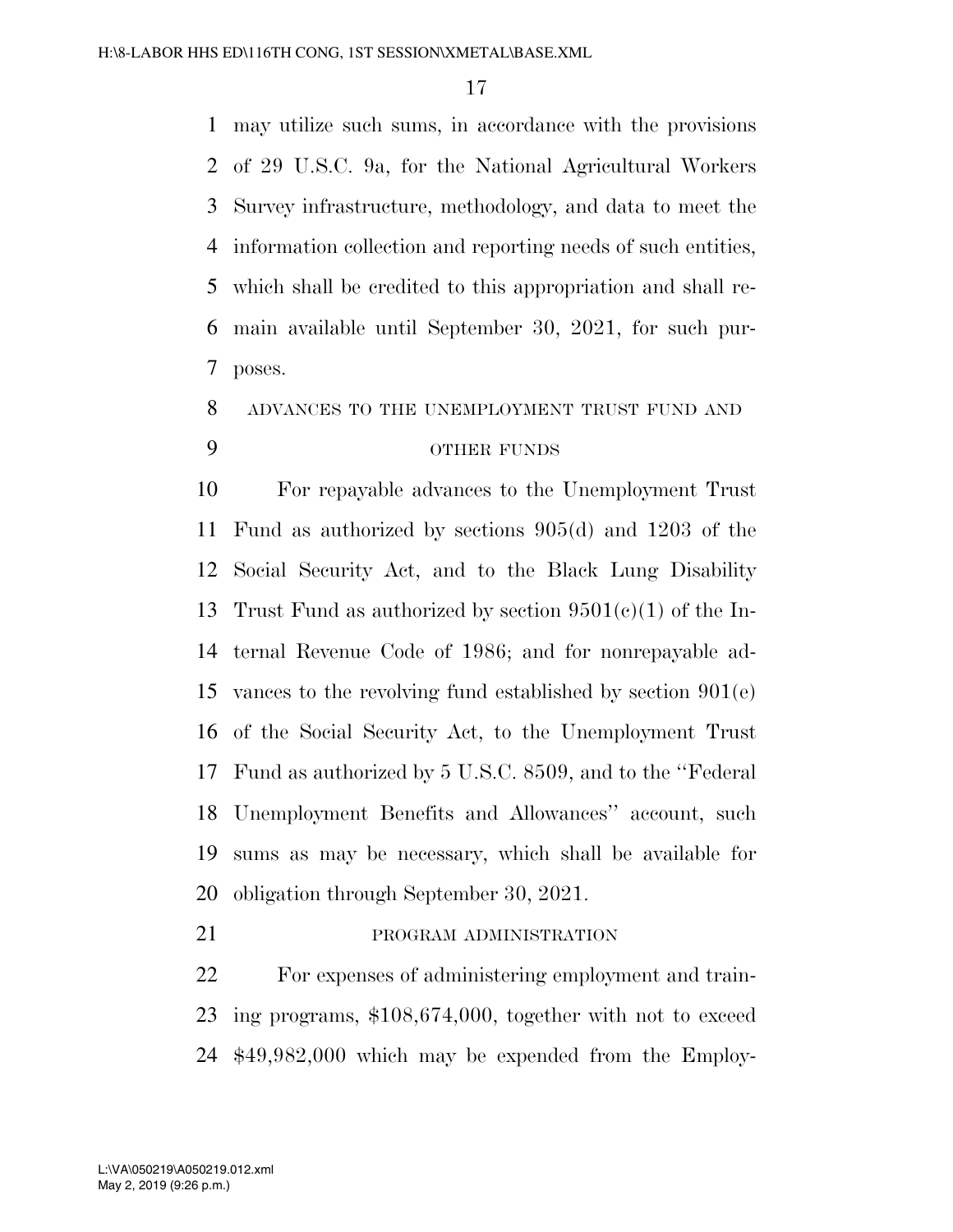ment Security Administration Account in the Unemploy-ment Trust Fund.

- EMPLOYEE BENEFITS SECURITY ADMINISTRATION
- 

## SALARIES AND EXPENSES

 For necessary expenses for the Employee Benefits Security Administration, \$183,155,000, of which up to \$3,000,000 shall be made available through September 30, 2021, for the procurement of expert witnesses for enforce-ment litigation.

PENSION BENEFIT GUARANTY CORPORATION

PENSION BENEFIT GUARANTY CORPORATION FUND

 The Pension Benefit Guaranty Corporation (''Cor- poration'') is authorized to make such expenditures, in- cluding financial assistance authorized by subtitle E of title IV of the Employee Retirement Income Security Act of 1974, within limits of funds and borrowing authority available to the Corporation, and in accord with law, and to make such contracts and commitments without regard to fiscal year limitations, as provided by 31 U.S.C. 9104, as may be necessary in carrying out the program, includ- ing associated administrative expenses, through Sep- tember 30, 2020, for the Corporation: *Provided*, That none of the funds available to the Corporation for fiscal year 2020 shall be available for obligations for administra-tive expenses in excess of \$452,858,000: *Provided further*,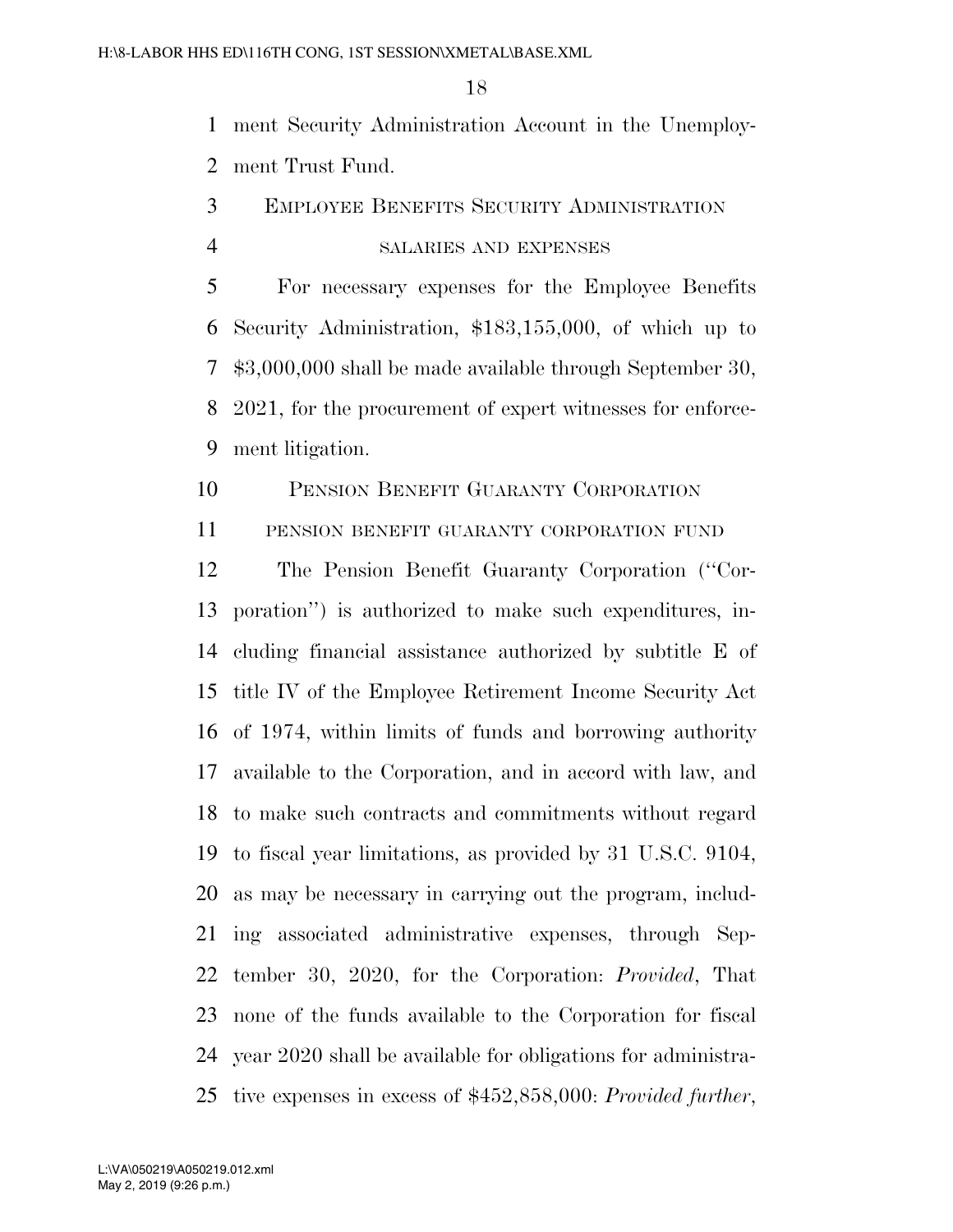That to the extent that the number of new plan partici- pants in plans terminated by the Corporation exceeds 100,000 in fiscal year 2020, an amount not to exceed an additional \$9,200,000 shall remain available until ex- pended for obligations for administrative expenses for every 20,000 additional terminated participants: *Provided further*, That obligations in excess of the amounts provided for administrative expenses in this paragraph may be in- curred and shall remain available until expended for obli- gation for unforeseen and extraordinary pre-termination or termination expenses or extraordinary multiemployer program related expenses after approval by the Office of Management and Budget and notification of the Commit- tees on Appropriations of the House of Representatives and the Senate: *Provided further*, That to the extent the Corporation's expenses exceed \$250,000 for the provision of credit or identity monitoring to affected individuals upon suffering a security incident or privacy breach, an additional amount shall remain available until expended for obligations for such expenses, not to exceed an addi-tional \$100 per affected individual.

22 WAGE AND HOUR DIVISION 23 SALARIES AND EXPENSES

 For necessary expenses for the Wage and Hour Divi-sion, including reimbursement to State, Federal, and local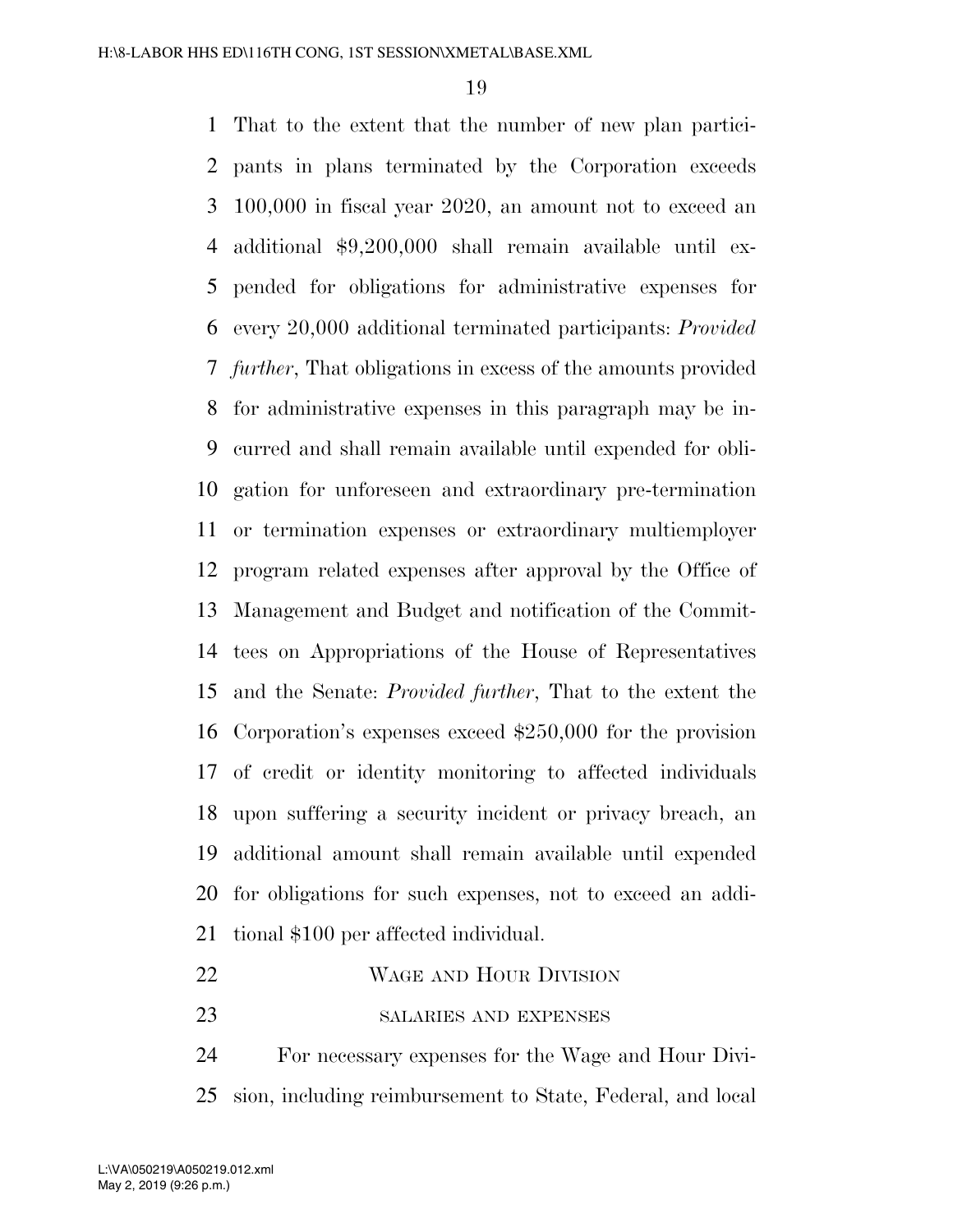| $\mathbf{1}$   | agencies and their employees for inspection services ren-             |
|----------------|-----------------------------------------------------------------------|
| $\overline{2}$ | dered, \$298,131,000.                                                 |
| 3              | OFFICE OF LABOR-MANAGEMENT STANDARDS                                  |
| $\overline{4}$ | SALARIES AND EXPENSES                                                 |
| 5              | For necessary expenses for the Office of Labor-Man-                   |
| 6              | agement Standards, \$40,187,000.                                      |
| 7              | OFFICE OF FEDERAL CONTRACT COMPLIANCE                                 |
| 8              | PROGRAMS                                                              |
| 9              | SALARIES AND EXPENSES                                                 |
| 10             | For necessary expenses for the Office of Federal Con-                 |
| 11             | tract Compliance Programs, \$120,000,000.                             |
| 12             | OFFICE OF WORKERS' COMPENSATION PROGRAMS                              |
| 13             | SALARIES AND EXPENSES                                                 |
| 14             | For necessary expenses for the Office of Workers'                     |
| 15             | Compensation Programs, \$118,609,000, together with                   |
| 16             | $$2,173,000$ which may be expended from the Special Fund              |
|                | 17 in accordance with sections $39(c)$ , $44(d)$ , and $44(j)$ of the |
| 18             | Longshore and Harbor Workers' Compensation Act.                       |
| 19             | SPECIAL BENEFITS                                                      |
| 20             | (INCLUDING TRANSFER OF FUNDS)                                         |
| 21             | For the payment of compensation, benefits, and ex-                    |
| 22             | penses (except administrative expenses) accruing during               |
| 23             | the current or any prior fiscal year authorized by 5 U.S.C.           |
| 24             | 81; continuation of benefits as provided for under the                |
| 25             | heading "Civilian War Benefits" in the Federal Security               |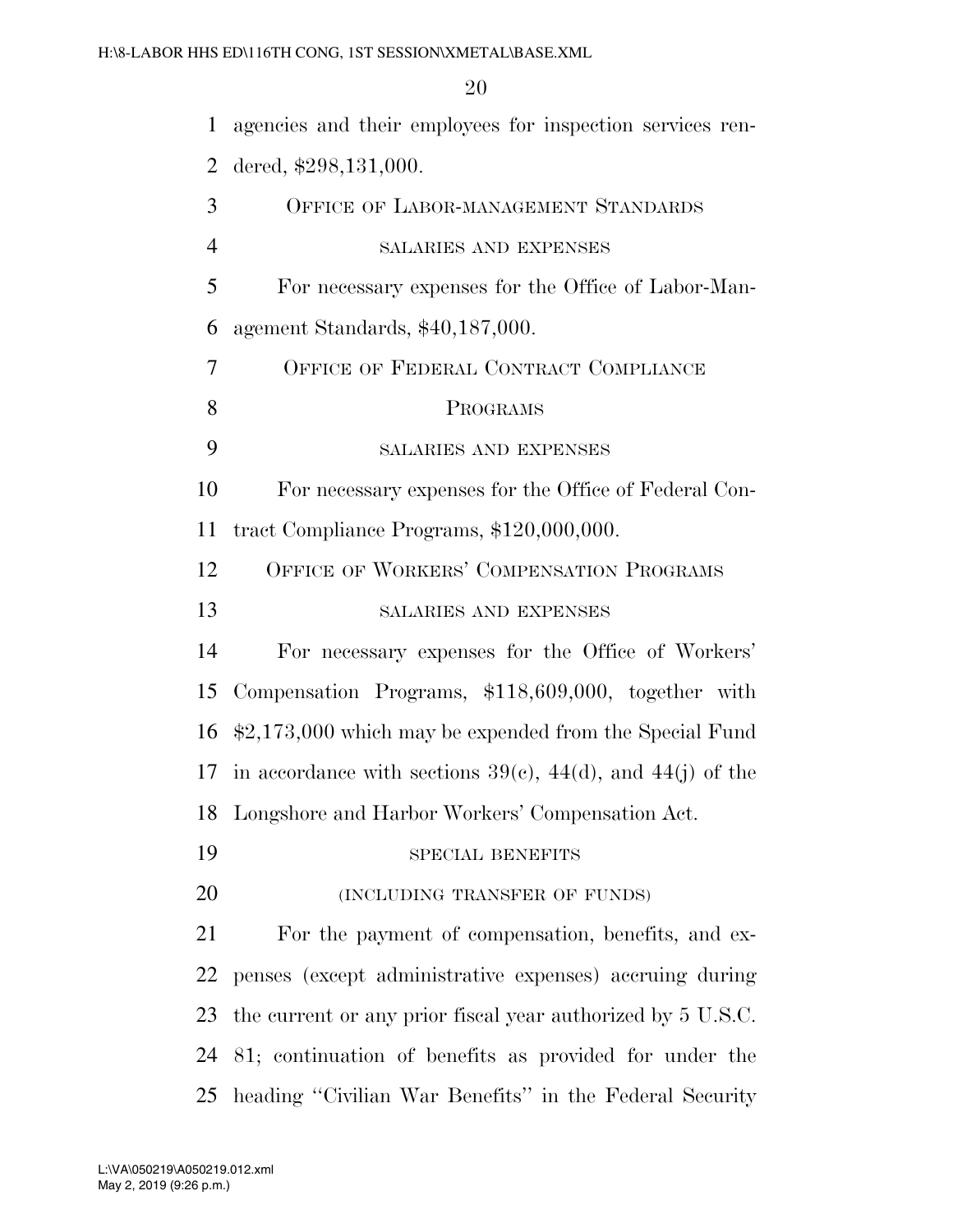Agency Appropriation Act, 1947; the Employees' Com- pensation Commission Appropriation Act, 1944; section 5(f) of the War Claims Act (50 U.S.C. App. 2012); obliga- tions incurred under the War Hazards Compensation Act (42 U.S.C. 1701 et seq.); and 50 percent of the additional compensation and benefits required by section 10(h) of the Longshore and Harbor Workers' Compensation Act, \$234,600,000, together with such amounts as may be nec- essary to be charged to the subsequent year appropriation for the payment of compensation and other benefits for any period subsequent to August 15 of the current year, for deposit into and to assume the attributes of the Em- ployees' Compensation Fund established under 5 U.S.C. 8147(a): *Provided*, That amounts appropriated may be used under 5 U.S.C. 8104 by the Secretary to reimburse an employer, who is not the employer at the time of injury, for portions of the salary of a re-employed, disabled bene- ficiary: *Provided further*, That balances of reimbursements unobligated on September 30, 2019, shall remain available until expended for the payment of compensation, benefits, and expenses: *Provided further*, That in addition there shall be transferred to this appropriation from the Postal Service and from any other corporation or instrumentality required under 5 U.S.C. 8147(c) to pay an amount for its fair share of the cost of administration, such sums as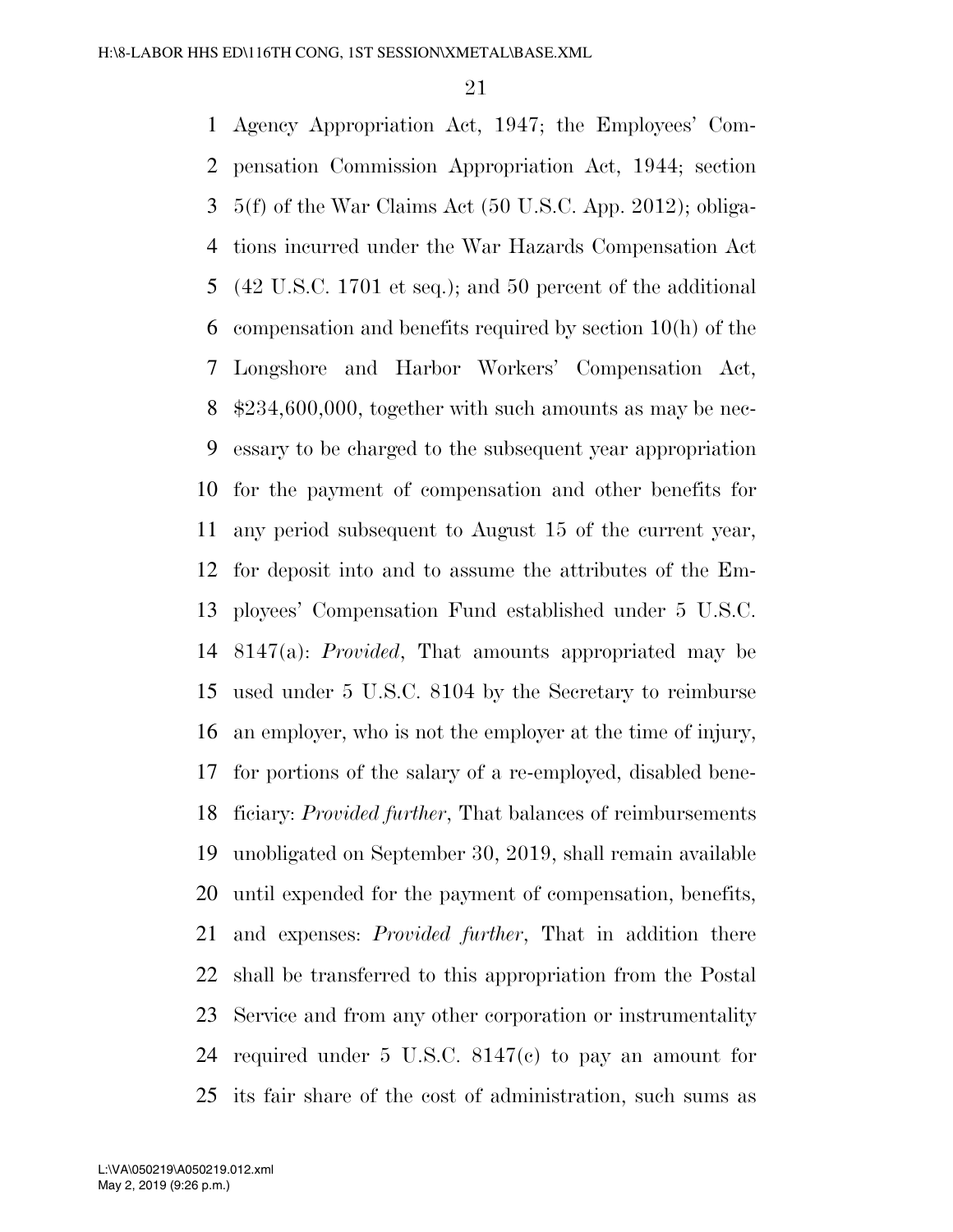the Secretary determines to be the cost of administration for employees of such fair share entities through Sep- tember 30, 2020: *Provided further*, That of those funds transferred to this account from the fair share entities to pay the cost of administration of the Federal Employees' Compensation Act, \$74,777,000 shall be made available to the Secretary as follows: (1) For enhancement and maintenance of auto- mated data processing systems operations and tele- communications systems, \$24,540,000; (2) For automated workload processing oper- ations, including document imaging, centralized mail intake, and medical bill processing, \$22,968,000; (3) For periodic roll disability management and medical review, \$25,535,000; (4) For program integrity, \$1,734,000; and (5) The remaining funds shall be paid into the Treasury as miscellaneous receipts:

 *Provided further*, That the Secretary may require that any person filing a notice of injury or a claim for benefits under 5 U.S.C. 81, or the Longshore and Harbor Work- ers' Compensation Act, provide as part of such notice and claim, such identifying information (including Social Secu-rity account number) as such regulations may prescribe.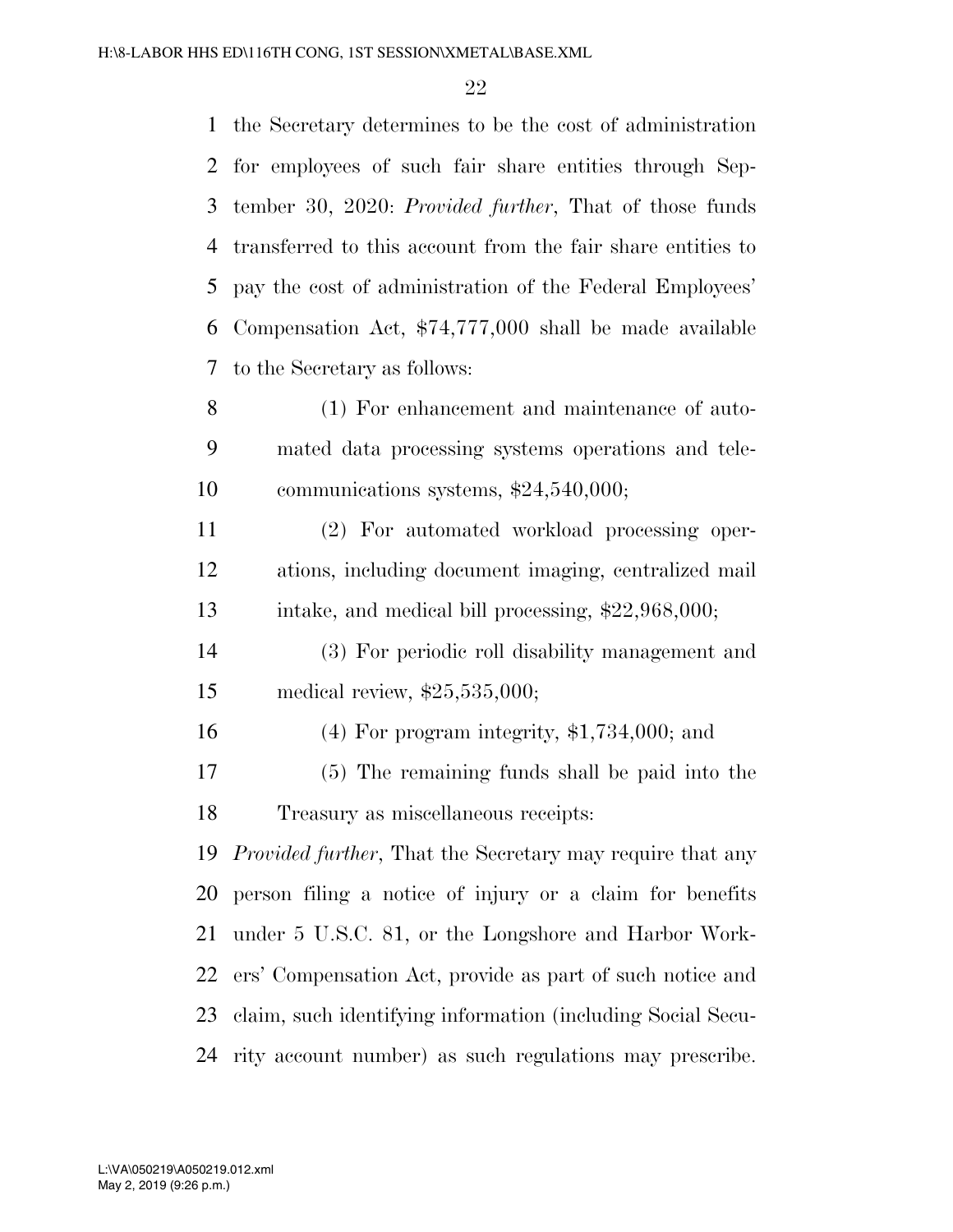SPECIAL BENEFITS FOR DISABLED COAL MINERS

 For carrying out title IV of the Federal Mine Safety and Health Act of 1977, as amended by Public Law 107– 275, \$20,970,000, to remain available until expended.

 For making after July 31 of the current fiscal year, benefit payments to individuals under title IV of such Act, for costs incurred in the current fiscal year, such amounts as may be necessary.

 For making benefit payments under title IV for the first quarter of fiscal year 2021, \$14,000,000, to remain available until expended.

ADMINISTRATIVE EXPENSES, ENERGY EMPLOYEES

OCCUPATIONAL ILLNESS COMPENSATION FUND

 For necessary expenses to administer the Energy Employees Occupational Illness Compensation Program Act, \$59,846,000, to remain available until expended: *Pro- vided*, That the Secretary may require that any person fil- ing a claim for benefits under the Act provide as part of such claim such identifying information (including Social Security account number) as may be prescribed.

21 BLACK LUNG DISABILITY TRUST FUND

**(INCLUDING TRANSFER OF FUNDS)** 

 Such sums as may be necessary from the Black Lung Disability Trust Fund (the ''Fund''), to remain available until expended, for payment of all benefits authorized by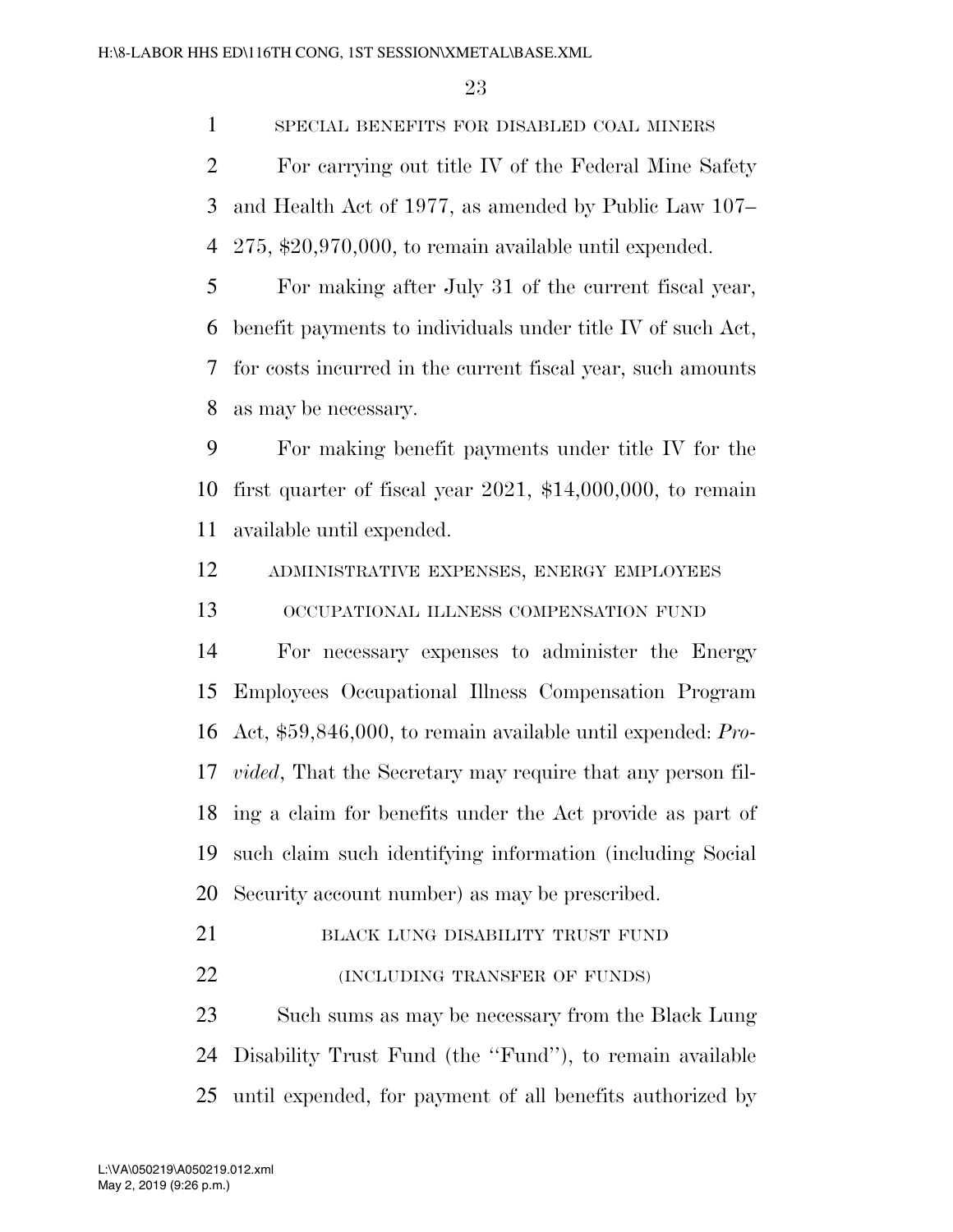1 section  $9501(d)(1)$ ,  $(2)$ ,  $(6)$ , and  $(7)$  of the Internal Rev- enue Code of 1986; and repayment of, and payment of 3 interest on advances, as authorized by section  $9501(d)(4)$  of that Act. In addition, the following amounts may be expended from the Fund for fiscal year 2020 for expenses of operation and administration of the Black Lung Bene- fits program, as authorized by section 9501(d)(5): not to exceed \$38,246,000 for transfer to the Office of Workers' Compensation Programs, ''Salaries and Expenses''; not to exceed \$32,844,000 for transfer to Departmental Manage- ment, ''Salaries and Expenses''; not to exceed \$330,000 for transfer to Departmental Management, ''Office of In- spector General''; and not to exceed \$356,000 for pay- ments into miscellaneous receipts for the expenses of the Department of the Treasury.

OCCUPATIONAL SAFETY AND HEALTH ADMINISTRATION

SALARIES AND EXPENSES

 For necessary expenses for the Occupational Safety and Health Administration, \$660,908,000, including not to exceed \$123,233,000 which shall be the maximum 21 amount available for grants to States under section  $23(g)$  of the Occupational Safety and Health Act (the ''Act''), which grants shall be no less than 50 percent of the costs of State occupational safety and health programs required to be incurred under plans approved by the Secretary

May 2, 2019 (9:26 p.m.) L:\VA\050219\A050219.012.xml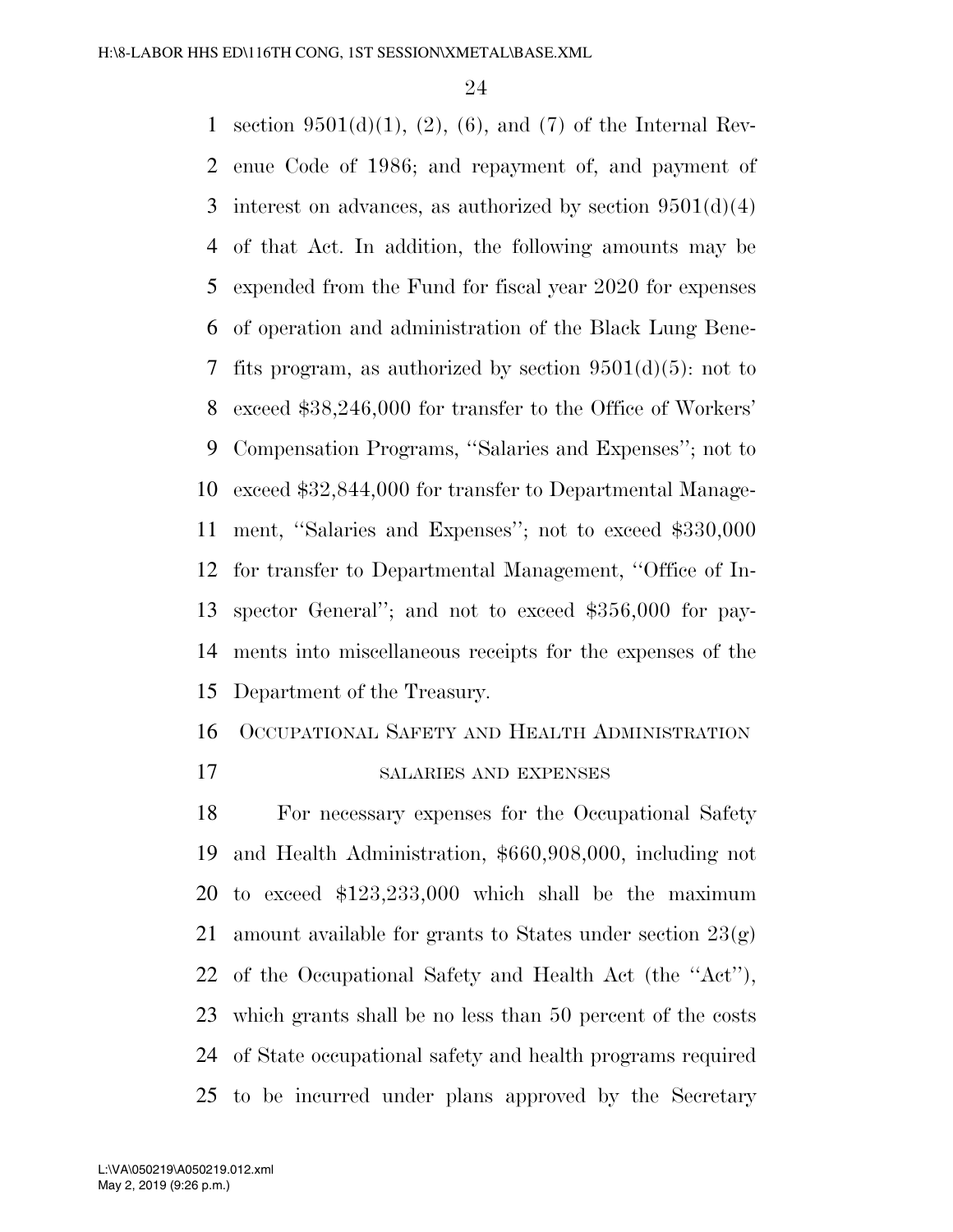under section 18 of the Act; and, in addition, notwith- standing 31 U.S.C. 3302, the Occupational Safety and Health Administration may retain up to \$499,000 per fis- cal year of training institute course tuition and fees, other- wise authorized by law to be collected, and may utilize such sums for occupational safety and health training and education: *Provided*, That notwithstanding 31 U.S.C. 3302, the Secretary is authorized, during the fiscal year ending September 30, 2020, to collect and retain fees for services provided to Nationally Recognized Testing Lab- oratories, and may utilize such sums, in accordance with the provisions of 29 U.S.C. 9a, to administer national and international laboratory recognition programs that ensure the safety of equipment and products used by workers in the workplace: *Provided further*, That \$12,690,000 shall be available for Susan Harwood training grants, of which not less than \$4,500,000 is for Susan Harwood Training Capacity Building Developmental grants, as described in Funding Opportunity Number SHTG–FY–16–02 (ref- erenced in the notice of availability of funds published in the Federal Register on May 3, 2016 (81 Fed. Reg. 30568)) for program activities starting not later than Sep- tember 30, 2020 and lasting for a period of 12 months: *Provided further*, That not more than \$3,500,000 shall be for Voluntary Protection Programs.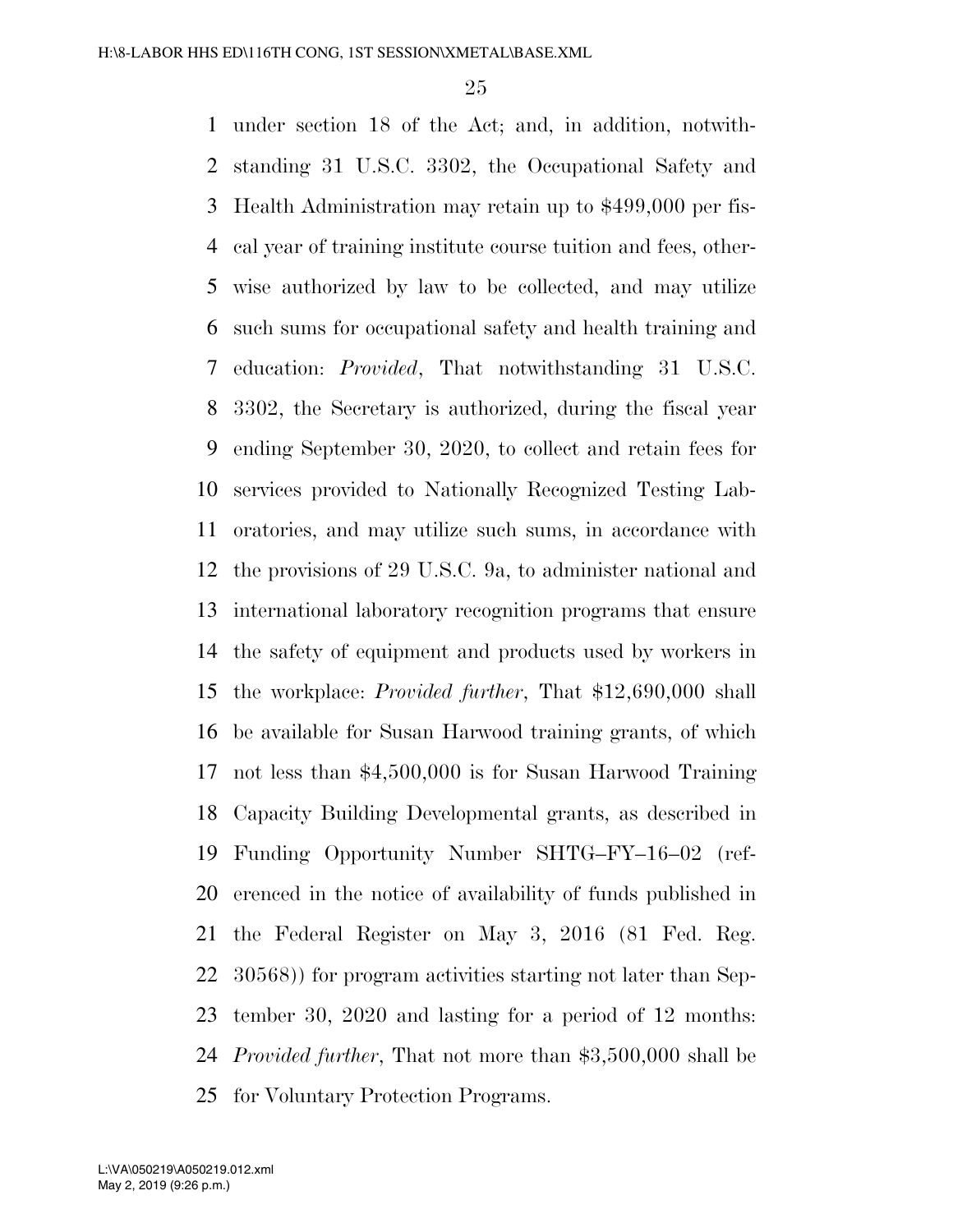MINE SAFETY AND HEALTH ADMINISTRATION

# SALARIES AND EXPENSES

 For necessary expenses for the Mine Safety and Health Administration, \$417,290,000, including purchase and bestowal of certificates and trophies in connection with mine rescue and first-aid work, and the hire of pas- senger motor vehicles, including up to \$2,000,000 for mine rescue and recovery activities and not less than \$10,537,000 for State assistance grants: *Provided*, That notwithstanding 31 U.S.C. 3302, not to exceed \$750,000 may be collected by the National Mine Health and Safety Academy for room, board, tuition, and the sale of training materials, otherwise authorized by law to be collected, to be available for mine safety and health education and training activities: *Provided further*, That notwithstanding 31 U.S.C. 3302, the Mine Safety and Health Administra- tion is authorized to collect and retain up to \$2,499,000 from fees collected for the approval and certification of equipment, materials, and explosives for use in mines, and may utilize such sums for such activities: *Provided further*, That the Secretary is authorized to accept lands, build- ings, equipment, and other contributions from public and private sources and to prosecute projects in cooperation with other agencies, Federal, State, or private: *Provided further*, That the Mine Safety and Health Administration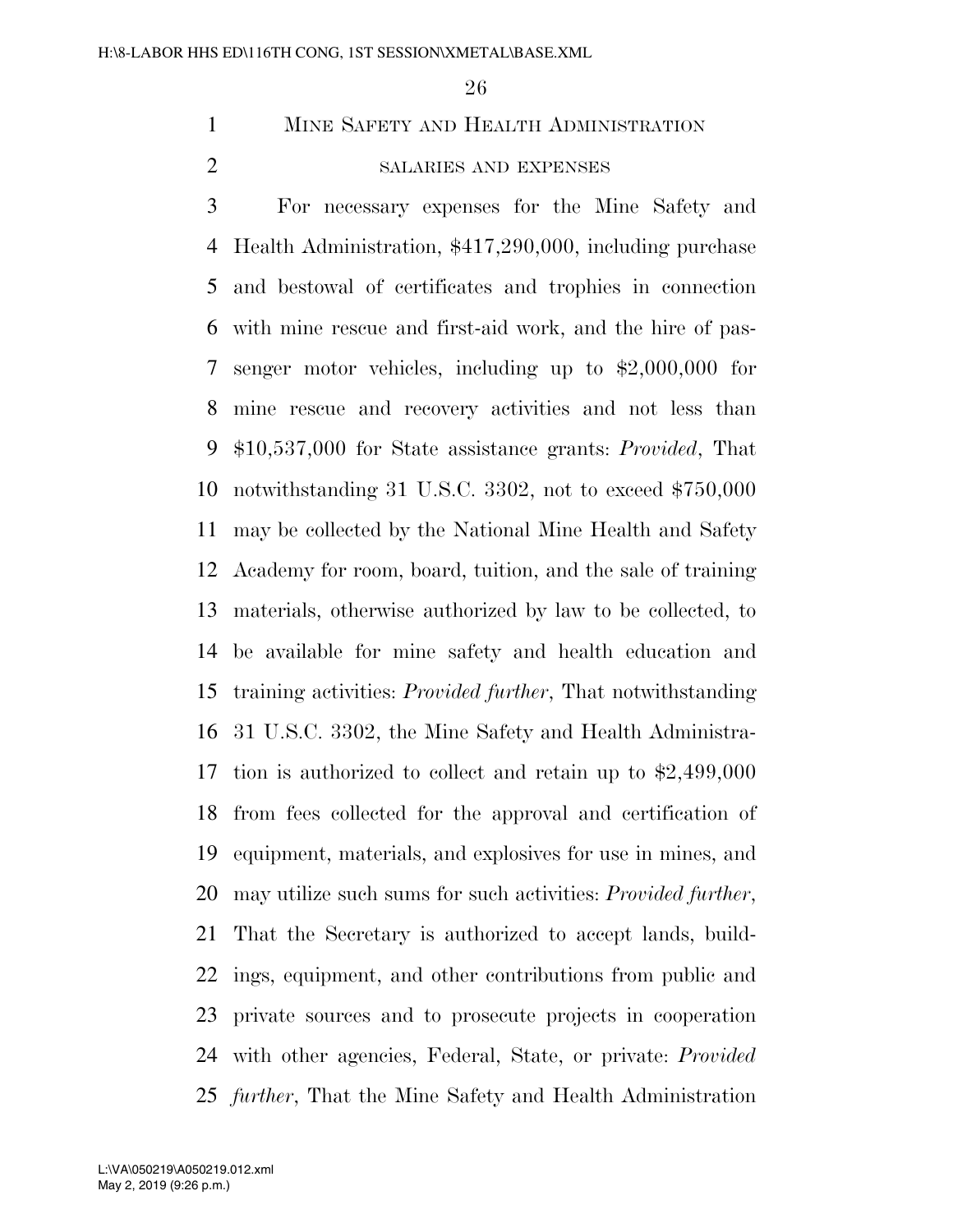is authorized to promote health and safety education and training in the mining community through cooperative programs with States, industry, and safety associations: *Provided further*, That the Secretary is authorized to rec- ognize the Joseph A. Holmes Safety Association as a prin- cipal safety association and, notwithstanding any other provision of law, may provide funds and, with or without reimbursement, personnel, including service of Mine Safe- ty and Health Administration officials as officers in local chapters or in the national organization: *Provided further*, That any funds available to the Department of Labor may be used, with the approval of the Secretary, to provide for the costs of mine rescue and survival operations in the event of a major disaster.

- BUREAU OF LABOR STATISTICS
- SALARIES AND EXPENSES

 For necessary expenses for the Bureau of Labor Sta- tistics, including advances or reimbursements to State, Federal, and local agencies and their employees for serv- ices rendered, \$600,800,000, together with not to exceed \$65,000,000 which may be expended from the Employ- ment Security Administration account in the Unemploy-ment Trust Fund.

 In addition, \$10,000,000 to remain available until September 30, 2024, for costs associated with the physical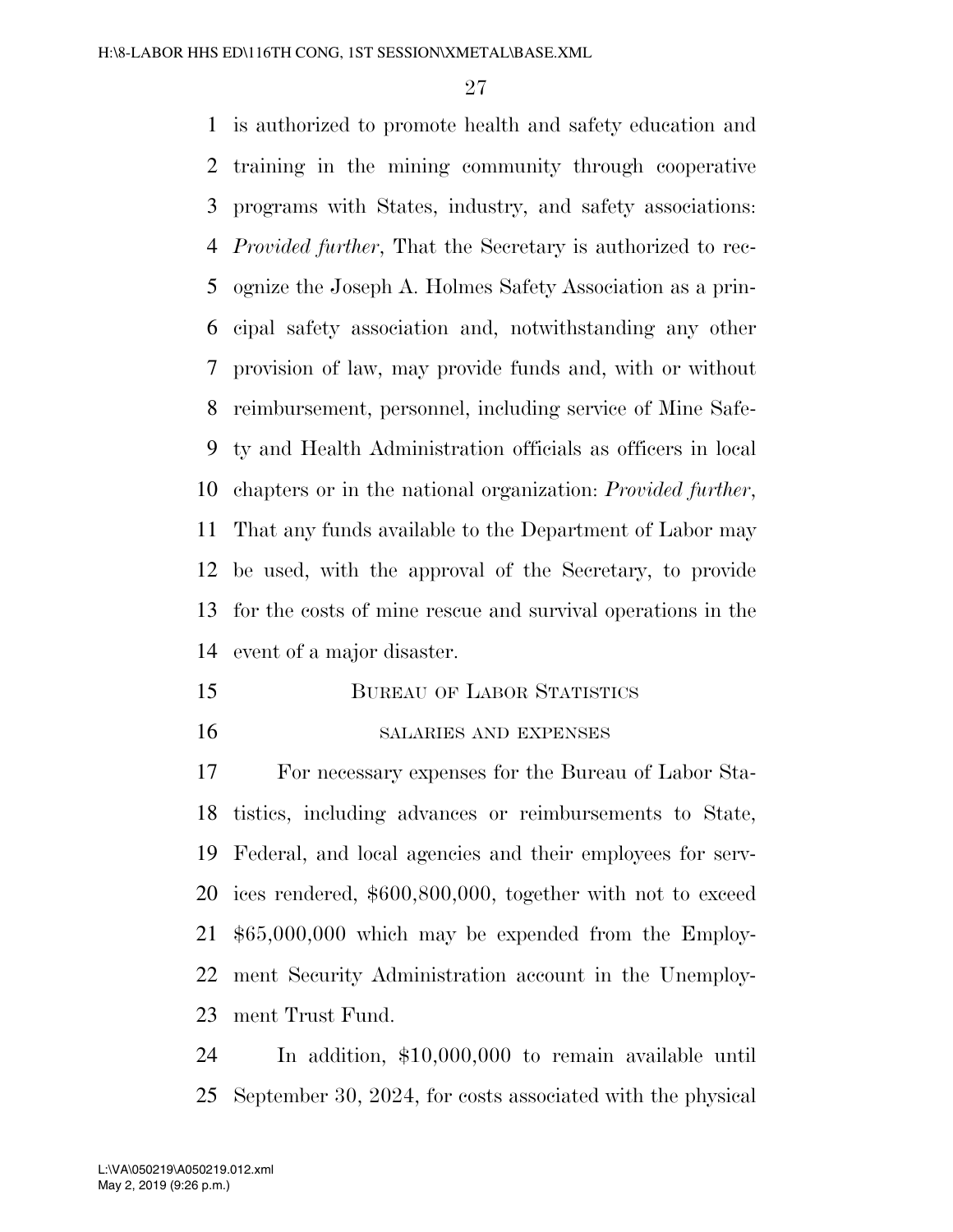move of the Bureau of Labor Statistics' headquarters, in- cluding replication of space, furniture, fixtures, equip- ment, and related costs, as well as relocation of the data center to a shared facility.

### SALARIES AND EXPENSES

OFFICE OF DISABILITY EMPLOYMENT POLICY

 For necessary expenses for the Office of Disability Employment Policy to provide leadership, develop policy and initiatives, and award grants furthering the objective of eliminating barriers to the training and employment of people with disabilities, \$38,500,000.

| 12 | DEPARTMENTAL MANAGEMENT      |
|----|------------------------------|
| 13 | <b>SALARIES AND EXPENSES</b> |

(INCLUDING TRANSFER OF FUNDS)

 For necessary expenses for Departmental Manage- ment, including the hire of three passenger motor vehicles, \$382,631,000, together with not to exceed \$308,000, which may be expended from the Employment Security Administration account in the Unemployment Trust Fund: *Provided*, That \$89,825,000 for the Bureau of International Labor Affairs shall be available for obliga- tion through December 31, 2020: *Provided further*, That funds available to the Bureau of International Labor Af- fairs may be used to administer or operate international labor activities, bilateral and multilateral technical assist-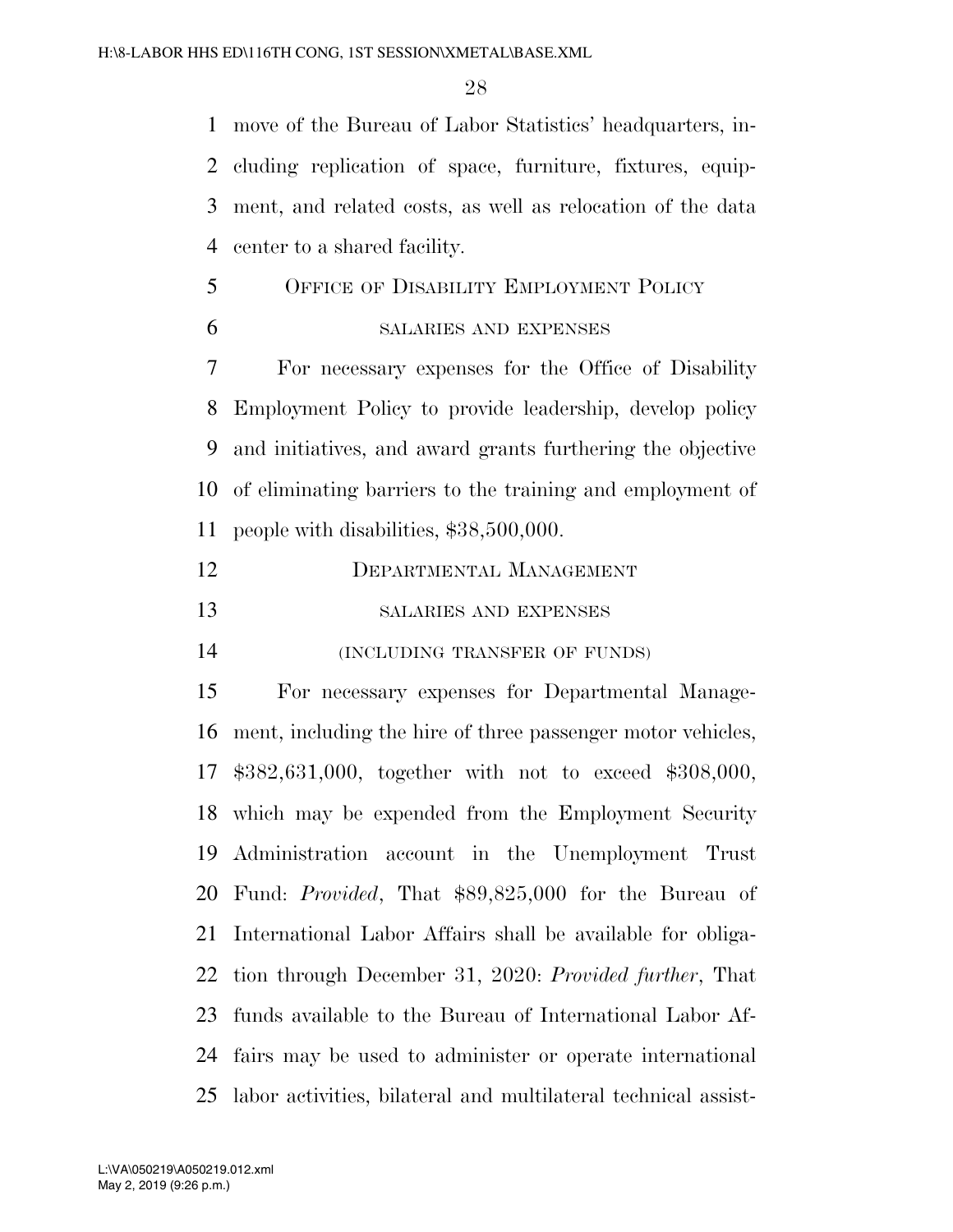ance, and microfinance programs, by or through contracts, grants, subgrants and other arrangements: *Provided fur- ther*, That not more than \$53,825,000 shall be for pro- grams to combat exploitative child labor internationally and not less than \$36,000,000 shall be used to implement model programs that address worker rights issues through technical assistance in countries with which the United States has free trade agreements or trade preference pro- grams: *Provided further*, That \$8,040,000 shall be used for program evaluation and shall be available for obliga- tion through September 30, 2021: *Provided further*, That funds available for program evaluation may be used to ad- minister grants for the purpose of evaluation: *Provided further*, That grants made for the purpose of evaluation shall be awarded through fair and open competition: *Pro- vided further*, That funds available for program evaluation may be transferred to any other appropriate account in the Department for such purpose: *Provided further*, That the Committees on Appropriations of the House of Rep- resentatives and the Senate are notified at least 15 days in advance of any transfer: *Provided further*, That the funds available to the Women's Bureau may be used for grants to serve and promote the interests of women in the workforce: *Provided further*, That of the amounts made available to the Women's Bureau, not less than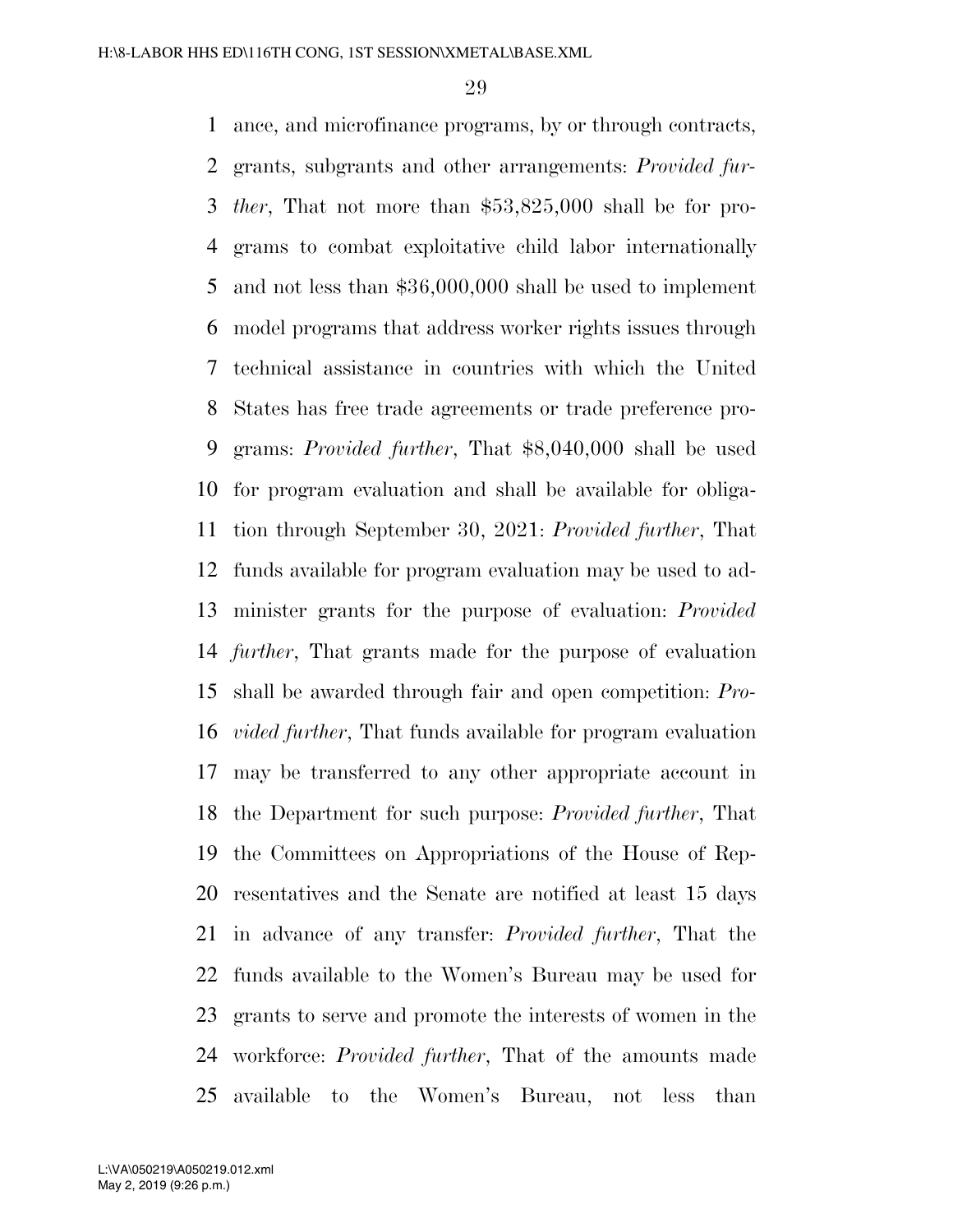\$4,994,000 shall be used for grants authorized by the Women in Apprenticeship and Nontraditional Occupations Act.

VETERANS EMPLOYMENT AND TRAINING

 Not to exceed \$256,341,000 may be derived from the Employment Security Administration account in the Un- employment Trust Fund to carry out the provisions of chapters 41, 42, and 43 of title 38, United States Code, of which:

 (1) \$180,000,000 is for Jobs for Veterans State grants under 38 U.S.C. 4102A(b)(5) to support dis- abled veterans' outreach program specialists under section 4103A of such title and local veterans' em- ployment representatives under section 4104(b) of such title, and for the expenses described in section  $16 \qquad \qquad 4102A(b)(5)(C)$ , which shall be available for obliga- tion by the States through December 31, 2020, and not to exceed 3 percent for the necessary Federal ex- penditures for data systems and contract support to allow for the tracking of participant and perform- ance information: *Provided*, That, in addition, such funds may be used to support such specialists and representatives in the provision of services to transitioning members of the Armed Forces who have participated in the Transition Assistance Pro-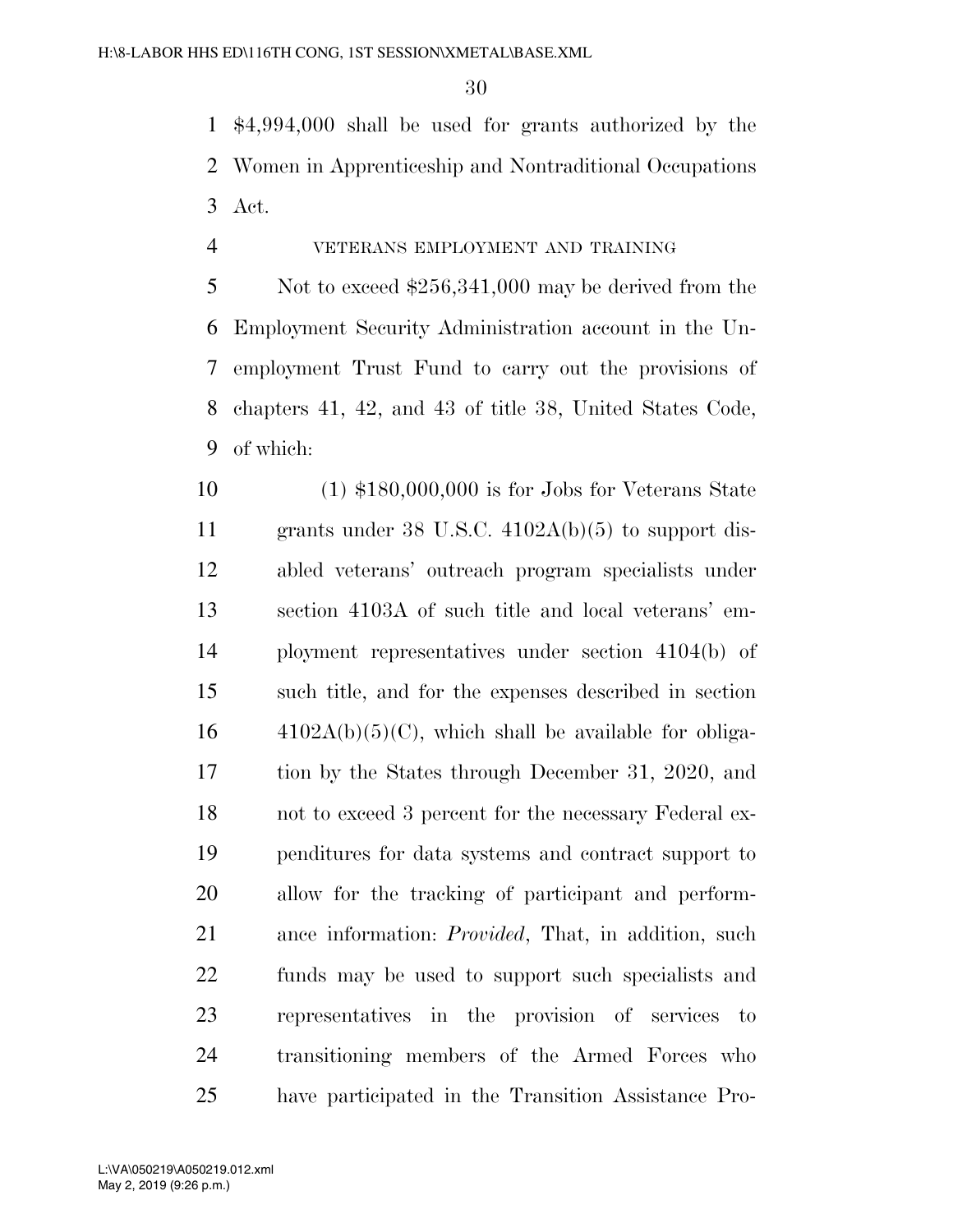| $\mathbf{1}$   | gram and have been identified as in need of inten-            |
|----------------|---------------------------------------------------------------|
| 2              | sive services, to members of the Armed Forces who             |
| 3              | are wounded, ill, or injured and receiving treatment          |
| $\overline{4}$ | in military treatment facilities or warrior transition        |
| 5              | units, and to the spouses or other family caregivers          |
| 6              | of such wounded, ill, or injured members;                     |
| 7              | $(2)$ \$29,379,000 is for carrying out the Transi-            |
| 8              | tion Assistance Program under 38 U.S.C. 4113 and              |
| 9              | 10 U.S.C. 1144;                                               |
| 10             | $(3)$ \$43,548,000 is for Federal administration              |
| 11             | of chapters $41, 42,$ and $43$ of title $38$ , and sections   |
| 12             | 2021, 2021A and 2023 of title 38, United States               |
| 13             | Code: <i>Provided</i> , That, up to \$500,000 may be used     |
| 14             | to carry out the Hire VETS Act (division O of Pub-            |
| 15             | lic Law $115-31$ ; and                                        |
| 16             | $(4)$ \$3,414,000 is for the National Veterans'               |
| 17             | Employment and Training Services Institute under              |
| 18             | 38 U.S.C. 4109:                                               |
| 19             | <i>Provided</i> , That the Secretary may reallocate among the |
| 20             | appropriations provided under paragraphs $(1)$ through $(4)$  |
| 21             | above an amount not to exceed 3 percent of the appropria-     |
| 22             | tion from which such reallocation is made.                    |
| 23             | In addition, from the General Fund of the Treasury,           |
| 24             | $$60,000,000$ is for carrying out programs to assist home-    |
|                | 25 less veterans and veterans at risk of homelessness who are |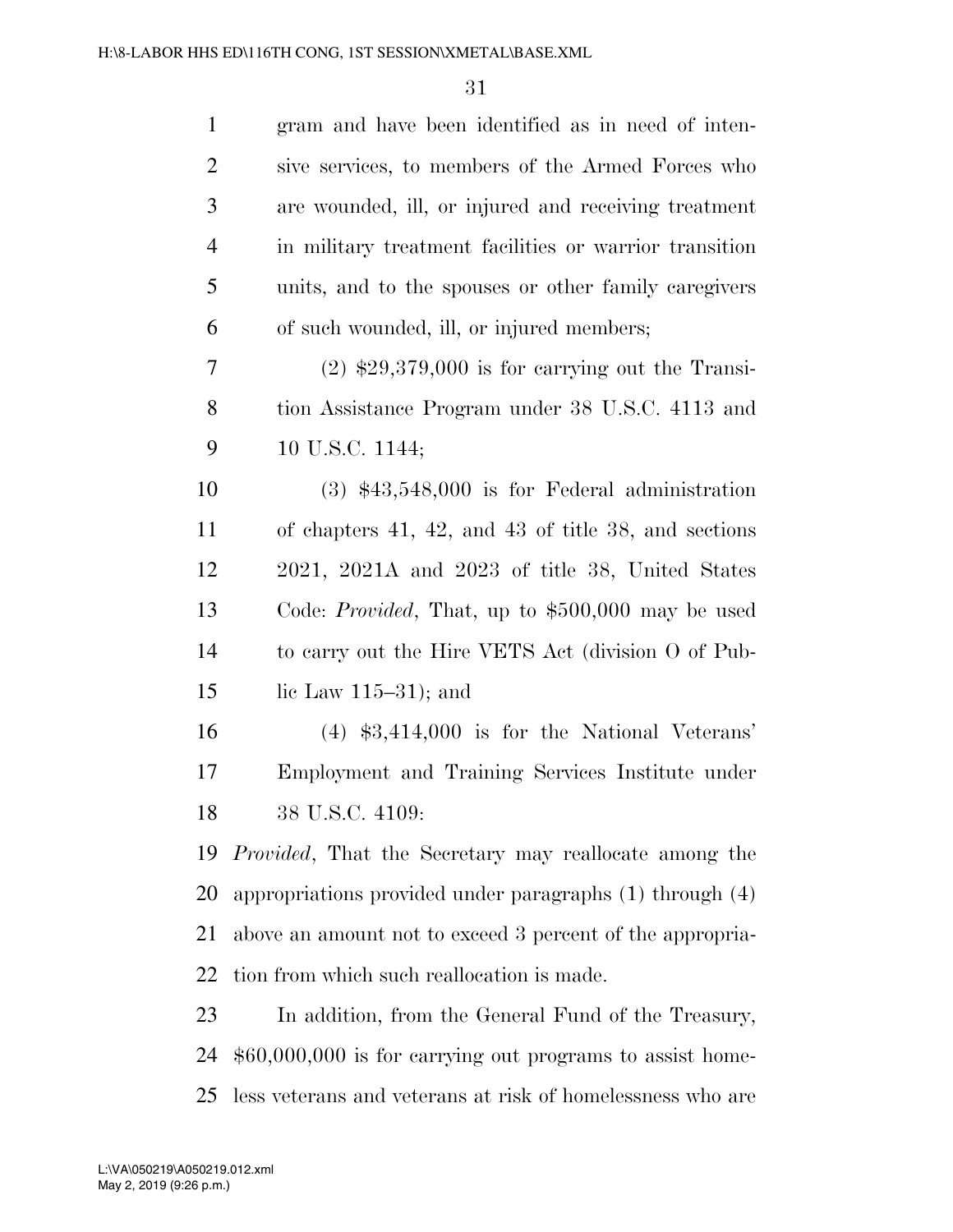transitioning from certain institutions under sections 2021, 2021A, and 2023 of title 38, United States Code: *Provided*, That notwithstanding subsections (c)(3) and (d) of section 2023, the Secretary may award grants through September 30, 2020, to provide services under such sec- tion: *Provided further*, That services provided under sec- tions 2021 or under 2021A may include, in addition to services to homeless veterans described in section 9 2002(a)(1), services to veterans who were homeless at some point within the 60 days prior to program entry or veterans who are at risk of homelessness within the next 60 days, and that services provided under section 2023 may include, in addition to services to the individuals de- scribed in subsection (e) of such section, services to vet- erans recently released from incarceration who are at risk of homelessness: *Provided further*, That notwithstanding paragraph (3) under this heading, funds appropriated in this paragraph may be used for data systems and contract support to allow for the tracking of participant and per- formance information: *Provided further*, That notwith-21 standing sections  $2021(e)(2)$  and  $2021A(f)(2)$  of title 38, United States Code, such funds shall be available for ex-penditure pursuant to 31 U.S.C. 1553.

 In addition, fees may be assessed and deposited in the HIRE Vets Medallion Award Fund pursuant to sec-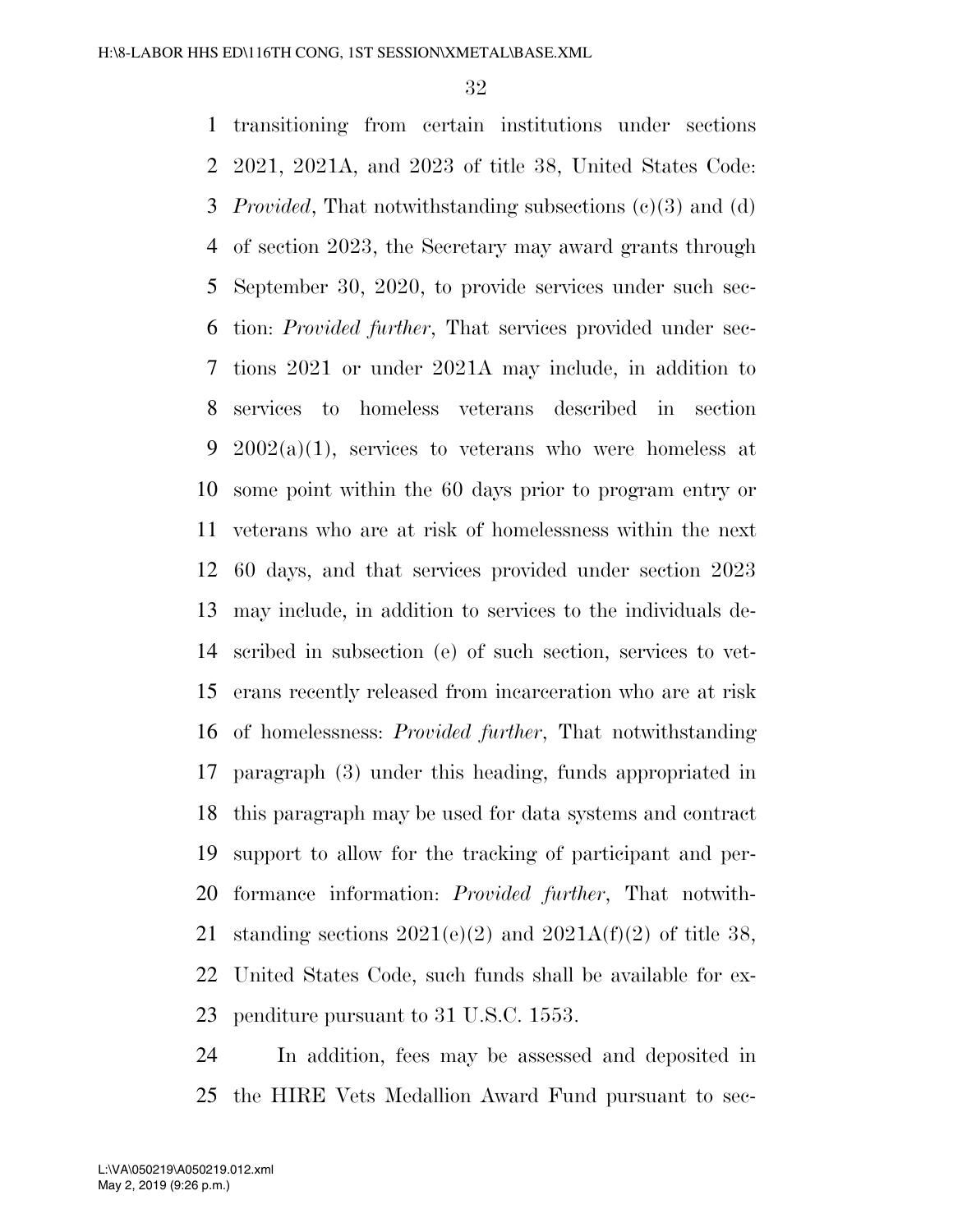tion 5(b) of the HIRE Vets Act, and such amounts shall be available to the Secretary to carry out the HIRE Vets Medallion Award Program, as authorized by such Act, and shall remain available until expended: *Provided*, That such sums shall be in addition to any other funds available for such purposes, including funds available under paragraph (3) of this heading: *Provided further*, That section 2(d) of division O of the Consolidated Appropriations Act, 2017 (Public Law 115–31; 38 U.S.C. 4100 note) shall not apply.

11 INFORMATION TECHNOLOGY MODERNIZATION

 For necessary expenses for Department of Labor cen- tralized infrastructure technology investment activities re- lated to support systems and modernization, \$37,000,000, which shall be available through September 30, 2021.

16 OFFICE OF INSPECTOR GENERAL

 For salaries and expenses of the Office of Inspector General in carrying out the provisions of the Inspector General Act of 1978, \$90,461,000, together with not to exceed \$5,660,000 which may be expended from the Em- ployment Security Administration account in the Unem-ployment Trust Fund.

#### GENERAL PROVISIONS

 SEC. 101. None of the funds appropriated by this Act for the Job Corps shall be used to pay the salary and bo-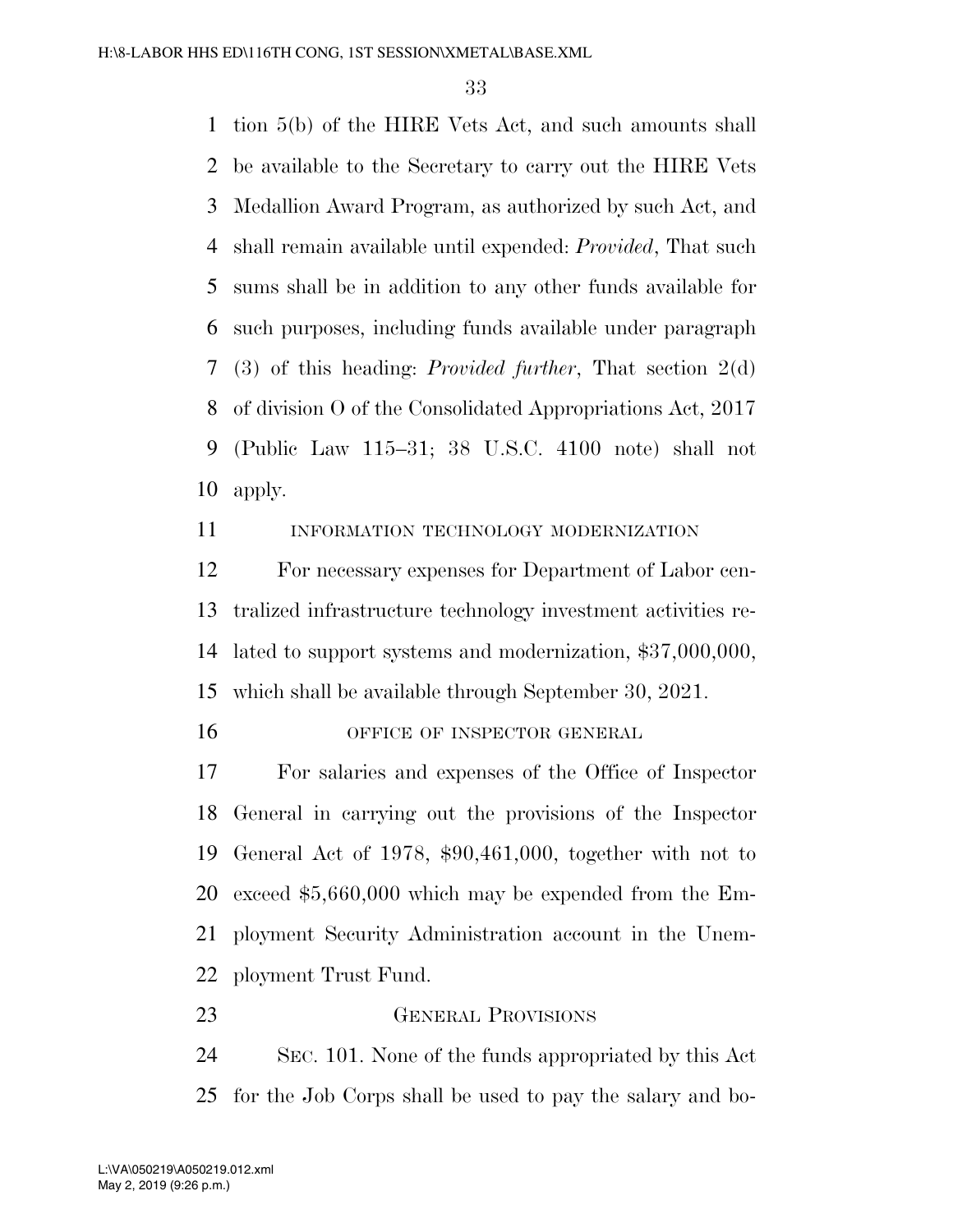nuses of an individual, either as direct costs or any prora- tion as an indirect cost, at a rate in excess of Executive Level II.

## (TRANSFER OF FUNDS)

 SEC. 102. Not to exceed 1 percent of any discre- tionary funds (pursuant to the Balanced Budget and Emergency Deficit Control Act of 1985) which are appro- priated for the current fiscal year for the Department of Labor in this Act may be transferred between a program, project, or activity, but no such program, project, or activ- ity shall be increased by more than 3 percent by any such transfer: *Provided*, That the transfer authority granted by this section shall be available only to meet emergency needs and shall not be used to create any new program or to fund any project or activity for which no funds are provided in this Act: *Provided further*, That the Commit- tees on Appropriations of the House of Representatives and the Senate are notified at least 15 days in advance of any transfer.

 SEC. 103. In accordance with Executive Order 13126, none of the funds appropriated or otherwise made available pursuant to this Act shall be obligated or ex- pended for the procurement of goods mined, produced, manufactured, or harvested or services rendered, in whole or in part, by forced or indentured child labor in industries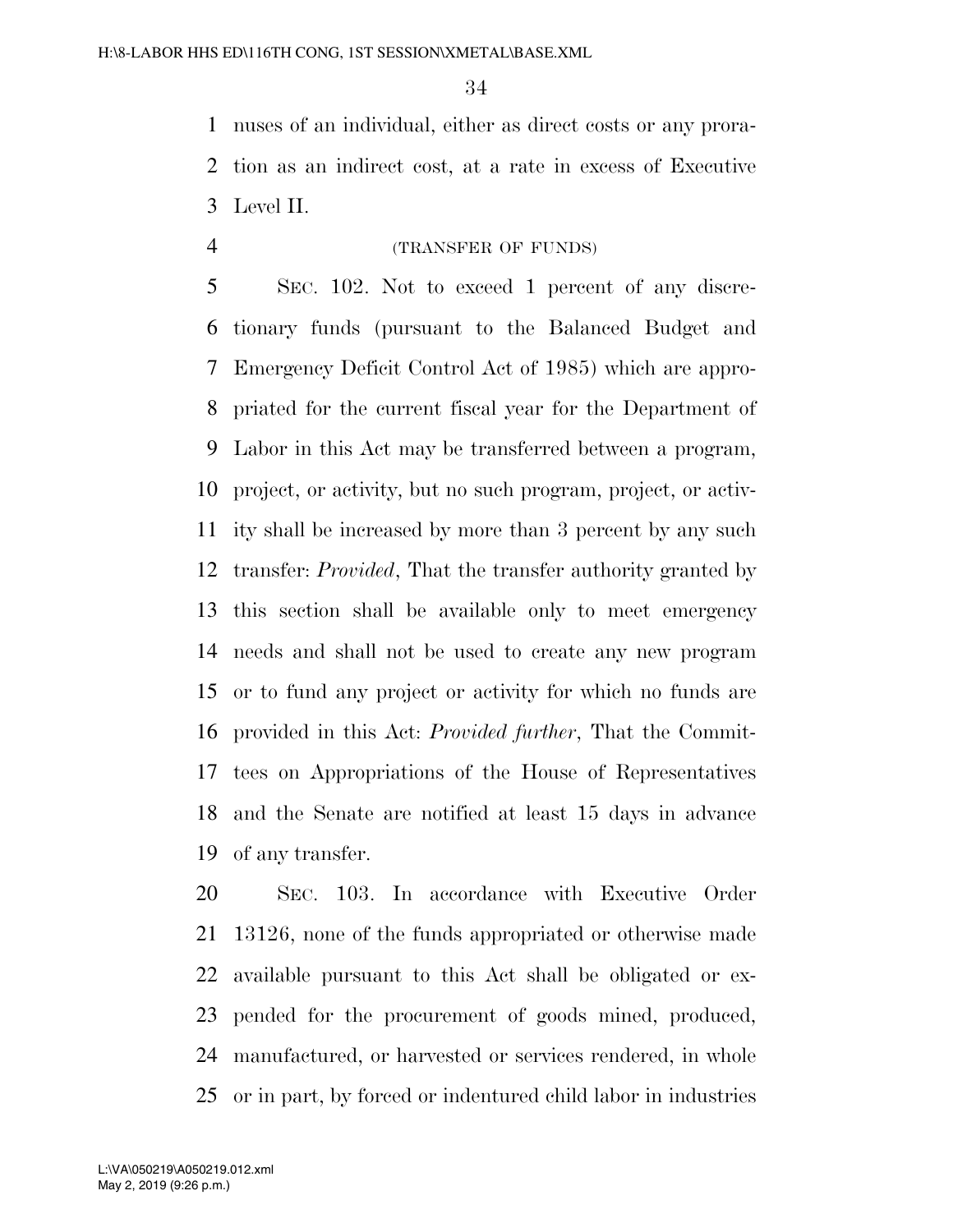and host countries already identified by the United States Department of Labor prior to enactment of this Act.

 SEC. 104. Except as otherwise provided in this sec- tion, none of the funds made available to the Department of Labor for grants under section 414(c) of the American Competitiveness and Workforce Improvement Act of 1998 (29 U.S.C. 2916a) may be used for any purpose other than competitive grants for training individuals who are older than 16 years of age and are not currently enrolled in school within a local educational agency in the occupa- tions and industries for which employers are using H–1B visas to hire foreign workers, and the related activities necessary to support such training.

 SEC. 105. None of the funds made available by this Act under the heading ''Employment and Training Ad- ministration'' shall be used by a recipient or subrecipient of such funds to pay the salary and bonuses of an indi- vidual, either as direct costs or indirect costs, at a rate in excess of Executive Level II. This limitation shall not apply to vendors providing goods and services as defined in Office of Management and Budget Circular A–133. Where States are recipients of such funds, States may es- tablish a lower limit for salaries and bonuses of those re- ceiving salaries and bonuses from subrecipients of such funds, taking into account factors including the relative

May 2, 2019 (9:26 p.m.) L:\VA\050219\A050219.012.xml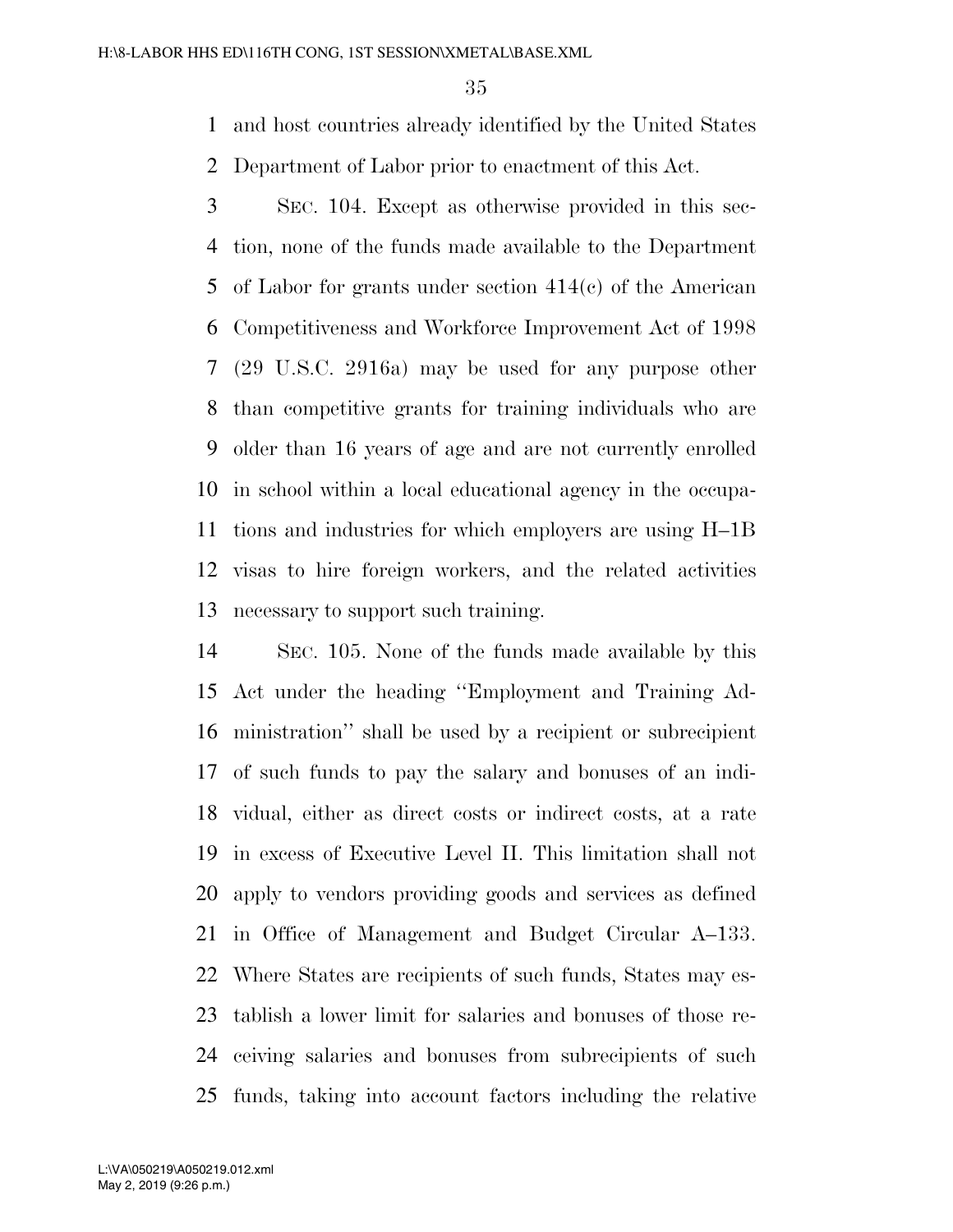cost-of-living in the State, the compensation levels for comparable State or local government employees, and the size of the organizations that administer Federal pro- grams involved including Employment and Training Ad-ministration programs.

#### (TRANSFER OF FUNDS)

 SEC. 106. (a) Notwithstanding section 102, the Sec- retary may transfer funds made available to the Employ- ment and Training Administration by this Act, either di- rectly or through a set-aside, for technical assistance serv- ices to grantees to ''Program Administration'' when it is determined that those services will be more efficiently per- formed by Federal employees: *Provided*, That this section shall not apply to section 171 of the WIOA.

 (b) Notwithstanding section 102, the Secretary may transfer not more than 0.5 percent of each discretionary appropriation made available to the Employment and Training Administration by this Act to ''Program Admin- istration'' in order to carry out program integrity activities relating to any of the programs or activities that are fund- ed under any such discretionary appropriations: *Provided*, That notwithstanding section 102 and the preceding pro- viso, the Secretary may transfer not more than 0.5 percent of funds made available in paragraphs (1) and (2) of the ''Office of Job Corps'' account to paragraph (3) of such

May 2, 2019 (9:26 p.m.) L:\VA\050219\A050219.012.xml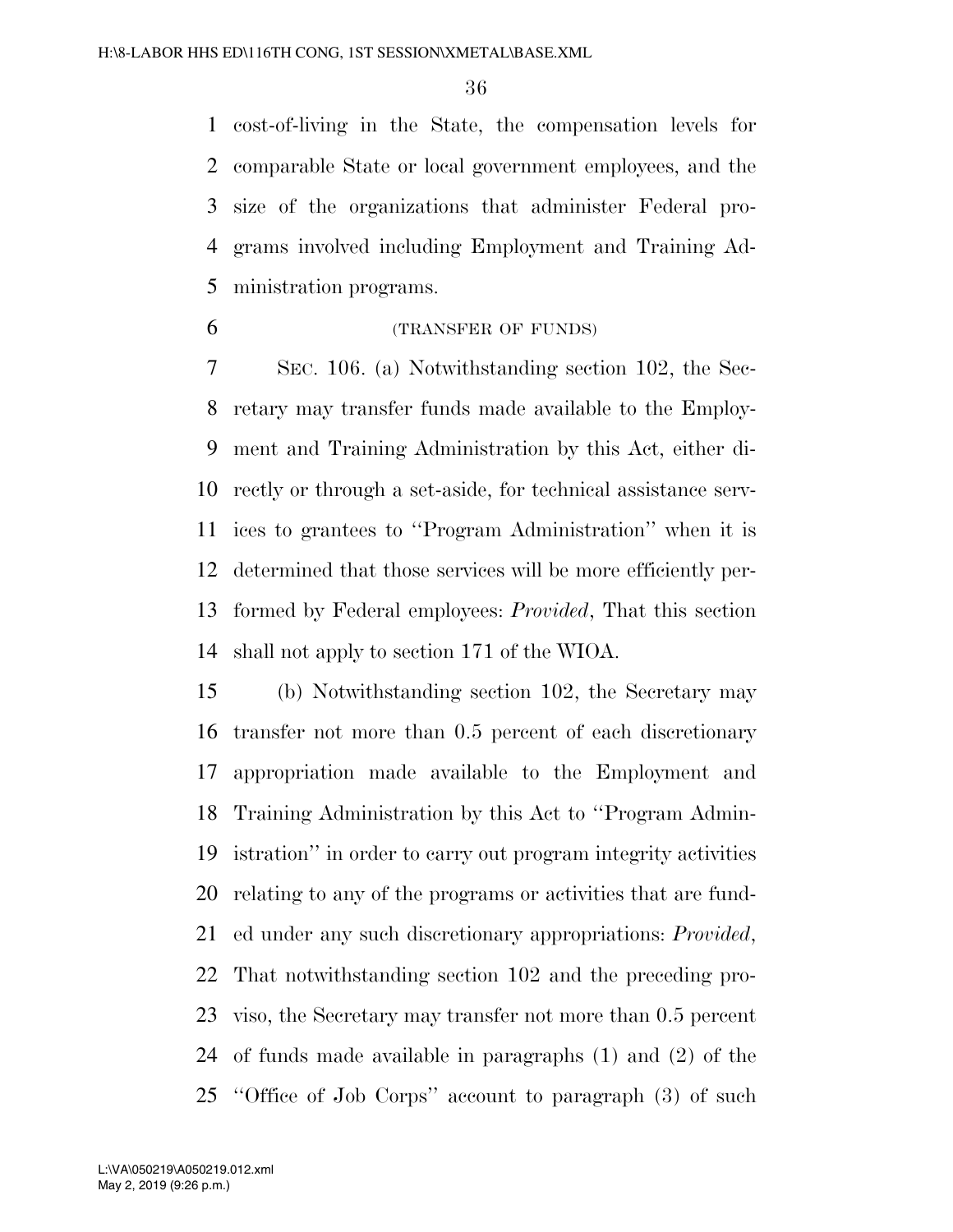account to carry out program integrity activities related to the Job Corps program: *Provided further*, That funds transferred under the authority provided by this sub- section shall be available for obligation through September 30, 2021.

### (TRANSFER OF FUNDS)

 SEC. 107. (a) The Secretary may reserve not more than 0.75 percent from each appropriation made available in this Act identified in subsection (b) in order to carry out evaluations of any of the programs or activities that are funded under such accounts. Any funds reserved under this section shall be transferred to ''Departmental Man- agement'' for use by the Office of the Chief Evaluation Officer within the Department of Labor, and shall be available for obligation through September 30, 2021: *Pro- vided*, That such funds shall only be available if the Chief Evaluation Officer of the Department of Labor submits a plan to the Committees on Appropriations of the House of Representatives and the Senate describing the evalua-tions to be carried out 15 days in advance of any transfer.

 (b) The accounts referred to in subsection (a) are: ''Training and Employment Services'', ''Job Corps'', ''Community Service Employment for Older Americans'', ''State Unemployment Insurance and Employment Service Operations'', ''Employee Benefits Security Administra-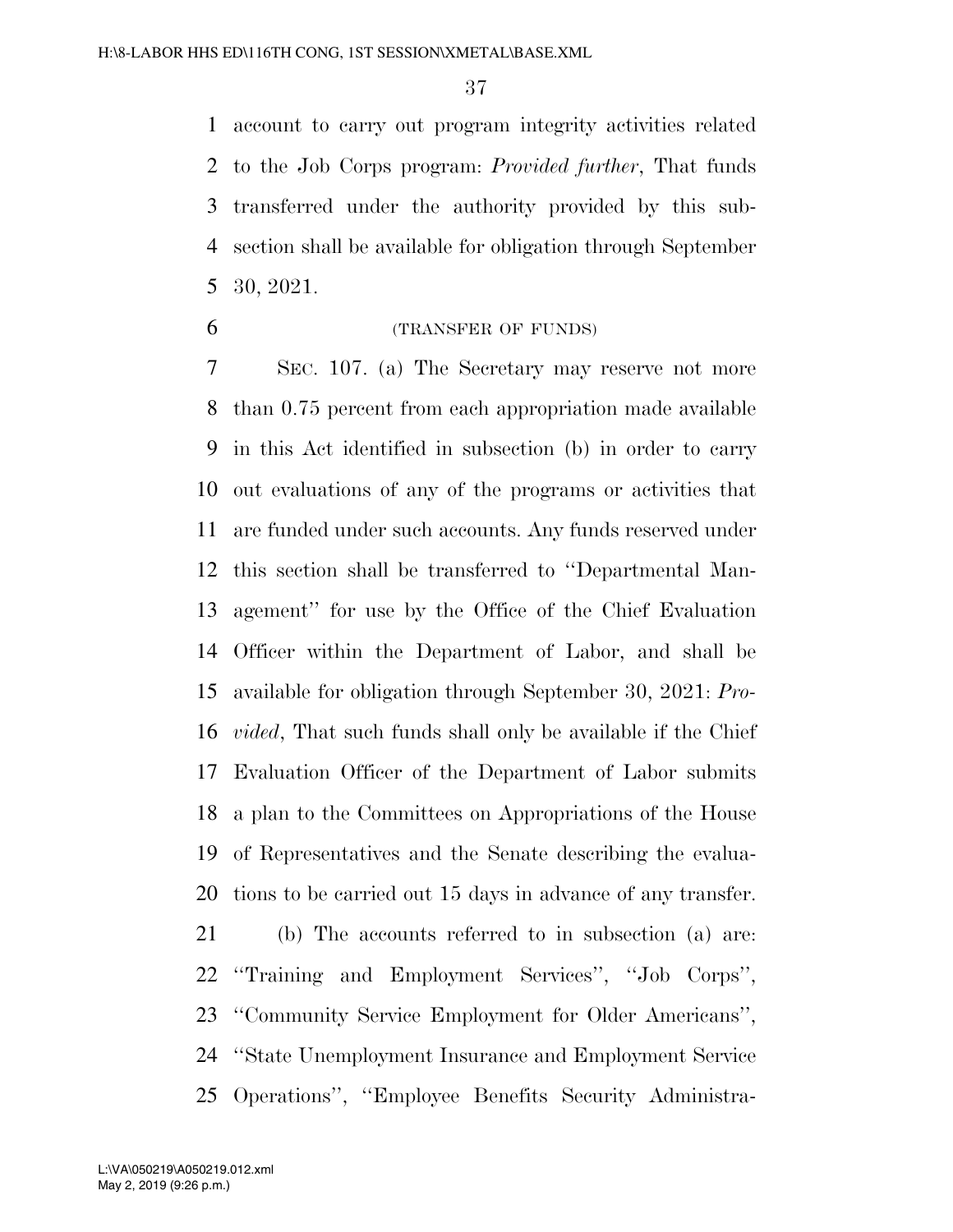tion'', ''Office of Workers' Compensation Programs'', ''Wage and Hour Division'', ''Office of Federal Contract Compliance Programs'', ''Office of Labor Management Standards'', ''Occupational Safety and Health Adminis- tration'', ''Mine Safety and Health Administration'', ''Of- fice of Disability Employment Policy'', funding made available to the ''Bureau of International Labor Affairs'' and ''Women's Bureau'' within the ''Departmental Man- agement, Salaries and Expenses'' account, and ''Veterans Employment and Training''.

 SEC. 108. Notwithstanding any other provision of law, the Secretary may furnish through grants, coopera- tive agreements, contracts, and other arrangements, up to \$2,000,000 of excess personal property, at a value deter- mined by the Secretary, to apprenticeship programs for the purpose of training apprentices in those programs.

 SEC. 109. Funds made available in prior Acts under the heading ''Department of Labor—Employment and Training Administration—State Unemployment Insur- ance and Employment Service Operations'' for fiscal years 2015 through 2019 for automation acquisitions that are being carried out through consortia of States shall be available for expenditure for six fiscal years after the final fiscal year that such funds are available to incur new obli-gations.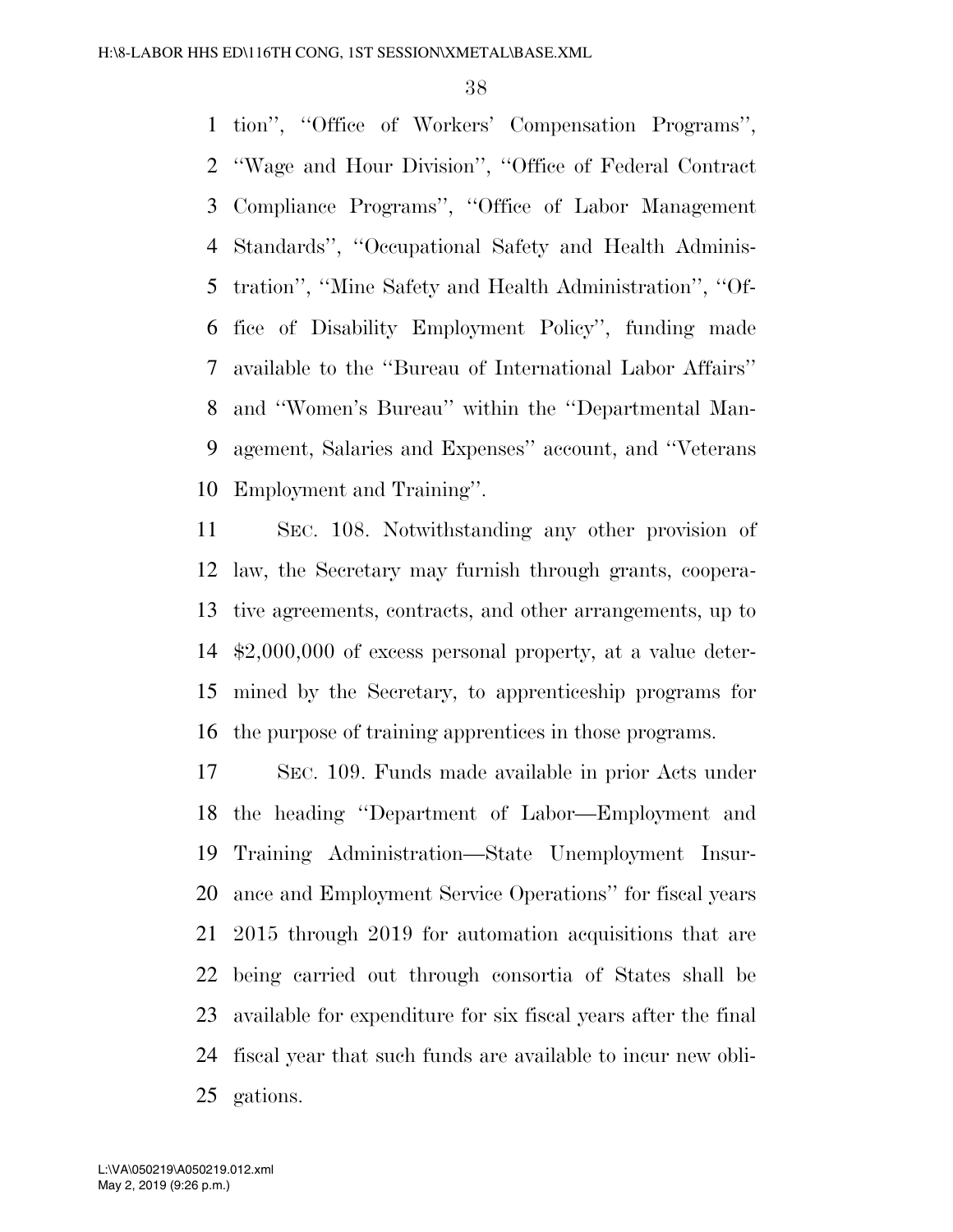SEC. 110. (a) The Act entitled ''An Act to create a Department of Labor'', approved March 4, 1913 (37 Stat. 736, chapter 141) shall be applied as if the following text is part of such Act: ''

 ''(a) IN GENERAL.—The Secretary of Labor is au- thorized to employ law enforcement officers or special agents to—

 ''(1) provide protection for the Secretary of Labor during the workday of the Secretary and dur- ing any activity that is preliminary or postliminary to the performance of official duties by the Sec-retary;

 $\frac{13}{2}$  ''(2) provide protection, incidental to the protec- tion provided to the Secretary, to a member of the immediate family of the Secretary who is partici- pating in an activity or event relating to the official duties of the Secretary;

18 ''(3) provide continuous protection to the Sec- retary (including during periods not described in paragraph (1)) and to the members of the imme- diate family of the Secretary if there is a unique and articulable threat of physical harm, in accordance with guidelines established by the Secretary; and

24 ''(4) provide protection to the Deputy Secretary of Labor or another senior officer representing the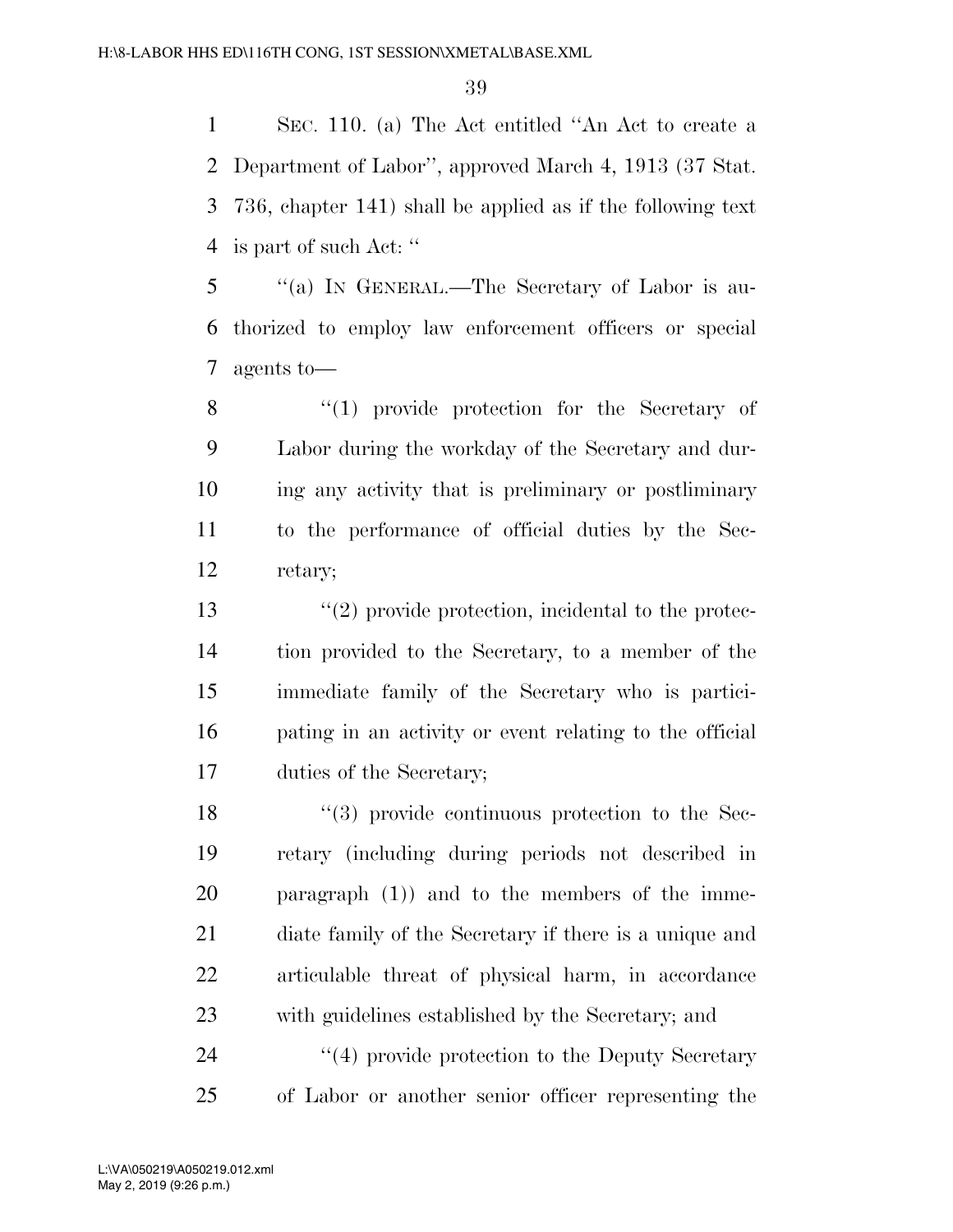Secretary of Labor at a public event if there is a unique and articulable threat of physical harm, in accordance with guidelines established by the Sec- retary. ''(b) AUTHORITIES.—The Secretary of Labor may authorize a law enforcement officer or special agent em-

 ployed under subsection (a), for the purpose of performing the duties authorized under subsection (a), to—

9  $"(1)$  carry firearms;

 ''(2) make arrests without a warrant for any of- fense against the United States committed in the presence of such officer or special agent;

 ''(3) perform protective intelligence work, in- cluding identifying and mitigating potential threats and conducting advance work to review security mat-16 ters relating to sites and events;

17  $\frac{17}{2}$  coordinate with local law enforcement agencies; and

 $\frac{19}{19}$  ''(5) initiate criminal and other investigations into potential threats to the security of the Sec-21 retary, in coordination with the Inspector General of 22 the Department of Labor.

23 "(c) COMPLIANCE WITH GUIDELINES.—A law en-forcement officer or special agent employed under sub-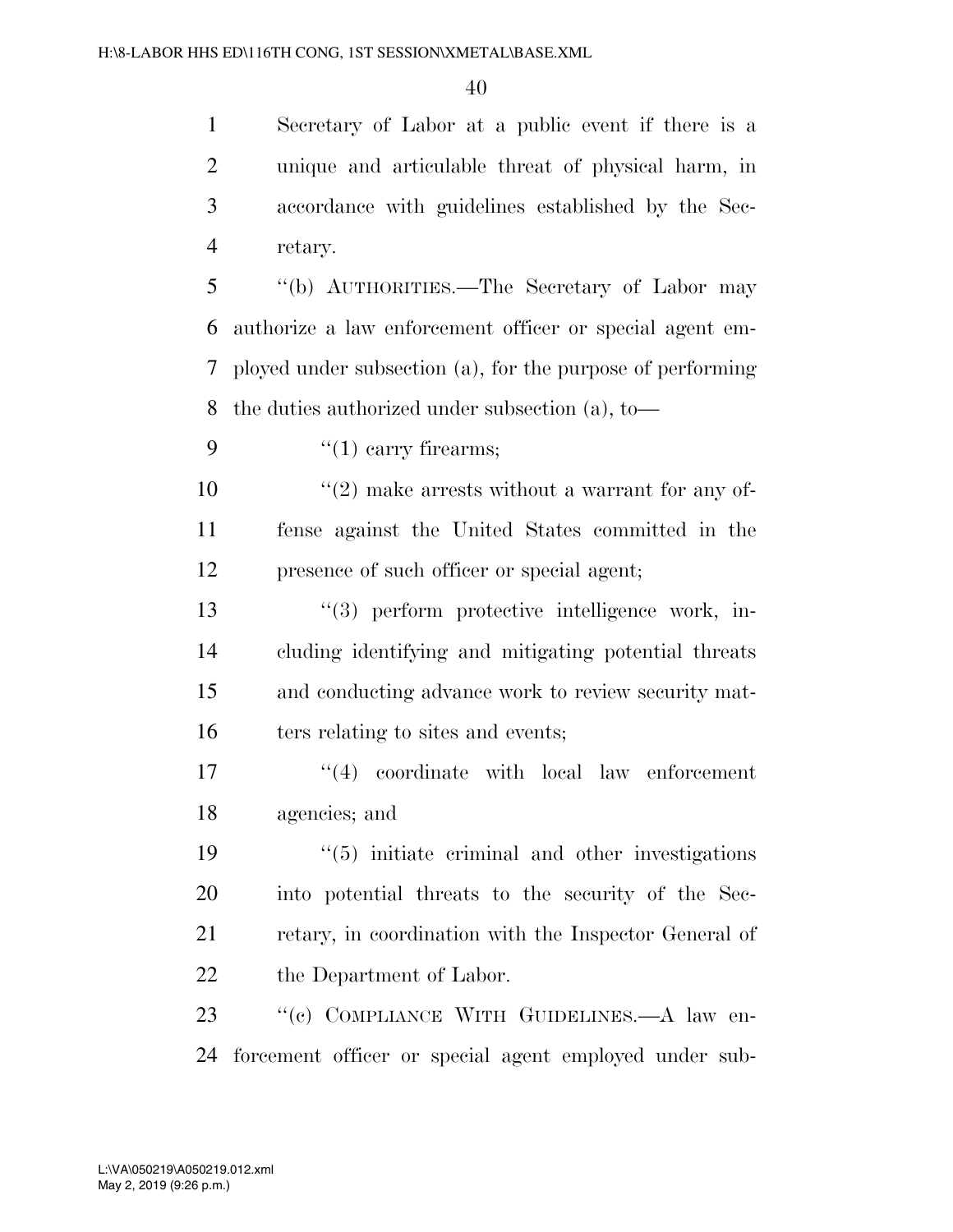section (a) shall exercise any authority provided under this section in accordance with any—

- 3 ''(1) guidelines issued by the Attorney General; and
- ''(2) guidelines prescribed by the Secretary of Labor.''.

 (b) This section shall be effective on the date of en-actment of this Act.

 SEC. 111. The Secretary is authorized to dispose of or divest, by any means the Secretary determines appro- priate, including an agreement or partnership to construct a new Job Corps center, all or a portion of the real prop- erty on which the Treasure Island Job Corps Center is situated. Any sale or other disposition will not be subject to any requirement of any Federal law or regulation relat- ing to the disposition of Federal real property, including but not limited to subchapter III of chapter 5 of title 40 of the United States Code and subchapter V of chapter 119 of title 42 of the United States Code. The net pro- ceeds of such a sale shall be transferred to the Secretary, which shall be available until expended to carry out the Job Corps Program on Treasure Island.

 SEC. 112. Notwithstanding the Federal Assets Sale and Transfer Act of 2016 (Public Law 114–287), the pro-ceeds from the sale of any Job Corps facility under such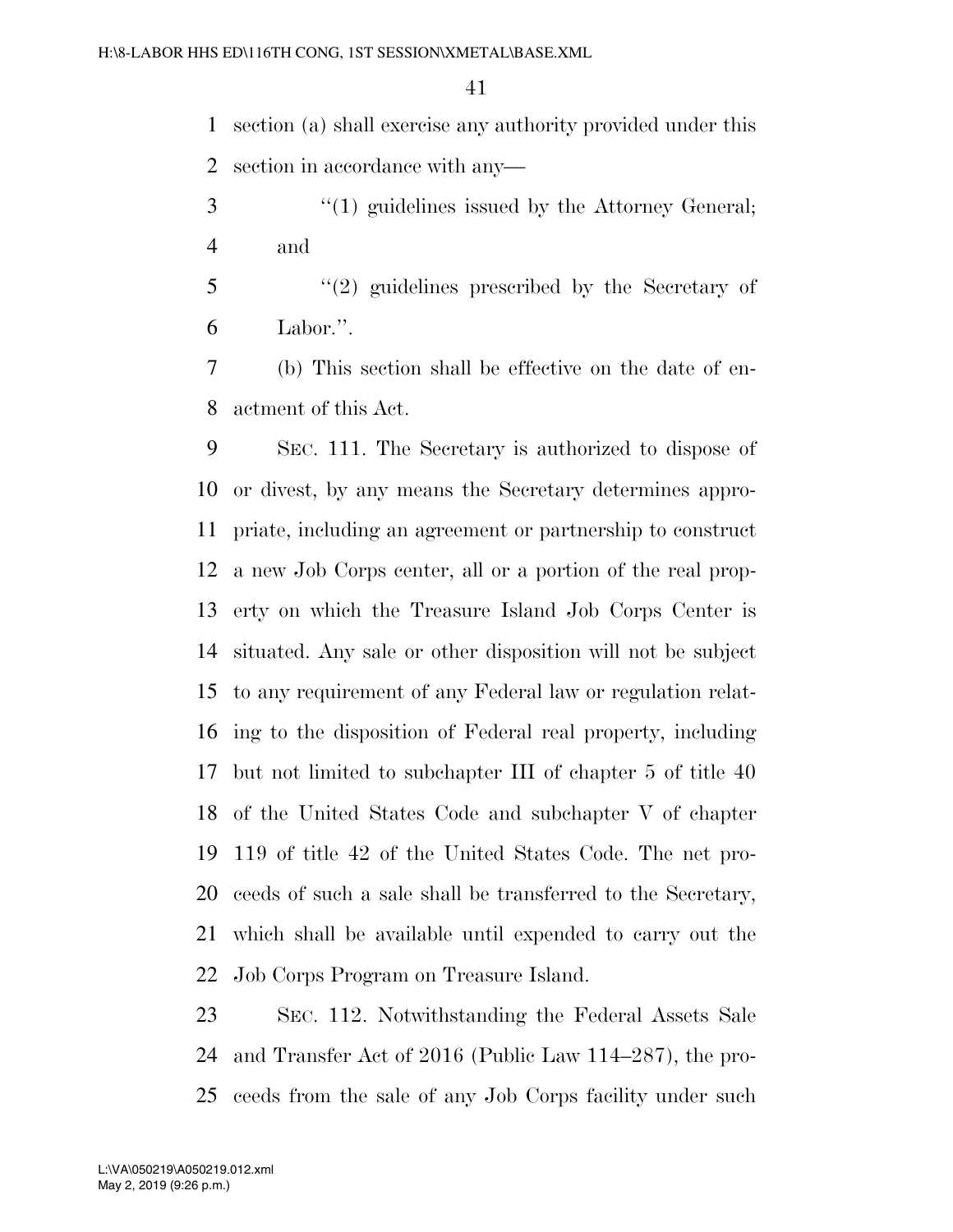Act shall be transferred to the Secretary pursuant to sec-2 tion  $158(g)$  of the WIOA. This title may be cited as the ''Department of Labor Appropriations Act, 2020''. TITLE II DEPARTMENT OF HEALTH AND HUMAN SERVICES HEALTH RESOURCES AND SERVICES ADMINISTRATION PRIMARY HEALTH CARE For carrying out titles II and III of the Public Health Service Act (referred to in this Act as the ''PHS Act'') with respect to primary health care and the Native Hawai- ian Health Care Act of 1988, \$1,676,522,000: *Provided*, That no more than \$1,000,000 shall be available until ex- pended for carrying out the provisions of section 224(o) of the PHS Act: *Provided further*, That no more than \$120,000,000 shall be available until expended for car- rying out subsections (g) through (n) and (q) of section 224 of the PHS Act, and for expenses incurred by the Department of Health and Human Services (referred to in this Act as ''HHS'') pertaining to administrative claims made under such law.

### **HEALTH WORKFORCE**

 For carrying out titles III, VII, and VIII of the PHS Act with respect to the health workforce, sections 1128E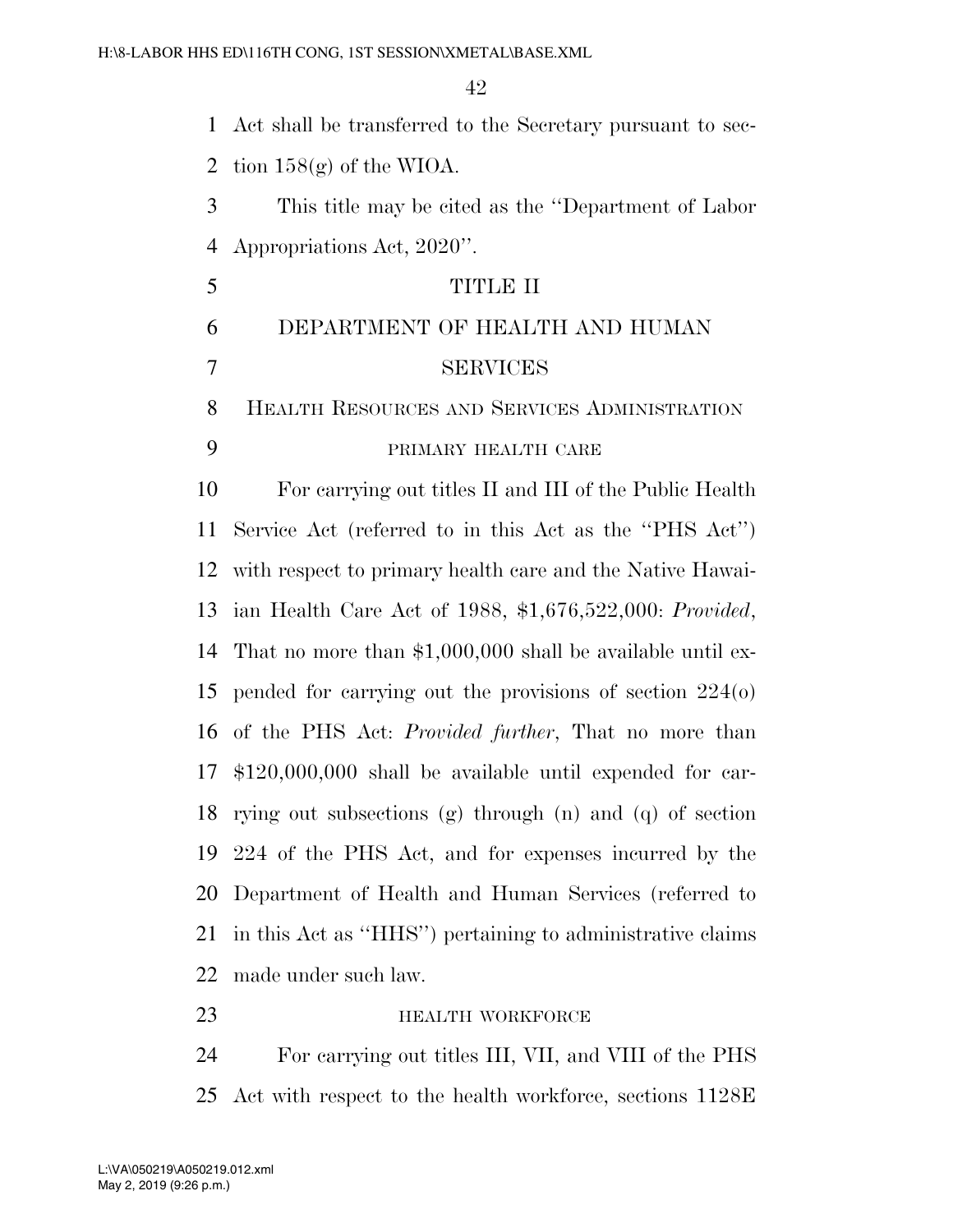and 1921 of the Social Security Act, and the Health Care Quality Improvement Act of 1986, \$1,234,942,000: *Pro- vided*, That sections 751(j)(2) and 762(k) of the PHS Act and the proportional funding amounts in paragraphs (1) through (4) of section 756(f) of the PHS Act shall not apply to funds made available under this heading: *Pro- vided further*, That for any program operating under sec- tion 751 of the PHS Act on or before January 1, 2009, the Secretary of Health and Human Services (referred to in this title as the ''Secretary'') may hereafter waive any 11 of the requirements contained in sections  $751(d)(2)(A)$ 12 and  $751(d)(2)(B)$  of such Act for the full project period of a grant under such section: *Provided further*, That no funds shall be available for section 340G-1 of the PHS Act: *Provided further*, That fees collected for the disclosure of information under section 427(b) of the Health Care Quality Improvement Act of 1986 and sections 1128E(d)(2) and 1921 of the Social Security Act shall be sufficient to recover the full costs of operating the pro- grams authorized by such sections and shall remain avail- able until expended for the National Practitioner Data Bank: *Provided further*, That funds transferred to this ac- count to carry out section 846 and subpart 3 of part D of title III of the PHS Act may be used to make prior year adjustments to awards made under such section and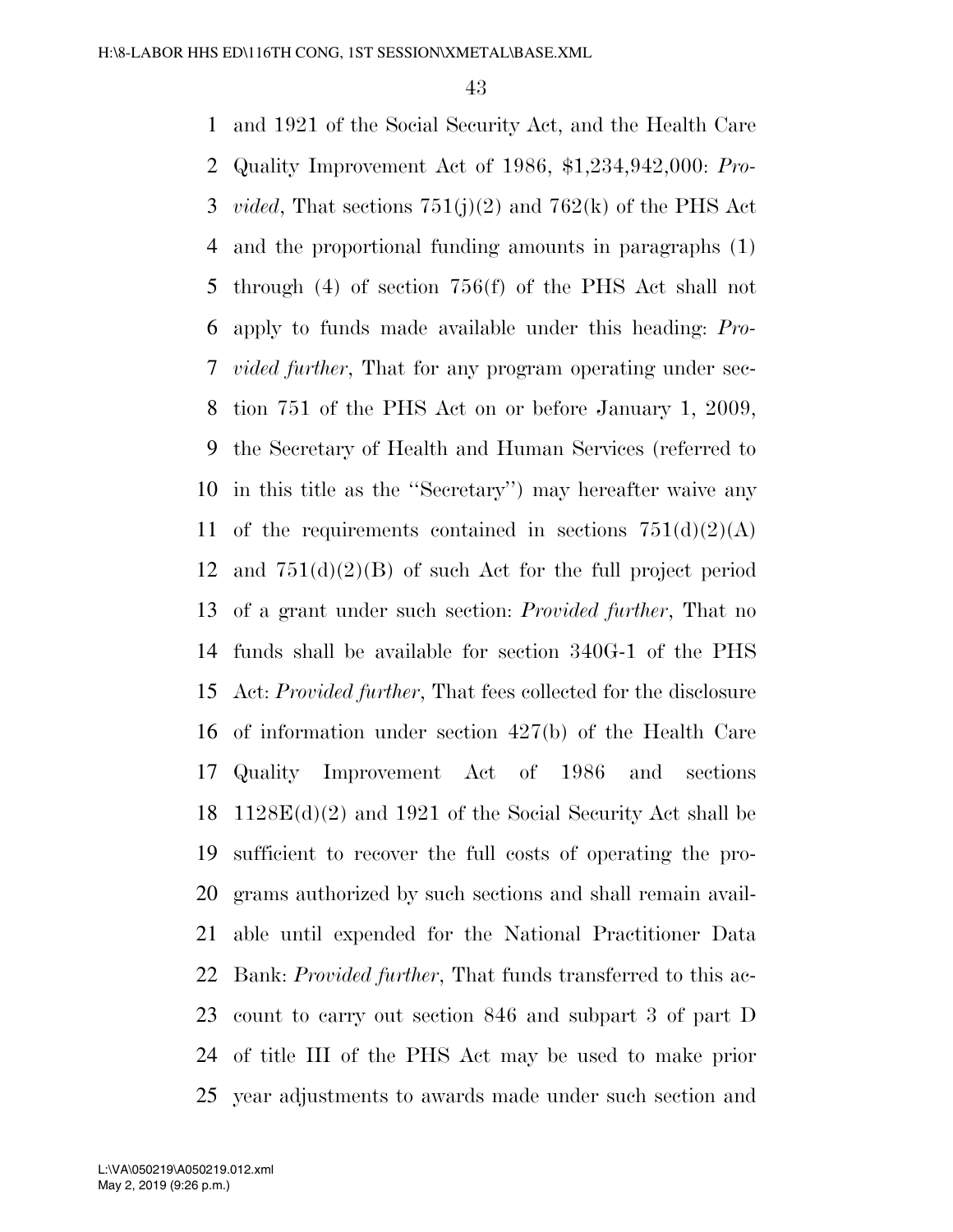subpart: *Provided further*, That \$120,000,000 shall re- main available until expended for the purposes of pro- viding primary health services, assigning National Health Service Corps (''NHSC'') members to expand the delivery of substance use disorder treatment services, notwith- standing the assignment priorities and limitations under 7 sections  $333(a)(1)(D)$ ,  $333(b)$ , and  $333A(a)(1)(B)(ii)$  of the PHS Act, and making payments under the NHSC Loan Repayment Program under section 338B of such Act: *Provided further*, That, within the amount made available in the previous proviso, \$15,000,000 shall re- main available until expended for the purposes of making payments under the NHSC Loan Repayment Program under section 338B of the PHS Act to individuals partici- pating in such program who provide primary health serv- ices in Indian Health Service facilities, Tribally-Operated 638 Health Programs, and Urban Indian Health Pro- grams (as those terms are defined by the Secretary), not- withstanding the assignment priorities and limitations under section 333(b) of such Act: *Provided further*, That for purposes of the previous two provisos, section  $331(a)(3)(D)$  of the PHS Act shall be applied as if the term ''primary health services'' includes clinical substance use disorder treatment services, including those provided by masters level, licensed substance use disorder treat-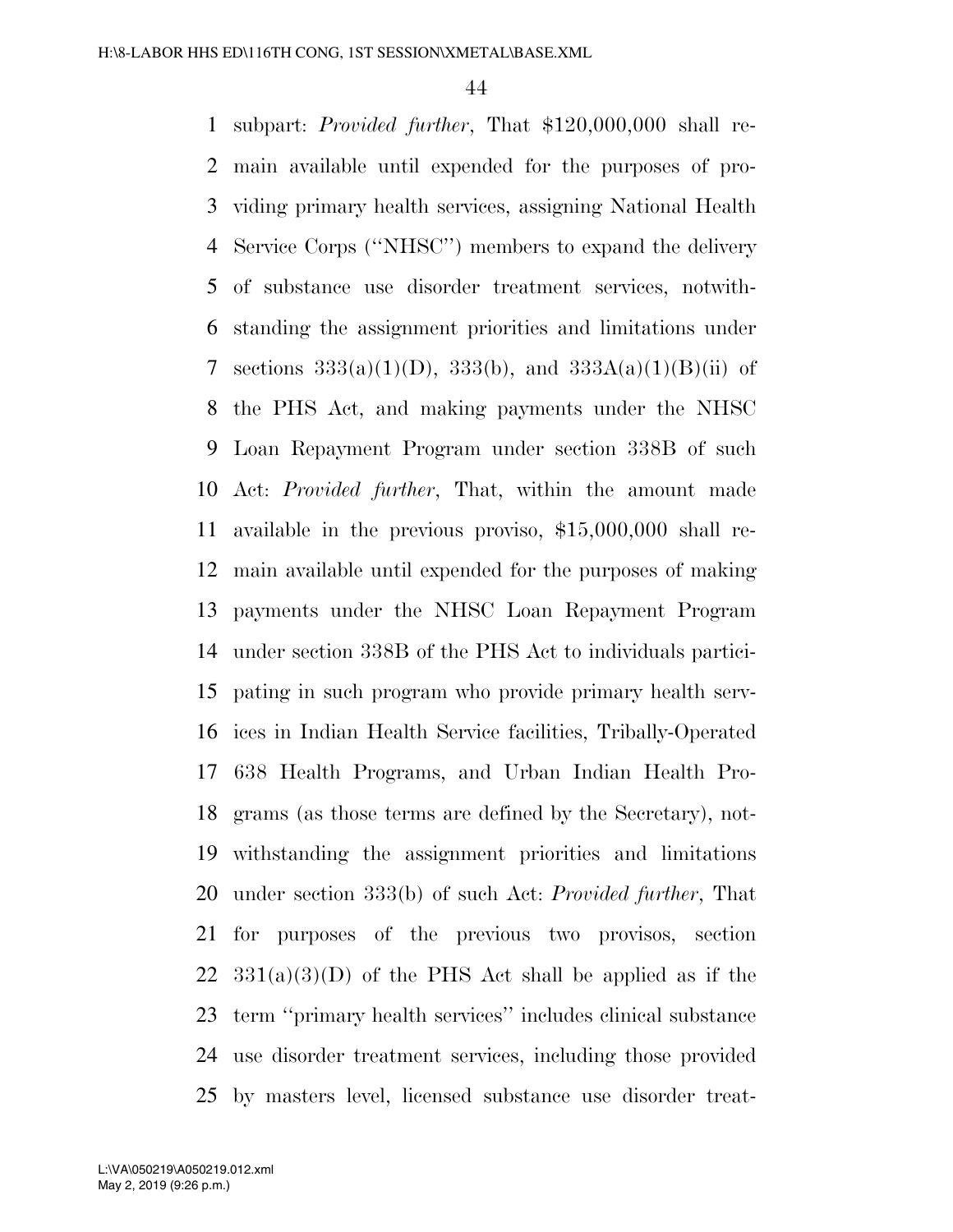ment counselors: *Provided further*, That of the funds made available under this heading, \$20,000,000 shall be avail- able to establish or expand accredited community-based nurse practitioner residency programs, with a preference for those in Federally Qualified Health Centers, to train postgraduate nurse practitioners (NPs) as primary care, behavioral health or other types of specialized health care providers.

 Of the funds made available under this heading, \$30,000,000 shall remain available until expended for grants to public institutions of higher education to expand or support graduate education for physicians provided by such institutions: *Provided*, That, in awarding such grants, the Secretary shall give priority to public institu- tions of higher education located in States with a projected primary care provider shortage in 2025, as determined by the Secretary: *Provided further*, That grants so awarded are limited to such public institutions of higher education in States in the top quintile of States with a projected primary care provider shortage in 2025, as determined by the Secretary: *Provided further*, That the minimum amount of a grant so awarded to such an institution shall be not less than \$1,000,000 per year: *Provided further*, That such a grant may be awarded for a period not to exceed 5 years: *Provided further*, That such a grant award-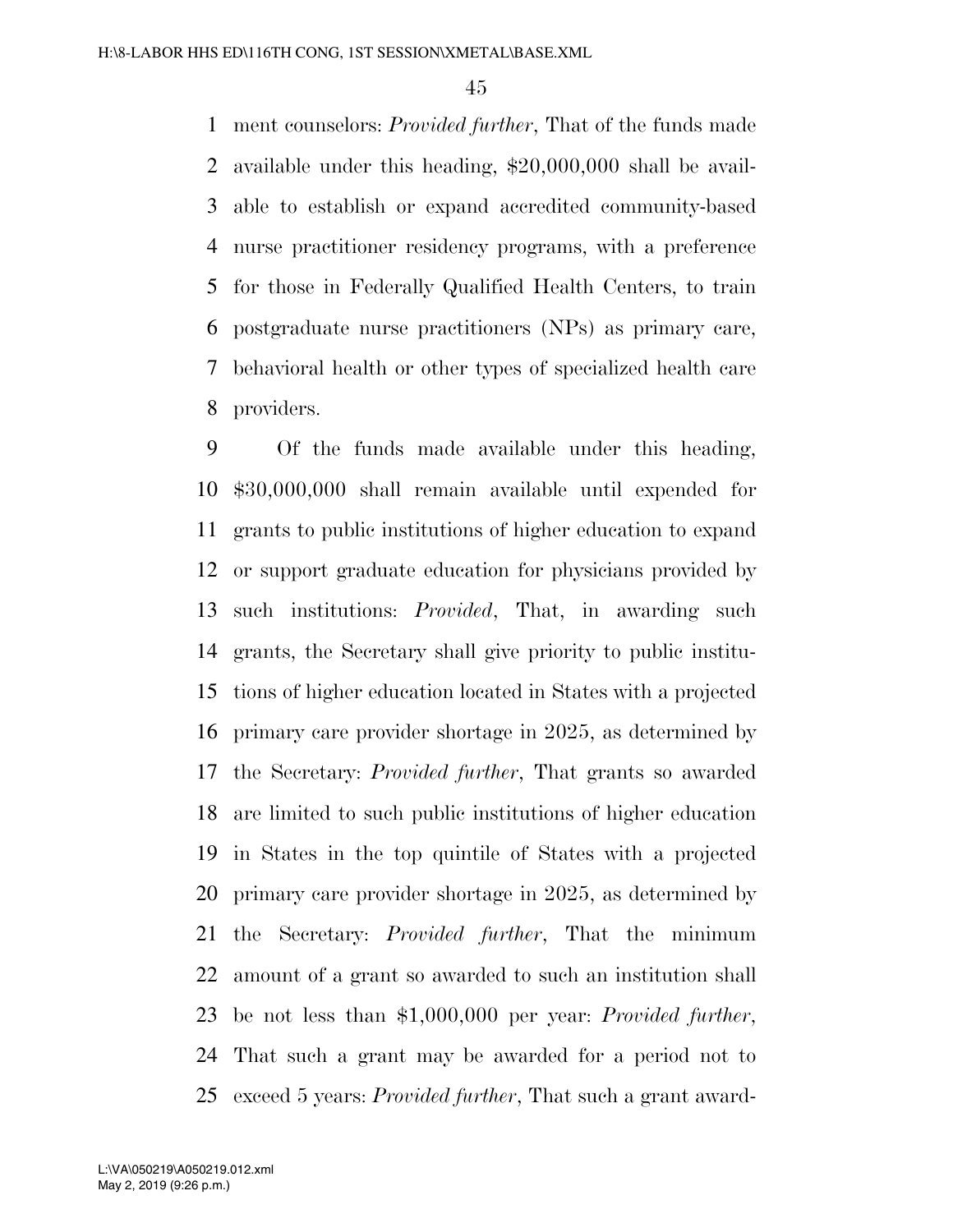ed with respect to a year to such an institution shall be subject to a matching requirement of non-Federal funds in an amount that is not less than 10 percent of the total amount of Federal funds provided in the grant to such institution with respect to such year.

MATERNAL AND CHILD HEALTH

 For carrying out titles III, XI, XII, and XIX of the PHS Act with respect to maternal and child health, title V of the Social Security Act, \$972,751,000: *Provided*, 10 That notwithstanding sections  $502(a)(1)$  and  $502(b)(1)$  of the Social Security Act, not more than \$119,593,000 shall be available for carrying out special projects of regional 13 and national significance pursuant to section  $501(a)(2)$  of such Act and \$10,276,000 shall be available for projects described in subparagraphs (A) through (F) of section  $501(a)(3)$  of such Act.

#### 17 RYAN WHITE HIV/AIDS PROGRAM

 For carrying out title XXVI of the PHS Act with respect to the Ryan White HIV/AIDS program, \$2,435,157,000, of which \$2,009,200,000 shall remain available to the Secretary through September 30, 2022, for parts A and B of title XXVI of the PHS Act, and of which not less than \$912,017,000 shall be for State AIDS Drug Assistance Programs under the authority of section 2616 or 311(c) of such Act: *Provided*, That of the

May 2, 2019 (9:26 p.m.) L:\VA\050219\A050219.012.xml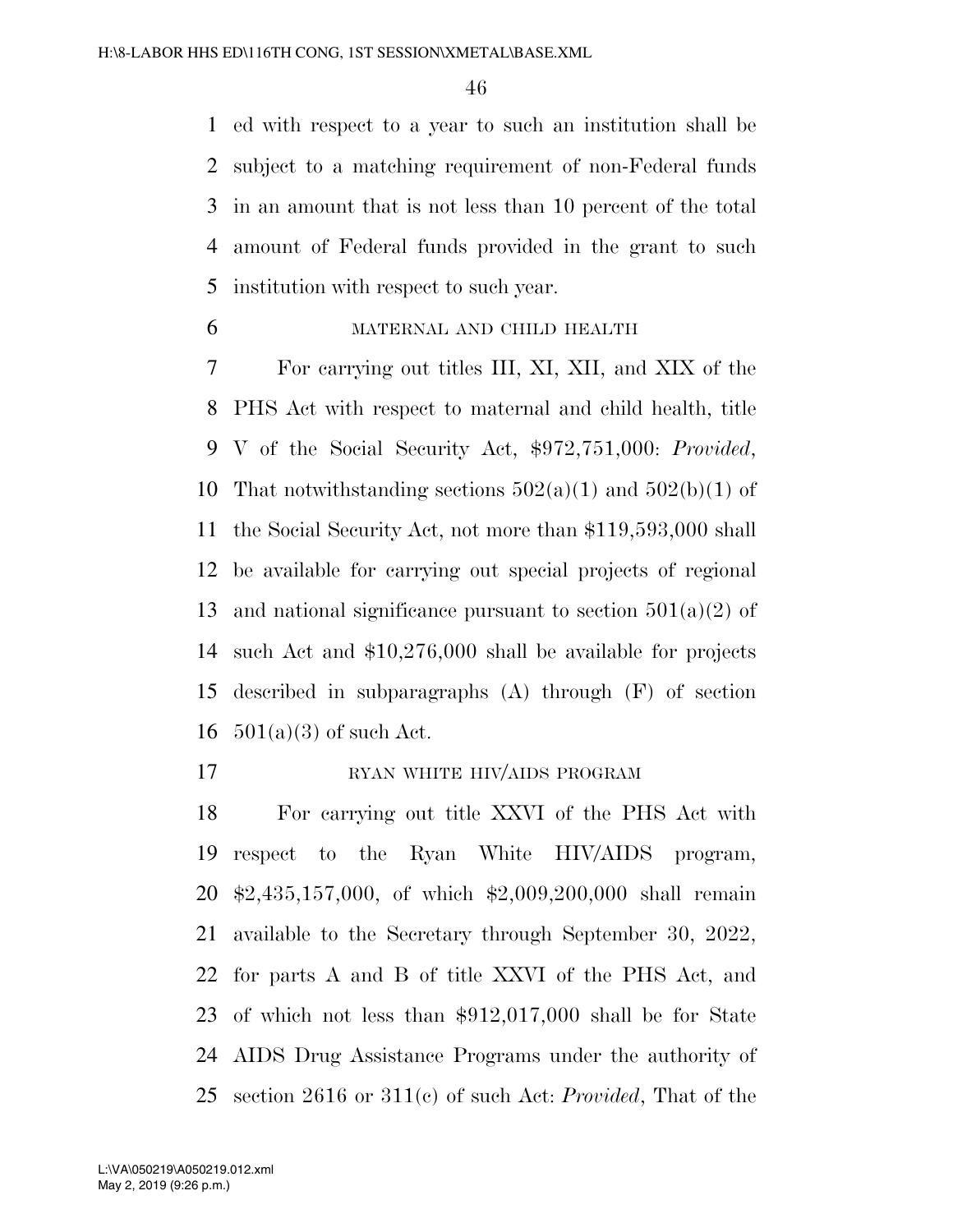funds made available under this heading, \$175,000,000 shall be for the Minority AIDS Initiative under section 2693 of such Act, of which \$67,477,000 shall be allocated under subsection (b)(2)(A) of such section and  $$74,941,000$  shall be allocated under subsection (b)(2)(C) of such section: *Provided further*, That of the funds made available under this heading, \$70,000,000, to remain available until expended, shall be available to the Secretary for carrying out a program of grants and contracts under title XXVI or section 311(c) of such Act focused on ending the nationwide HIV/AIDS epidemic, with any grants issued under such section 311(c) administered in conjunc- tion with title XXVI of the PHS Act, including the limita-tion on administrative expenses.

**HEALTH CARE SYSTEMS** 

# For carrying out titles III and XII of the PHS Act with respect to health care systems, and the Stem Cell Therapeutic and Research Act of 2005, \$123,693,000, of which \$122,000 shall be available until expended for facili- ties renovations at the Gillis W. Long Hansen's Disease Center.

# RURAL HEALTH

 For carrying out titles III and IV of the PHS Act with respect to rural health, section 427(a) of the Federal Coal Mine Health and Safety Act of 1969, and sections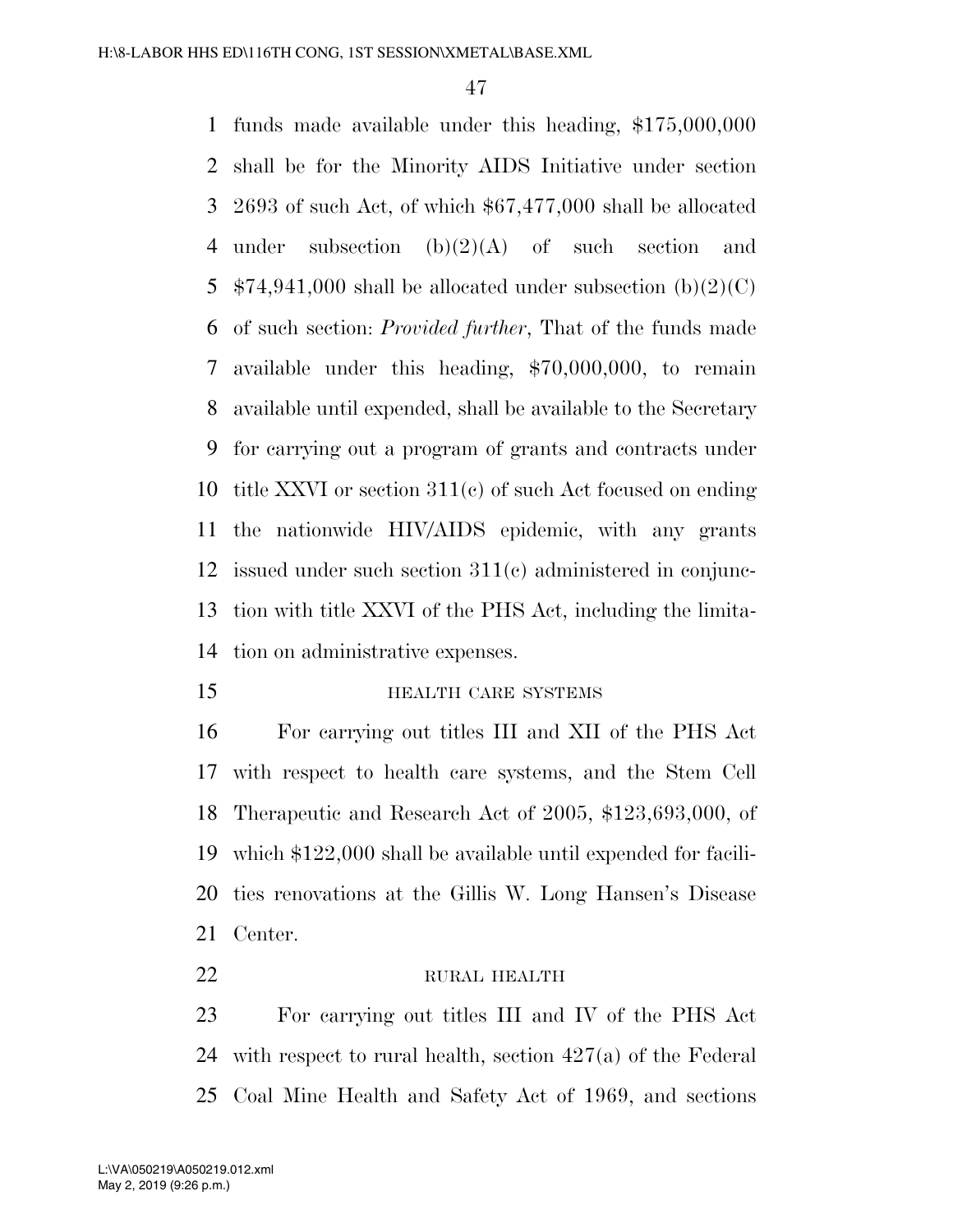711 and 1820 of the Social Security Act, \$317,794,000, of which \$59,000,000 from general revenues, notwith- standing section 1820(j) of the Social Security Act, shall be available for carrying out the Medicare rural hospital flexibility grants program: *Provided*, That of the funds made available under this heading for Medicare rural hos- pital flexibility grants, \$19,942,000 shall be available for the Small Rural Hospital Improvement Grant Program for quality improvement and adoption of health informa- tion technology and up to \$1,000,000 shall be to carry 11 out section  $1820(g)(6)$  of the Social Security Act, with 12 funds provided for grants under section  $1820(g)(6)$  avail- able for the purchase and implementation of telehealth services, including pilots and demonstrations on the use of electronic health records to coordinate rural veterans care between rural providers and the Department of Vet- erans Affairs electronic health record system: *Provided further*, That notwithstanding section 338J(k) of the PHS Act, \$12,500,000 shall be available for State Offices of Rural Health: *Provided further*, That \$10,000,000 shall remain available through September 30, 2022, to support the Rural Residency Development Program.

#### 23 FAMILY PLANNING

 For carrying out the program under title X of the PHS Act to provide for voluntary family planning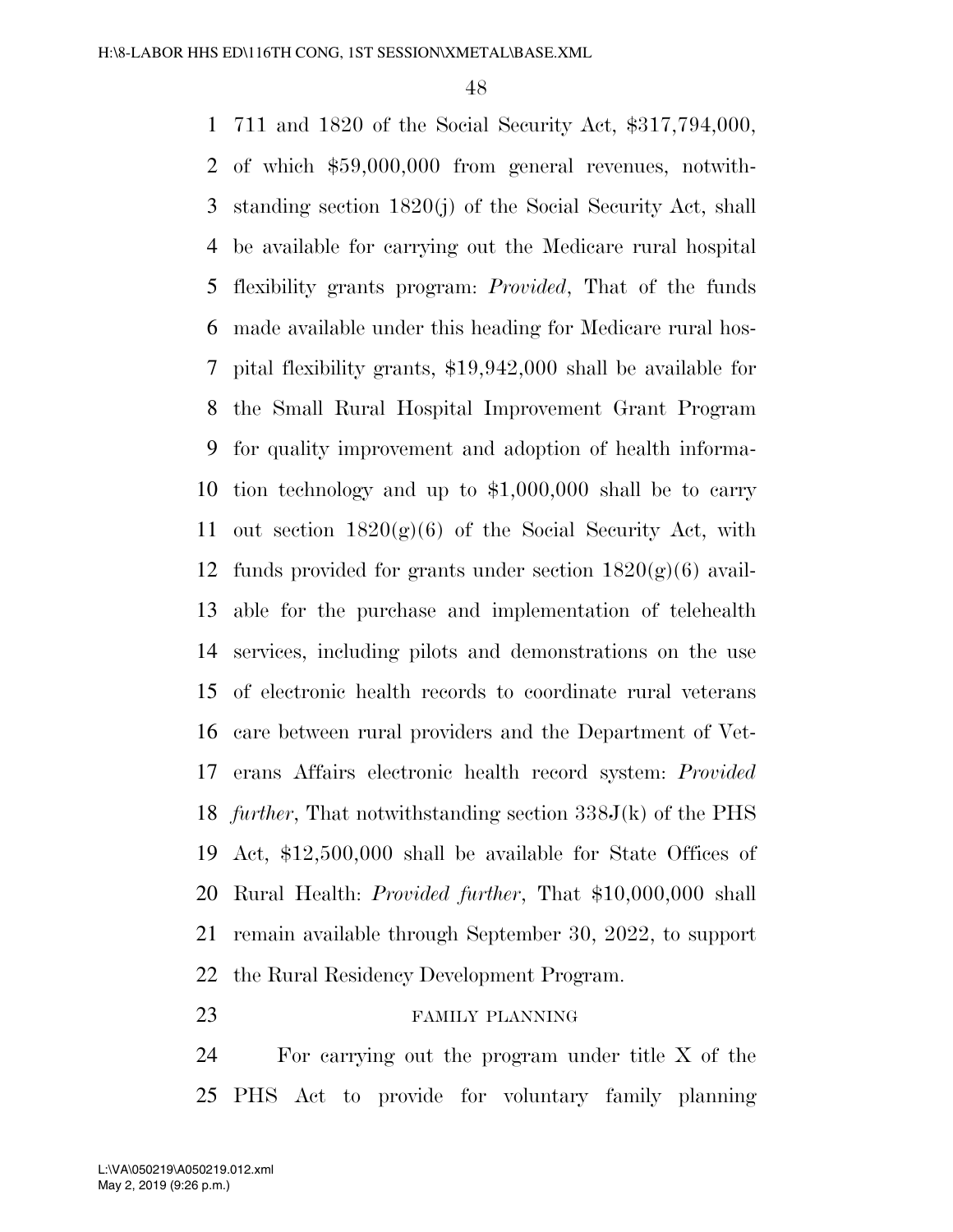projects, \$400,000,000: *Provided*, That the Secretary shall carry out section 1001 of the PHS Act solely in accord- ance with any regulations or other conditions or instruc- tions established by the Secretary pursuant to the author- ity under section 1006 of the PHS Act that applied as of January 18, 2017, to grants and contracts awarded under section 1001 of the PHS Act: *Provided further,*  That amounts provided to said projects under such title shall not be expended for abortions, that all pregnancy counseling shall be nondirective, and that such amounts shall not be expended for any activity (including the publi- cation or distribution of literature) that in any way tends to promote public support or opposition to any legislative proposal or candidate for public office.

PROGRAM MANAGEMENT

# For program support in the Health Resources and Services Administration, \$155,250,000: *Provided*, That funds made available under this heading may be used to supplement program support funding provided under the headings ''Primary Health Care'', ''Health Workforce'', ''Maternal and Child Health'', ''Ryan White HIV/AIDS Program'', ''Health Care Systems'', and ''Rural Health''. VACCINE INJURY COMPENSATION PROGRAM TRUST FUND For payments from the Vaccine Injury Compensation Program Trust Fund (the ''Trust Fund''), such sums as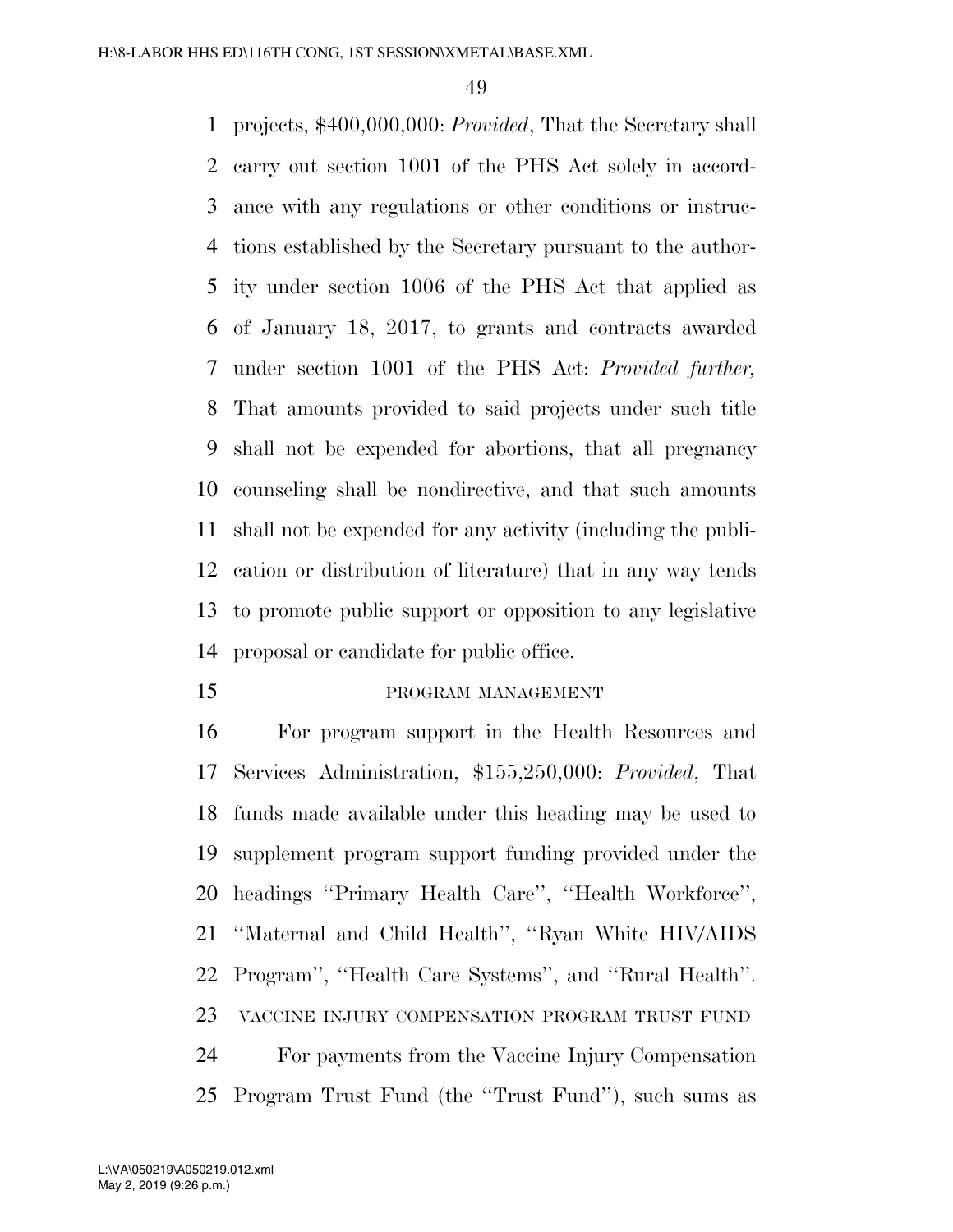may be necessary for claims associated with vaccine-re- lated injury or death with respect to vaccines administered after September 30, 1988, pursuant to subtitle 2 of title XXI of the PHS Act, to remain available until expended: *Provided*, That for necessary administrative expenses, not to exceed \$11,200,000 shall be available from the Trust Fund to the Secretary.

CENTERS FOR DISEASE CONTROL AND PREVENTION

# IMMUNIZATION AND RESPIRATORY DISEASES

 For carrying out titles II, III, XVII, and XXI, and section 2821 of the PHS Act, titles II and IV of the Immi- gration and Nationality Act, and section 501 of the Ref- ugee Education Assistance Act, with respect to immuniza-tion and respiratory diseases, \$499,758,000.

 HIV/AIDS, VIRAL HEPATITIS, SEXUALLY TRANSMITTED DISEASES, AND TUBERCULOSIS PREVENTION

 For carrying out titles II, III, XVII, and XXIII of the PHS Act with respect to HIV/AIDS, viral hepatitis, sexually transmitted diseases, and tuberculosis prevention, \$1,335,197,000.

EMERGING AND ZOONOTIC INFECTIOUS DISEASES

 For carrying out titles II, III, and XVII, and section 2821 of the PHS Act, titles II and IV of the Immigration and Nationality Act, and section 501 of the Refugee Edu-cation Assistance Act, with respect to emerging and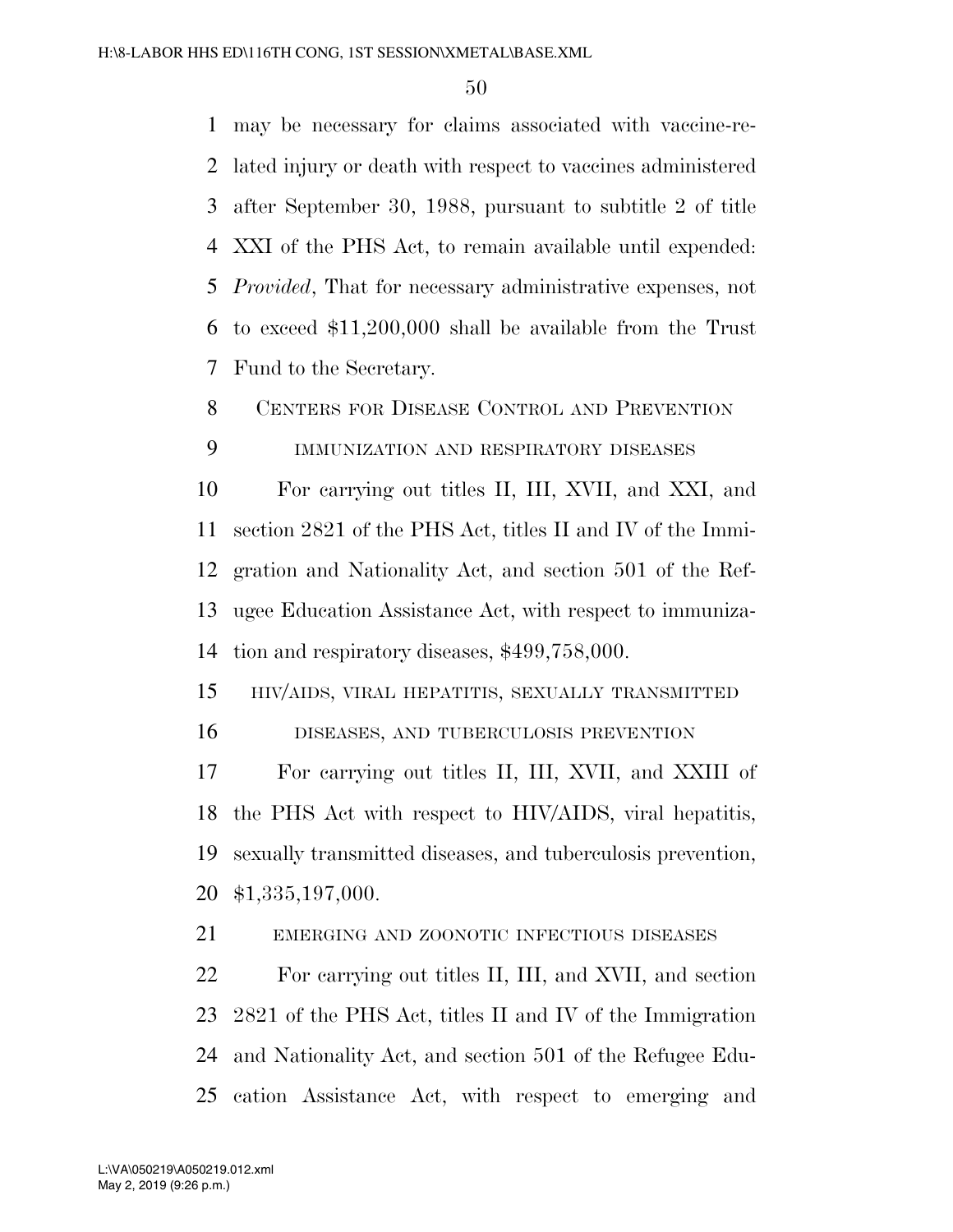zoonotic infectious diseases, \$592,622,000: *Provided*, That of the funds made available under this heading to pay for the transportation, medical care, treatment, and other re- lated costs of persons quarantined or isolated under Fed- eral or State quarantine law, up to \$1,000,000 shall re-main available until expended.

# CHRONIC DISEASE PREVENTION AND HEALTH 8 PROMOTION

 For carrying out titles II, III, XI, XV, XVII, and XIX of the PHS Act with respect to chronic disease pre- vention and health promotion, \$1,073,121,000: *Provided*, That funds made available under this heading may be available for making grants under section 1509 of the PHS Act for not less than 21 States, tribes, or tribal orga- nizations: *Provided further*, That of the funds made avail- able under this heading, \$15,000,000 shall be available to continue and expand community specific extension and outreach programs to combat obesity in counties with the highest levels of obesity: *Provided further*, That the pro- portional funding requirements under section 1503(a) of the PHS Act shall not apply to funds made available under this heading.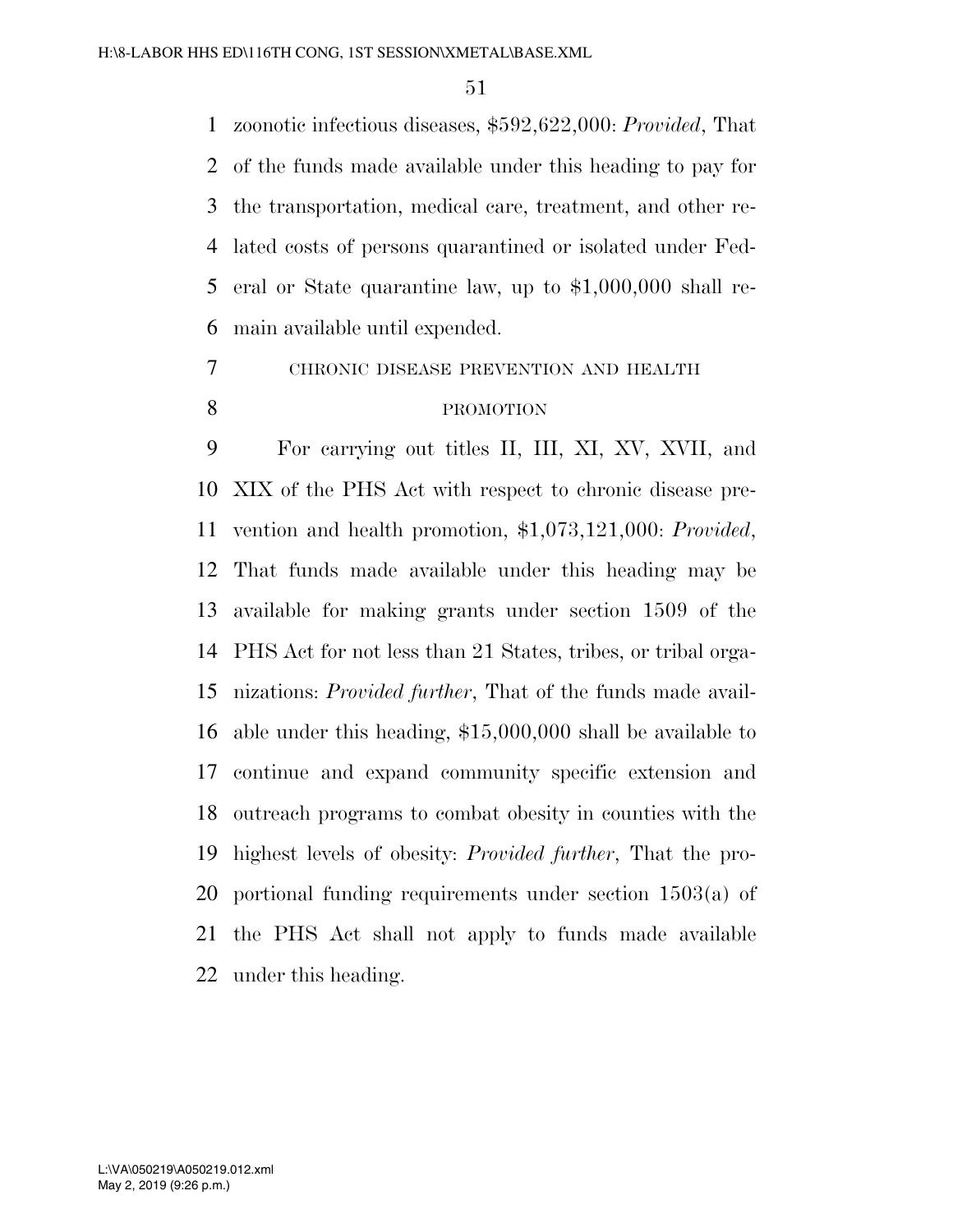| $\mathbf{1}$   | BIRTH DEFECTS, DEVELOPMENTAL DISABILITIES,                    |
|----------------|---------------------------------------------------------------|
| $\overline{2}$ | DISABILITIES AND HEALTH                                       |
| 3              | For carrying out titles II, III, XI, and XVII of the          |
| $\overline{4}$ | PHS Act with respect to birth defects, developmental dis-     |
| 5              | abilities, disabilities and health, \$161,560,000.            |
| 6              | PUBLIC HEALTH SCIENTIFIC SERVICES                             |
| 7              | For carrying out titles II, III, and XVII of the PHS          |
| 8              | Act with respect to health statistics, surveillance, health   |
| 9              | informatics, and workforce development, \$603,897,000.        |
| 10             | ENVIRONMENTAL HEALTH                                          |
| 11             | For carrying out titles II, III, and XVII of the PHS          |
| 12             | Act with respect to environmental health, $$226,350,000$ .    |
| 13             | INJURY PREVENTION AND CONTROL                                 |
| 14             | For carrying out titles II, III, and XVII of the PHS          |
| 15             | Act with respect to injury prevention and control,            |
| 16             | $$697,559,000$ , of which $$25,000,000$ is provided for fire- |
| 17             | arm injury and mortality prevention research.                 |
| 18             | NATIONAL INSTITUTE FOR OCCUPATIONAL SAFETY AND                |
| 19             | <b>HEALTH</b>                                                 |
| 20             | For carrying out titles II, III, and XVII of the PHS          |
| 21             | Act, sections 101, 102, 103, 201, 202, 203, 301, and 501      |
| 22             | of the Federal Mine Safety and Health Act, section 13         |
| 23             | of the Mine Improvement and New Emergency Response            |
| 24             | Act, and sections 20, 21, and 22 of the Occupational Safe-    |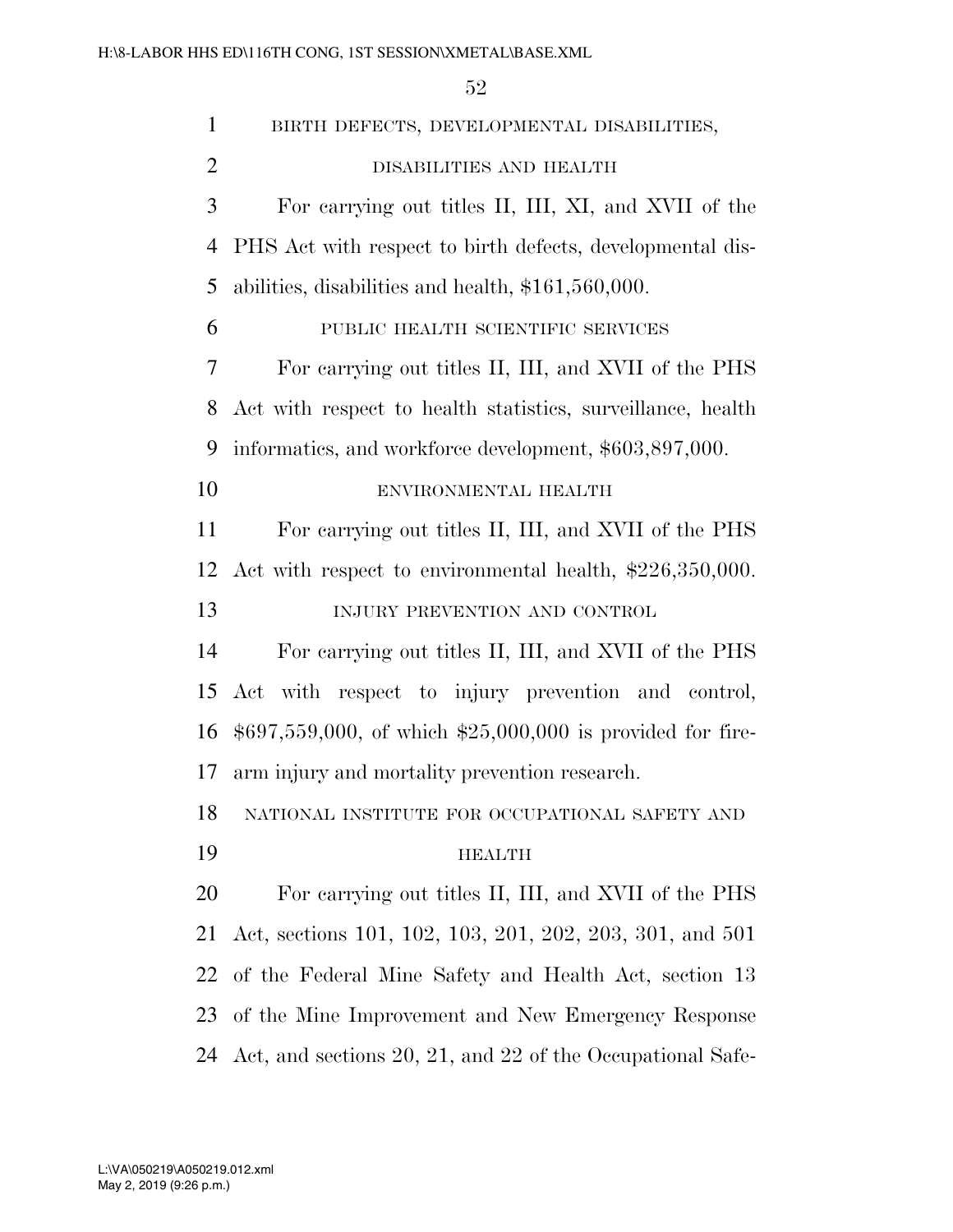ty and Health Act, with respect to occupational safety and health, \$346,300,000.

 ENERGY EMPLOYEES OCCUPATIONAL ILLNESS COMPENSATION PROGRAM

 For necessary expenses to administer the Energy Employees Occupational Illness Compensation Program Act, \$55,358,000, to remain available until expended: *Pro- vided*, That this amount shall be available consistent with the provision regarding administrative expenses in section 151(b) of division B, title I of Public Law 106–554.

#### GLOBAL HEALTH

 For carrying out titles II, III, and XVII of the PHS Act with respect to global health, \$513,621,000, of which: (1) \$128,421,000 shall remain available through Sep- tember 30, 2021, for international HIV/AIDS; and (2) \$99,762,000 shall be available for global public health pro- tection: *Provided*, That funds may be used for purchase and insurance of official motor vehicles in foreign coun-tries.

# PUBLIC HEALTH PREPAREDNESS AND RESPONSE

 For carrying out titles II, III, and XVII of the PHS Act with respect to public health preparedness and re- sponse, and for expenses necessary to support activities related to countering potential biological, nuclear, radio-logical, and chemical threats to civilian populations,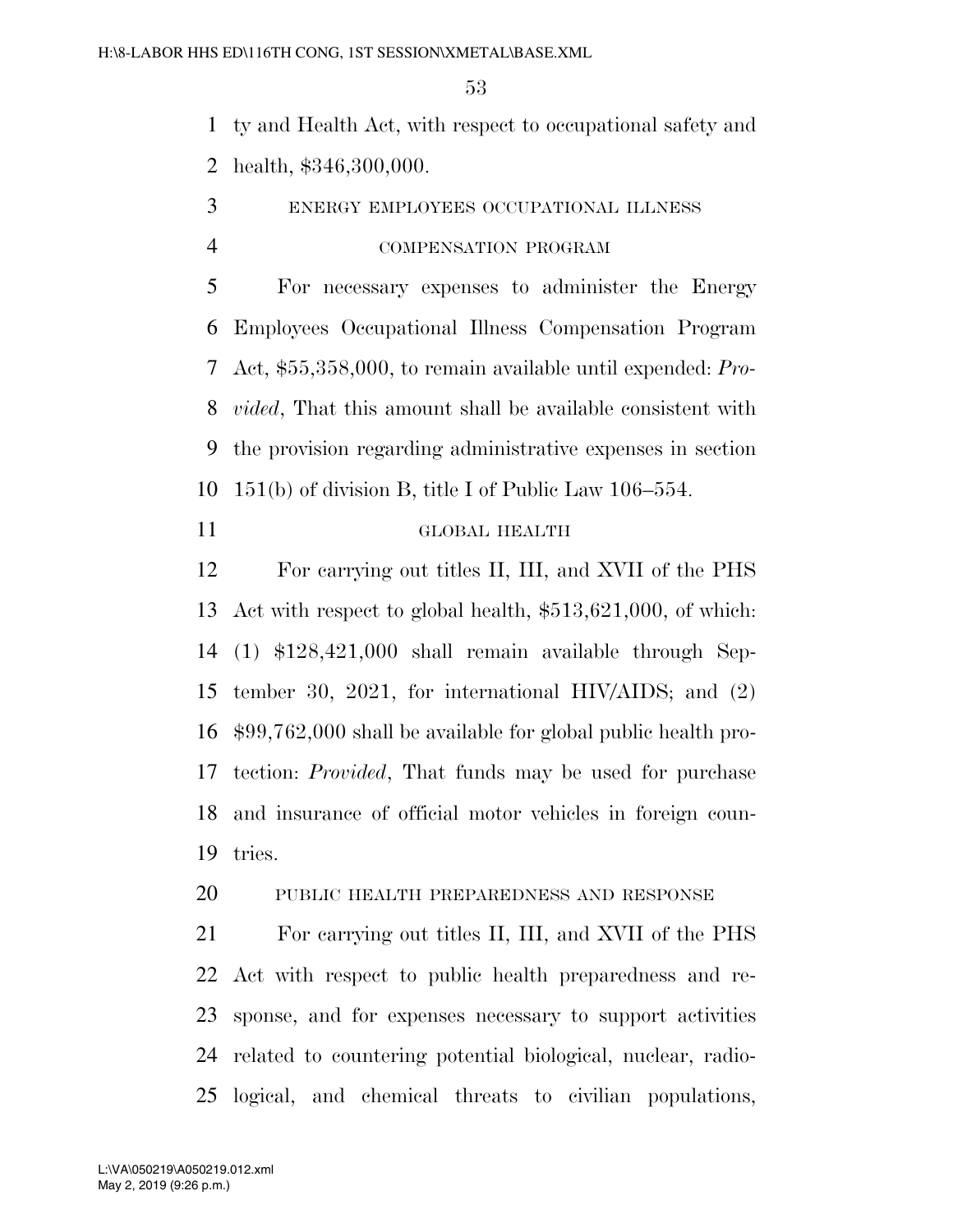\$880,200,000: *Provided*, That the Director of the Centers for Disease Control and Prevention (referred to in this title as ''CDC'') or the Administrator of the Agency for Toxic Substances and Disease Registry may detail staff without reimbursement for up to 180 days to support an activation of the CDC Emergency Operations Center, so long as the Director or Administrator, as applicable, pro- vides a notice to the Committees on Appropriations of the House of Representatives and the Senate within 15 days of the use of this authority and a full report within 30 days after use of this authority which includes the number of staff and funding level broken down by the originating center and number of days detailed.

- BUILDINGS AND FACILITIES
- (INCLUDING TRANSFER OF FUNDS)

 For acquisition of real property, equipment, construc- tion, installation, demolition, and renovation of facilities, \$30,000,000, which shall remain available until September 30, 2024: *Provided*, That in addition to the amount pro- vided, for a new CDC research support building and all related material handling, utility, transportation, and per- sonnel support infrastructure at the Chamblee campus, in- cluding necessary acquisition of real property, equipment, construction, demolition, installation, activation, renova-tion, and improvements, \$225,000,000, which shall be de-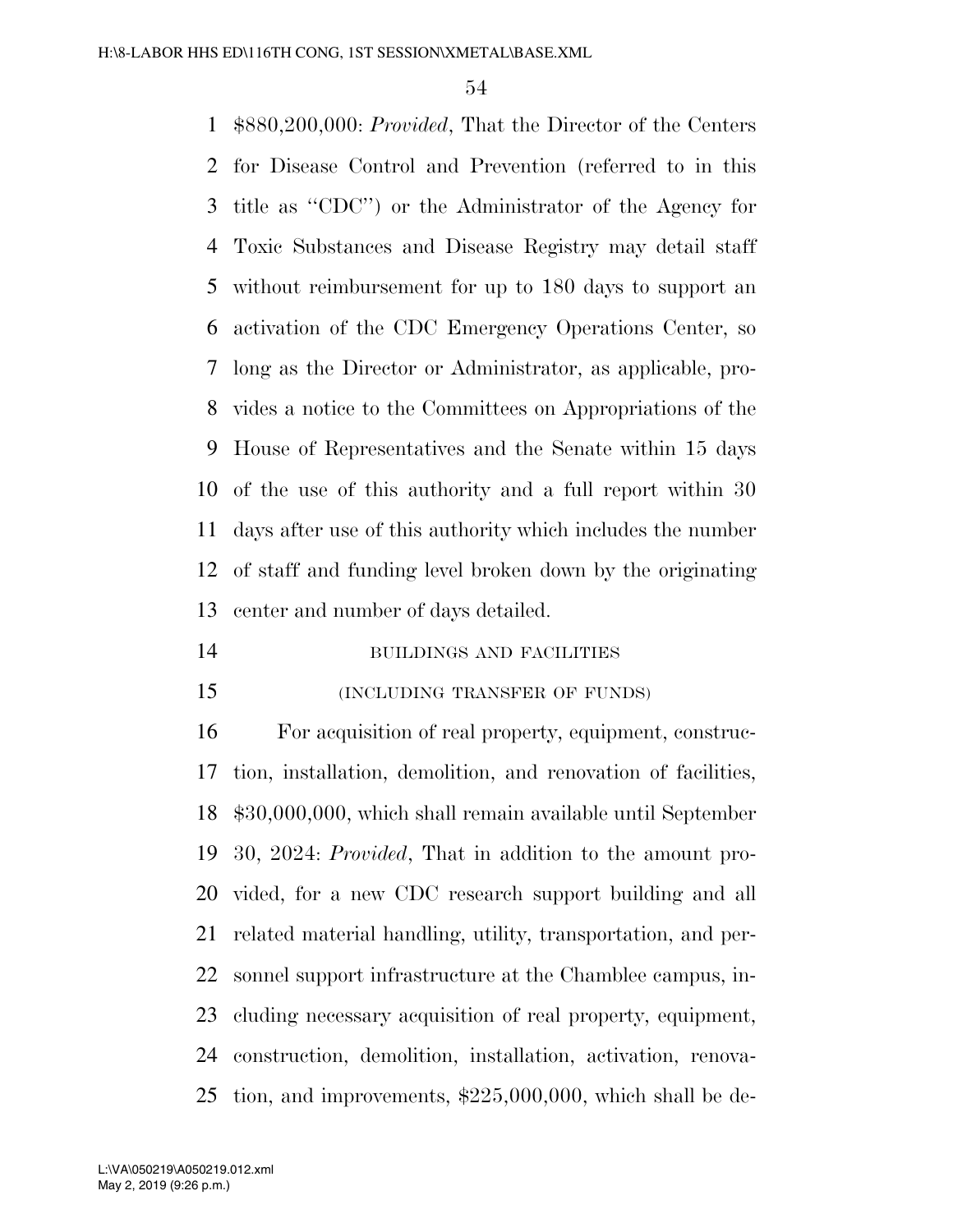rived by transfer from the Fund established by Public Law 110-161, division G, title II, section 223 and shall remain available until September 30, 2024: *Provided further*, That funds previously set aside by CDC for repair and upgrade of the Lake Lynn Experimental Mine and Laboratory shall be used to acquire a replacement mine safety re- search facility: *Provided further*, That in addition, the prior year unobligated balance of any amounts assigned to former employees in accounts of CDC made available for Individual Learning Accounts shall be credited to and merged with the amounts made available under this head- ing to support the replacement of the mine safety research facility.

#### CDC-WIDE ACTIVITIES AND PROGRAM SUPPORT

#### (INCLUDING TRANSFER OF FUNDS)

 For carrying out titles II, III, XVII and XIX, and section 2821 of the PHS Act and for cross-cutting activi- ties and program support for activities funded in other appropriations included in this Act for the Centers for Disease Control and Prevention, \$163,570,000, of which up to \$10,000,000 may be transferred to the reserve of the Working Capital Fund authorized under this heading in division F of Public Law 112–74: *Provided*, That para- graphs (1) through (3) of subsection (b) of section 2821 of the PHS Act shall not apply to funds appropriated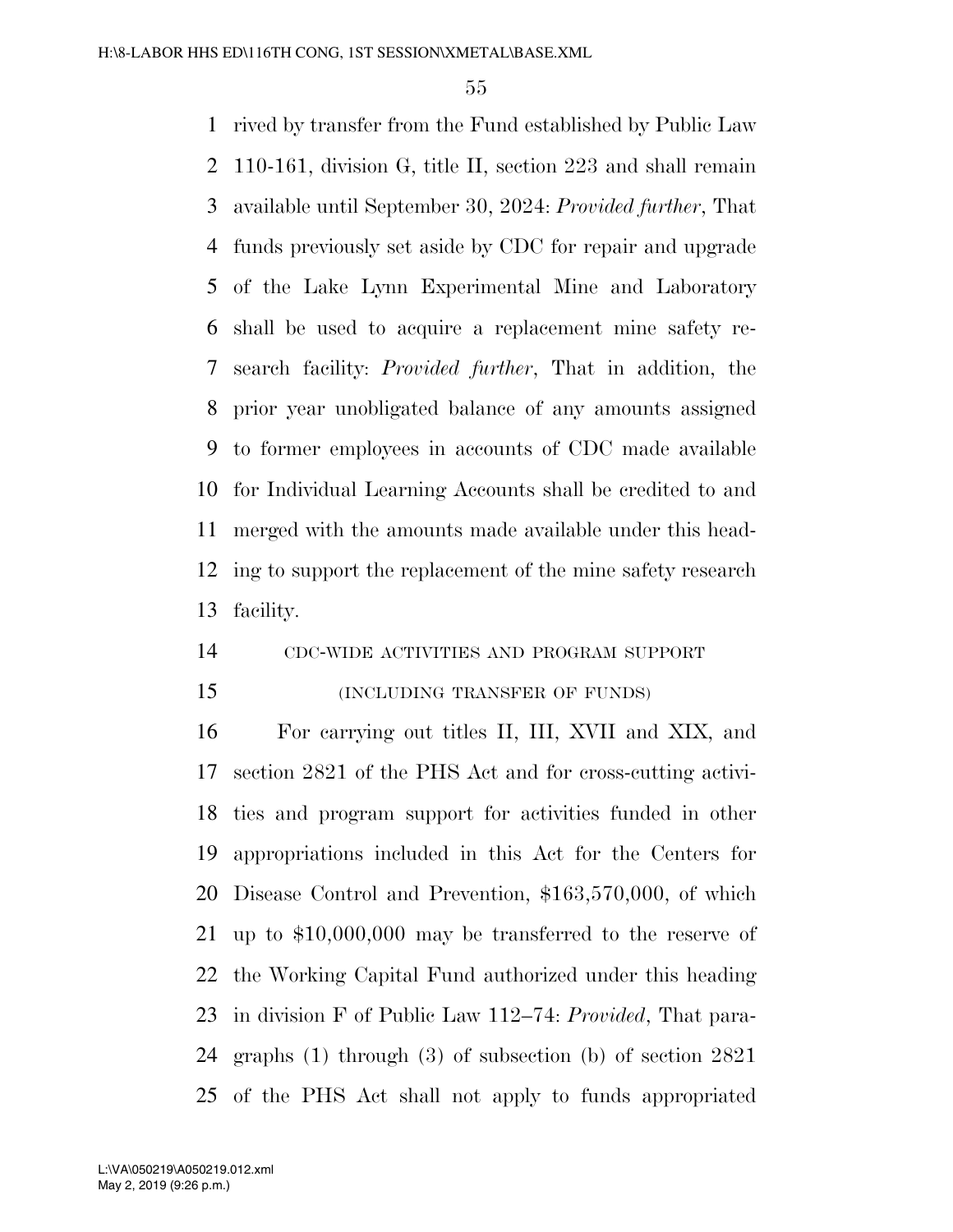under this heading and in all other accounts of the CDC: *Provided further*, That of the amounts made available under this heading, \$50,000,000 shall be transferred to and merged with the Infectious Diseases Rapid Response Reserve Fund established by section 231 of division B of Public Law 115-245: *Provided further*, That any funds made available by this Act to the Centers for Disease Con- trol and Prevention may be used to support the purchase, hire, maintenance, and operation of an aircraft for use and support of the activities of CDC: *Provided further*, That employees of CDC or the Public Health Service, both civil- ian and commissioned officers, detailed to States, munici- palities, or other organizations under authority of section 214 of the PHS Act, or in overseas assignments, shall be treated as non-Federal employees for reporting purposes only and shall not be included within any personnel ceiling applicable to the Agency, Service, or HHS during the pe- riod of detail or assignment: *Provided further*, That CDC may use up to \$10,000 from amounts appropriated to CDC in this Act for official reception and representation expenses when specifically approved by the Director of CDC: *Provided further*, That in addition, such sums as may be derived from authorized user fees, which shall be credited to the appropriation charged with the cost there-of: *Provided further*, That with respect to the previous pro-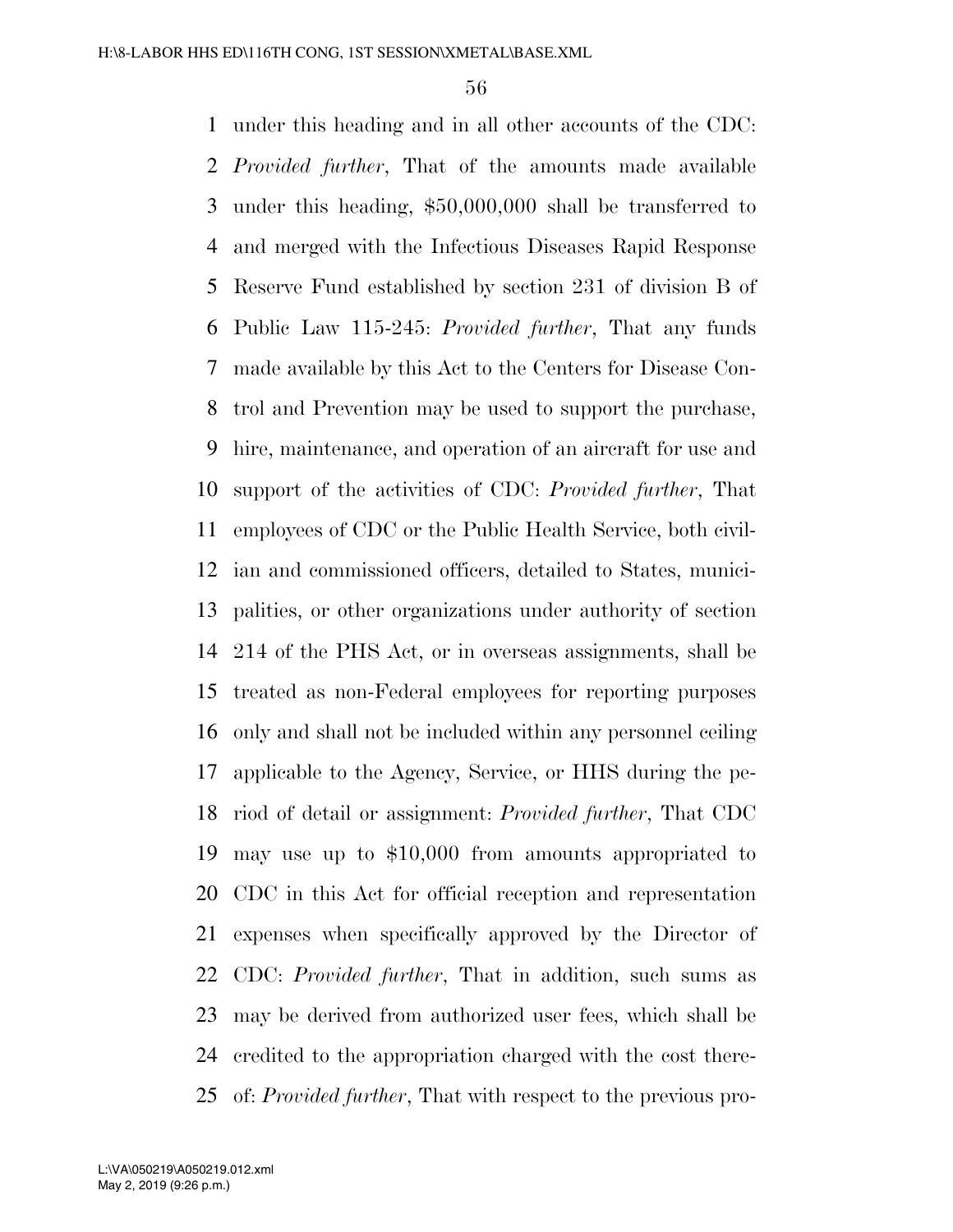viso, authorized user fees from the Vessel Sanitation Pro- gram and the Respirator Certification Program shall be available through September 30, 2021.

| NATIONAL INSTITUTES OF HEALTH |
|-------------------------------|
| NATIONAL CANCER INSTITUTE     |

 For carrying out section 301 and title IV of the PHS Act with respect to cancer, \$6,249,165,000, of which up to \$30,000,000 may be used for facilities repairs and im- provements at the National Cancer Institute—Frederick Federally Funded Research and Development Center in Frederick, Maryland.

NATIONAL HEART, LUNG, AND BLOOD INSTITUTE

 For carrying out section 301 and title IV of the PHS Act with respect to cardiovascular, lung, and blood dis-eases, and blood and blood products, \$3,658,822,000.

NATIONAL INSTITUTE OF DENTAL AND CRANIOFACIAL

17 RESEARCH

 For carrying out section 301 and title IV of the PHS Act with respect to dental and craniofacial diseases, \$484,350,000.

NATIONAL INSTITUTE OF DIABETES AND DIGESTIVE AND

22 KIDNEY DISEASES

 For carrying out section 301 and title IV of the PHS Act with respect to diabetes and digestive and kidney dis-ease, \$2,129,027,000.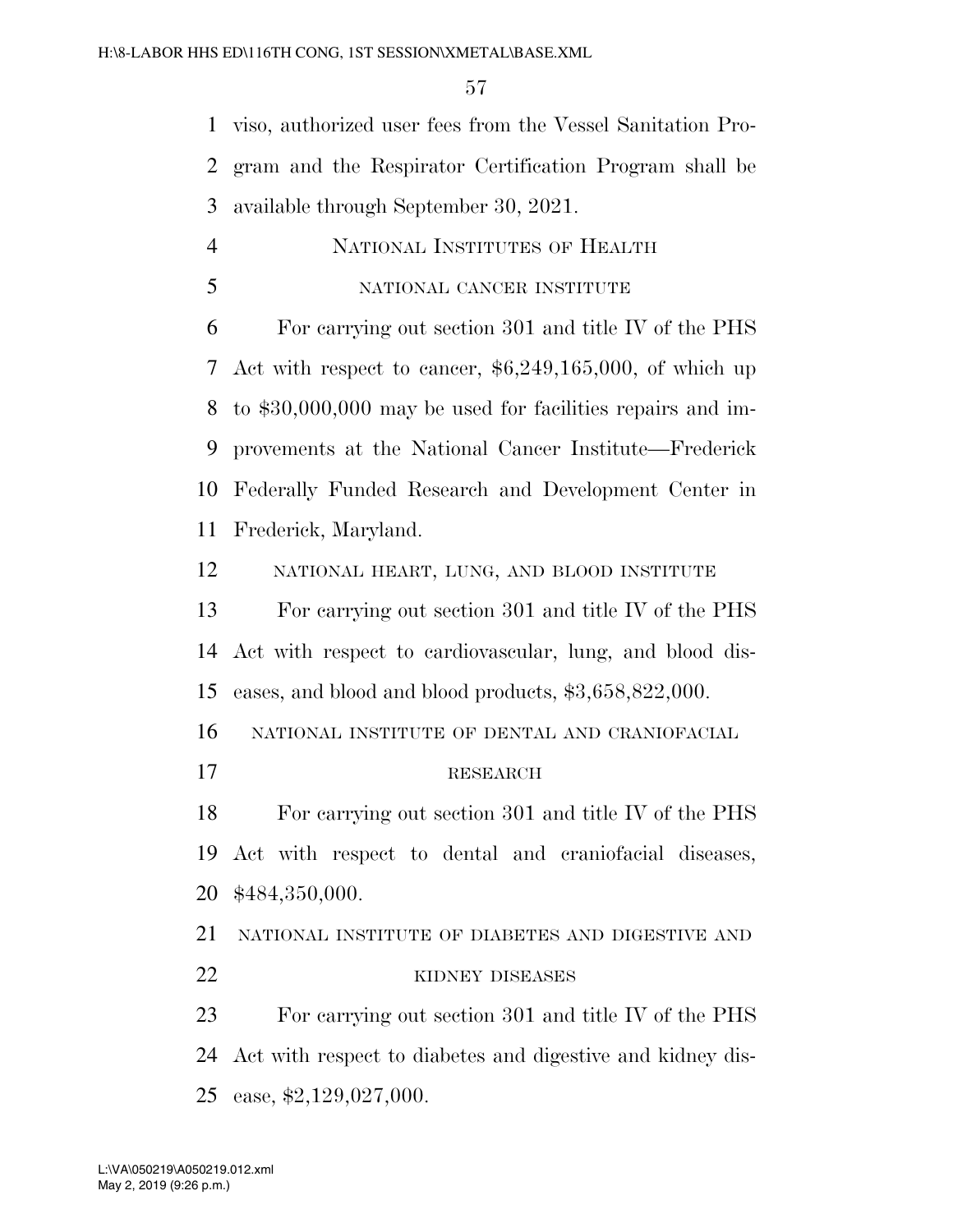| $\mathbf{1}$   | NATIONAL INSTITUTE OF NEUROLOGICAL DISORDERS                       |
|----------------|--------------------------------------------------------------------|
| $\overline{2}$ | AND STROKE                                                         |
| 3              | For carrying out section 301 and title IV of the PHS               |
| $\overline{4}$ | Act with respect to neurological disorders and stroke,             |
| 5              | \$2,315,571,000.                                                   |
| 6              | NATIONAL INSTITUTE OF ALLERGY AND INFECTIOUS                       |
| $\overline{7}$ | <b>DISEASES</b>                                                    |
| 8              | For carrying out section 301 and title IV of the PHS               |
| 9              | Act with respect to allergy and infectious diseases,               |
| 10             | \$5,808,268,000.                                                   |
| 11             | NATIONAL INSTITUTE OF GENERAL MEDICAL SCIENCES                     |
| 12             | For carrying out section 301 and title IV of the PHS               |
|                | 13 Act with respect to general medical sciences,                   |
| 14             | $$3,033,183,000$ , of which $$1,146,821,000$ shall be from         |
| 15             | funds available under section 241 of the PHS Act: Pro-             |
|                | 16 <i>vided</i> , That not less than \$381,573,000 is provided for |
|                | 17 the Institutional Development Awards program.                   |
| 18             | EUNICE KENNEDY SHRIVER NATIONAL INSTITUTE OF                       |
| 19             | CHILD HEALTH AND HUMAN DEVELOPMENT                                 |
| 20             | For carrying out section 301 and title IV of the PHS               |
| 21             | Act with respect to child health and human development,            |
| 22             | \$1,580,084,000.                                                   |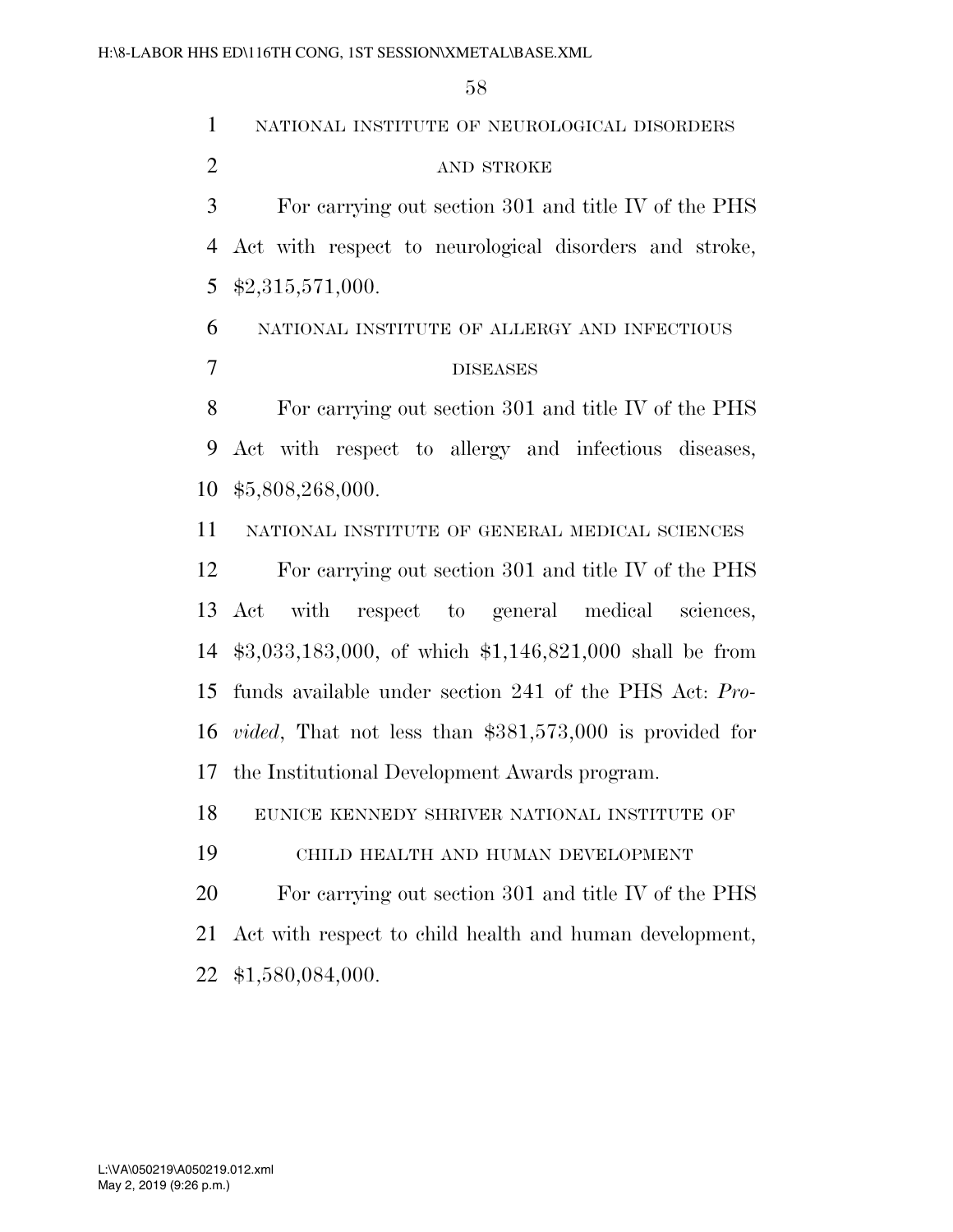| $\mathbf{1}$   | NATIONAL EYE INSTITUTE                                     |
|----------------|------------------------------------------------------------|
| $\overline{2}$ | For carrying out section 301 and title IV of the PHS       |
| 3              | Act with respect to eye diseases and visual disorders,     |
| $\overline{4}$ | \$835,465,000.                                             |
| 5              | NATIONAL INSTITUTE OF ENVIRONMENTAL HEALTH                 |
| 6              | <b>SCIENCES</b>                                            |
| 7              | For carrying out section 301 and title IV of the PHS       |
| 8              | Act with respect to environmental health sciences,         |
| 9              | \$812,570,000.                                             |
| 10             | NATIONAL INSTITUTE ON AGING                                |
| 11             | For carrying out section 301 and title IV of the PHS       |
| 12             | Act with respect to aging, $$3,286,107,000$ .              |
| 13             | NATIONAL INSTITUTE OF ARTHRITIS AND                        |
| 14             | MUSCULOSKELETAL AND SKIN DISEASES                          |
| 15             | For carrying out section 301 and title IV of the PHS       |
| 16             | Act with respect to arthritis and musculoskeletal and skin |
| 17             | diseases, \$634,637,000.                                   |
| 18             | NATIONAL INSTITUTE ON DEAFNESS AND OTHER                   |
| 19             | COMMUNICATION DISORDERS                                    |
| 20             | For carrying out section 301 and title IV of the PHS       |
| 21             | Act with respect to deafness and other communication dis-  |
| 22             | orders, \$497,590,000.                                     |
| 23             | NATIONAL INSTITUTE OF NURSING RESEARCH                     |
| 24             | For carrying out section 301 and title IV of the PHS       |
| 25             | Act with respect to nursing research, \$170,958,000.       |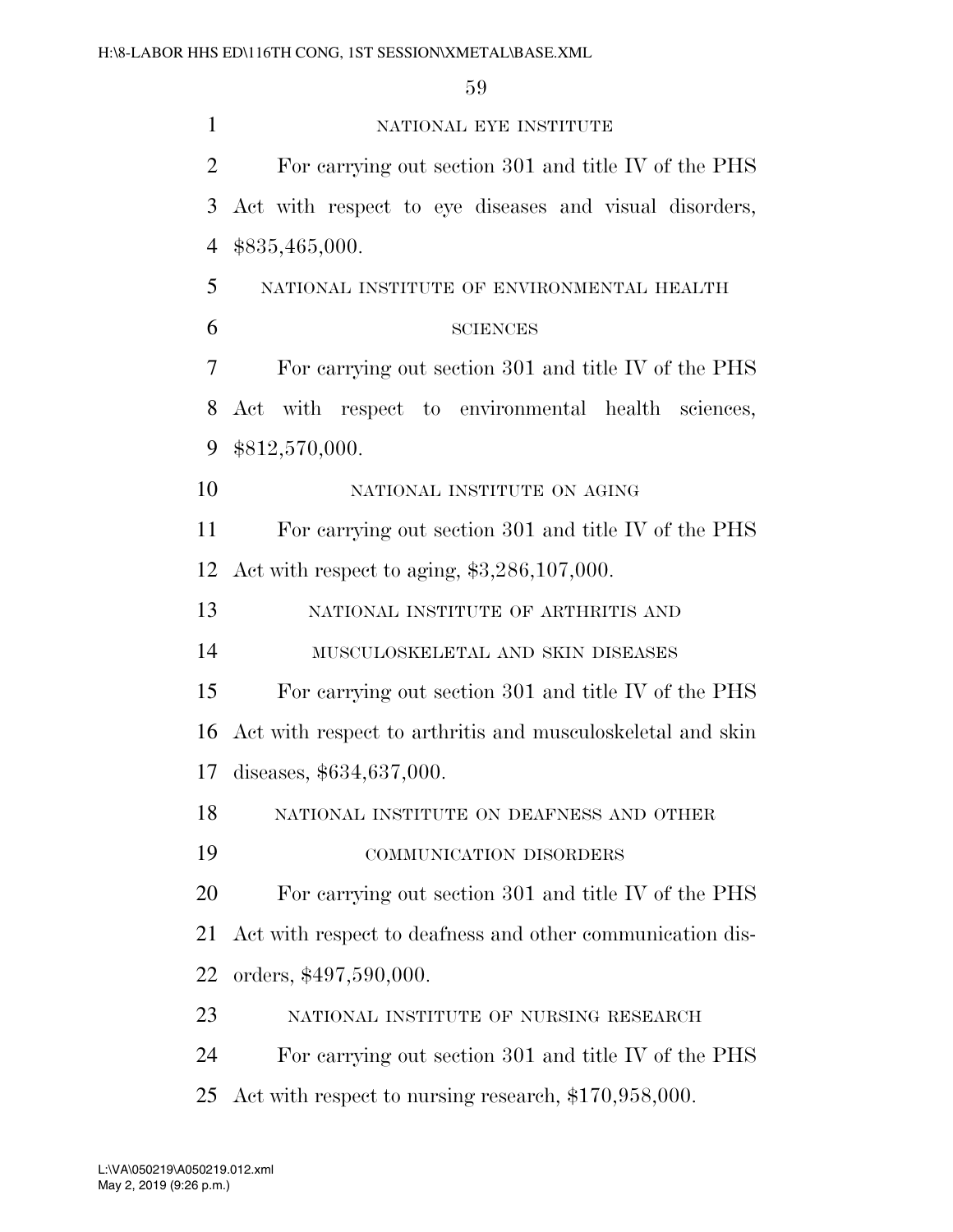| 1              | NATIONAL INSTITUTE ON ALCOHOL ABUSE AND                   |
|----------------|-----------------------------------------------------------|
| $\overline{2}$ | <b>ALCOHOLISM</b>                                         |
| 3              | For carrying out section 301 and title IV of the PHS      |
| $\overline{4}$ | Act with respect to alcohol abuse and alcoholism,         |
| 5              | \$551,278,000.                                            |
| 6              | NATIONAL INSTITUTE ON DRUG ABUSE                          |
| 7              | For carrying out section 301 and title IV of the PHS      |
| 8              | Act with respect to drug abuse, $$1,489,237,000$ .        |
| 9              | NATIONAL INSTITUTE OF MENTAL HEALTH                       |
| 10             | For carrying out section 301 and title IV of the PHS      |
| 11             | Act with respect to mental health, $$1,891,704,000$ .     |
| 12             | NATIONAL HUMAN GENOME RESEARCH INSTITUTE                  |
| 13             | For carrying out section 301 and title IV of the PHS      |
| 14             | Act with respect to human genome research,                |
| 15             | \$603,710,000.                                            |
| 16             | NATIONAL INSTITUTE OF BIOMEDICAL IMAGING AND              |
| 17             | <b>BIOENGINEERING</b>                                     |
| 18             | For carrying out section 301 and title IV of the PHS      |
| 19             | Act with respect to biomedical imaging and bioengineering |
| 20             | research, \$408,498,000.                                  |
| 21             | NATIONAL CENTER FOR COMPLEMENTARY AND                     |
| 22             | <b>INTEGRATIVE HEALTH</b>                                 |
| 23             | For carrying out section 301 and title IV of the PHS      |
| 24             | Act with respect to complementary and integrative health, |
| 25             | \$153,632,000.                                            |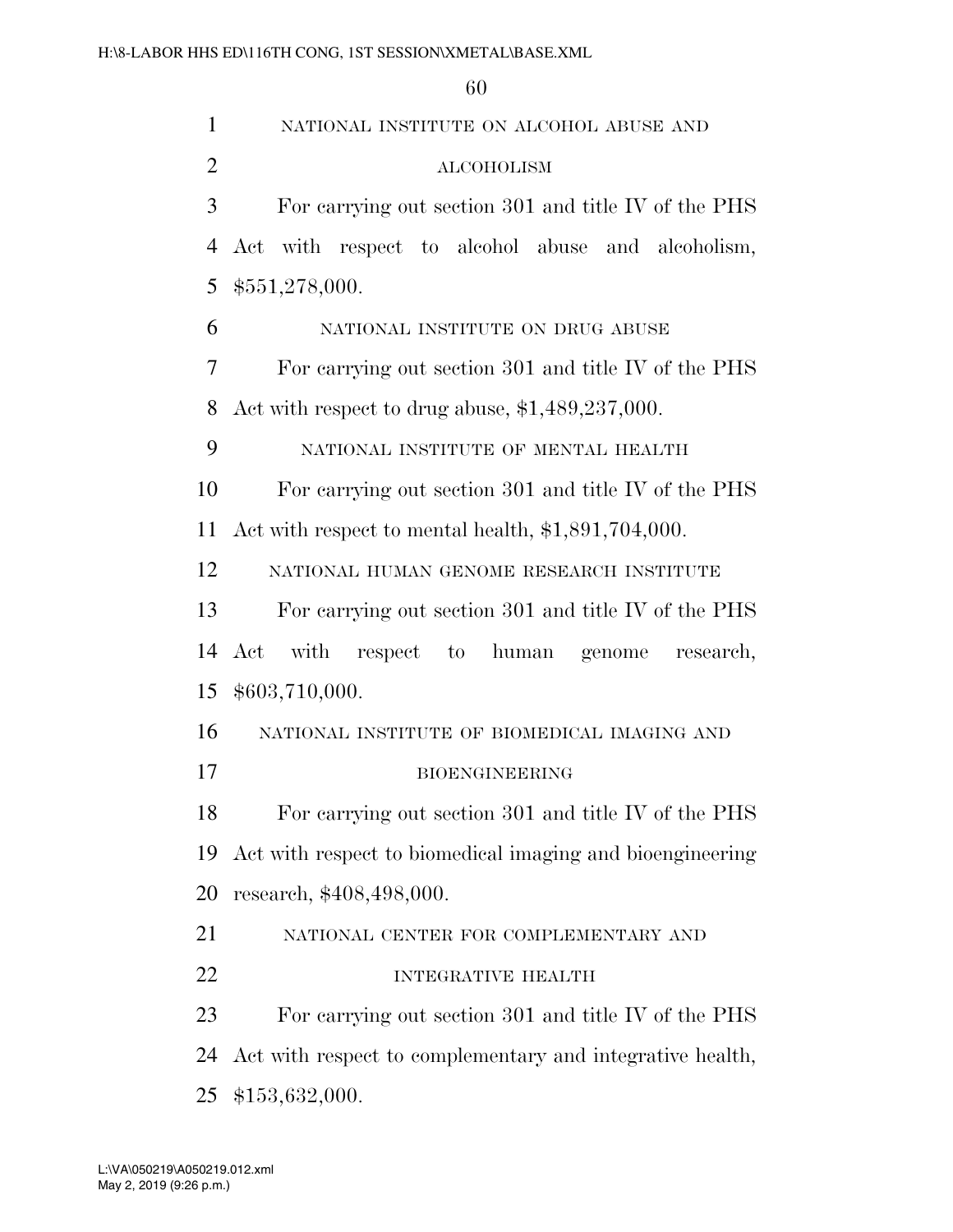| $\mathbf{1}$   | NATIONAL INSTITUTE ON MINORITY HEALTH AND                           |
|----------------|---------------------------------------------------------------------|
| 2              | HEALTH DISPARITIES                                                  |
| 3              | For carrying out section 301 and title IV of the PHS                |
| $\overline{4}$ | Act with respect to minority health and health disparities          |
| 5              | research, \$341,244,000.                                            |
| 6              | JOHN E. FOGARTY INTERNATIONAL CENTER                                |
| 7              | For carrying out the activities of the John E. Fogarty              |
| 8              | International Center (described in subpart 2 of part E of           |
| 9              | title IV of the PHS Act), $$84,926,000$ .                           |
| 10             | NATIONAL LIBRARY OF MEDICINE                                        |
| 11             | For carrying out section 301 and title IV of the PHS                |
| 12             | Act with respect to health information communications,              |
| 13             | \$463,599,000: <i>Provided</i> , That of the amounts available for  |
| 14             | improvement of information systems, \$4,000,000 shall be            |
| 15             | available until September 30, 2021: Provided further, That          |
| 16             | in fiscal year 2020, the National Library of Medicine may           |
| 17             | enter into personal services contracts for the provision of         |
| 18             | services in facilities owned, operated, or constructed under        |
| 19             | the jurisdiction of the National Institutes of Health (re-          |
| 20             | ferred to in this title as "NIH").                                  |
| 21             | NATIONAL CENTER FOR ADVANCING TRANSLATIONAL                         |
| 22             | <b>SCIENCES</b>                                                     |
| 23             | For carrying out section 301 and title IV of the PHS                |
| 24             | Act with respect to translational sciences, \$845,783,000:          |
| 25             | <i>Provided</i> , That up to \$80,000,000 shall be available to im- |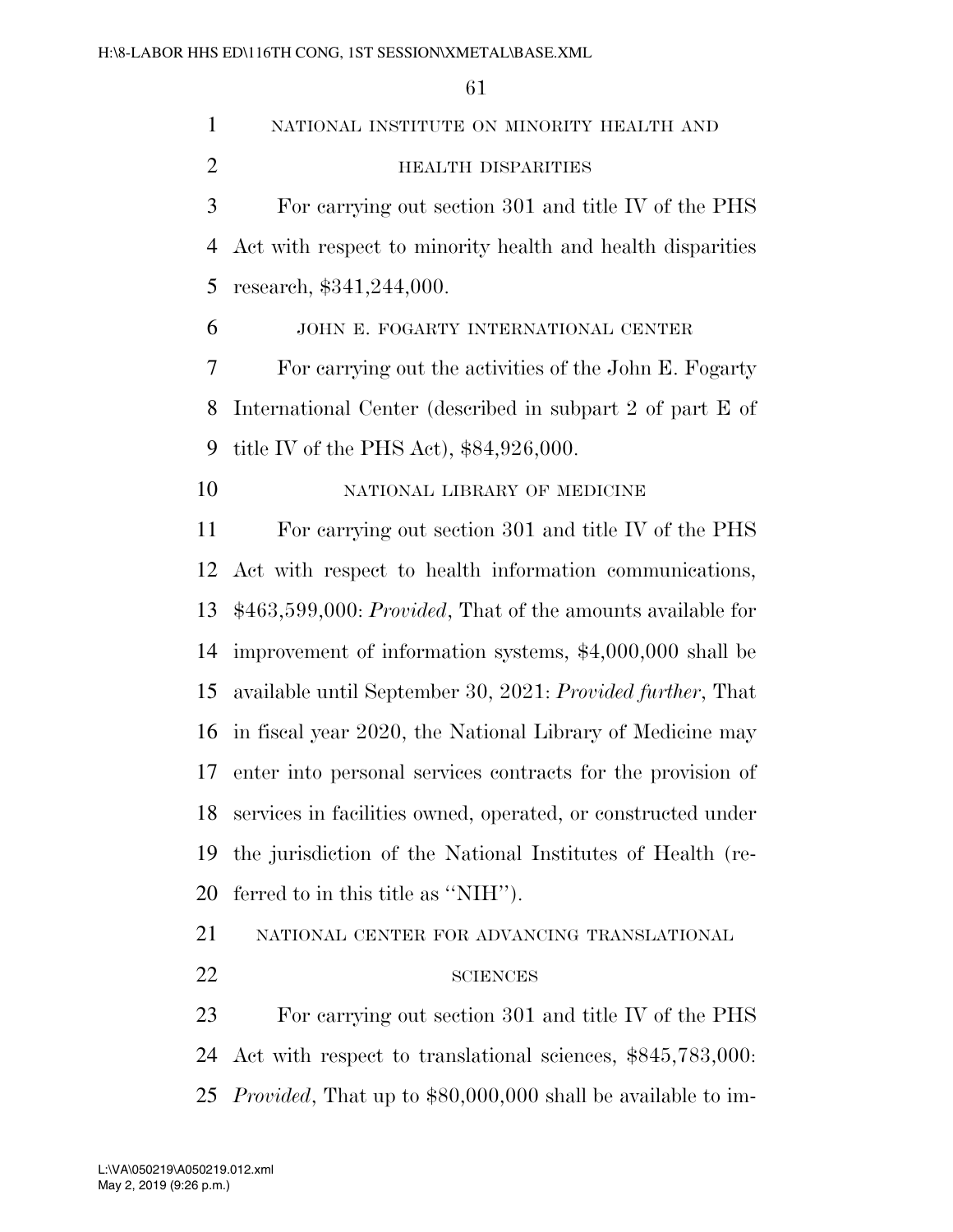plement section 480 of the PHS Act, relating to the Cures

Acceleration Network.

#### OFFICE OF THE DIRECTOR

 For carrying out the responsibilities of the Office of the Director, NIH, \$2,049,992,000: *Provided*, That fund- ing shall be available for the purchase of not to exceed 29 passenger motor vehicles for replacement only: *Pro- vided further*, That all funds credited to the NIH Manage- ment Fund shall remain available for one fiscal year after the fiscal year in which they are deposited: *Provided fur- ther*, That \$165,000,000 shall be for the Environmental Influences on Child Health Outcomes study: *Provided fur- ther*, That \$617,761,000 shall be available for the Com-14 mon Fund established under section  $402A(c)(1)$  of the PHS Act: *Provided further*, That of the funds provided, \$10,000 shall be for official reception and representation expenses when specifically approved by the Director of the NIH: *Provided further*, That the Office of AIDS Research within the Office of the Director of the NIH may spend up to \$8,000,000 to make grants for construction or ren- ovation of facilities as provided for in section 2354(a)(5)(B) of the PHS Act: *Provided further*, That \$25,000,000 shall be used to carry out section 404I of the PHS Act (42 U.S.C. 283K), relating to biomedical and behavioral research facilities.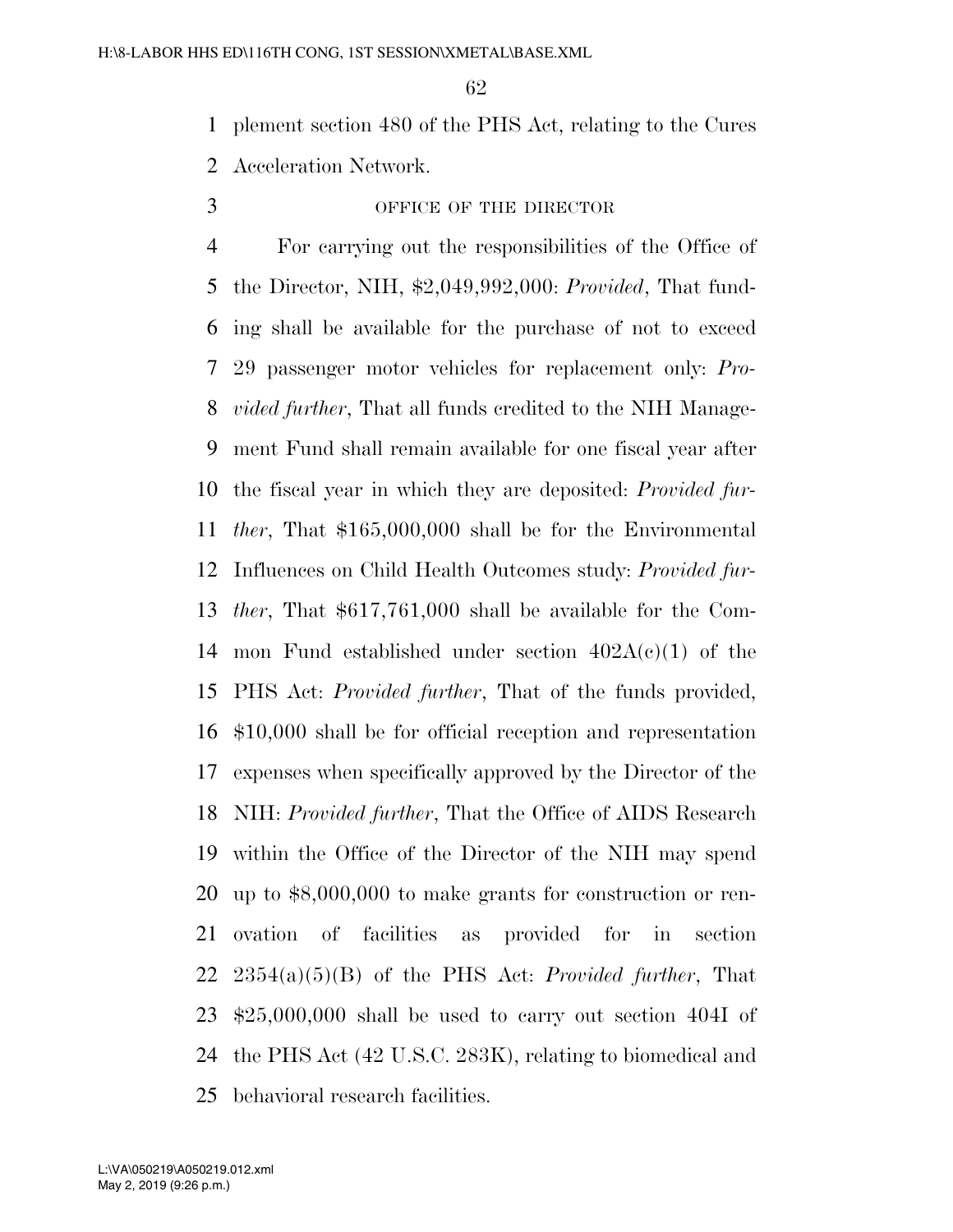In addition to other funds appropriated for the Com- mon Fund established under section 402A(c) of the PHS Act, \$12,600,000 is appropriated to the Common Fund from the 10-year Pediatric Research Initiative Fund de- scribed in section 9008 of title 26, United States Code, 6 for the purpose of carrying out section  $402(b)(7)(B)(ii)$  of the PHS Act (relating to pediatric research), as author-ized in the Gabriella Miller Kids First Research Act.

BUILDINGS AND FACILITIES

 For the study of, construction of, demolition of, ren- ovation of, and acquisition of equipment for, facilities of or used by NIH, including the acquisition of real property, \$200,000,000, to remain available through September 30, 2024.

- 15 NIH INNOVATION ACCOUNT, CURES ACT
- 16 (INCLUDING TRANSFER OF FUNDS)

 For necessary expenses to carry out the purposes de- scribed in section 1001(b)(4) of the 21st Century Cures Act, in addition to amounts available for such purposes in the appropriations provided to the NIH in this Act, \$492,000,000, to remain available until expended: *Pro- vided*, That such amounts are appropriated pursuant to section 1001(b)(3) of such Act, are to be derived from 24 amounts transferred under section  $1001(b)(2)(A)$  of such Act, and may be transferred by the Director of the Na-

May 2, 2019 (9:26 p.m.) L:\VA\050219\A050219.012.xml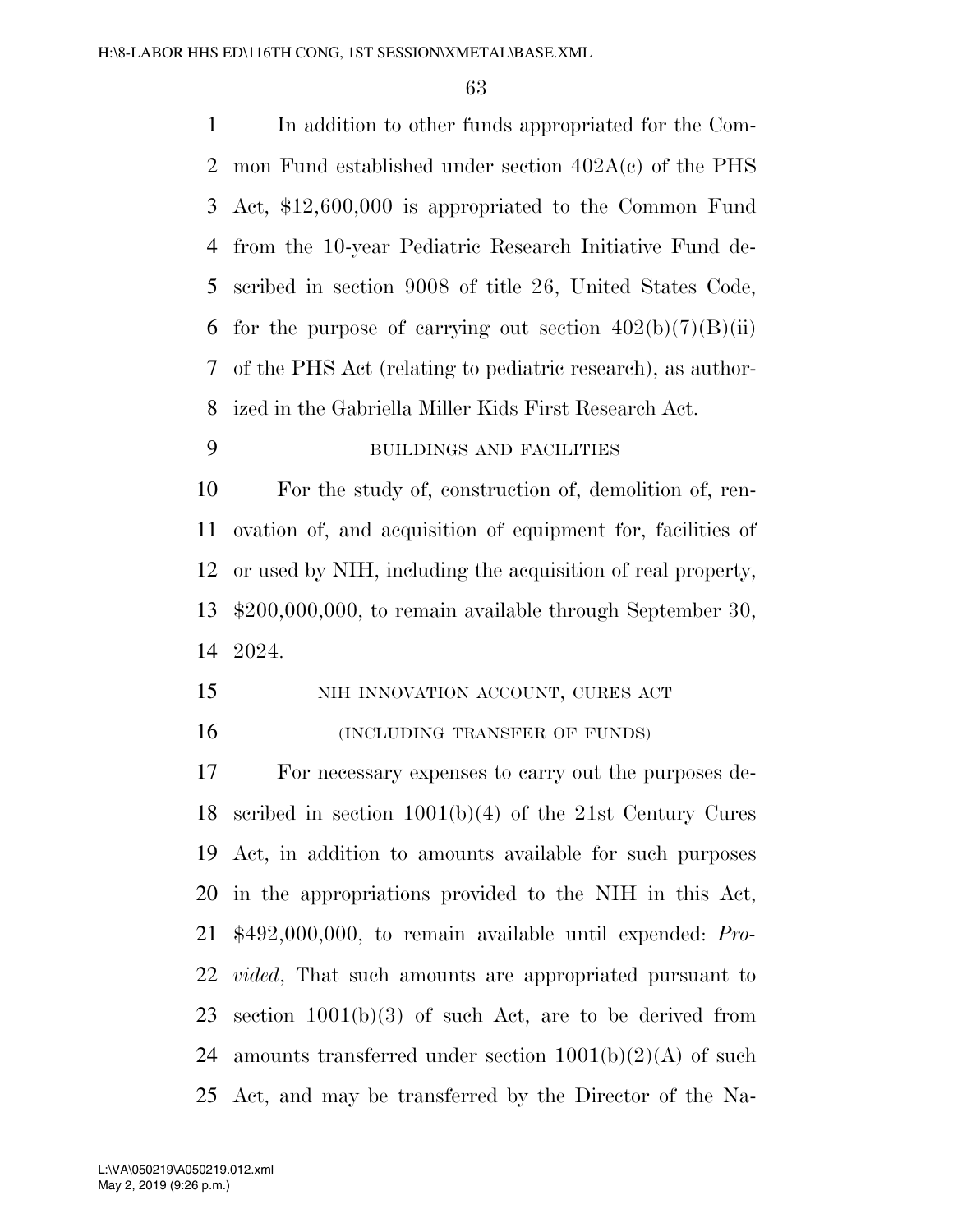tional Institutes of Health to other accounts of the Na- tional Institutes of Health solely for the purposes provided in such Act: *Provided further*, That upon a determination by the Director that funds transferred pursuant to the previous proviso are not necessary for the purposes pro- vided, such amounts may be transferred back to the Ac- count: *Provided further*, That the transfer authority pro- vided under this heading is in addition to any other trans-fer authority provided by law.

- SUBSTANCE ABUSE AND MENTAL HEALTH SERVICES
- ADMINISTRATION
- MENTAL HEALTH

 For carrying out titles III, V, and XIX of the PHS Act with respect to mental health, the Protection and Ad- vocacy for Individuals with Mental Illness Act, and section 224 of the Protecting Access to Medicare Act of 2014, \$1,618,974,000: *Provided*, That of the funds made avail- able under this heading, \$70,887,000 shall be for the Na- tional Child Traumatic Stress Initiative: *Provided further*, 20 That notwithstanding section  $520A(f)(2)$  of the PHS Act, no funds appropriated for carrying out section 520A shall be available for carrying out section 1971 of the PHS Act: *Provided further*, That in addition to amounts provided herein, \$21,039,000 shall be available under section 241 of the PHS Act to supplement funds otherwise available

May 2, 2019 (9:26 p.m.) L:\VA\050219\A050219.012.xml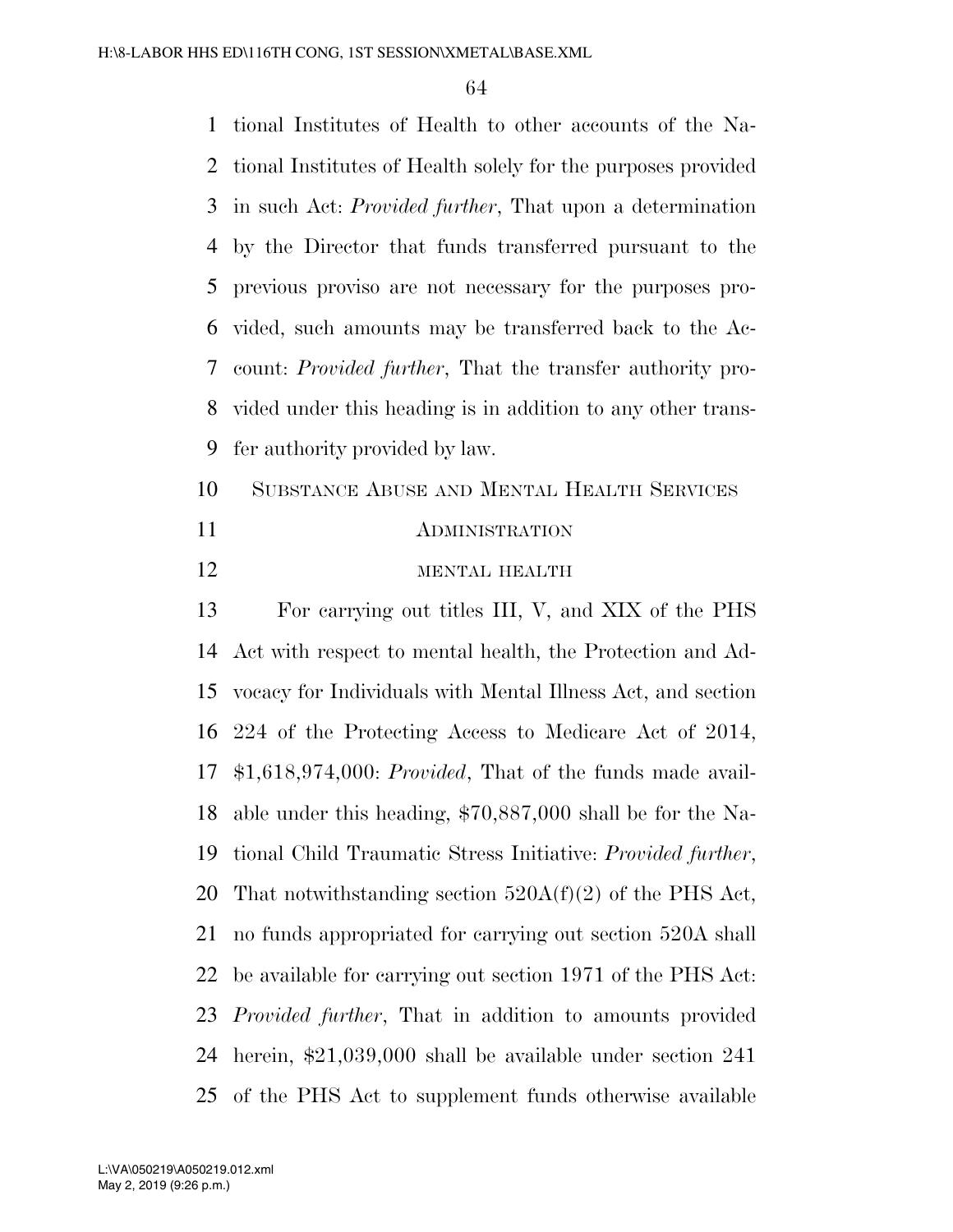for mental health activities and to carry out subpart I of part B of title XIX of the PHS Act to fund section 1920(b) technical assistance, national data, data collection and evaluation activities, and further that the total avail- able under this Act for section 1920(b) activities shall not exceed 5 percent of the amounts appropriated for subpart I of part B of title XIX: *Provided further*, That up to 10 percent of the amounts made available to carry out the Children's Mental Health Services program may be used to carry out demonstration grants or contracts for early interventions with persons not more than 25 years of age at clinical high risk of developing a first episode of psy- chosis: *Provided further*, That section 520E(b)(2) of the PHS Act shall not apply to funds appropriated in this Act for fiscal year 2020: *Provided further*, That of the total amount each State receives for carrying out section 1911 of the PHS Act, the State shall expend at least 10 percent of such total amount to support evidence-based programs that address the needs of individuals with early serious mental illness, including psychotic disorders, regardless of the age at onset, and shall expend at least five percent of such total amount for evidence-based crisis care pro- grams addressing the needs of individuals with serious mental illnesses and children with serious mental and emo-tional disturbances: *Provided further*, That \$150,000,000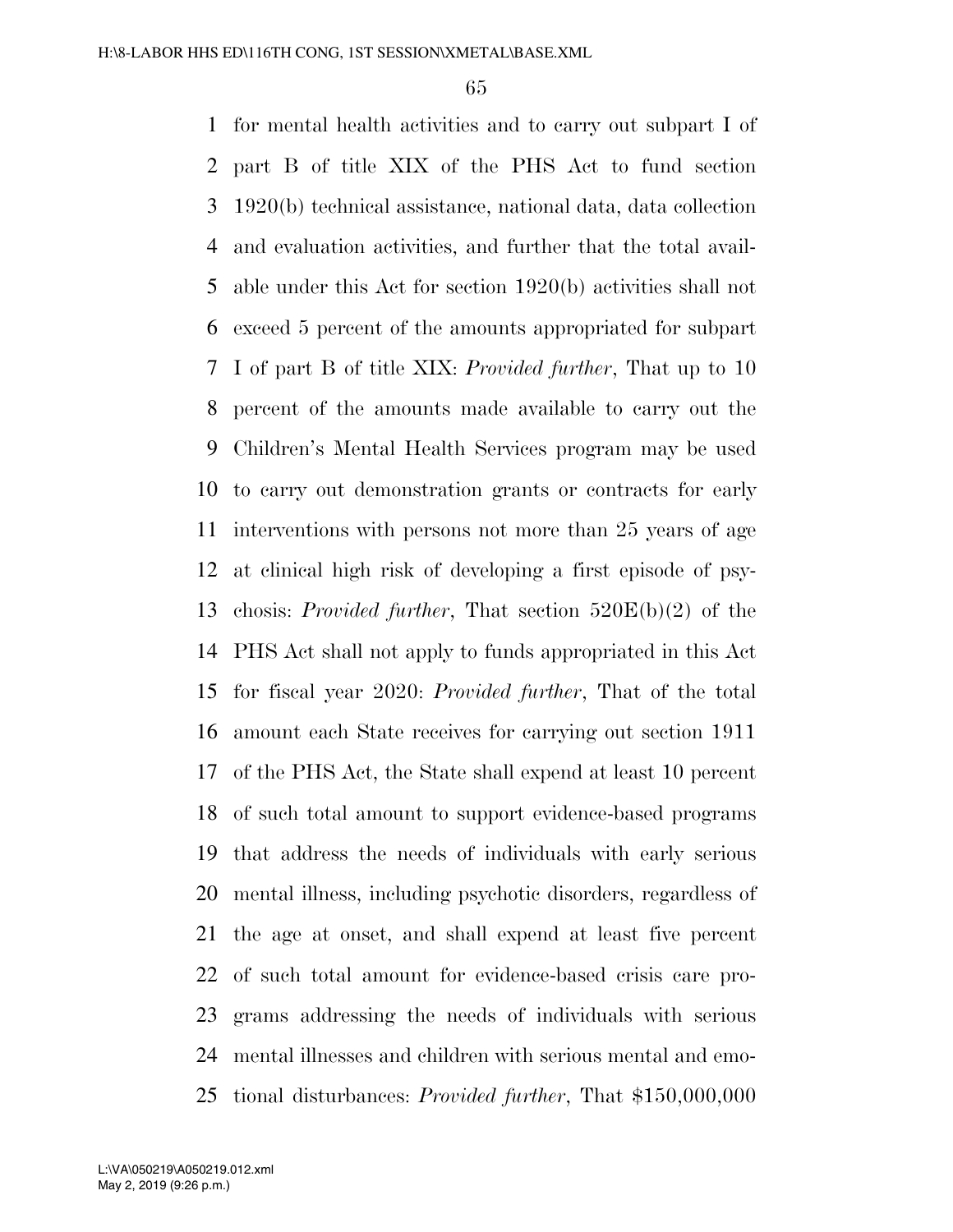shall be available until September 30, 2022, for grants to communities and community organizations who meet cri- teria for Certified Community Behavioral Health Clinics pursuant to section 223(a) of Public Law 113–93: *Pro- vided further*, That none of the funds provided for section 1911 of the PHS Act shall be subject to section 241 of such Act.

#### 8 SUBSTANCE ABUSE TREATMENT

 For carrying out titles III and V of the PHS Act with respect to substance abuse treatment, title XIX of such Act with respect to substance abuse treatment and prevention, and section 3203 of the Support for Patients and Communities Act, \$3,751,056,000: *Provided*, That \$1,500,000,000 shall be for State Opioid Response Grants for carrying out activities pertaining to opioids undertaken by the State agency responsible for administering the sub- stance abuse prevention and treatment block grant under subpart II of part B of title XIX of the PHS Act (42 U.S.C. 300x–21 et seq.): *Provided further*, That of such amount \$50,000,000 shall be made available to Indian Tribes or tribal organizations: *Provided further*, That 15 percent of the remaining amount shall be for the States with the highest mortality rate related to opioid use dis- orders: *Provided further*, That of the amounts provided for State Opioid Response Grants not more than 2 percent

May 2, 2019 (9:26 p.m.) L:\VA\050219\A050219.012.xml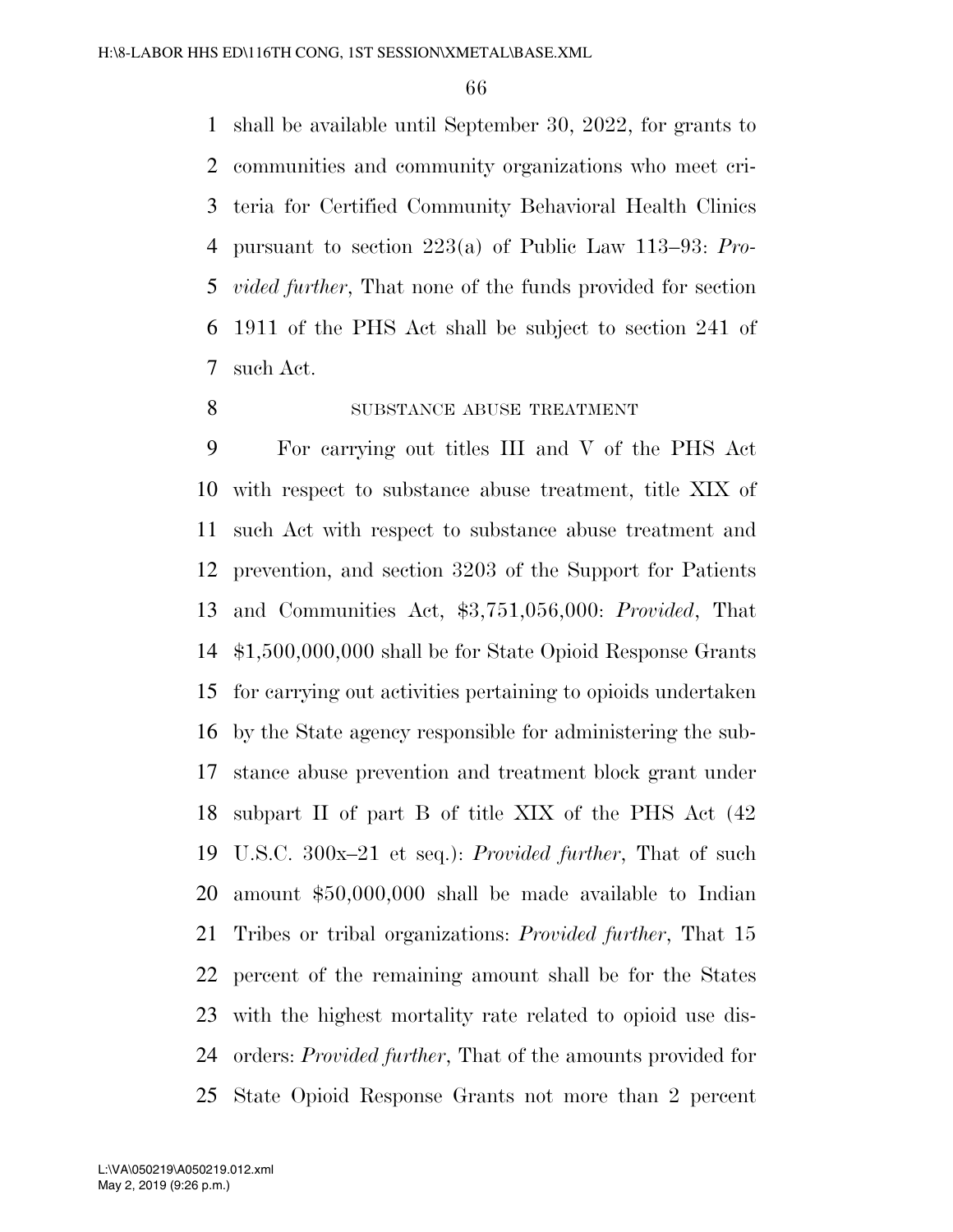shall be available for Federal administrative expenses, training, technical assistance, and evaluation: *Provided further*, That of the amount not reserved by the previous three provisos, the Secretary shall make allocations to States, territories, and the District of Columbia according to a formula using national survey results that the Sec- retary determines are the most objective and reliable measure of drug use and drug-related deaths: *Provided further*, That the Secretary shall submit the formula meth- odology to the Committees on Appropriations of the House of Representatives and the Senate not less than 15 days prior to publishing a Funding Opportunity Announce- ment: *Provided further*, That prevention and treatment ac- tivities funded through such grants may include education, treatment (including the provision of medication), behav- ioral health services for individuals in treatment programs, referral to treatment services, recovery support, and med- ical screening associated with such treatment: *Provided further*, That each State, as well as the District of Colum- bia, shall receive not less than \$4,000,000: *Provided fur- ther*, That in addition to amounts provided herein, the fol- lowing amounts shall be available under section 241 of the PHS Act: (1) \$79,200,000 to carry out subpart II of part B of title XIX of the PHS Act to fund section 1935(b) technical assistance, national data, data collection and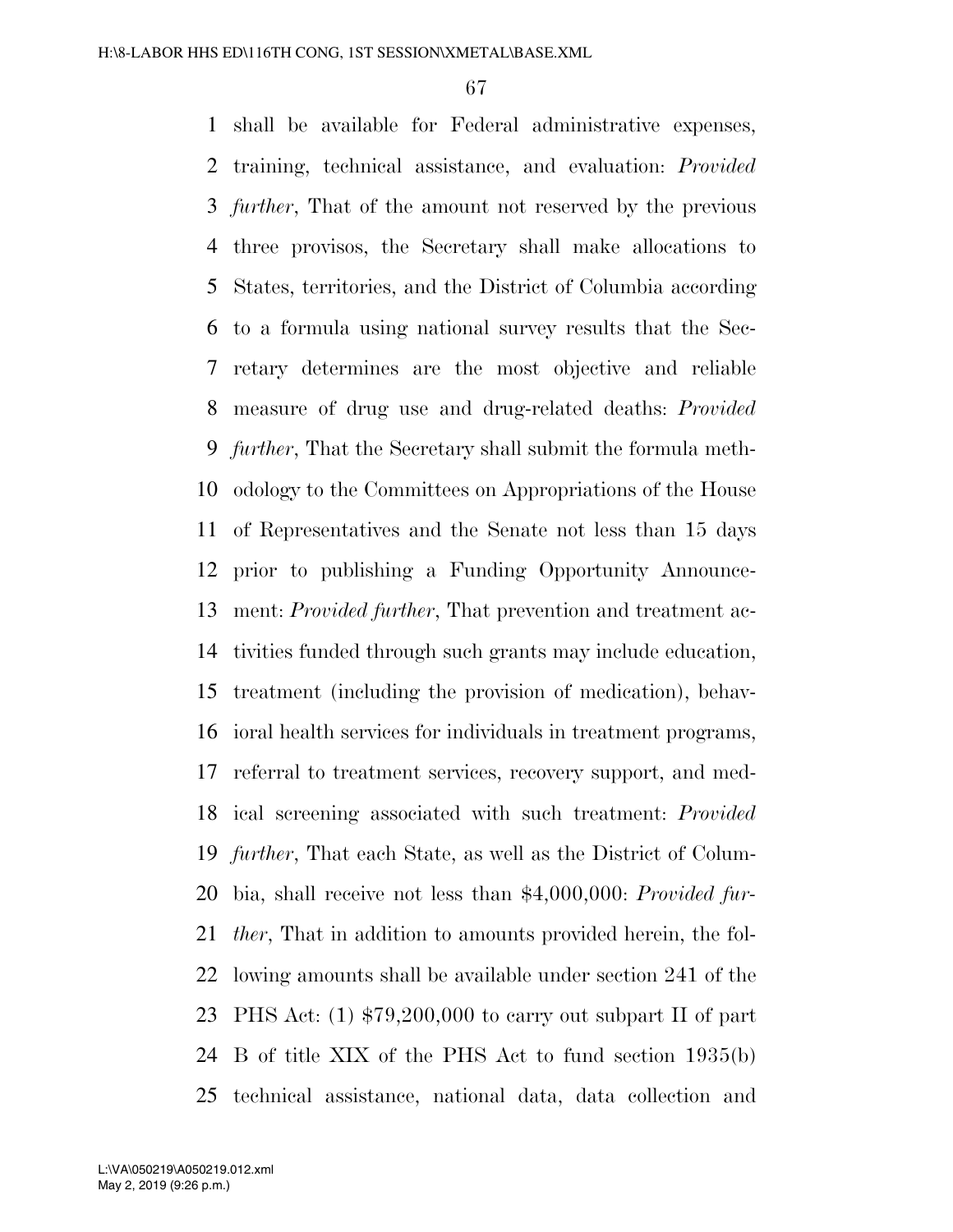evaluation activities, and further that the total available under this Act for section 1935(b) activities shall not ex- ceed 5 percent of the amounts appropriated for subpart II of part B of title XIX; and (2) \$2,000,000 to evaluate substance abuse treatment programs: *Provided further*, That none of the funds provided for section 1921 of the PHS Act or State Opioid Response Grants shall be subject to section 241 of such Act.

# SUBSTANCE ABUSE PREVENTION

 For carrying out titles III and V of the PHS Act with respect to substance abuse prevention, \$212,469,000.

HEALTH SURVEILLANCE AND PROGRAM SUPPORT

 For program support and cross-cutting activities that supplement activities funded under the headings ''Mental Health'', ''Substance Abuse Treatment'', and ''Substance Abuse Prevention'' in carrying out titles III, V, and XIX of the PHS Act and the Protection and Advocacy for Indi- viduals with Mental Illness Act in the Substance Abuse and Mental Health Services Administration, \$128,830,000: *Provided*, That in addition to amounts pro- vided herein, \$31,428,000 shall be available under section 241 of the PHS Act to supplement funds available to carry out national surveys on drug abuse and mental health, to collect and analyze program data, and to con-duct public awareness and technical assistance activities: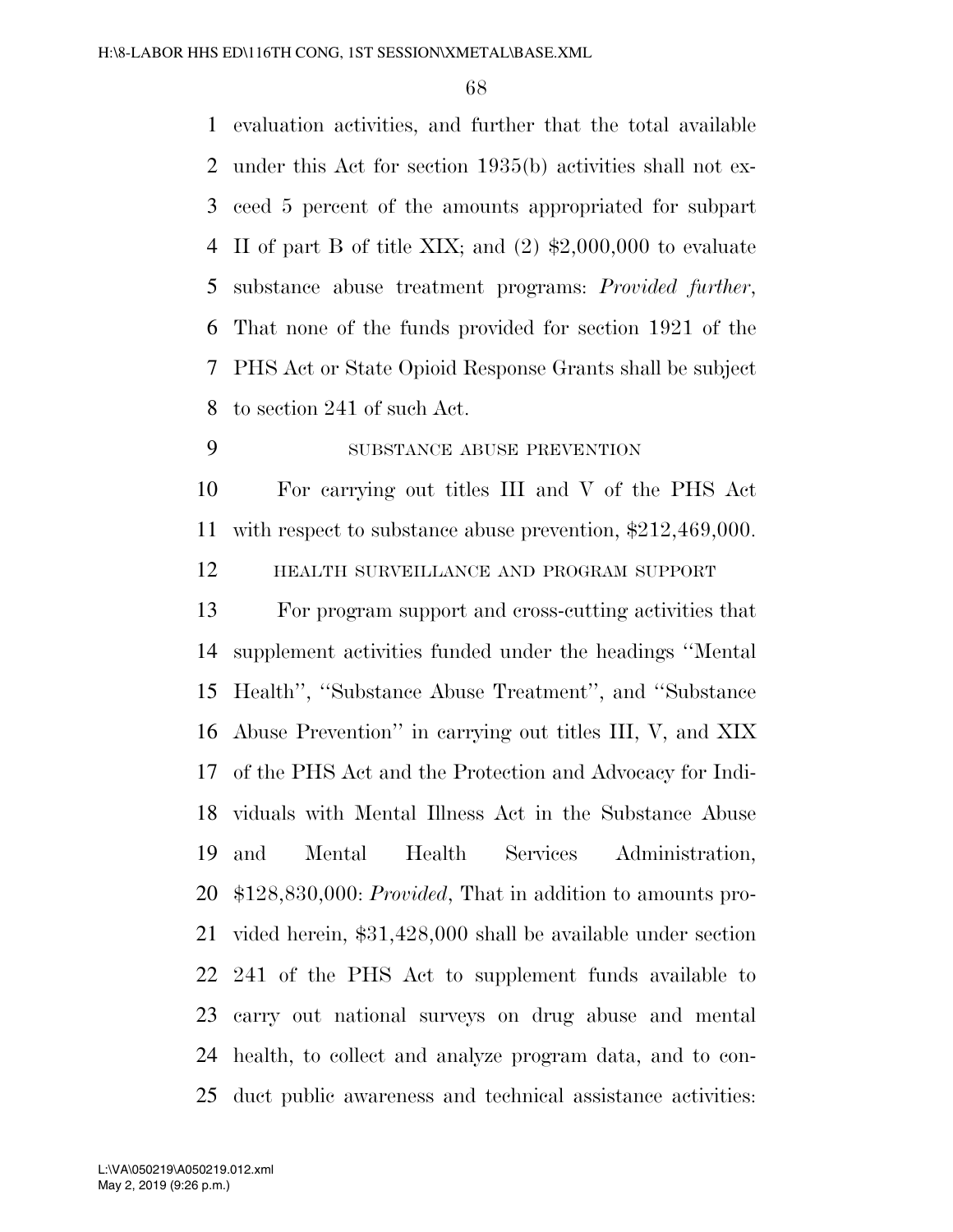*Provided further*, That, in addition, fees may be collected for the costs of publications, data, data tabulations, and data analysis completed under title V of the PHS Act and provided to a public or private entity upon request, which shall be credited to this appropriation and shall remain available until expended for such purposes: *Provided fur- ther*, That amounts made available in this Act for carrying out section 501(o) of the PHS Act shall remain available through September 30, 2021: *Provided further*, That funds made available under this heading may be used to supplement program support funding provided under the headings ''Mental Health'', ''Substance Abuse Treat-ment'', and ''Substance Abuse Prevention''.

AGENCY FOR HEALTHCARE RESEARCH AND QUALITY

#### **HEALTHCARE RESEARCH AND QUALITY**

 For carrying out titles III and IX of the PHS Act, part A of title XI of the Social Security Act, and section 1013 of the Medicare Prescription Drug, Improvement, and Modernization Act of 2003, \$339,809,000: *Provided*, That in addition to amounts provided herein, \$18,408,000 shall be available from amounts available under section 241 of the PHS Act: *Provided further*, That section 947(c) of the PHS Act shall not apply in fiscal year 2020: *Pro- vided further*, That in addition, amounts received from Freedom of Information Act fees, reimbursable and inter-

May 2, 2019 (9:26 p.m.) L:\VA\050219\A050219.012.xml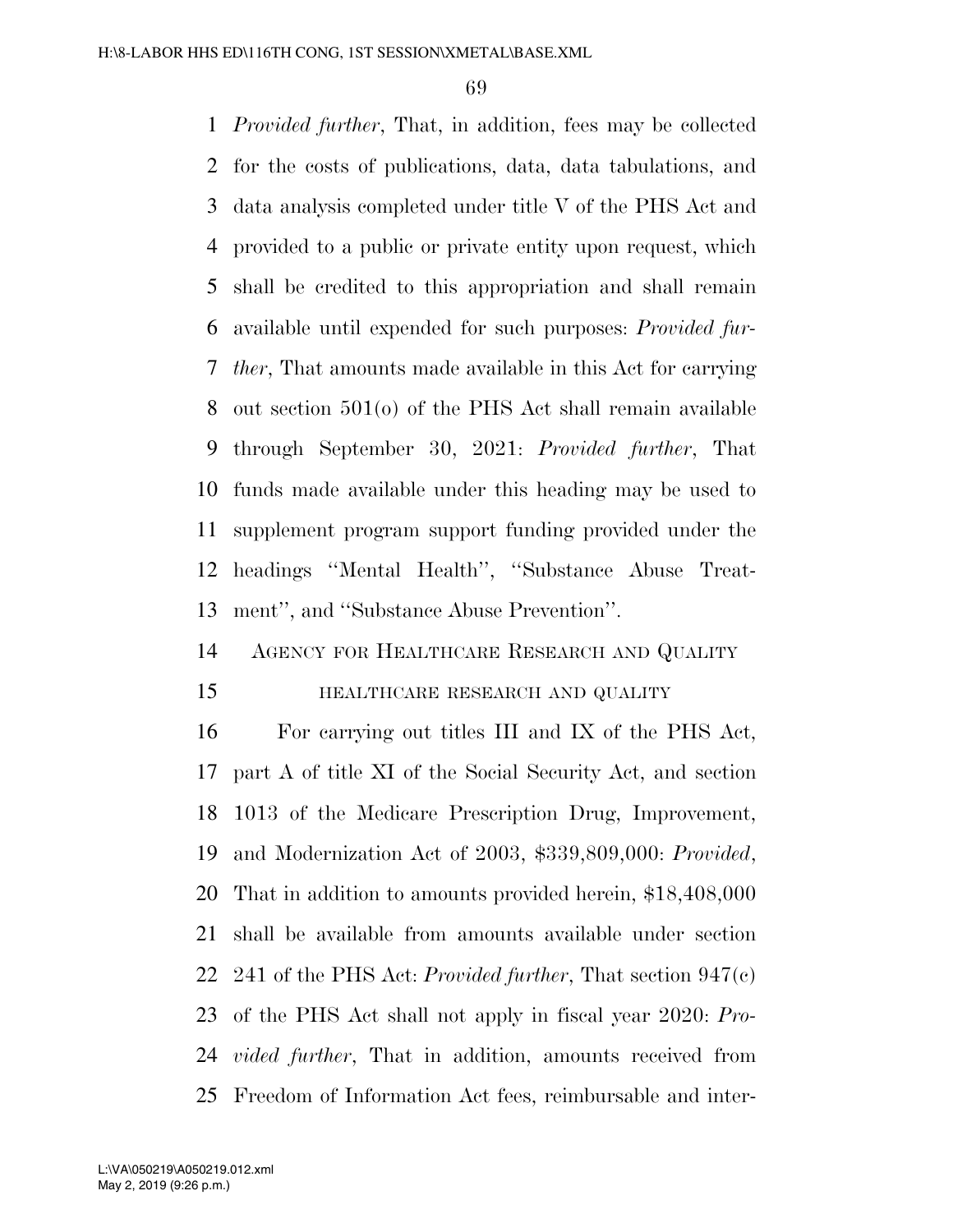agency agreements, and the sale of data shall be credited to this appropriation and shall remain available until Sep-tember 30, 2021.

# CENTERS FOR MEDICARE AND MEDICAID SERVICES GRANTS TO STATES FOR MEDICAID

 For carrying out, except as otherwise provided, titles XI and XIX of the Social Security Act, \$273,188,478,000, to remain available until expended.

 In addition, for carrying out such titles after May 31, 2020, for the last quarter of fiscal year 2020 for unantici- pated costs incurred for the current fiscal year, such sums as may be necessary, to remain available until expended. In addition, for carrying out such titles for the first quarter of fiscal year 2021, \$139,903,075,000, to remain available until expended.

 Payment under such title XIX may be made for any quarter with respect to a State plan or plan amendment in effect during such quarter, if submitted in or prior to such quarter and approved in that or any subsequent quarter.

PAYMENTS TO THE HEALTH CARE TRUST FUNDS

 For payment to the Federal Hospital Insurance Trust Fund and the Federal Supplementary Medical In-24 surance Trust Fund, as provided under sections  $217(g)$ , 1844, and 1860D–16 of the Social Security Act, sections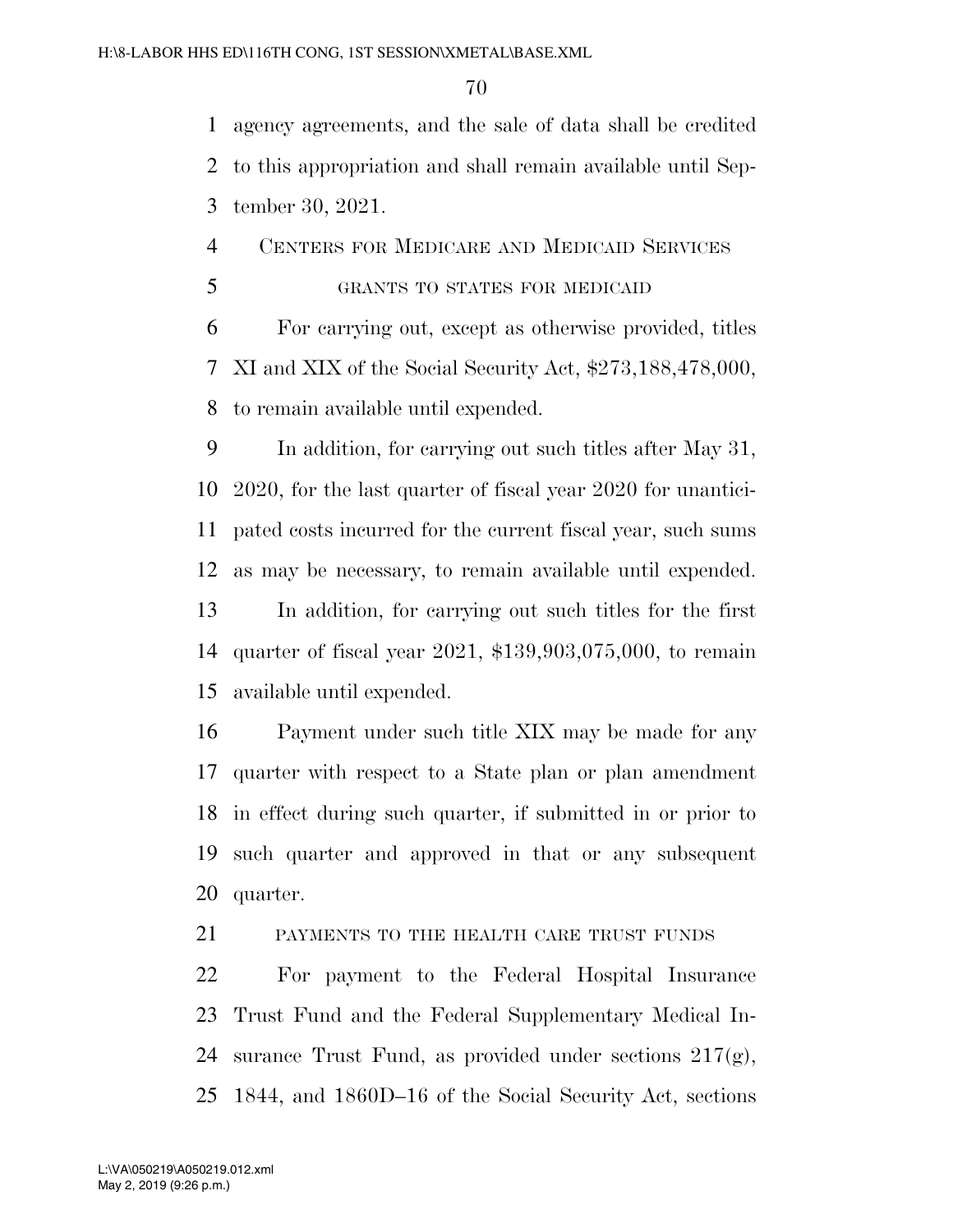103(c) and 111(d) of the Social Security Amendments of 1965, section 278(d)(3) of Public Law 97–248, and for administrative expenses incurred pursuant to section 201(g) of the Social Security Act, \$410,796,100,000.

 In addition, for making matching payments under section 1844 and benefit payments under section 1860D– 16 of the Social Security Act that were not anticipated in budget estimates, such sums as may be necessary.

# PROGRAM MANAGEMENT

 For carrying out, except as otherwise provided, titles XI, XVIII, XIX, and XXI of the Social Security Act, titles XIII and XXVII of the PHS Act, the Clinical Laboratory Improvement Amendments of 1988, and other responsibil- ities of the Centers for Medicare & Medicaid Services, not to exceed \$3,984,744,000, to be transferred from the Fed- eral Hospital Insurance Trust Fund and the Federal Sup- plementary Medical Insurance Trust Fund, as authorized by section 201(g) of the Social Security Act; together with all funds collected in accordance with section 353 of the PHS Act and section 1857(e)(2) of the Social Security Act, funds retained by the Secretary pursuant to section 1893(h) of the Social Security Act, and such sums as may be collected from authorized user fees and the sale of data, which shall be credited to this account and remain avail-able until expended: *Provided*, That all funds derived in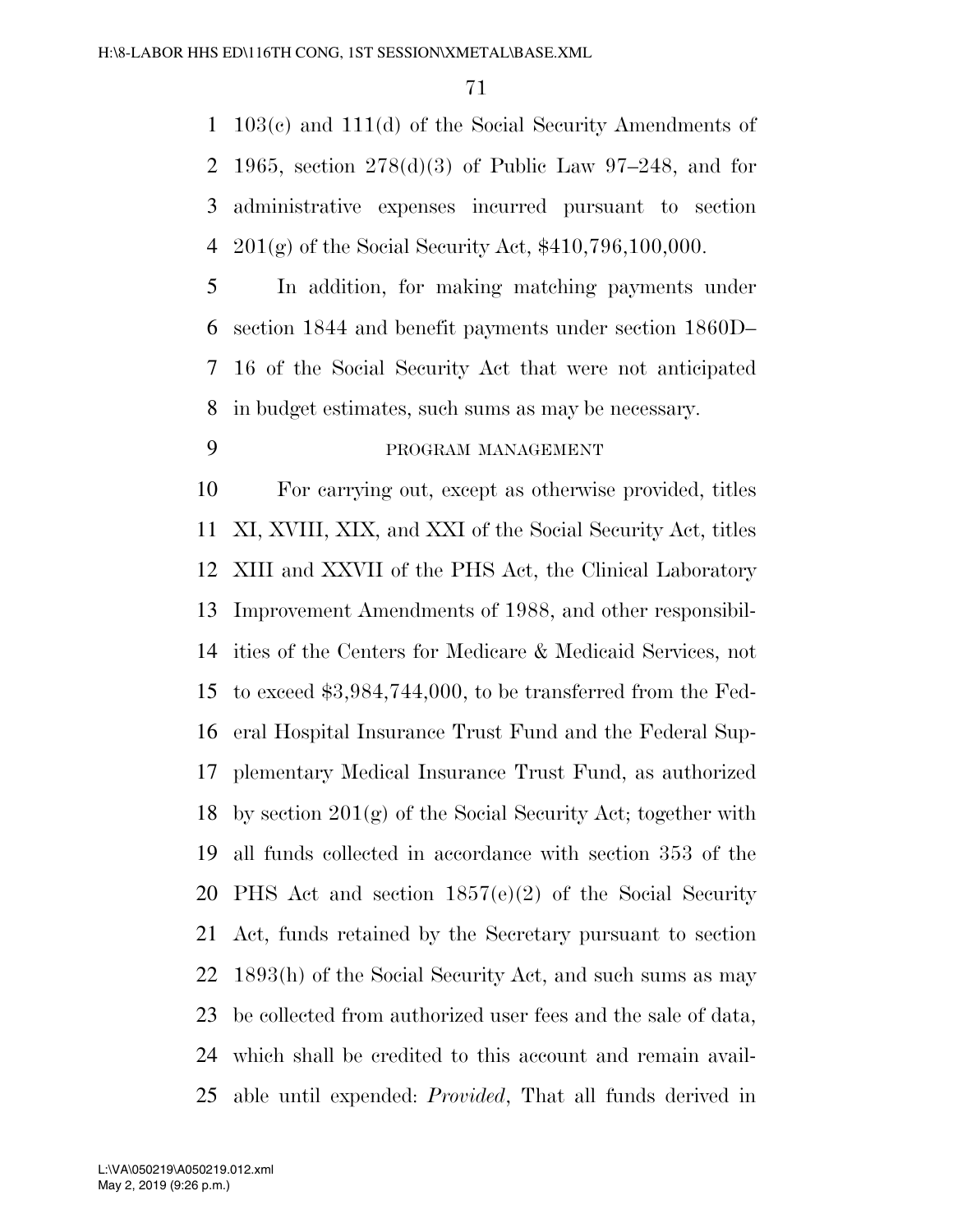accordance with 31 U.S.C. 9701 from organizations estab- lished under title XIII of the PHS Act shall be credited to and available for carrying out the purposes of this ap- propriation: *Provided further*, That the Secretary is di- rected to collect fees in fiscal year 2020 from Medicare 6 Advantage organizations pursuant to section  $1857(e)(2)$  of the Social Security Act and from eligible organizations with risk-sharing contracts under section 1876 of that Act pursuant to section 1876(k)(4)(D) of that Act: *Provided further*, That amounts available under this heading for quality improvement organizations (as defined in section 1152 of the Social Security Act) may not exceed the amount provided under this heading in division H of the Consolidated Appropriations Act, 2018 (Public Law 115- 141) for such organizations.

 In addition, the Secretary shall obligate not less than \$100,000,000 in fiscal year 2020 out of amounts collected through the user fees on participating health insurance issuers pursuant to section 156.50 of title 45, Code of Federal Regulations (or any successor regulations) to carry out the navigator program (as described in section 1311(i) of the Patient Protection and Affordable Care Act (42 U.S.C. 18031(i)), and to carry out outreach and edu- cational activities, for purposes of informing potential en-rollees in qualified health plans (as defined in section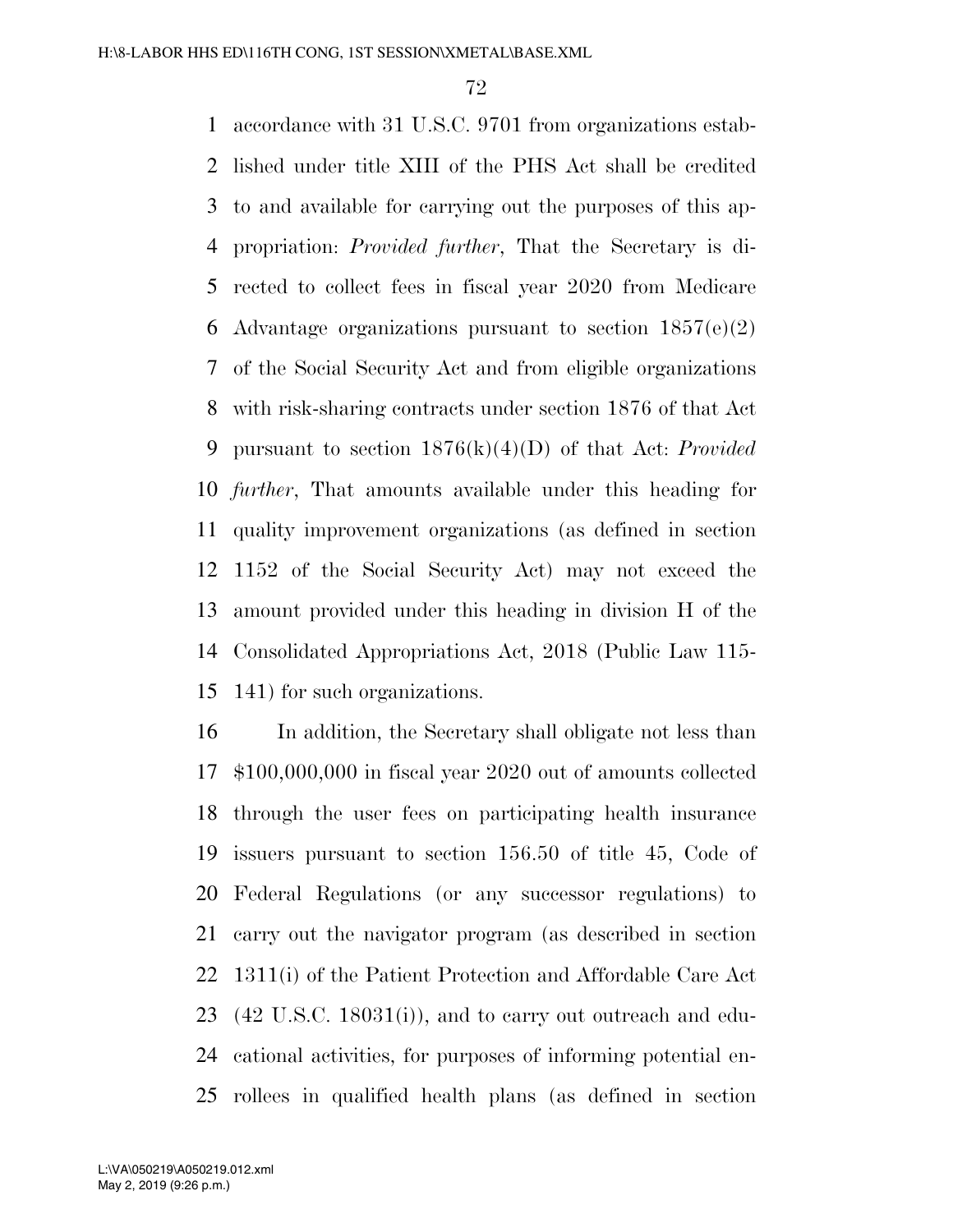1 1301(a) of such Act  $(42 \text{ U.S.C. } 18021(a))$  offered through an Exchange established or operated by the Secretary within a State, of the availability of coverage under such plans and financial assistance for coverage under such plans: *Provided*, That awards under such program shall be based solely on an entity's demonstrated capacity to carry out each of the duties specified in section 1311(i)(3) of such Act: *Provided further*, That not less than \$15,000,000 shall be obligated for national television and not less than \$15,000,000 shall be obligated for internet search advertising for purposes of carrying out such out- reach and educational activities: *Provider further*, That not less than \$30,000,000 of the funds made available in this paragraph shall be obligated for advertising during the final two weeks of the open enrollment period specified by 16 the Secretary pursuant to section  $1311(c)(6)(B)$  of such Act occurring during 2019: *Provided further*, That no amounts collected through such user fees shall be available for expenditures for promoting health insurance coverage or a group health plan (as such terms are defined in sec- tion 2791 of the PHS Act (42 U.S.C. 300gg-91)) that is not a qualified health plan.

HEALTH CARE FRAUD AND ABUSE CONTROL ACCOUNT

 In addition to amounts otherwise available for pro-gram integrity and program management, \$786,000,000,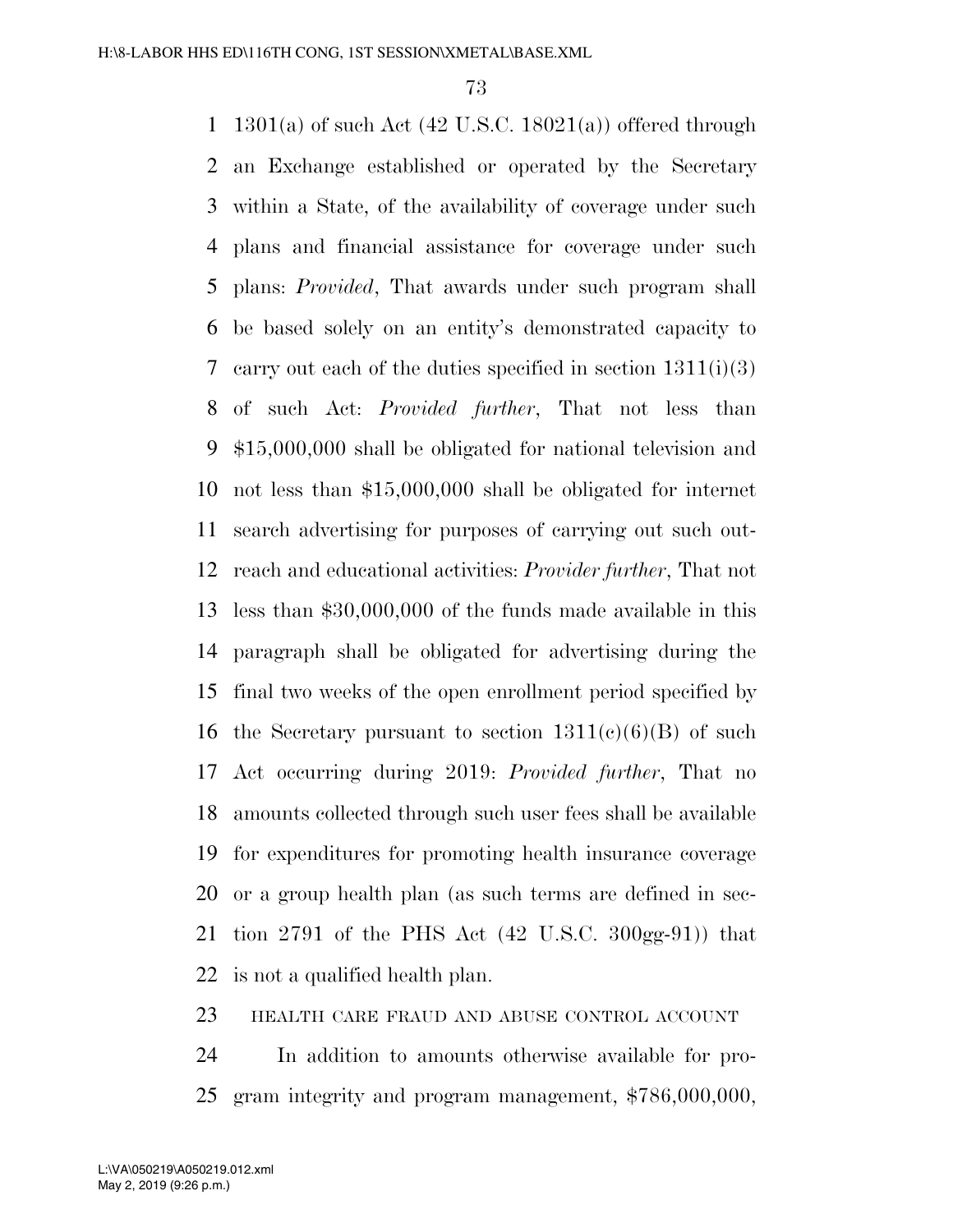to remain available through September 30, 2021, to be transferred from the Federal Hospital Insurance Trust Fund and the Federal Supplementary Medical Insurance Trust Fund, as authorized by section 201(g) of the Social Security Act, of which \$610,000,000 shall be for the Cen- ters for Medicare & Medicaid Services program integrity activities, of which \$93,000,000 shall be for the Depart- ment of Health and Human Services Office of Inspector General to carry out fraud and abuse activities authorized 10 by section  $1817(k)(3)$  of such Act, and of which \$83,000,000 shall be for the Department of Justice to carry out fraud and abuse activities authorized by section 1817(k)(3) of such Act: *Provided*, That the report re- quired by section 1817(k)(5) of the Social Security Act for fiscal year 2020 shall include measures of the oper- ational efficiency and impact on fraud, waste, and abuse in the Medicare, Medicaid, and CHIP programs for the funds provided by this appropriation: *Provided further*, That of the amount provided under this heading, \$311,000,000 is provided to meet the terms of section  $251(b)(2)(C)(ii)$  of the Balanced Budget and Emergency Deficit Control Act of 1985, as amended, and \$475,000,000 is additional new budget authority specified for purposes of section 251(b)(2)(C) of such Act: *Provided further*, That the Secretary shall provide not less than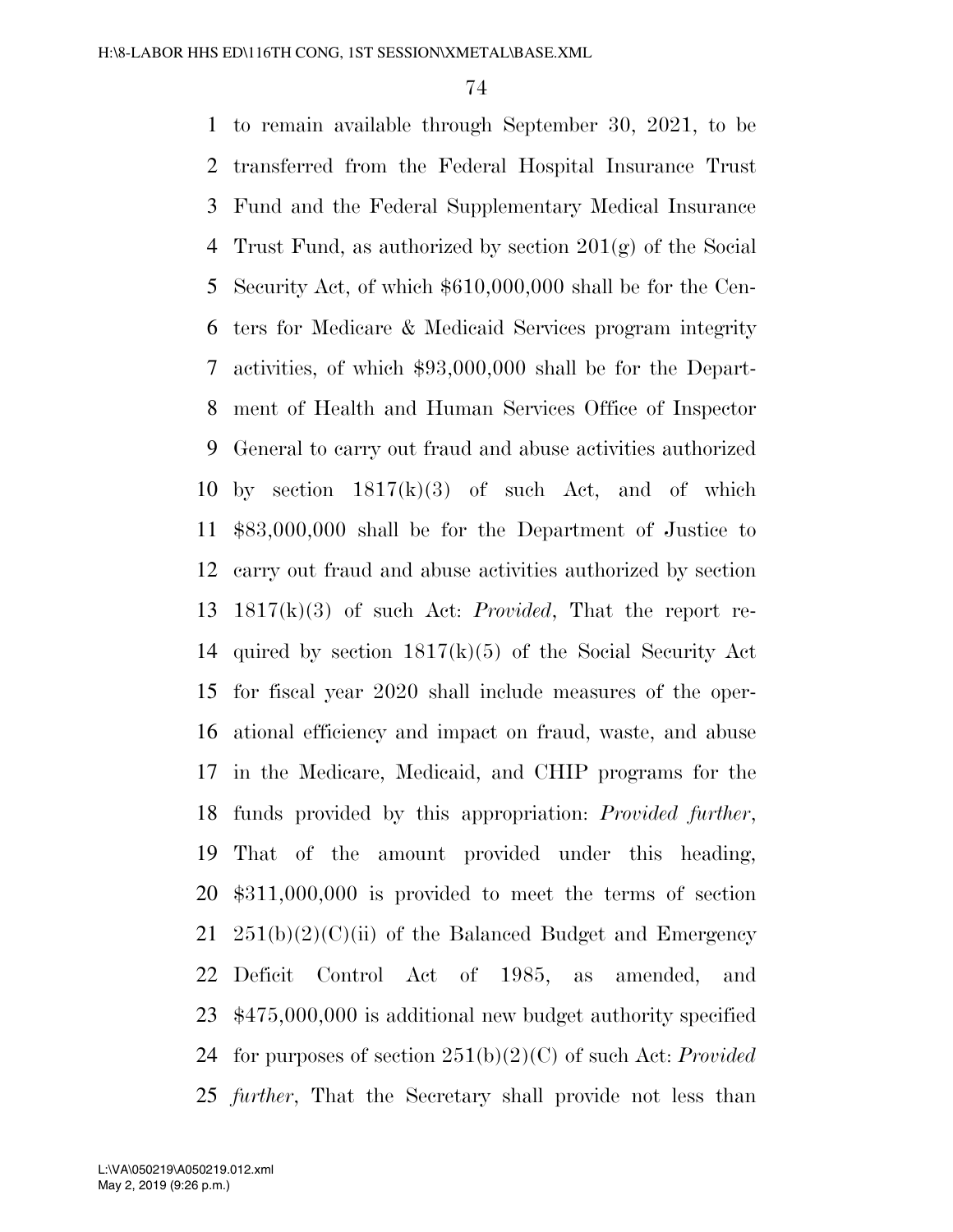\$18,000,000 from amounts made available under this heading and amounts made available for fiscal year 2020 3 under section  $1817(k)(3)(A)$  of the Social Security Act for the Senior Medicare Patrol program to combat health care fraud and abuse.

# ADMINISTRATION FOR CHILDREN AND FAMILIES PAYMENTS TO STATES FOR CHILD SUPPORT

ENFORCEMENT AND FAMILY SUPPORT PROGRAMS

 For carrying out, except as otherwise provided, titles I, IV–D, X, XI, XIV, and XVI of the Social Security Act and the Act of July 5, 1960, \$2,890,000,000, to remain available until expended; and for such purposes for the first quarter of fiscal year 2021, \$1,400,000,000, to re-main available until expended.

 For carrying out, after May 31 of the current fiscal year, except as otherwise provided, titles I, IV–D, X, XI, XIV, and XVI of the Social Security Act and the Act of July 5, 1960, for the last 3 months of the current fiscal year for unanticipated costs, incurred for the current fiscal year, such sums as may be necessary.

21 LOW INCOME HOME ENERGY ASSISTANCE

 For making payments under subsections (b) and (d) of section 2602 of the Low-Income Home Energy Assist- ance Act of 1981 (42 U.S.C. 8621 et seq.), \$3,840,304,000: *Provided*, That notwithstanding section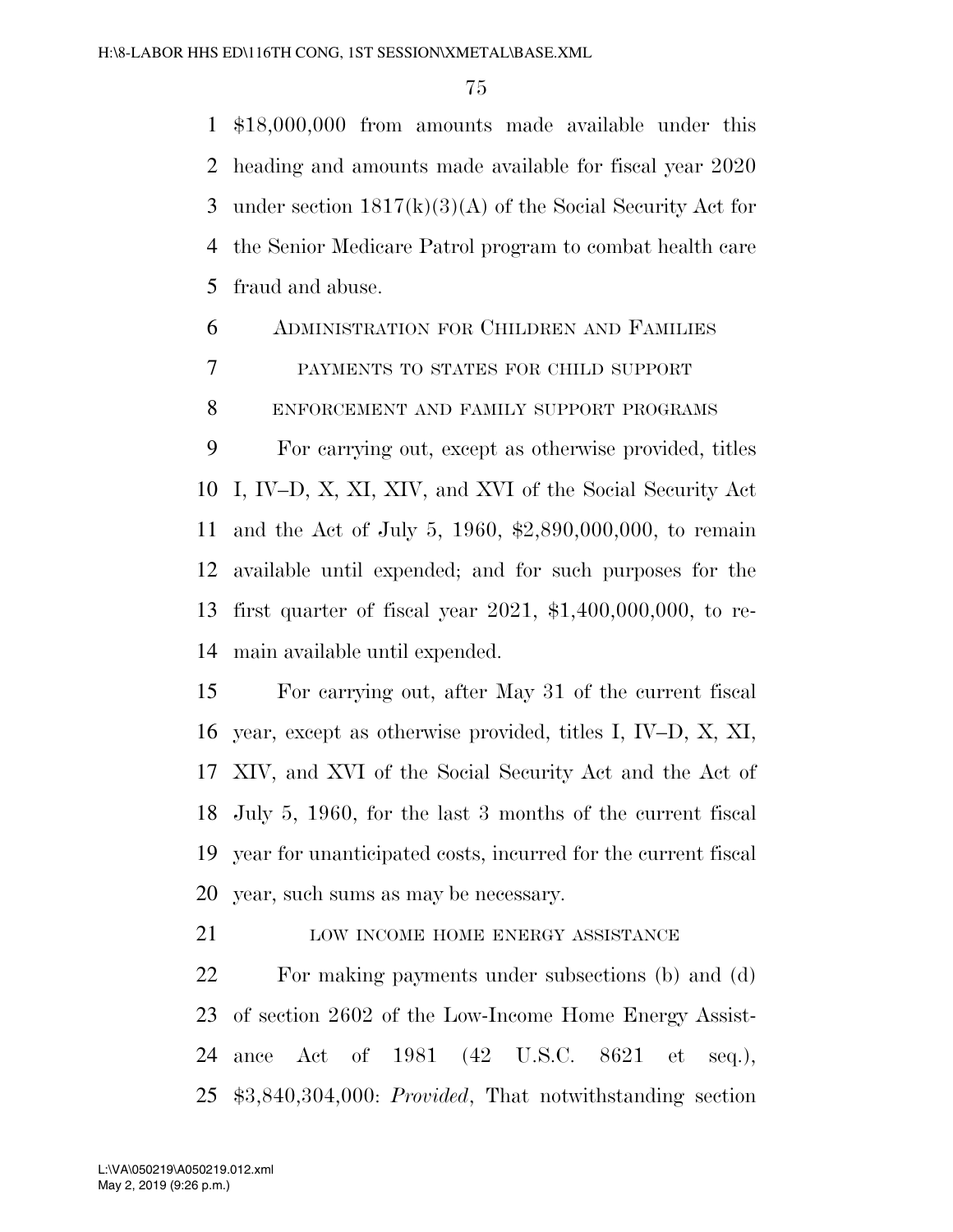1 2609A(a) of such Act, not more than  $$2,988,000$  may be reserved by the Secretary of Health and Human Services for technical assistance, training, and monitoring of pro- gram activities for compliance with internal controls, poli- cies and procedures and the Secretary may, in addition 6 to the authorities provided in section  $2609A(a)(1)$ , use such funds through contracts with private entities that do not qualify as nonprofit organizations: *Provided further*, That \$3,637,316,000 of the amount appropriated under this heading shall be allocated to each State and territory in amounts equal to the amount each State and territory was allocated in fiscal year 2018 pursuant to allocations made from amounts appropriated under this heading in the Consolidated Appropriations Act, 2018 (Public Law 115-141): *Provided further,* that \$37,280,000 of the amount appropriated under this heading shall be allocated as though the total appropriation for such payments for fiscal year 2020 was less than \$1,975,000,000.

**REFUGEE AND ENTRANT ASSISTANCE** 

 For necessary expenses for refugee and entrant as- sistance activities authorized by section 414 of the Immi- gration and Nationality Act and section 501 of the Ref- ugee Education Assistance Act of 1980, and for carrying out section 462 of the Homeland Security Act of 2002, section 235 of the William Wilberforce Trafficking Victims

May 2, 2019 (9:26 p.m.) L:\VA\050219\A050219.012.xml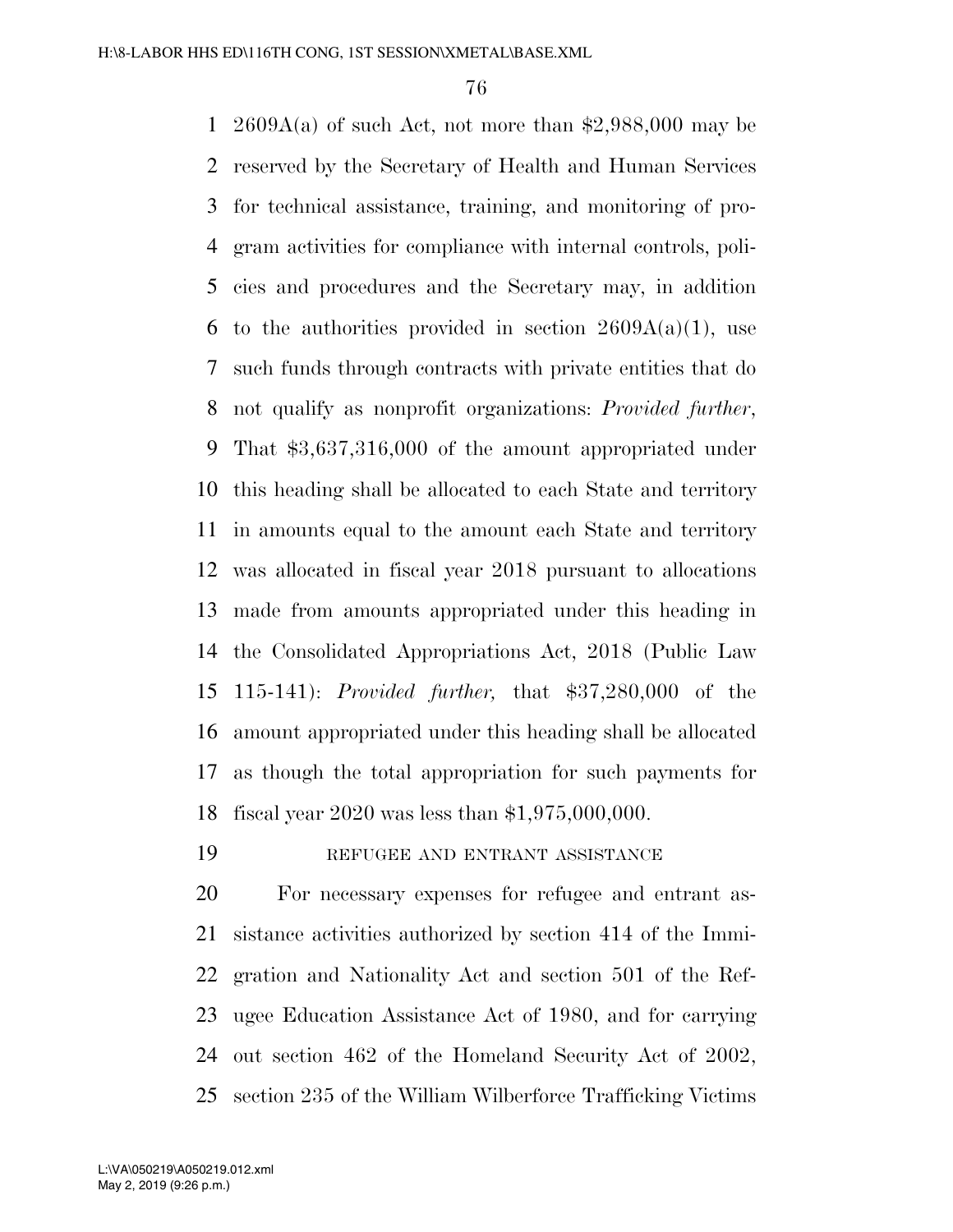Protection Reauthorization Act of 2008, the Trafficking Victims Protection Act of 2000 (''TVPA''), and the Tor- ture Victims Relief Act of 1998, \$2,411,701,000, of which \$2,364,446,000 shall remain available through September 30, 2022 for carrying out such sections 414, 501, 462, and 235: *Provided*, That amounts available under this heading to carry out the TVPA shall also be available for research and evaluation with respect to activities under such Act: *Provided further*, That not less than \$190,000,000 shall be used for legal services, child advo- cates, and post-release services: *Provided further*, That none of the funds made available by this Act may be used to implement or enforce the Memorandum of Agreement Among the Office of Refugee Resettlement of the Depart- ment of Health and Human Services and U.S. Immigra- tion and Customs Enforcement and U.S. Customs and Border Protection of the Department of Homeland Secu- rity Regarding Consultation and Information Sharing in Unaccompanied Alien Children Matters, dated April 13, 2018: *Provided further*, That not later than 30 days after the date of enactment of this Act, the Secretary of Health and Human Services shall submit to the Committees on Appropriations of the House of Representatives and the Senate a detailed spend plan of anticipated uses of funds made available in this account, including the following: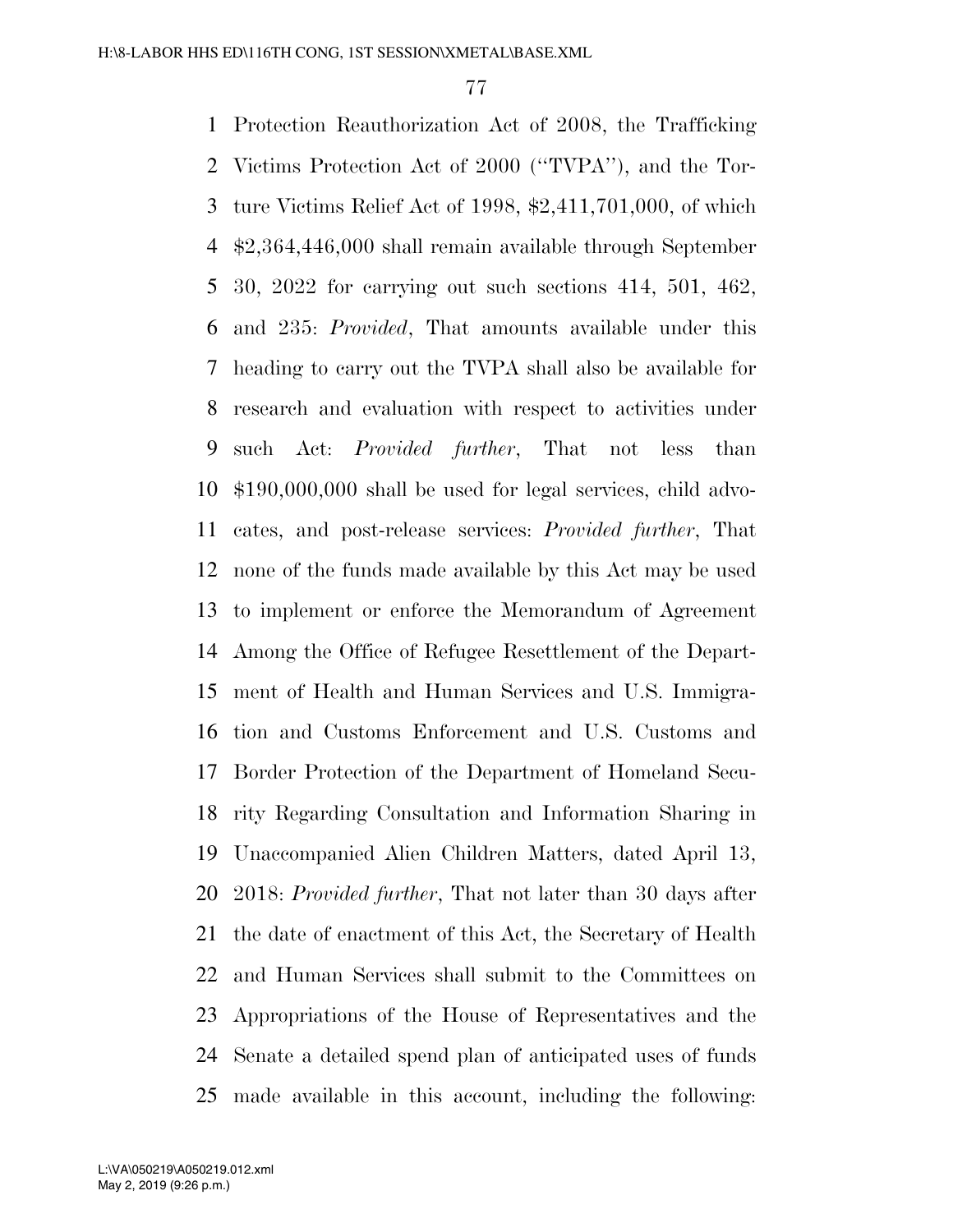costs, capacity, and timelines for existing grants and con- tracts; costs for expanding capacity through use of com- munity-based residential care placements (including long- term and transitional foster care and small group homes) through new or modified grants and contracts; costs and services to be provided for legal services, child advocates, and post-release services; program administration; and the average number of weekly referrals and discharge rate as- sumed in the spend plan: *Provided further*, That such plan shall be updated to reflect changes and expenditures and submitted to the Committees every 60 days thereafter.

 None of the funds made available in this Act may be used in contravention of the Homeland Security Act of 2002, the William Wilberforce Trafficking Victims Pro- tection Reauthorization Act of 2008, or the Adoption and Safe Families Act of 1997 (as those law are in effect on the date of the enactment of this Act, and including provi- sions of other statutes amended or added by those laws, as so in effect), or the Stipulated Settlement Agreement in Flores v. Reno (U.S. District Court, Central District of California, 1997).

## PAYMENTS TO STATES FOR THE CHILD CARE AND

## 23 DEVELOPMENT BLOCK GRANT

 For carrying out the Child Care and Development Block Grant Act of 1990 (''CCDBG Act''),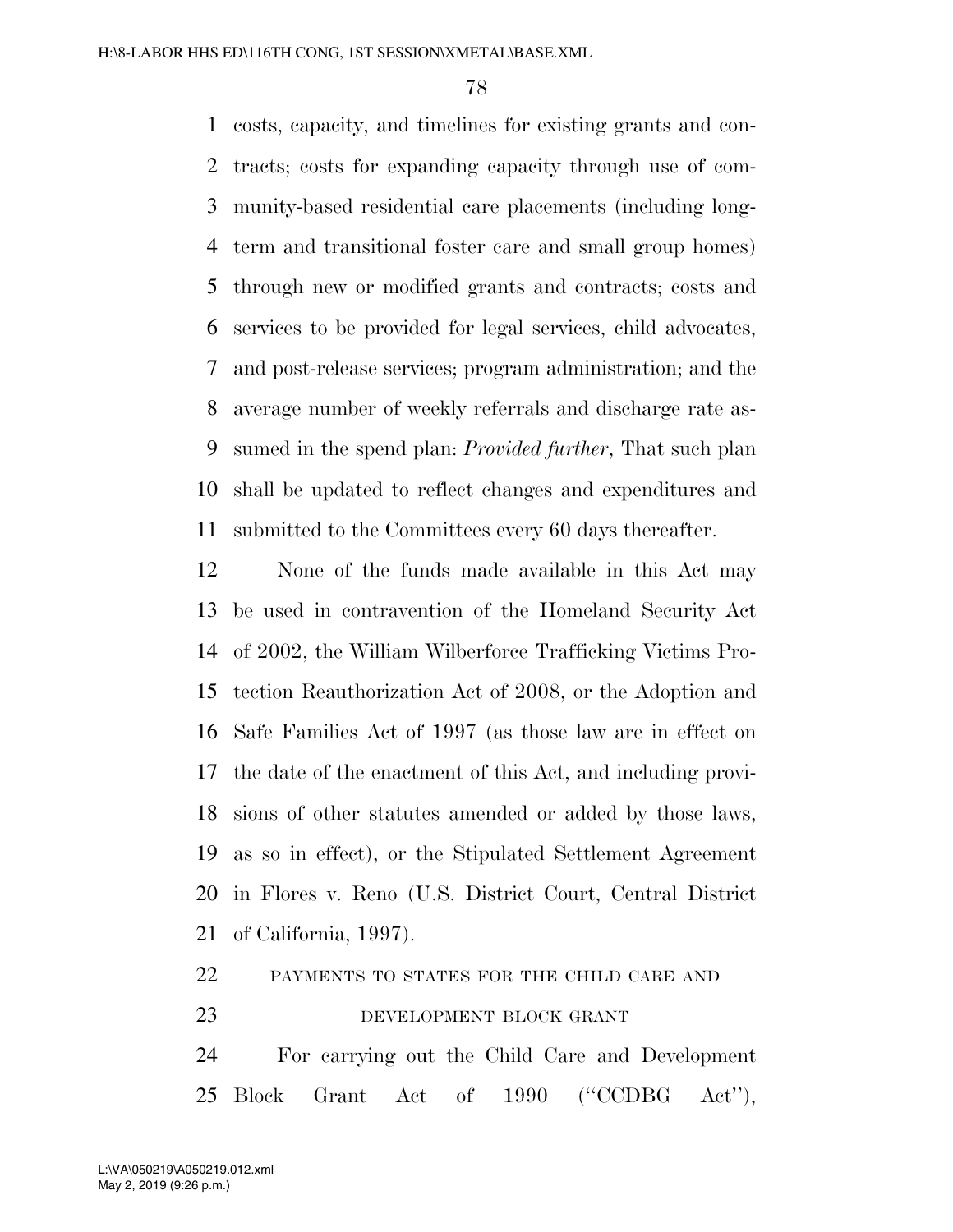\$7,676,000,000 shall be used to supplement, not supplant State general revenue funds for child care assistance for low-income families: *Provided*, That technical assistance under section 658I(a)(3) of such Act may be provided di- rectly, or through the use of contracts, grants, cooperative agreements, or interagency agreements: *Provided further*, That all funds made available to carry out section 418 of the Social Security Act (42 U.S.C. 618), including funds appropriated for that purpose in such section 418 or any other provision of law, shall be subject to the res- ervation of funds authority in paragraphs (4) and (5) of section 658O(a) of the CCDBG Act: *Provided further*, That in addition to the amounts required to be reserved 14 by the Secretary under section  $658O(a)(2)(A)$  of such Act, \$156,780,000 shall be for Indian tribes and tribal organi-zations.

17 SOCIAL SERVICES BLOCK GRANT

 For making grants to States pursuant to section 2002 of the Social Security Act, \$1,700,000,000: *Pro- vided*, That notwithstanding subparagraph (B) of section  $21 \quad 404(d)(2)$  of such Act, the applicable percent specified under such subparagraph for a State to carry out State programs pursuant to title XX–A of such Act shall be 10 percent.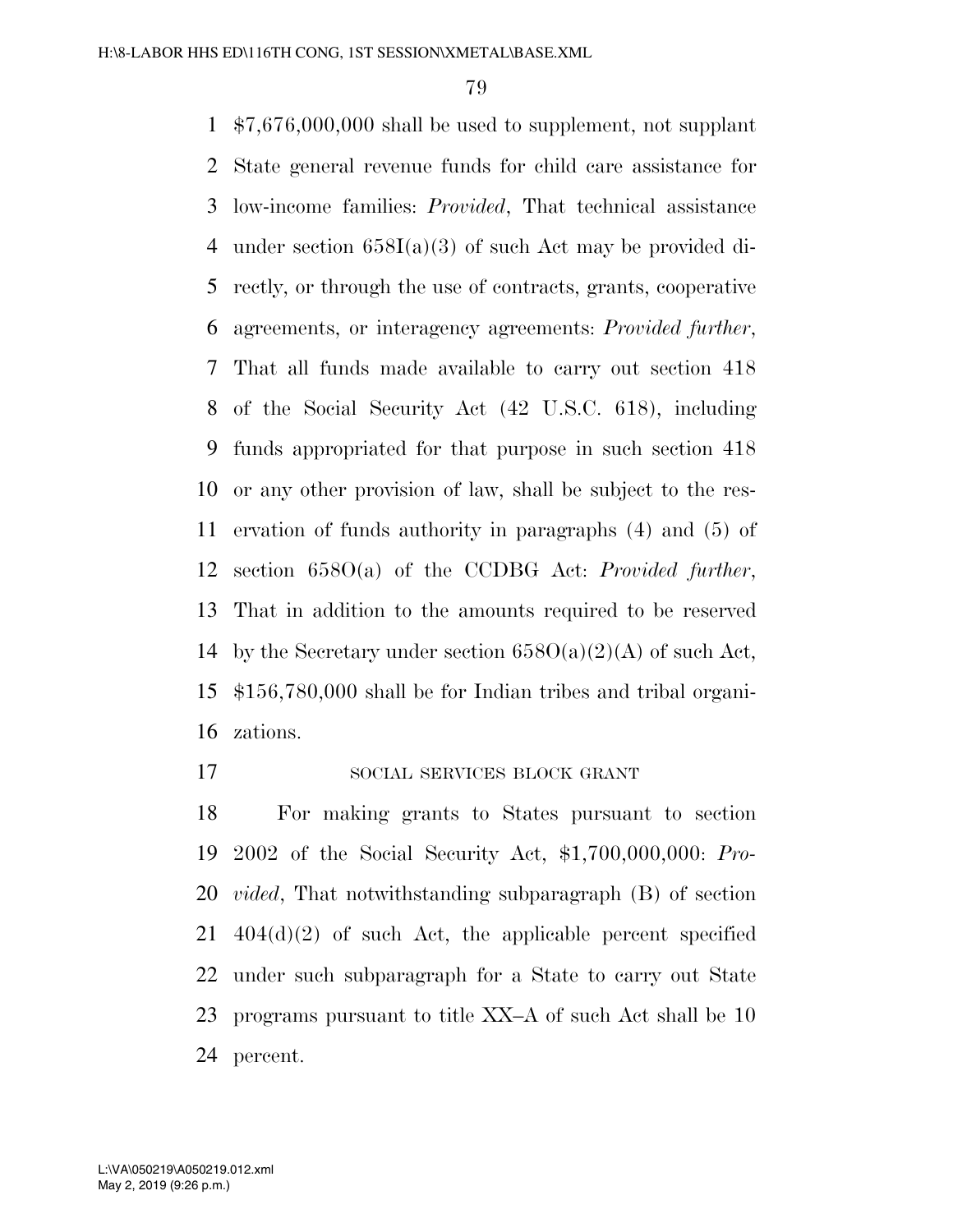CHILDREN AND FAMILIES SERVICES PROGRAMS

 For carrying out, except as otherwise provided, the Runaway and Homeless Youth Act, the Head Start Act, the Every Student Succeeds Act, the Child Abuse Preven- tion and Treatment Act, sections 303 and 313 of the Family Violence Prevention and Services Act, the Native American Programs Act of 1974, title II of the Child Abuse Prevention and Treatment and Adoption Reform Act of 1978 (adoption opportunities), part B–1 of title IV and sections 429, 473A, 477(i), 1110, 1114A, and 1115 of the Social Security Act, and the Community Services Block Grant Act (''CSBG Act''); and for necessary admin- istrative expenses to carry out titles I, IV, V, X, XI, XIV, XVI, and XX–A of the Social Security Act, the Act of July 5, 1960, the Low-Income Home Energy Assistance Act of 1981, the Child Care and Development Block Grant Act of 1990, the Assets for Independence Act, title IV of the Immigration and Nationality Act, and section 501 of the Refugee Education Assistance Act of 1980, \$13,947,468,000, of which \$75,000,000, to remain avail- able through September 30, 2021, shall be for grants to States for adoption and legal guardianship incentive pay- ments, as defined by section 473A of the Social Security Act and may be made for adoptions and legal guardianships completed before September 30, 2020: *Pro-*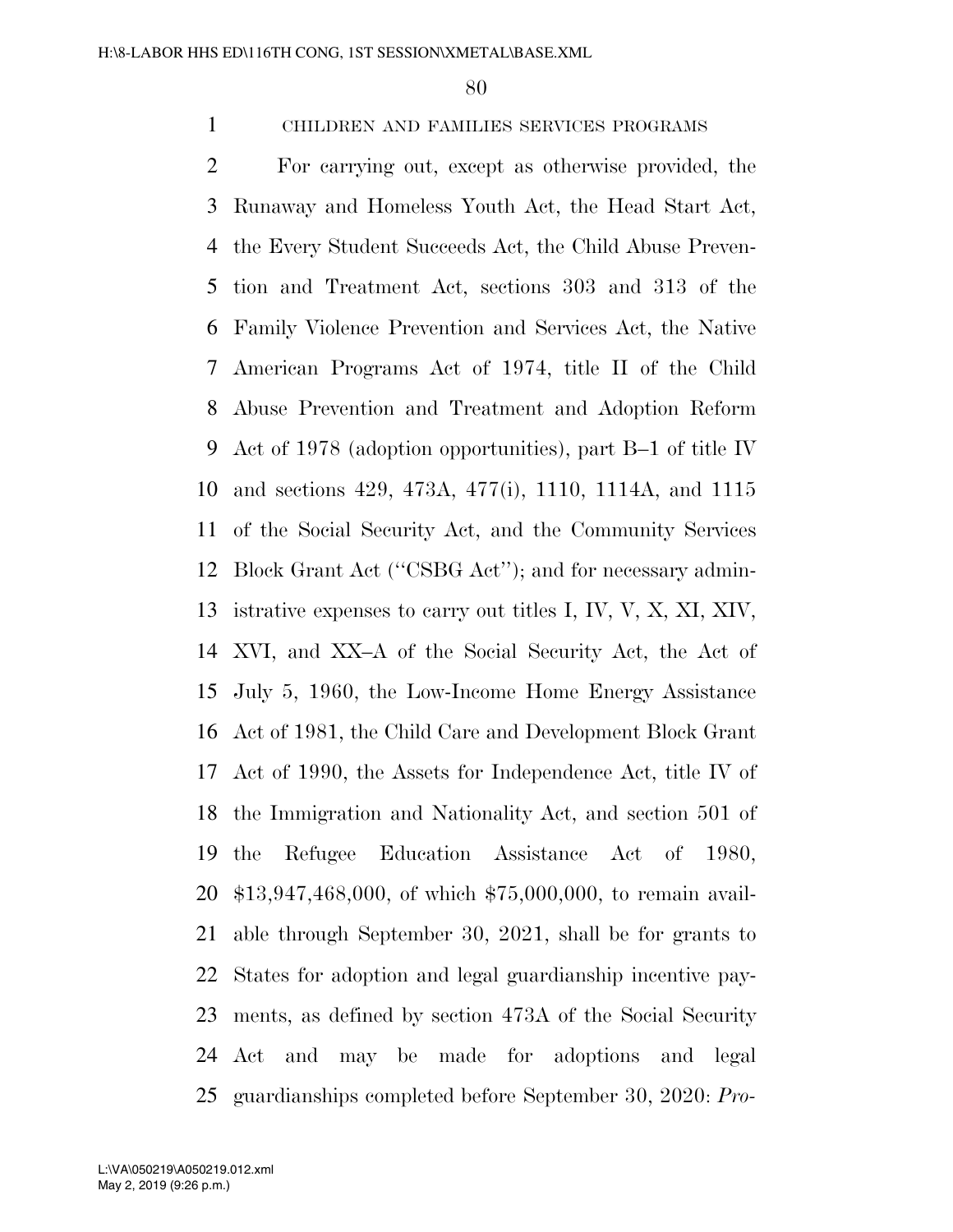*vided*, That \$11,563,095,000 shall be for making pay- ments under the Head Start Act, of which, notwith-standing section 640 of such Act:

- (1) \$217,000,000 shall be available for a cost of living adjustment, and with respect to any con- tinuing appropriations act, funding available for a cost of living adjustment shall not be construed as an authority or condition under this Act;
- 9  $(2)$  \$25,000,000 shall be available for allocation by the Secretary to supplement activities described 11 in paragraphs  $(7)(B)$  and  $(9)$  of section 641(c) of the Head Start Act under the Designation Renewal System, established under the authority of sections 641(e)(7), 645A(b)(12), and 645A(d) of such Act, and such funds shall not be included in the calcula- tion of ''base grant'' in subsequent fiscal years, as 17 such term is used in section  $640(a)(7)(A)$  of such Act;

 (3) \$1,330,000,000, in addition to funds other- wise available under such section 640 for such pur- poses, shall be available through March 31, 2021, for Early Head Start programs as described in sec- tion 645A of such Act, for conversion of Head Start services to Early Head Start services as described in 25 section  $645(a)(5)(A)$  of such Act, for discretionary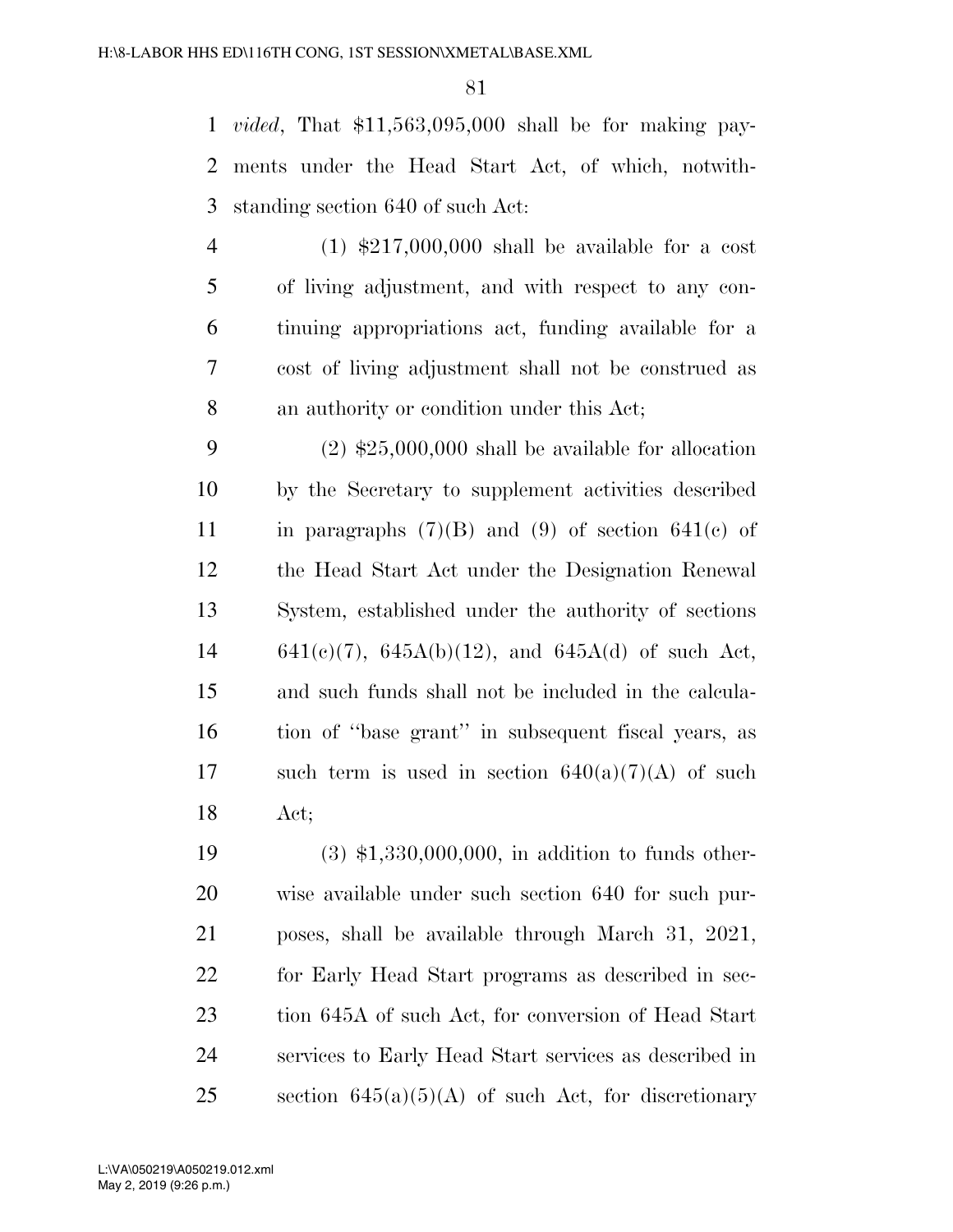| $\mathbf{1}$   | grants for high quality infant and toddler care                      |
|----------------|----------------------------------------------------------------------|
| $\overline{2}$ | through Early Head Start-Child Care Partnerships,                    |
| 3              | to entities defined as eligible under section $645A(d)$              |
| $\overline{4}$ | of such Act, for training and technical assistance for               |
| 5              | such activities, and for up to $$26,000,000$ in Federal              |
| 6              | costs of administration and evaluation;                              |
| 7              | $(4)$ \$750,000,000 shall be available for quality                   |
| $8\,$          | improvement consistent with section $640(a)(5)$ of                   |
| 9              | such Act; and                                                        |
| 10             | $(5)$ \$8,000,000 shall be available for the pur-                    |
| 11             | poses of re-establishing the Tribal Colleges and Uni-                |
| 12             | versities Head Start Partnership Program consistent                  |
| 13             | with section $648(g)$ of such Act:                                   |
| 14             | <i>Provided further</i> , That the Secretary may reduce the res-     |
| 15             | ervation of funds under section $640(a)(2)(C)$ of such Act           |
| 16             | in lieu of reducing the reservation of funds under sections          |
| 17             | $640(a)(2)(B)$ , $640(a)(2)(D)$ , and $640(a)(2)(E)$ of such         |
|                | 18 Act: <i>Provided further</i> , That \$350,000,000 shall be avail- |
| 19             | able until December 31, 2020 for carrying out sections               |
|                | 20 9212 and 9213 of the Every Student Succeeds Act: Pro-             |
| 21             | <i>vided further</i> , That up to 3 percent of the funds in the      |
| 22             | preceding proviso shall be available for technical assist-           |
| 23             | ance and evaluation related to grants awarded under such             |
| 24             | section 9212: Provided further, That $$796,000,000$ shall            |
| 25             | be for making payments under the CSBG Act: <i>Provided</i>           |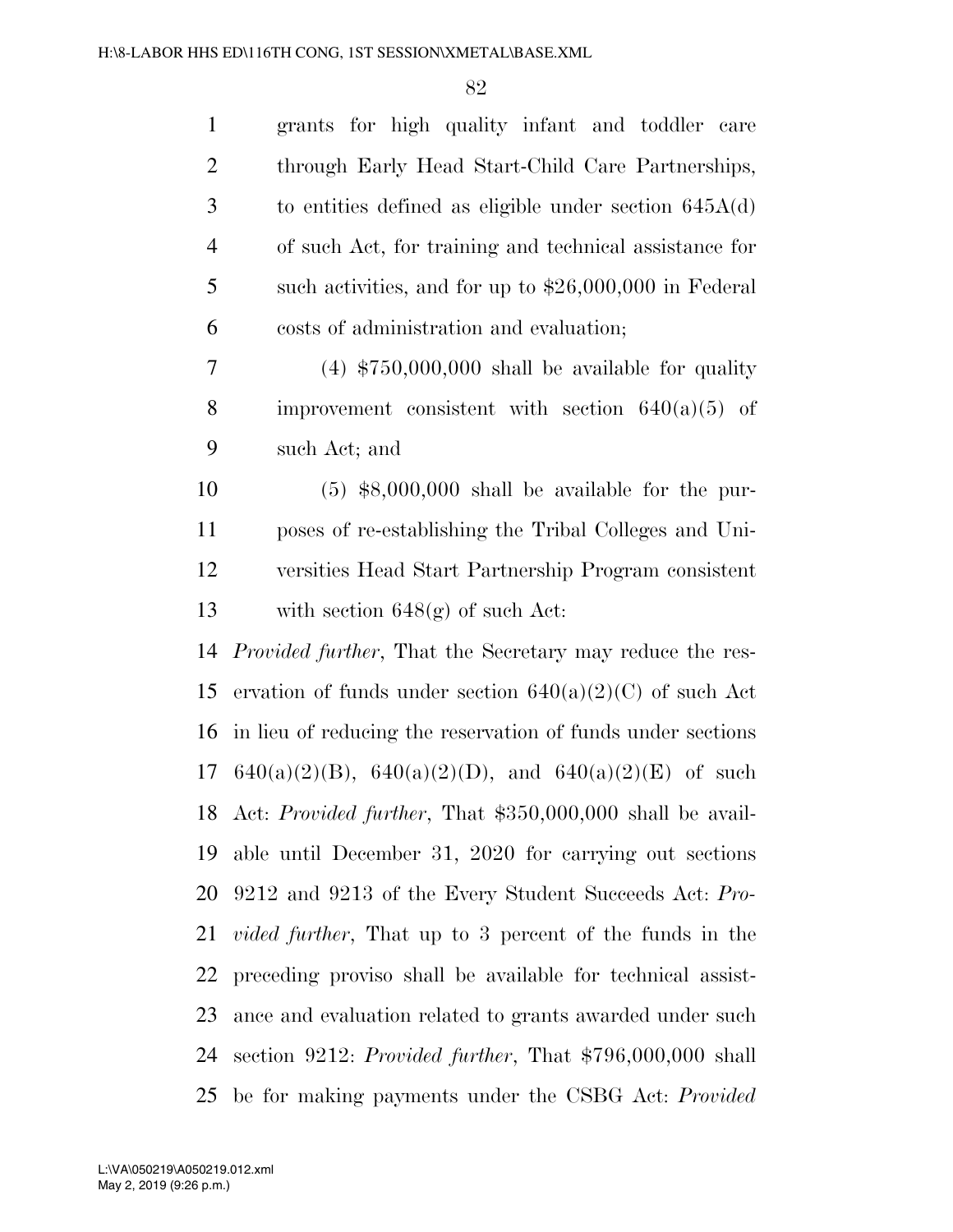*further*, That \$36,000,000 shall be for sections 680 and 678E(b)(2) of the CSBG Act, of which not less than  $$25,000,000$  shall be for section  $680(a)(2)$  and not less 4 than  $$11,000,000$  shall be for section  $680(a)(3)(B)$  of such Act: *Provided further*, That, notwithstanding section  $6\quad675C(a)(3)$  of such Act, to the extent Community Services Block Grant funds are distributed as grant funds by a State to an eligible entity as provided under such Act, and have not been expended by such entity, they shall remain with such entity for carryover into the next fiscal year for expenditure by such entity consistent with program pur- poses: *Provided further*, That the Secretary shall establish procedures regarding the disposition of intangible assets and program income that permit such assets acquired with, and program income derived from, grant funds au- thorized under section 680 of the CSBG Act to become the sole property of such grantees after a period of not more than 12 years after the end of the grant period for 19 any activity consistent with section  $680(a)(2)(A)$  of the CSBG Act: *Provided further*, That intangible assets in the form of loans, equity investments and other debt instru- ments, and program income may be used by grantees for 23 any eligible purpose consistent with section  $680(a)(2)(A)$  of the CSBG Act: *Provided further*, That these procedures shall apply to such grant funds made available after No-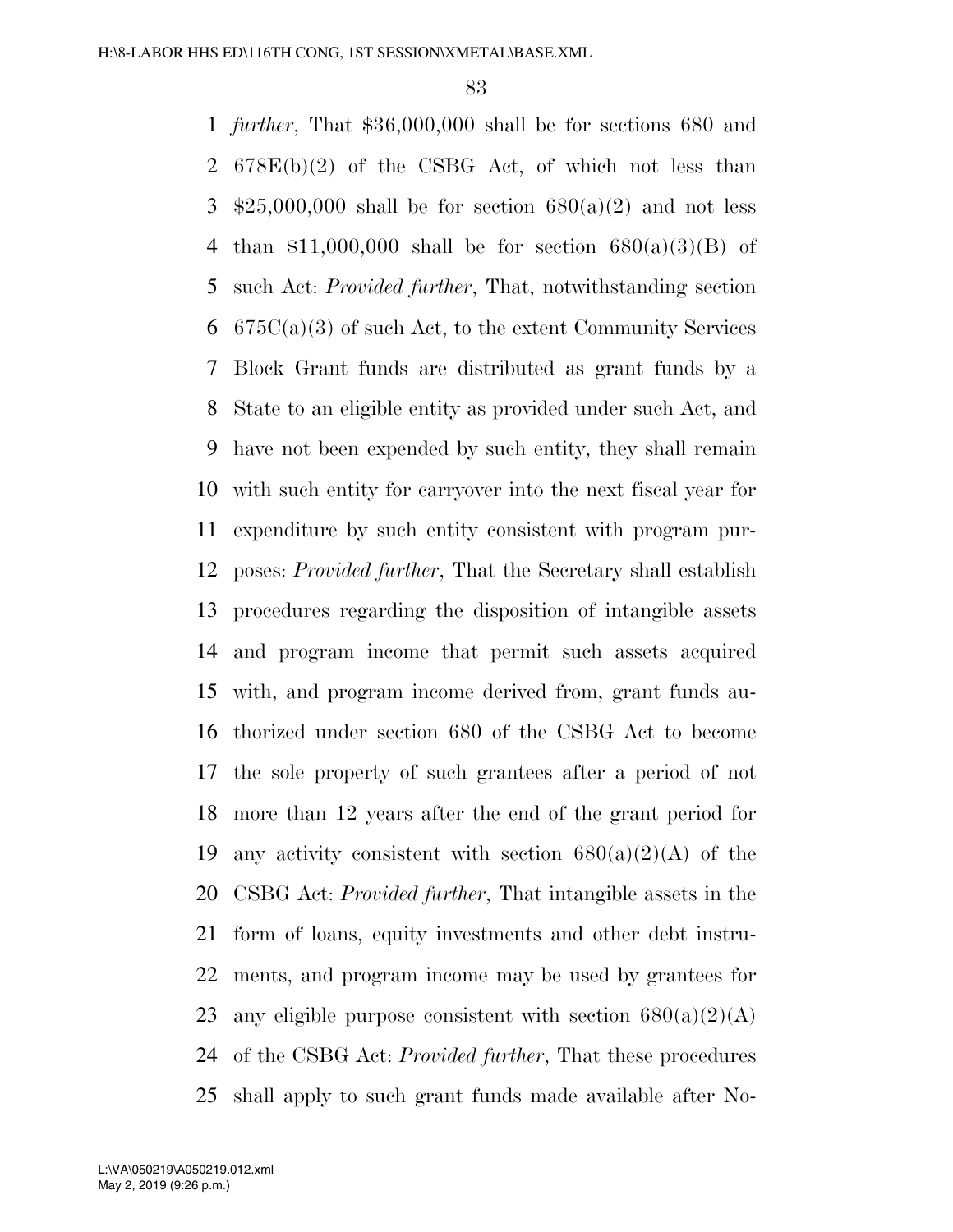vember 29, 1999: *Provided further*, That funds appro-2 priated for section  $680(a)(2)$  of the CSBG Act shall be available for financing construction and rehabilitation and loans or investments in private business enterprises owned by community development corporations: *Provided further*, That \$175,000,000 shall be for carrying out section 303(a) of the Family Violence Prevention and Services Act, of which \$5,000,000 shall be allocated notwith- standing section 303(a)(2) of such Act for carrying out section 309 of such Act: *Provided further*, That the per-11 centages specified in section  $112(a)(2)$  of the Child Abuse Prevention and Treatment Act shall not apply to funds appropriated under this heading: *Provided further*, That \$1,864,000 shall be for a human services case manage- ment system for federally declared disasters, to include a comprehensive national case management contract and Federal costs of administering the system: *Provided fur- ther*, That up to \$2,000,000 shall be for improving the Public Assistance Reporting Information System, includ- ing grants to States to support data collection for a study of the system's effectiveness.

PROMOTING SAFE AND STABLE FAMILIES

 For carrying out, except as otherwise provided, sec- tion 436 of the Social Security Act, \$345,000,000 and, for carrying out, except as otherwise provided, section 437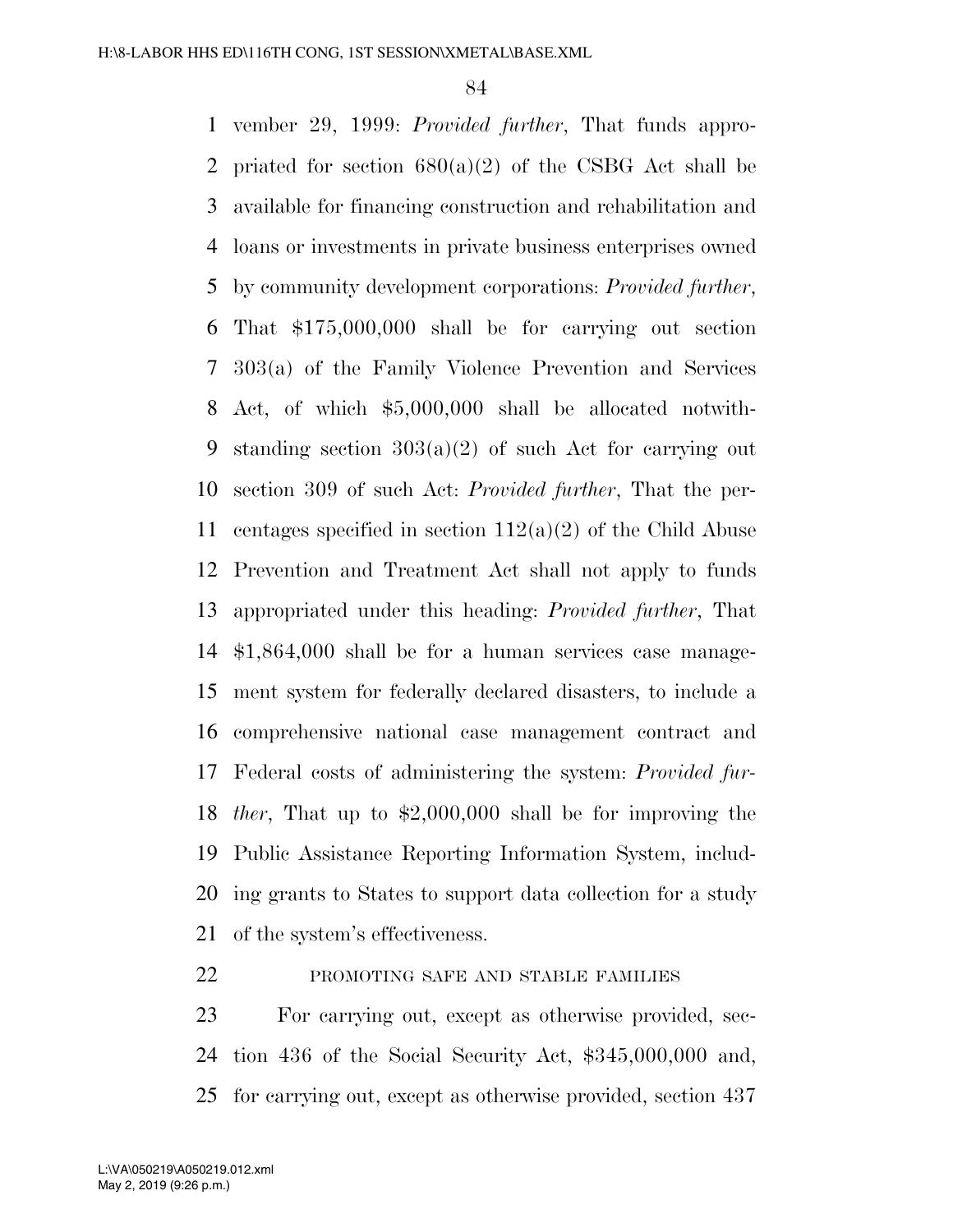of such Act, \$79,765,000: *Provided*, That of the funds available to carry out section 437, \$59,765,000 shall be allocated consistent with subsections (b) through (d) of such section: *Provided further*, That of the funds available to carry out section 437, to assist in meeting the require-6 ments described in section  $471(e)(4)(C)$ , \$20,000,000 shall be for grants to each State, territory, and Indian tribe operating title IV–E plans for developing, enhancing, or evaluating kinship navigator programs, as described in section 427(a)(1) of such Act: *Provided further*, That sec- tion 437(b)(1) shall be applied to amounts in the previous proviso by substituting ''5 percent'' for ''3.3 percent'', and notwithstanding section 436(b)(1), such reserved amounts may be used for identifying, establishing, and dissemi- nating practices to meet the criteria specified in section 471(e)(4)(C): *Provided further*, That the reservation in section 437(b)(2) and the limitations in section 437(d) shall not apply to funds specified in the second proviso: *Provided further*, That the minimum grant award for kin- ship navigator programs in the case of States and terri- tories shall be \$200,000, and, in the case of tribes, shall be \$25,000: *Provided further*, That section 437(b)(4) of such Act shall be applied by substituting ''fiscal year 2020'' for ''fiscal year 2019''.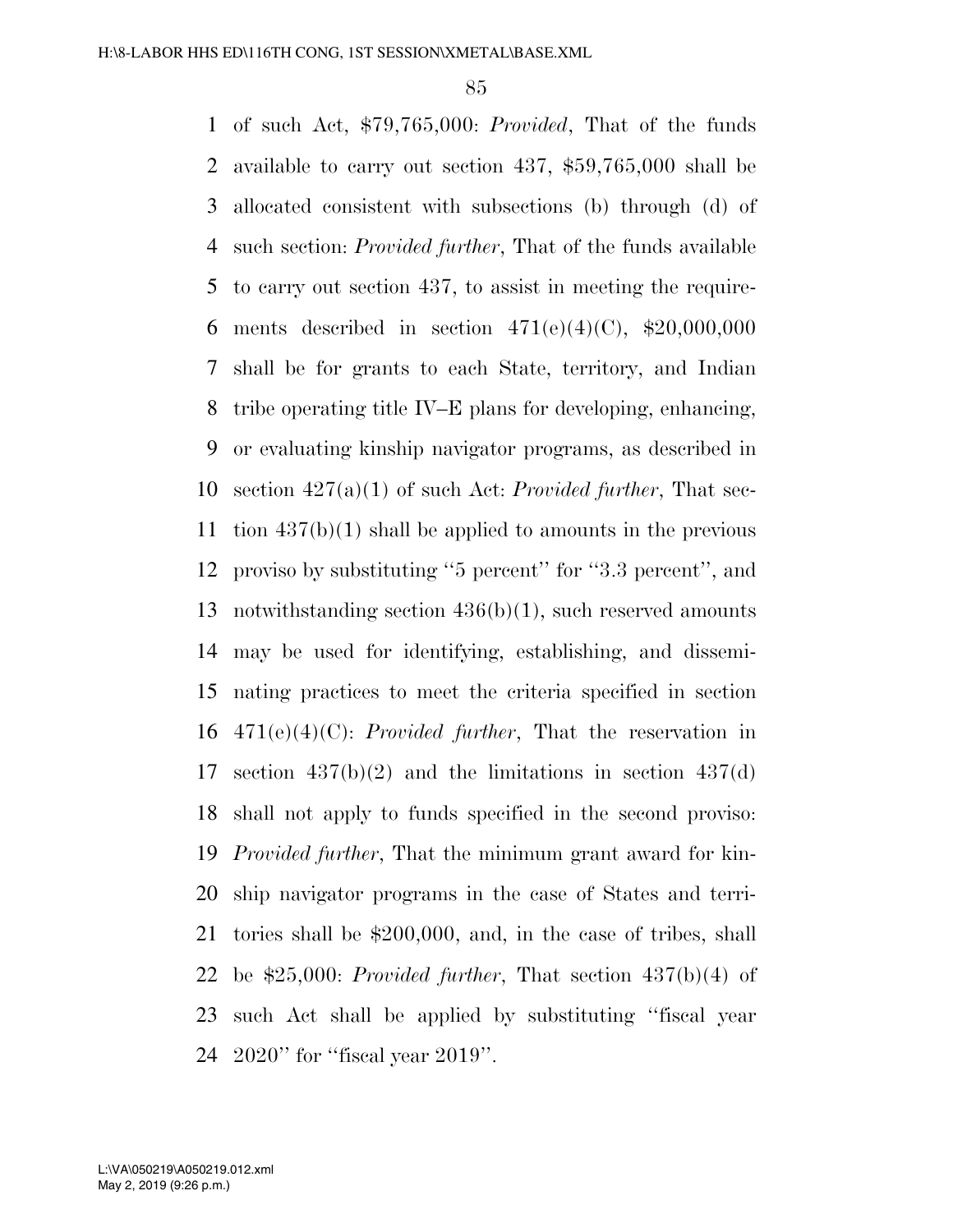PAYMENTS FOR FOSTER CARE AND PERMANENCY

 For carrying out, except as otherwise provided, title IV–E of the Social Security Act, \$5,744,000,000.

 For carrying out, except as otherwise provided, title IV–E of the Social Security Act, for the first quarter of fiscal year 2021, \$2,800,000,000.

 For carrying out, after May 31 of the current fiscal year, except as otherwise provided, section 474 of title IV– E of the Social Security Act, for the last 3 months of the current fiscal year for unanticipated costs, incurred for the current fiscal year, such sums as may be necessary.

 ADMINISTRATION FOR COMMUNITY LIVING AGING AND DISABILITY SERVICES PROGRAMS

(INCLUDING TRANSFER OF FUNDS)

 For carrying out, to the extent not otherwise pro- vided, the Older Americans Act of 1965 (''OAA''), the RAISE Family Caregivers Act, the Supporting Grand- parents Raising Grandchildren Act, titles III and XXIX of the PHS Act, sections 1252 and 1253 of the PHS Act, section 119 of the Medicare Improvements for Patients and Providers Act of 2008, title XX–B of the Social Secu- rity Act, the Developmental Disabilities Assistance and Bill of Rights Act, parts 2 and 5 of subtitle D of title II of the Help America Vote Act of 2002, the Assistive Technology Act of 1998, titles II and VII (and section

May 2, 2019 (9:26 p.m.) L:\VA\050219\A050219.012.xml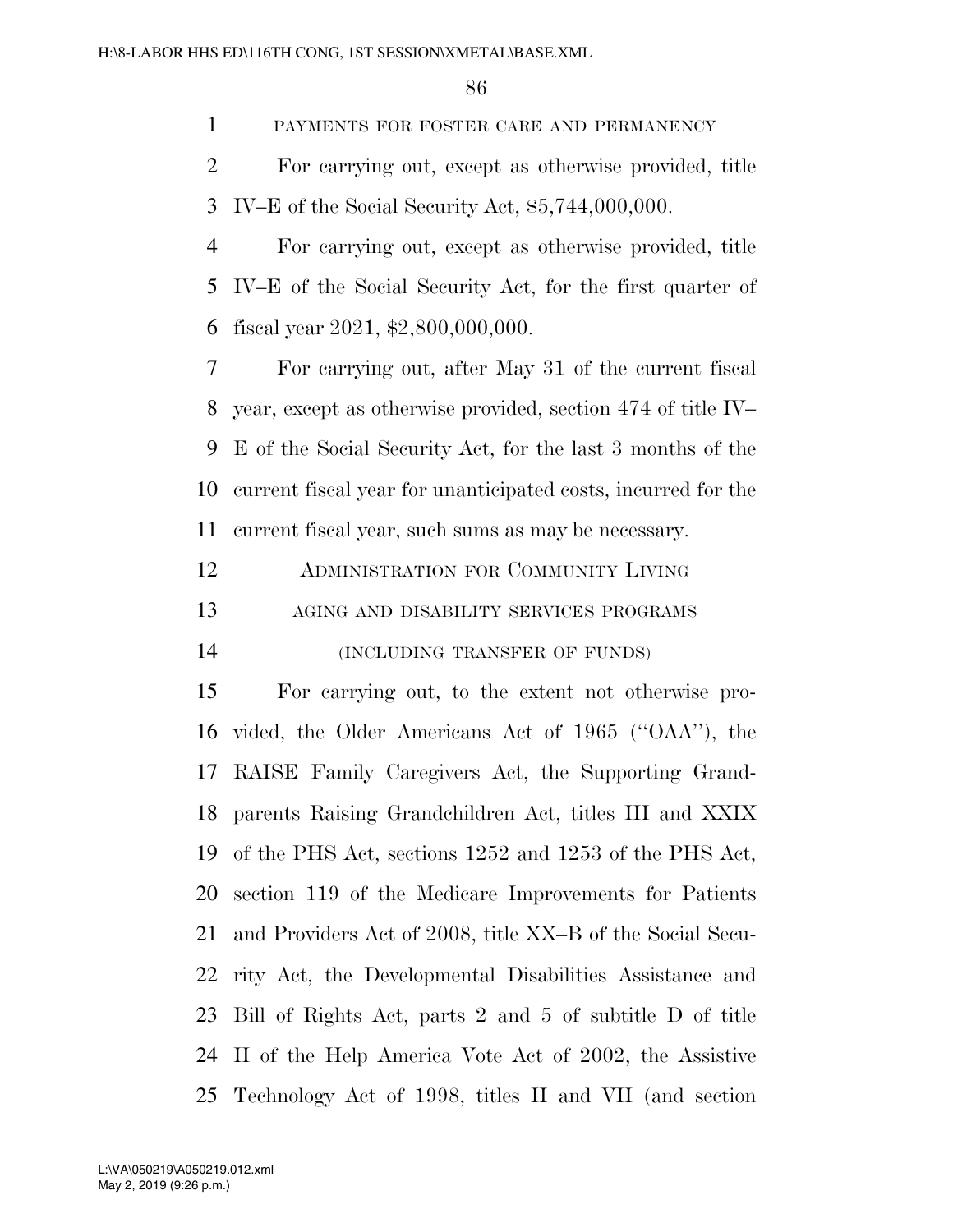14 with respect to such titles) of the Rehabilitation Act of 1973, and for Department-wide coordination of policy and program activities that assist individuals with disabil- ities, \$2,294,343,000, together with \$55,000,000 to be transferred from the Federal Hospital Insurance Trust Fund and the Federal Supplementary Medical Insurance Trust Fund to carry out section 4360 of the Omnibus Budget Reconciliation Act of 1990: *Provided*, That amounts appropriated under this heading may be used for grants to States under section 361 of the OAA only for disease prevention and health promotion programs and ac- tivities which have been demonstrated through rigorous evaluation to be evidence-based and effective: *Provided further*, That of amounts made available under this head- ing to carry out sections 311, 331, and 336 of the OAA, up to one percent of such amounts shall be available for developing and implementing evidence-based practices for enhancing senior nutrition: *Provided further*, That not- withstanding any other provision of this Act, funds made available under this heading to carry out section 311 of the OAA may be transferred to the Secretary of Agri- culture in accordance with such section: *Provided further*, That \$2,000,000 shall be for competitive grants to sup- port alternative financing programs that provide for the purchase of assistive technology devices, such as a low-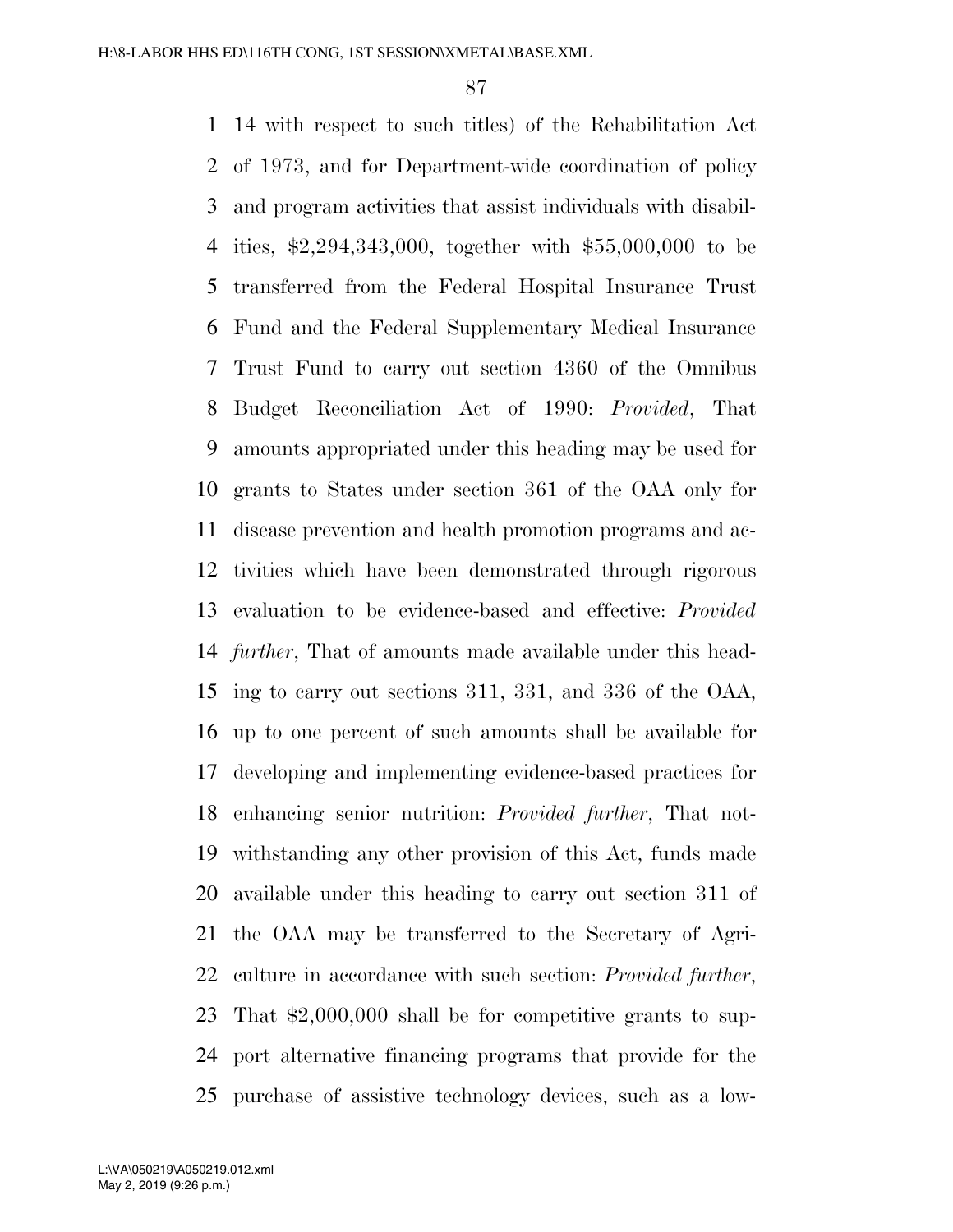interest loan fund; an interest buy-down program; a re- volving loan fund; a loan guarantee; or an insurance pro- gram: *Provided further*, That applicants shall provide an assurance that, and information describing the manner in which, the alternative financing program will expand and emphasize consumer choice and control: *Provided further*, That State agencies and community-based disability orga- nizations that are directed by and operated for individuals with disabilities shall be eligible to compete: *Provided fur- ther*, That none of the funds made available under this heading may be used by an eligible system (as defined in section 102 of the Protection and Advocacy for Individuals with Mental Illness Act (42 U.S.C. 10802)) to continue to pursue any legal action in a Federal or State court on behalf of an individual or group of individuals with a de- velopmental disability (as defined in section 102(8)(A) of the Developmental Disabilities and Assistance and Bill of Rights Act of 2000 (20 U.S.C. 15002(8)(A)) that is at- tributable to a mental impairment (or a combination of mental and physical impairments), that has as the re- quested remedy the closure of State operated intermediate care facilities for people with intellectual or developmental disabilities, unless reasonable public notice of the action has been provided to such individuals (or, in the case of mental incapacitation, the legal guardians who have been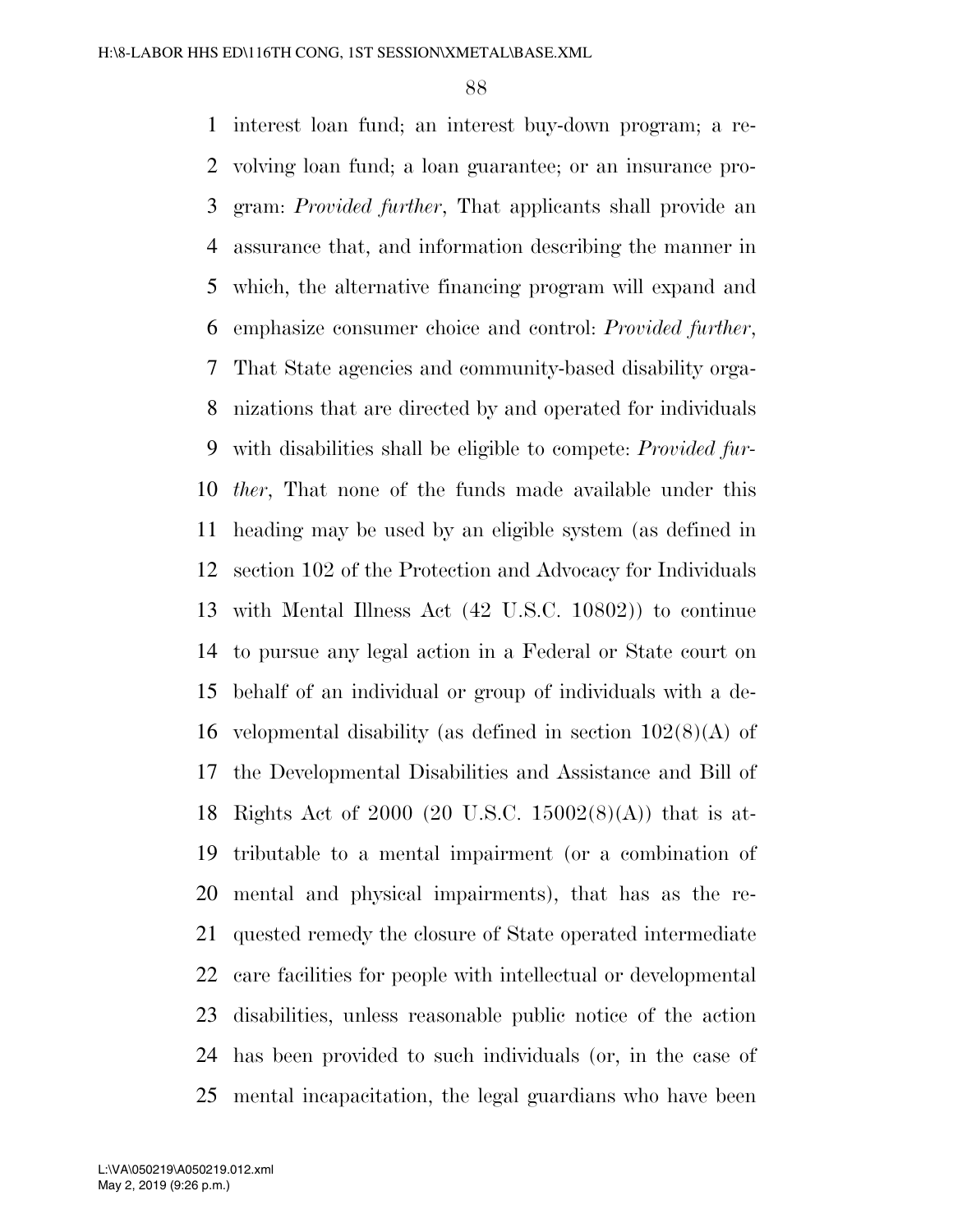specifically awarded authority by the courts to make healthcare and residential decisions on behalf of such indi- viduals) who are affected by such action, within 90 days of instituting such legal action, which informs such indi- viduals (or such legal guardians) of their legal rights and how to exercise such rights consistent with current Fed- eral Rules of Civil Procedure: *Provided further*, That the limitations in the immediately preceding proviso shall not apply in the case of an individual who is neither competent to consent nor has a legal guardian, nor shall the proviso apply in the case of individuals who are a ward of the State or subject to public guardianship.

## DEPARTMENTAL MANAGEMENT

GENERAL DEPARTMENTAL MANAGEMENT

 For necessary expenses, not otherwise provided, for general departmental management, including hire of six passenger motor vehicles, and for carrying out titles III, XVII, XXI, and section 229 of the PHS Act, functions of the Departmental Appeals Board authorized in title XVIII of the Social Security Act, the United States-Mex- ico Border Health Commission Act, and research studies under section 1110 of the Social Security Act, \$474,169,000, together with \$64,828,000 from the amounts available under section 241 of the PHS Act to carry out national health or human services research and

May 2, 2019 (9:26 p.m.) L:\VA\050219\A050219.012.xml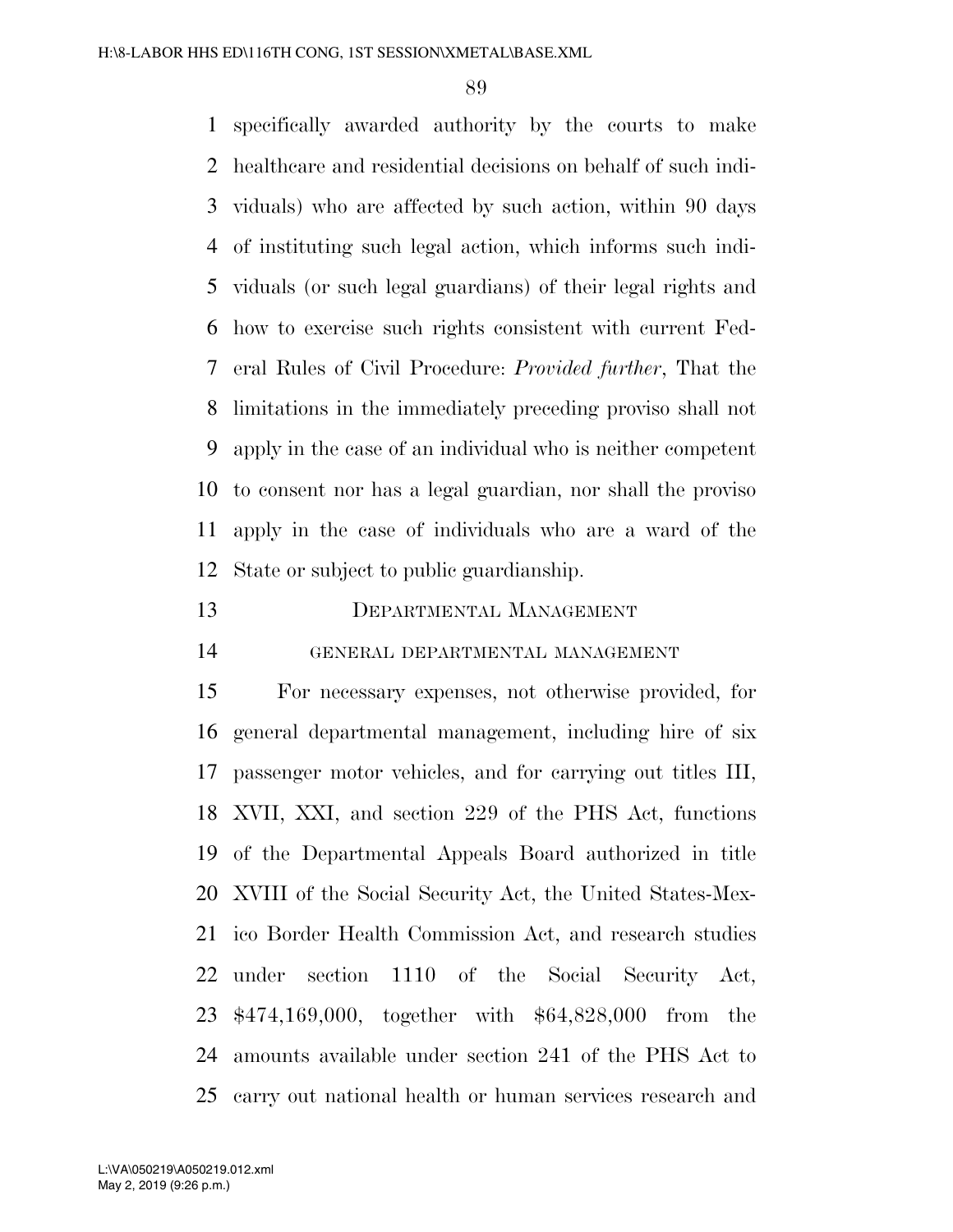evaluation activities: *Provided*, That of the funds made available under this heading, \$60,000,000 shall be for mi- nority AIDS prevention and treatment activities: *Provided further*, That of the funds made available under this head- ing, \$20,000,000 shall be for the Departmental Appeals Board: *Provided further*, That of the funds made available under this heading, \$110,000,000 shall be for making competitive grants to public and private entities, as well as continuing to fund through fiscal year 2020 grants awarded for fiscal years 2015 through 2019, to fund medi- cally accurate and age appropriate programs that reduce teen pregnancy and for the Federal costs associated with administering and evaluating such grants, of which not more than 10 percent of the available funds shall be for training and technical assistance, outreach, and additional program support activities, and of the remaining amount 75 percent shall be for replicating programs that have been proven effective through rigorous evaluation to re- duce teenage pregnancy, behavioral risk factors underlying teenage pregnancy, or other associated risk factors, and 25 percent shall be available for research and demonstra- tion grants to develop, replicate, refine, and test additional models and innovative strategies for preventing teenage pregnancy: *Provided further*, That amounts made available under this heading for programs to reduce teen pregnancy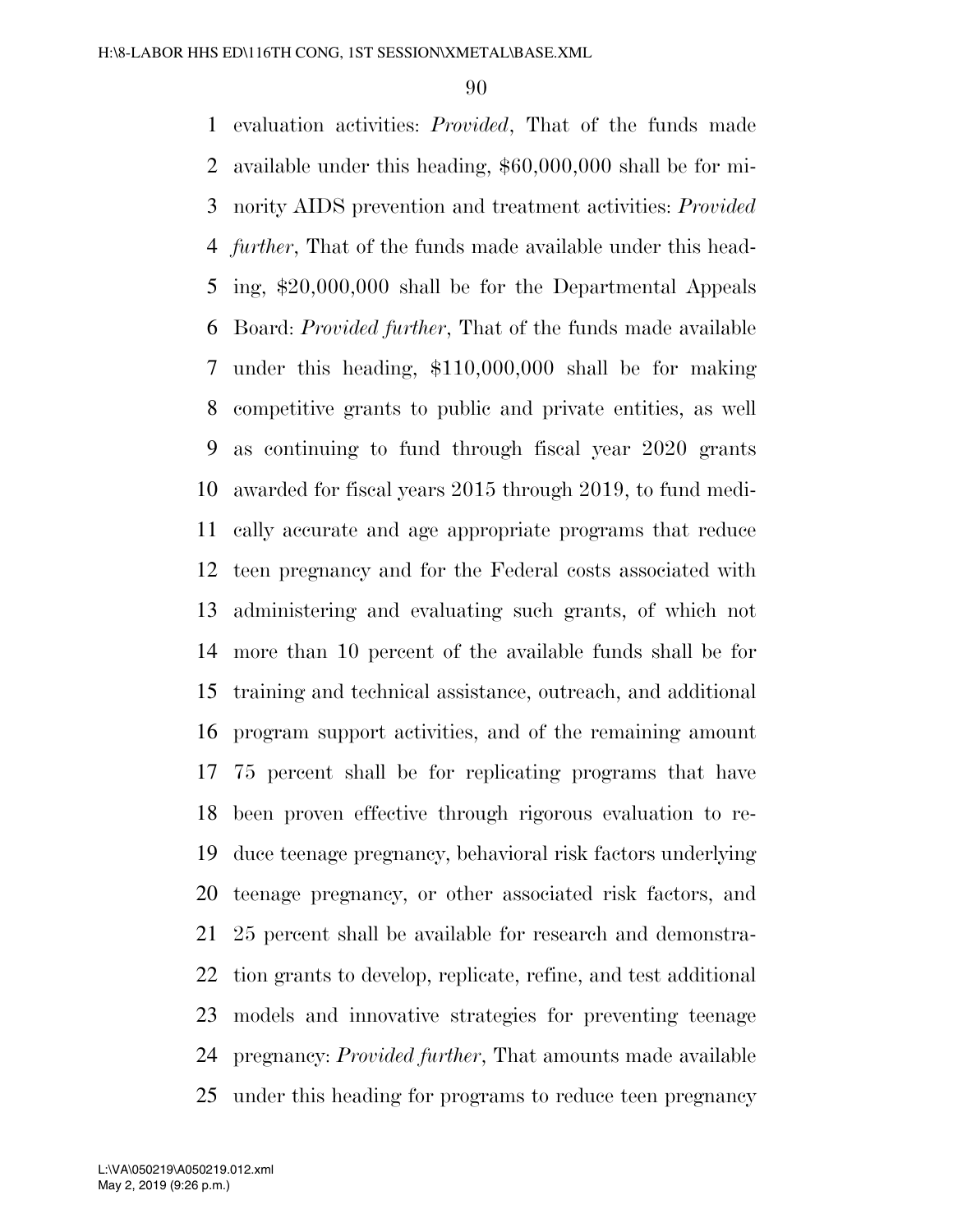shall not be made available by interagency agreement or otherwise to any agency within the Department of Health and Human Services other than the Office of the Sec- retary to carry out or support such programs: *Provided further*, That of the amounts provided under this heading from amounts available under section 241 of the PHS Act, \$6,800,000 shall be available to carry out evaluations (in- cluding longitudinal evaluations) of teenage pregnancy prevention approaches: *Provided further*, That funds pro- vided in this Act for embryo adoption activities may be used to provide to individuals adopting embryos, through grants and other mechanisms, medical and administrative services deemed necessary for such adoptions: *Provided further*, That such services shall be provided consistent 15 with 42 CFR  $59.5(a)(4)$ .

 For an additional amount for prize competitions (as authorized by section 24 of the Stevenson-Wydler Tech- nology Innovation Act of 1980 (15 U.S.C. 3719)), \$10,000,000.

# OFFICE OF MEDICARE HEARINGS AND APPEALS

 For expenses necessary for the Office of Medicare Hearings and Appeals, \$182,381,000 shall remain avail- able until September 30, 2021, to be transferred in appro-priate part from the Federal Hospital Insurance Trust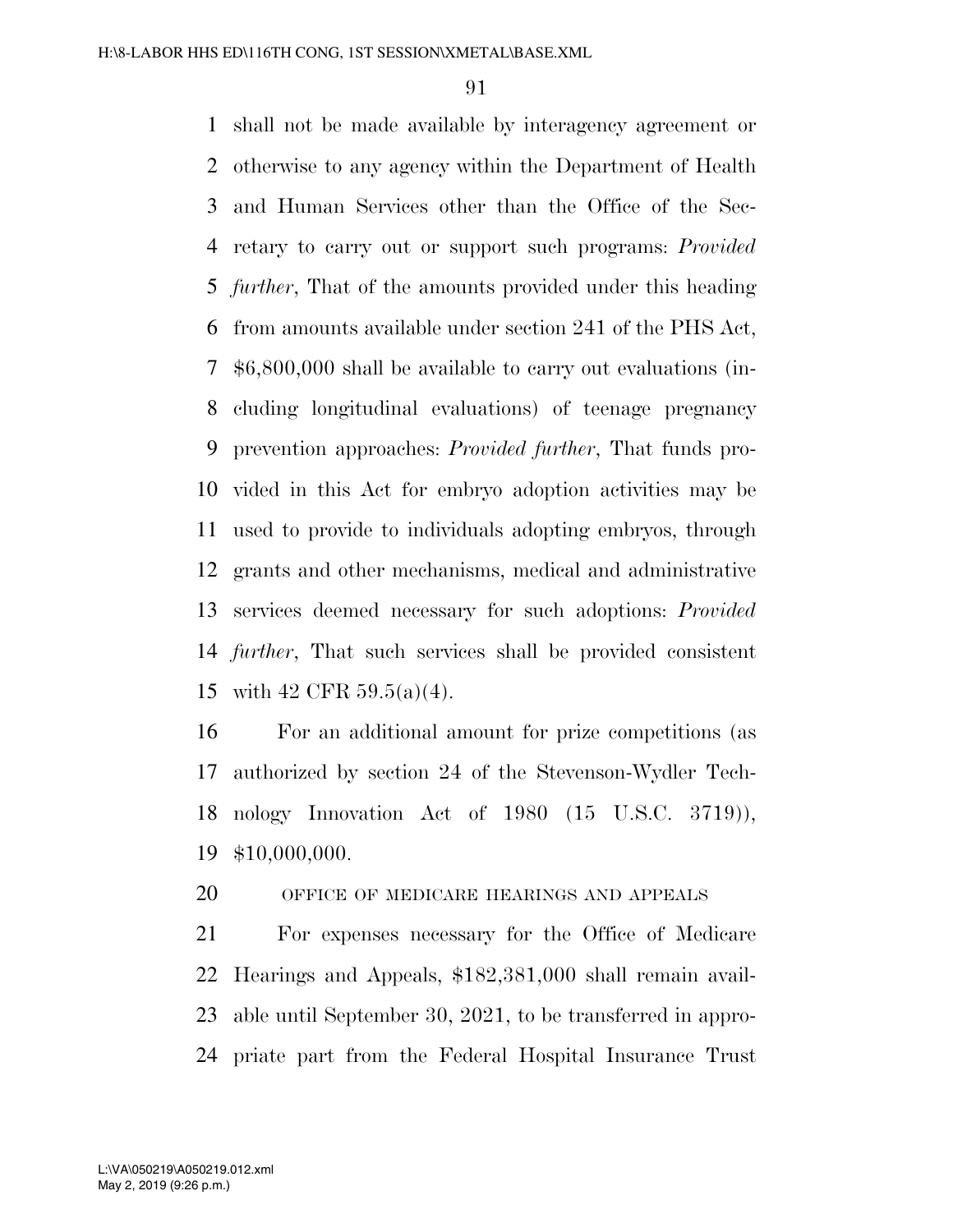Fund and the Federal Supplementary Medical Insurance Trust Fund.

 OFFICE OF THE NATIONAL COORDINATOR FOR HEALTH INFORMATION TECHNOLOGY

 For expenses necessary for the Office of the National Coordinator for Health Information Technology, including grants, contracts, and cooperative agreements for the de- velopment and advancement of interoperable health infor- mation technology, \$60,367,000 shall be available from amounts available under section 241 of the PHS Act.

11 OFFICE OF INSPECTOR GENERAL

 For expenses necessary for the Office of Inspector General, including the hire of passenger motor vehicles for investigations, in carrying out the provisions of the Inspec- tor General Act of 1978, \$85,000,000: *Provided*, That of such amount, necessary sums shall be available for pro- viding protective services to the Secretary and inves- tigating non-payment of child support cases for which non-payment is a Federal offense under 18 U.S.C. 228.

20 OFFICE FOR CIVIL RIGHTS

 For expenses necessary for the Office for Civil Rights, \$38,798,000.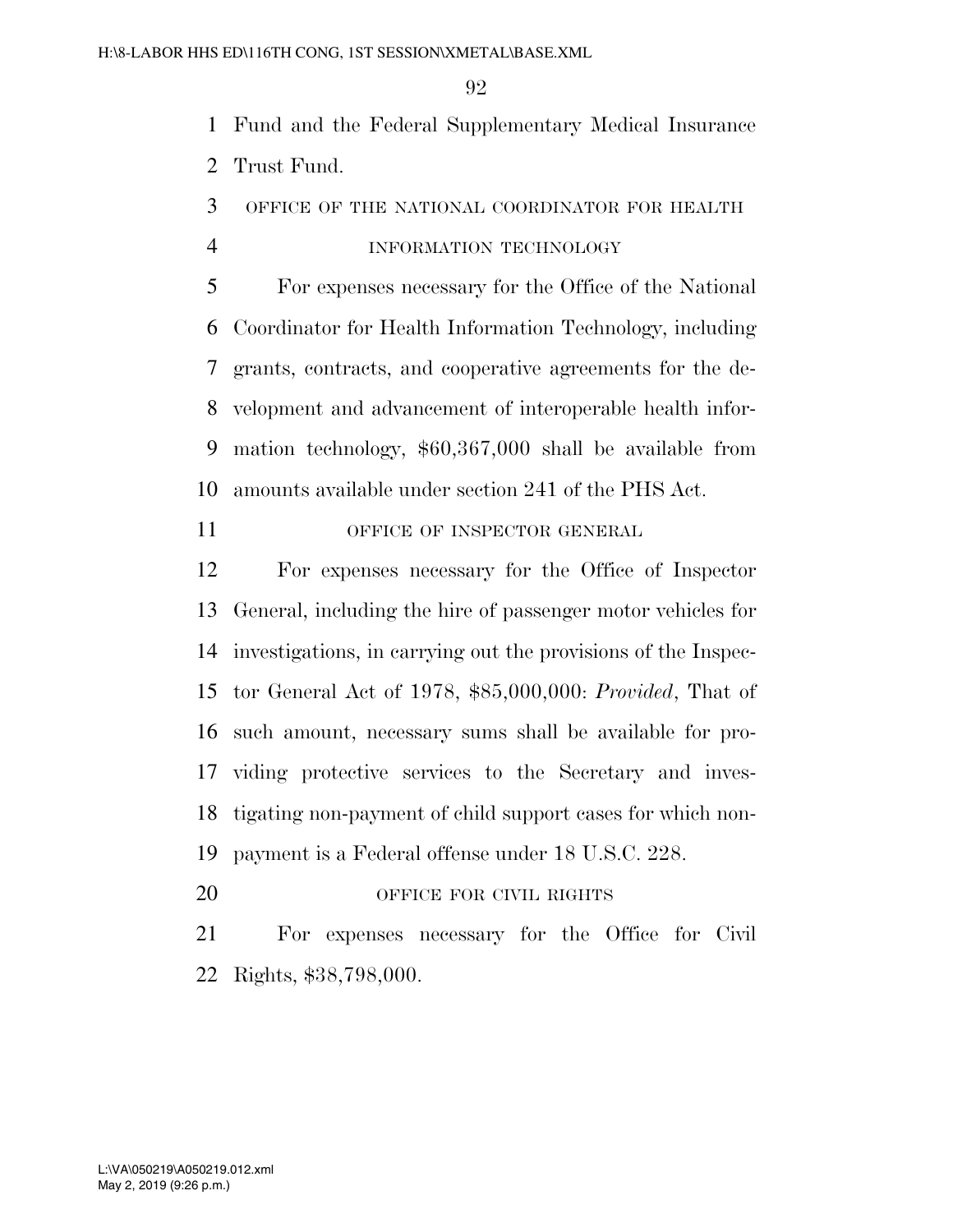RETIREMENT PAY AND MEDICAL BENEFITS FOR COMMISSIONED OFFICERS

 For retirement pay and medical benefits of Public Health Service Commissioned Officers as authorized by law, for payments under the Retired Serviceman's Family Protection Plan and Survivor Benefit Plan, and for med- ical care of dependents and retired personnel under the Dependents' Medical Care Act, such amounts as may be required during the current fiscal year.

 PUBLIC HEALTH AND SOCIAL SERVICES EMERGENCY FUND

 For expenses necessary to support activities related to countering potential biological, nuclear, radiological, chemical, and cybersecurity threats to civilian populations, and for other public health emergencies, \$1,083,458,000, of which \$566,700,000 shall remain available through September 30, 2021, for expenses necessary to support advanced research and development pursuant to section 319L of the PHS Act and other administrative expenses of the Biomedical Advanced Research and Development Authority: *Provided*, That funds provided under this head- ing for the purpose of acquisition of security counter- measures shall be in addition to any other funds available for such purpose: *Provided further*, That products pur-chased with funds provided under this heading may, at

May 2, 2019 (9:26 p.m.) L:\VA\050219\A050219.012.xml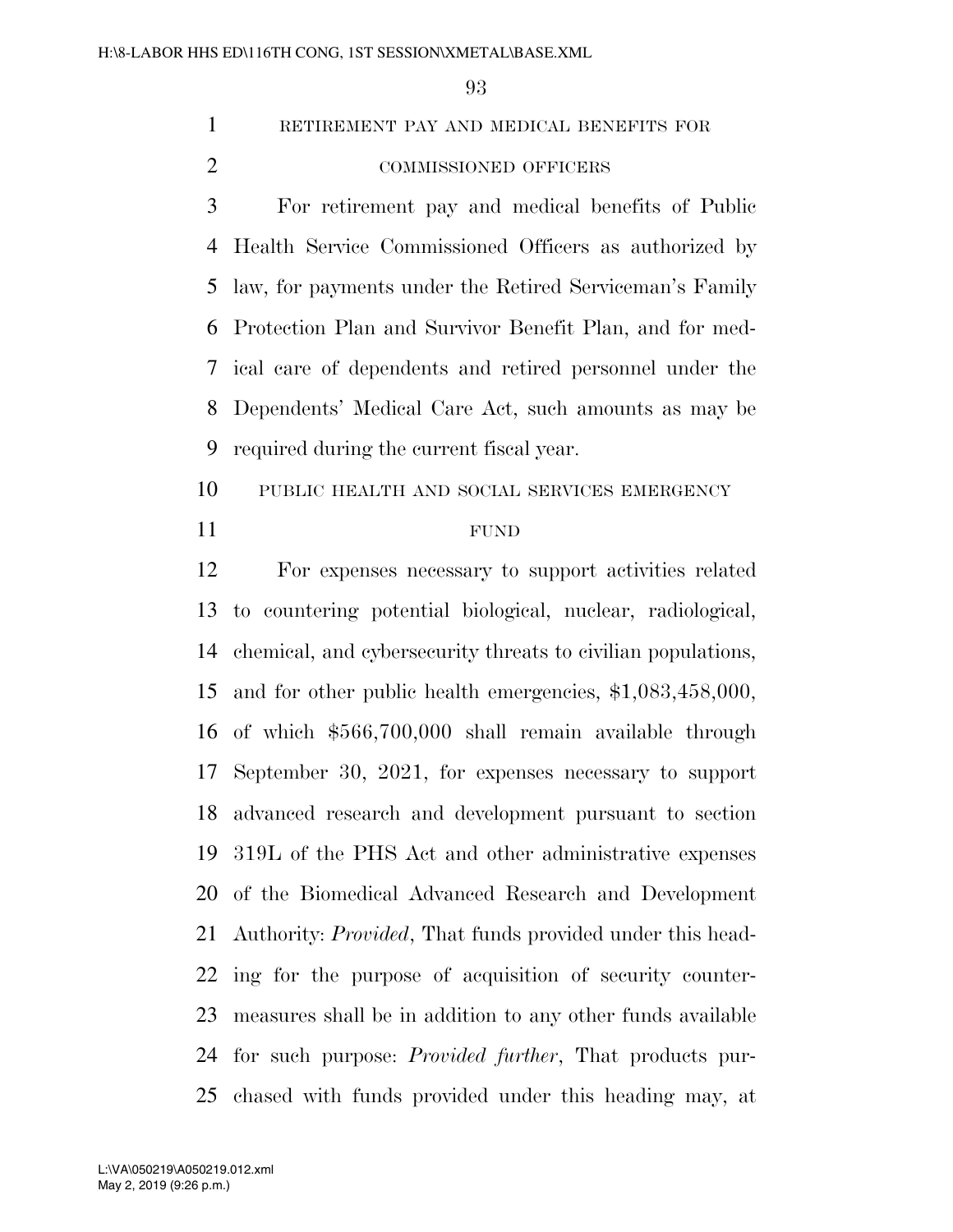the discretion of the Secretary, be deposited in the Stra- tegic National Stockpile pursuant to section 319F–2 of the PHS Act: *Provided further*, That \$5,000,000 of the amounts made available to support emergency operations shall remain available through September 30, 2022.

 For expenses necessary for procuring security coun-7 termeasures (as defined in section  $319F-2(c)(1)(B)$  of the PHS Act), \$735,000,000, to remain available until ex-pended.

 For expenses necessary to carry out section 319F- 2(a) of the PHS Act, \$620,000,000, to remain available until expended.

 For an additional amount for expenses necessary to prepare for or respond to an influenza pandemic, \$270,000,000, of which \$225,000,000 shall be available until expended, for activities including the development and purchase of vaccine, antivirals, necessary medical sup- plies, diagnostics, and other surveillance tools: *Provided*, That notwithstanding section 496(b) of the PHS Act, funds may be used for the construction or renovation of privately owned facilities for the production of pandemic influenza vaccines and other biologics, if the Secretary finds such construction or renovation necessary to secure sufficient supplies of such vaccines or biologics.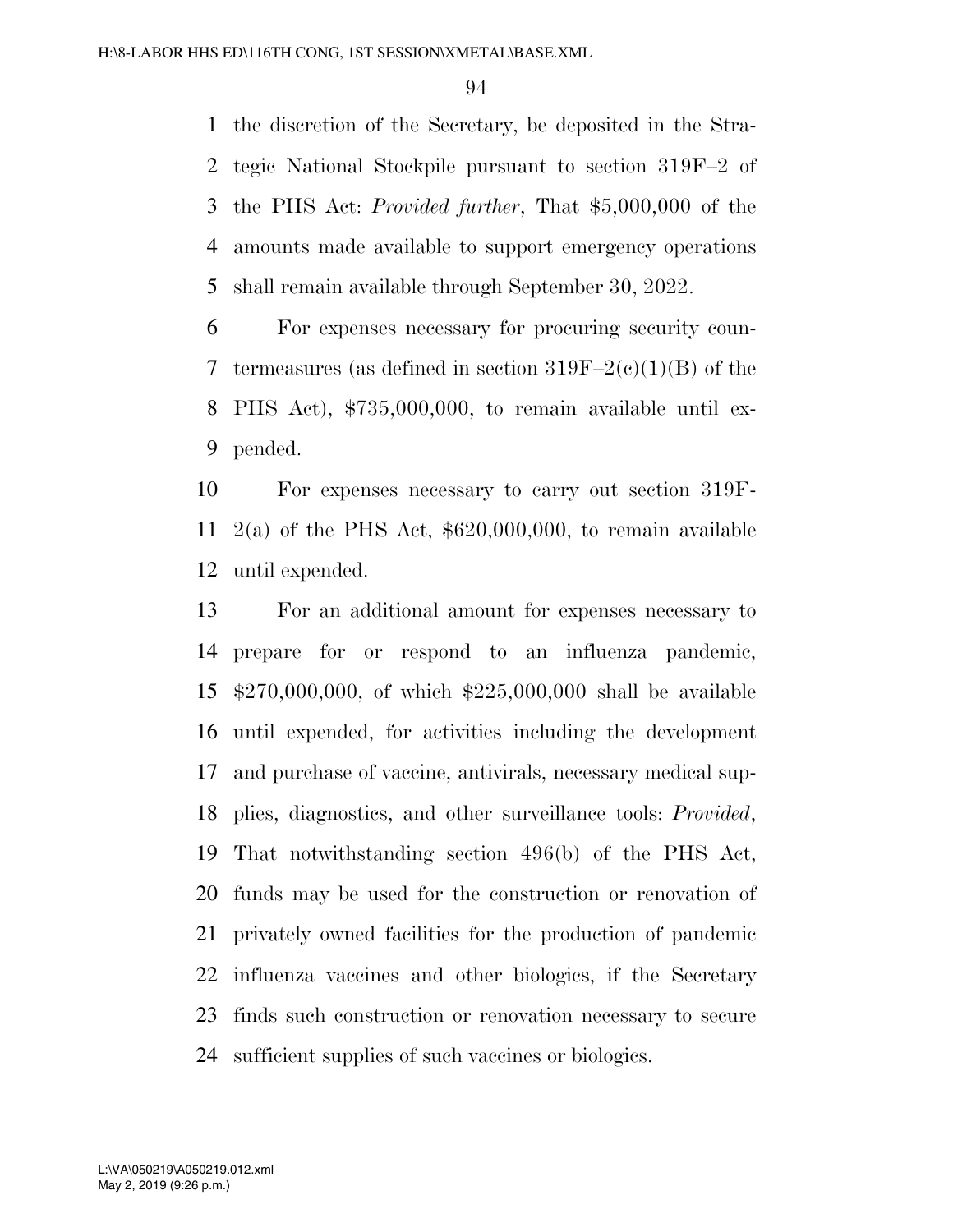## GENERAL PROVISIONS

 SEC. 201. Funds appropriated in this title shall be available for not to exceed \$50,000 for official reception and representation expenses when specifically approved by the Secretary.

 SEC. 202. None of the funds appropriated in this title shall be used to pay the salary of an individual, through a grant or other extramural mechanism, at a rate in excess of Executive Level II.

 SEC. 203. None of the funds appropriated in this Act may be expended pursuant to section 241 of the PHS Act, except for funds specifically provided for in this Act, or for other taps and assessments made by any office located in HHS, prior to the preparation and submission of a re- port by the Secretary to the Committees on Appropria- tions of the House of Representatives and the Senate de-tailing the planned uses of such funds.

 SEC. 204. Notwithstanding section 241(a) of the PHS Act, such portion as the Secretary shall determine, but not more than 2.5 percent, of any amounts appro- priated for programs authorized under such Act shall be made available for the evaluation (directly, or by grants or contracts) and the implementation and effectiveness of programs funded in this title.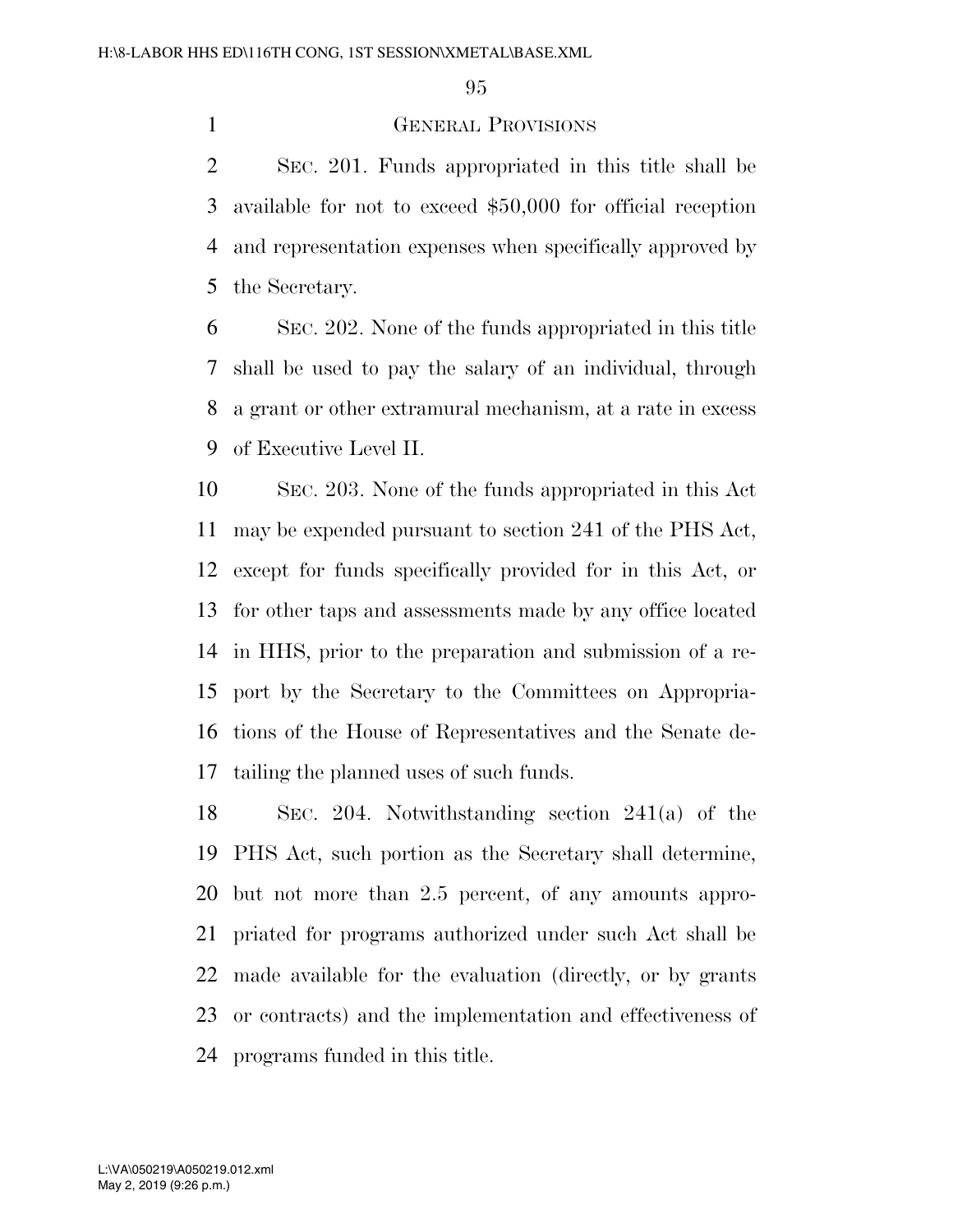### (TRANSFER OF FUNDS)

 SEC. 205. Not to exceed 1 percent of any discre- tionary funds (pursuant to the Balanced Budget and Emergency Deficit Control Act of 1985) which are appro- priated for the current fiscal year for HHS in this Act may be transferred between appropriations, but no such appropriation shall be increased by more than 3 percent by any such transfer: *Provided*, That the transfer author- ity granted by this section shall be available only to meet emergency needs and shall not be used to create any new program or to fund any project or activity for which no funds are provided in this Act: *Provided further*, That the Committees on Appropriations of the House of Represent- atives and the Senate are notified at least 15 days in ad-vance of any transfer.

 SEC. 206. In lieu of the timeframe specified in section  $17 \quad 338E(c)(2)$  of the PHS Act, terminations described in such section may occur up to 60 days after the effective date of a contract awarded in fiscal year 2020 under sec- tion 338B of such Act, or at any time if the individual who has been awarded such contract has not received funds due under the contract.

 SEC. 207. None of the funds appropriated in this Act may be made available to any entity under title X of the PHS Act unless the applicant for the award certifies to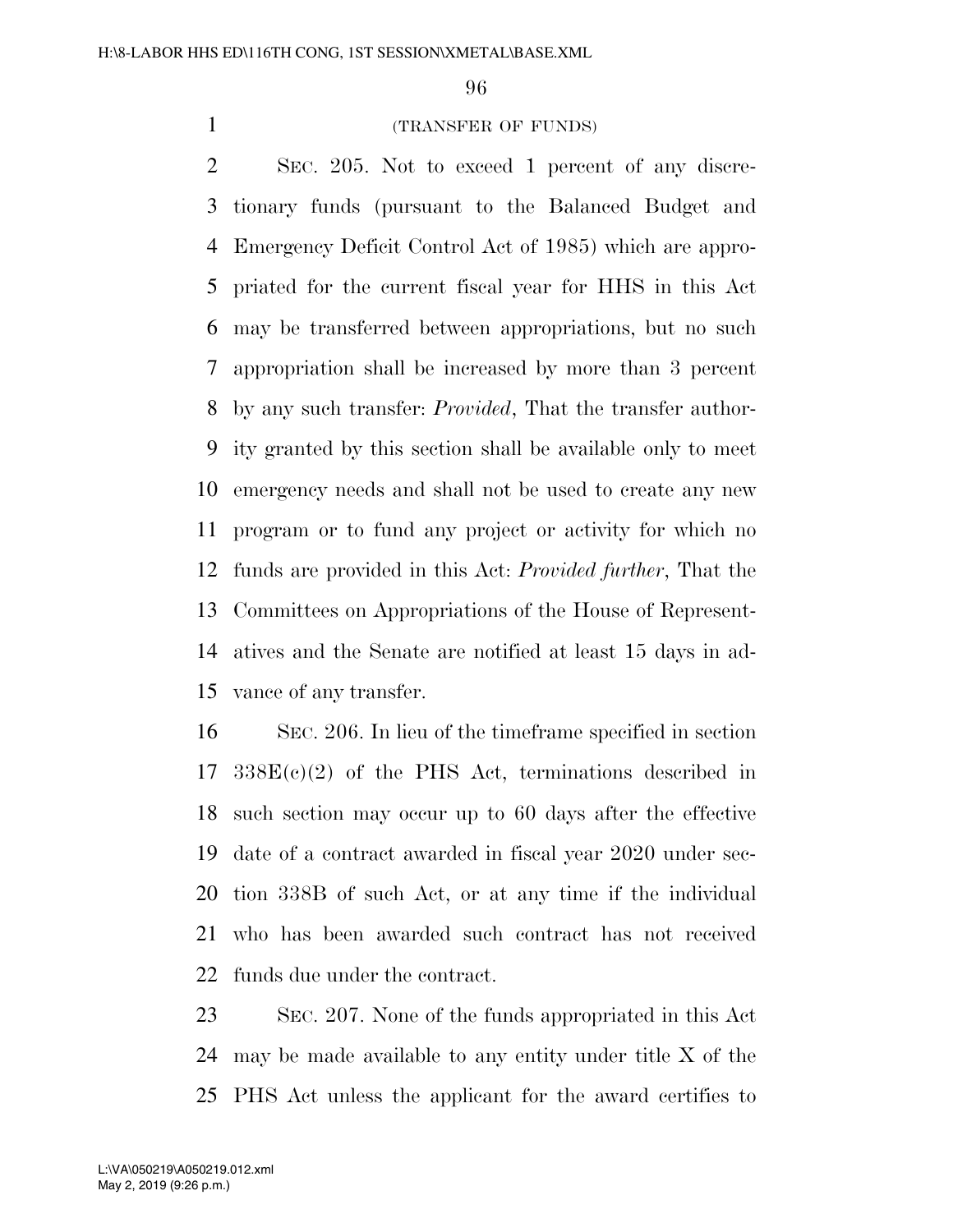the Secretary that it encourages family participation in the decision of minors to seek family planning services and that it provides counseling to minors on how to resist at- tempts to coerce minors into engaging in sexual activities. SEC. 208. Notwithstanding any other provision of law, no provider of services under title X of the PHS Act shall be exempt from any State law requiring notification or the reporting of child abuse, child molestation, sexual

abuse, rape, or incest.

 SEC. 209. None of the funds appropriated by this Act (including funds appropriated to any trust fund) may be used to carry out the Medicare Advantage program if the Secretary denies participation in such program to an oth- erwise eligible entity (including a Provider Sponsored Or- ganization) because the entity informs the Secretary that it will not provide, pay for, provide coverage of, or provide referrals for abortions: *Provided*, That the Secretary shall make appropriate prospective adjustments to the capita- tion payment to such an entity (based on an actuarially sound estimate of the expected costs of providing the serv- ice to such entity's enrollees): *Provided further*, That noth- ing in this section shall be construed to change the Medi- care program's coverage for such services and a Medicare Advantage organization described in this section shall be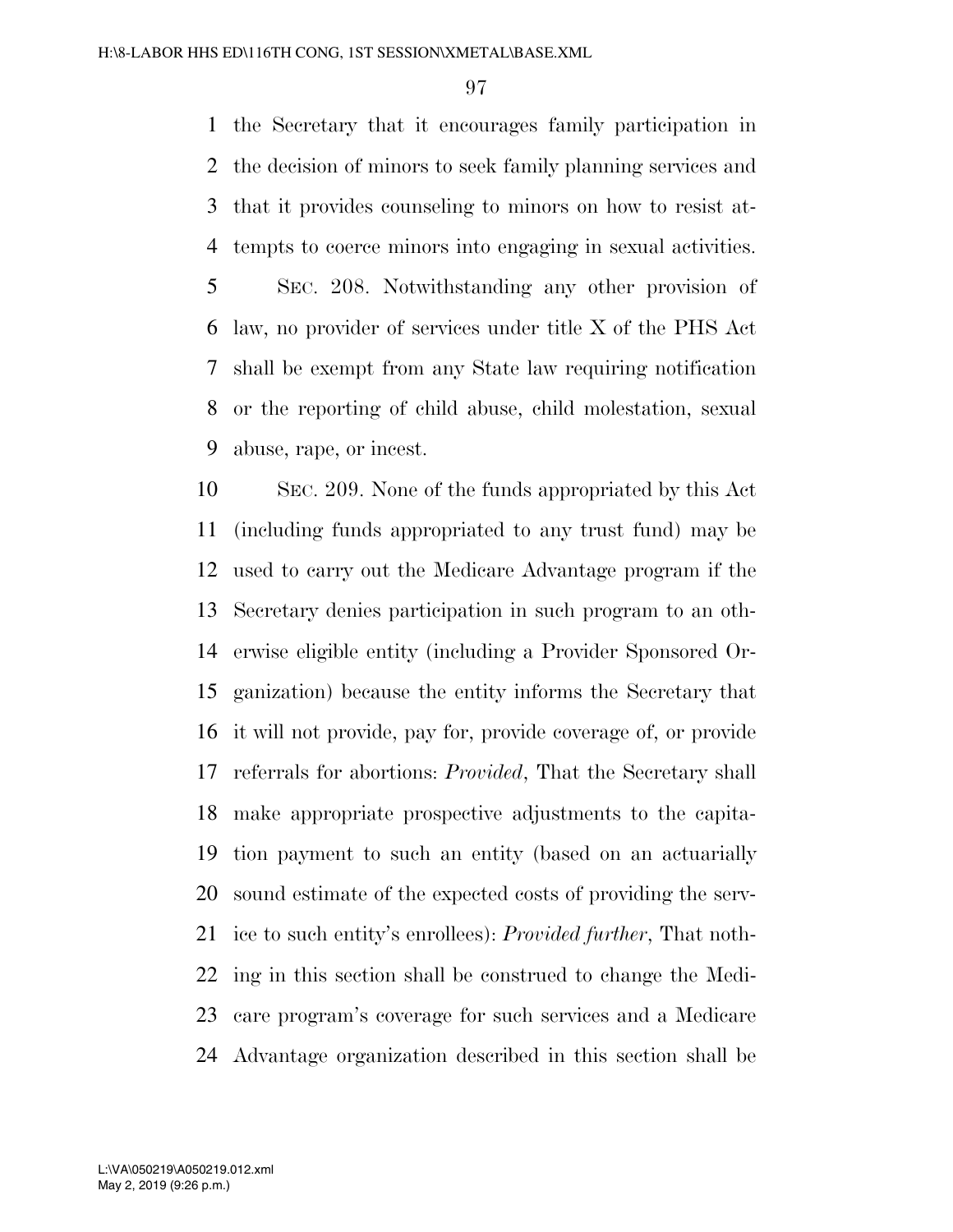responsible for informing enrollees where to obtain infor-mation about all Medicare covered services.

 SEC. 210. None of the funds made available in this title may be used, in whole or in part, to advocate or pro-mote gun control.

 SEC. 211. The Secretary shall make available through assignment not more than 60 employees of the Public Health Service to assist in child survival activities and to work in AIDS programs through and with funds provided by the Agency for International Development, the United Nations International Children's Emergency Fund or the World Health Organization.

 SEC. 212. In order for HHS to carry out inter- national health activities, including HIV/AIDS and other infectious disease, chronic and environmental disease, and other health activities abroad during fiscal year 2020:

 (1) The Secretary may exercise authority equiv- alent to that available to the Secretary of State in section 2(c) of the State Department Basic Authori- ties Act of 1956. The Secretary shall consult with 21 the Secretary of State and relevant Chief of Mission to ensure that the authority provided in this section is exercised in a manner consistent with section 207 of the Foreign Service Act of 1980 and other appli-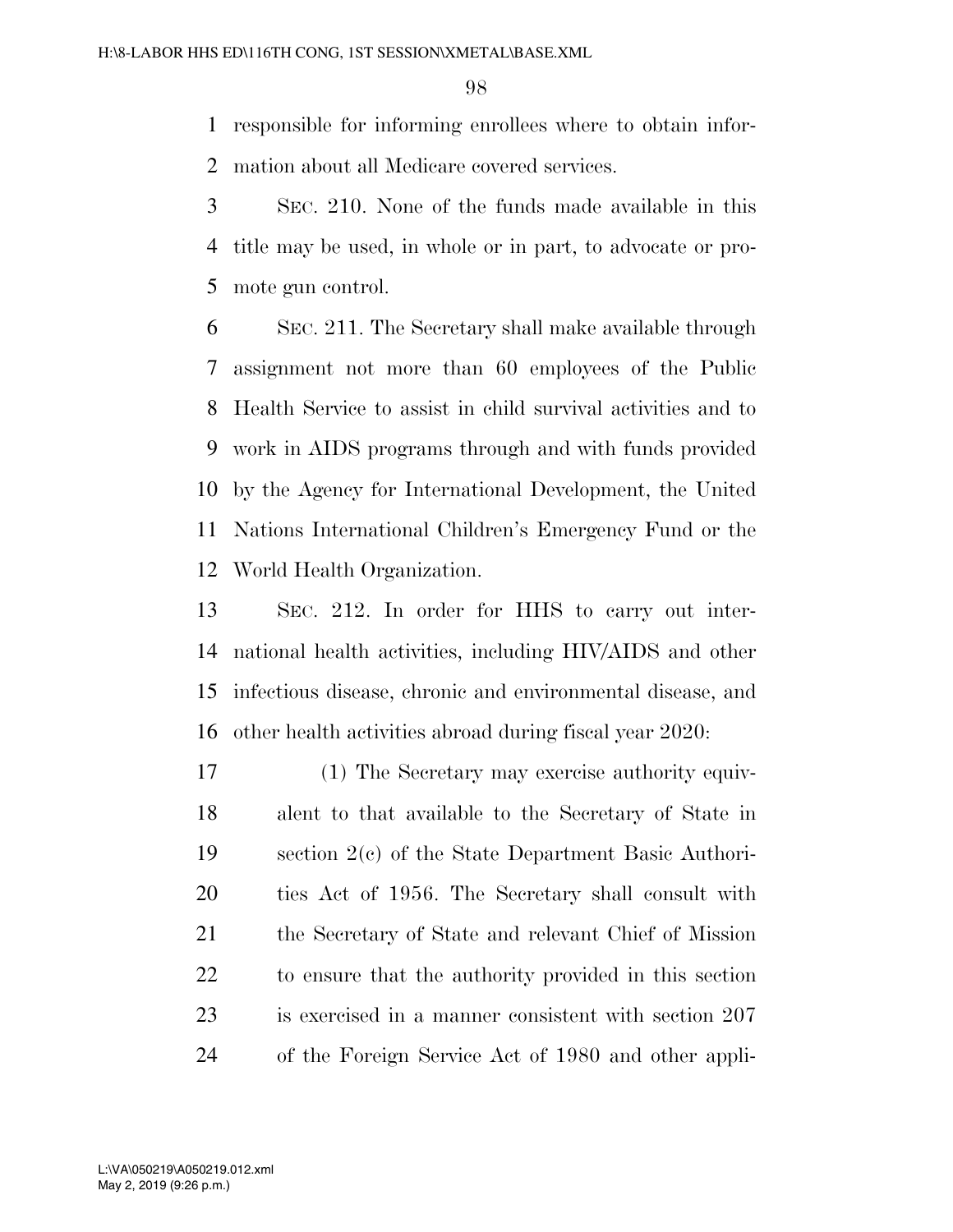cable statutes administered by the Department of State.

 (2) The Secretary is authorized to provide such funds by advance or reimbursement to the Secretary of State as may be necessary to pay the costs of ac- quisition, lease, alteration, renovation, and manage- ment of facilities outside of the United States for the use of HHS. The Department of State shall co- operate fully with the Secretary to ensure that HHS has secure, safe, functional facilities that comply with applicable regulation governing location, set- back, and other facilities requirements and serve the purposes established by this Act. The Secretary is authorized, in consultation with the Secretary of State, through grant or cooperative agreement, to make available to public or nonprofit private institu- tions or agencies in participating foreign countries, funds to acquire, lease, alter, or renovate facilities in those countries as necessary to conduct programs of assistance for international health activities, includ-21 ing activities relating to HIV/AIDS and other infec- tious diseases, chronic and environmental diseases, and other health activities abroad.

 (3) The Secretary is authorized to provide to personnel appointed or assigned by the Secretary to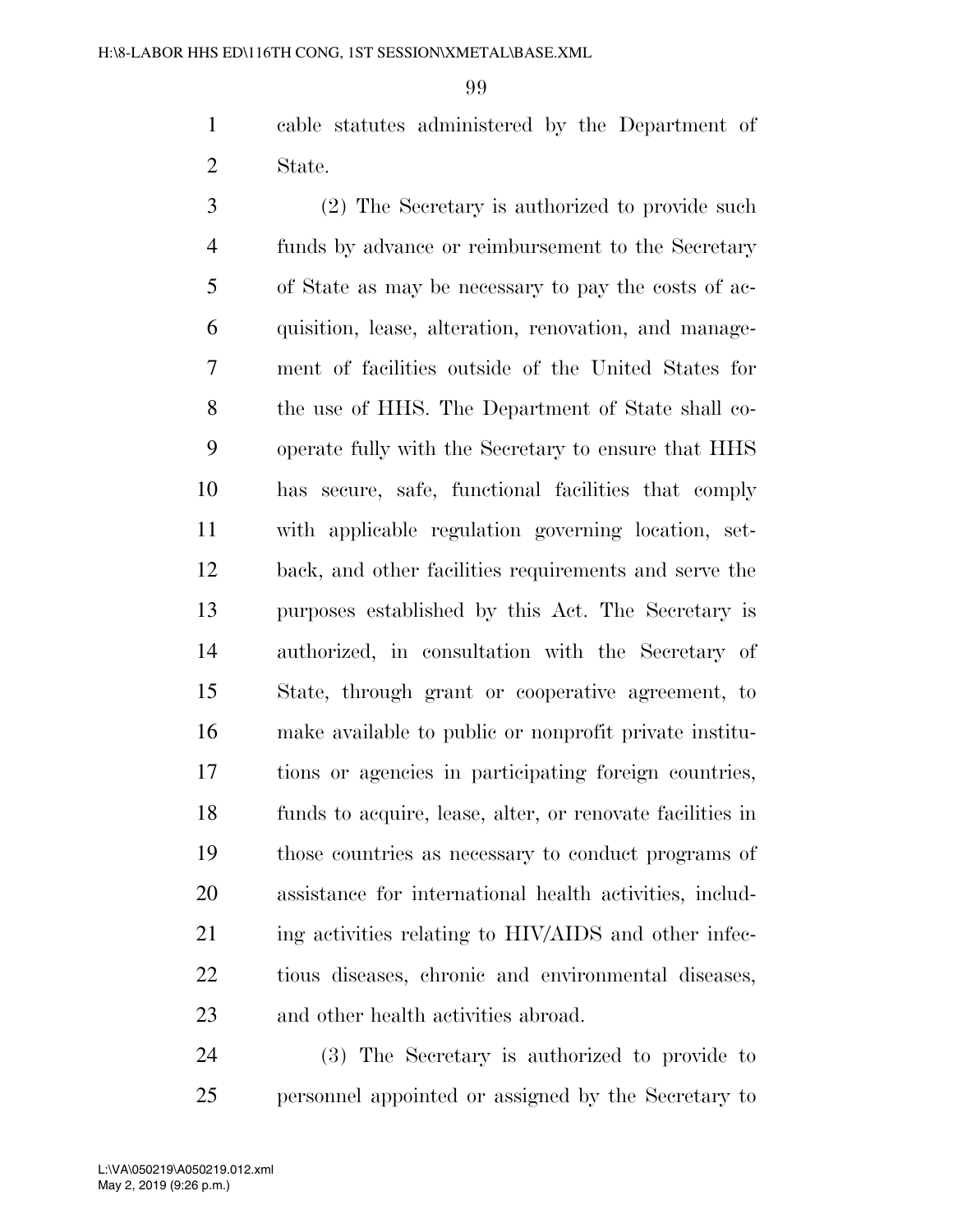serve abroad, allowances and benefits similar to 2 those provided under chapter 9 of title I of the For- eign Service Act of 1980, and 22 U.S.C. 4081 through 4086 and subject to such regulations pre- scribed by the Secretary. The Secretary is further authorized to provide locality-based comparability payments (stated as a percentage) up to the amount of the locality-based comparability payment (stated as a percentage) that would be payable to such per- sonnel under section 5304 of title 5, United States Code if such personnel's official duty station were in the District of Columbia. Leaves of absence for per- sonnel under this subsection shall be on the same basis as that provided under subchapter I of chapter 63 of title 5, United States Code, or section 903 of the Foreign Service Act of 1980, to individuals serv- ing in the Foreign Service. 18 (TRANSFER OF FUNDS) SEC. 213. The Director of the NIH, jointly with the

 Director of the Office of AIDS Research, may transfer up to 3 percent among institutes and centers from the total amounts identified by these two Directors as funding for research pertaining to the human immunodeficiency virus: *Provided*, That the Committees on Appropriations of the House of Representatives and the Senate are notified at least 15 days in advance of any transfer.

May 2, 2019 (9:26 p.m.) L:\VA\050219\A050219.012.xml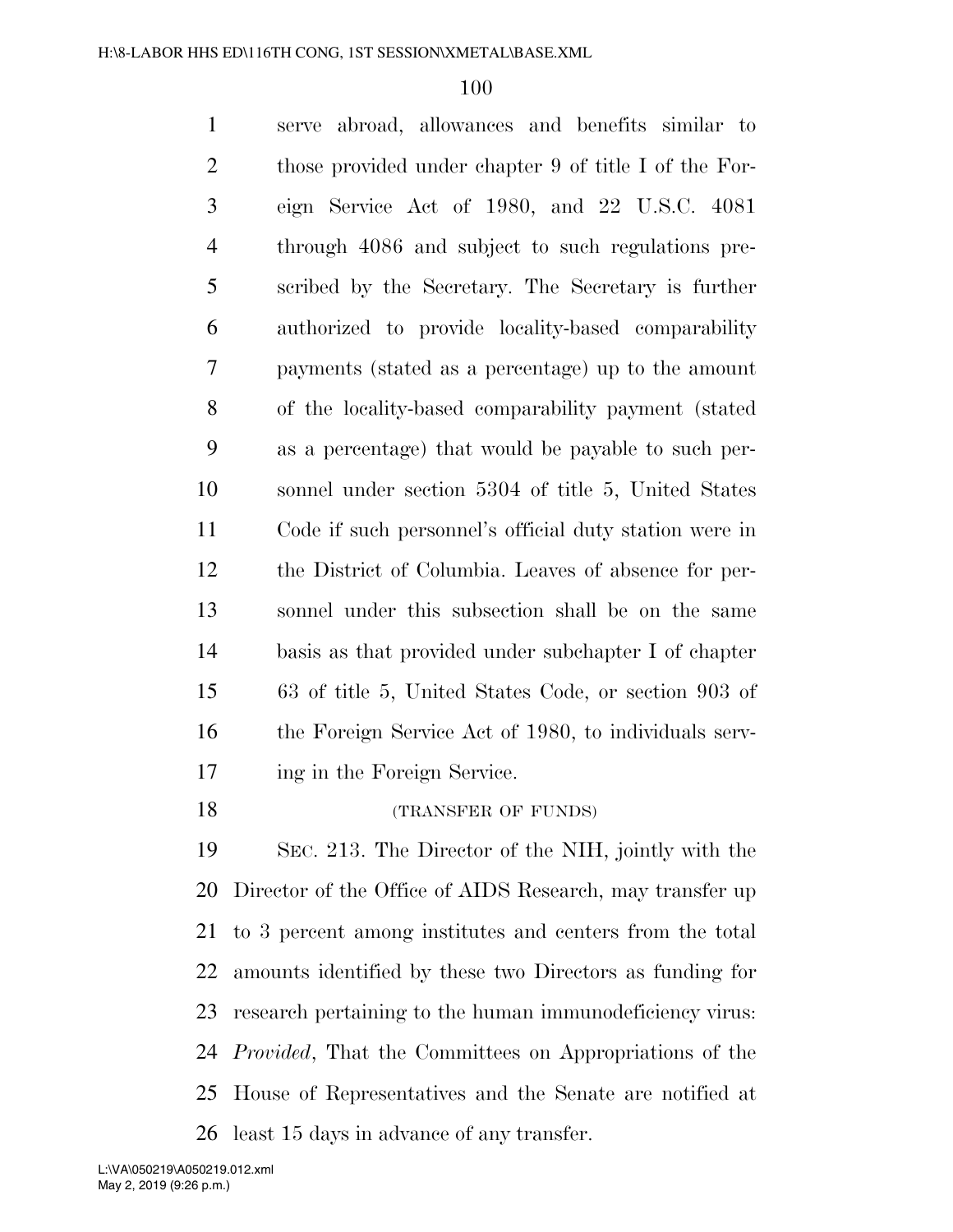### (TRANSFER OF FUNDS)

 SEC. 214. Of the amounts made available in this Act for NIH, the amount for research related to the human immunodeficiency virus, as jointly determined by the Di- rector of NIH and the Director of the Office of AIDS Re- search, shall be made available to the ''Office of AIDS Research'' account. The Director of the Office of AIDS Research shall transfer from such account amounts nec- essary to carry out section 2353(d)(3) of the PHS Act. SEC. 215. (a) AUTHORITY.—Notwithstanding any other provision of law, the Director of NIH (''Director'') may use funds authorized under section 402(b)(12) of the PHS Act to enter into transactions (other than contracts, cooperative agreements, or grants) to carry out research identified pursuant to or research and activities described 16 in such section  $402(b)(12)$ .

 (b) PEER REVIEW.—In entering into transactions under subsection (a), the Director may utilize such peer review procedures (including consultation with appropriate scientific experts) as the Director determines to be appro- priate to obtain assessments of scientific and technical merit. Such procedures shall apply to such transactions in lieu of the peer review and advisory council review pro-cedures that would otherwise be required under sections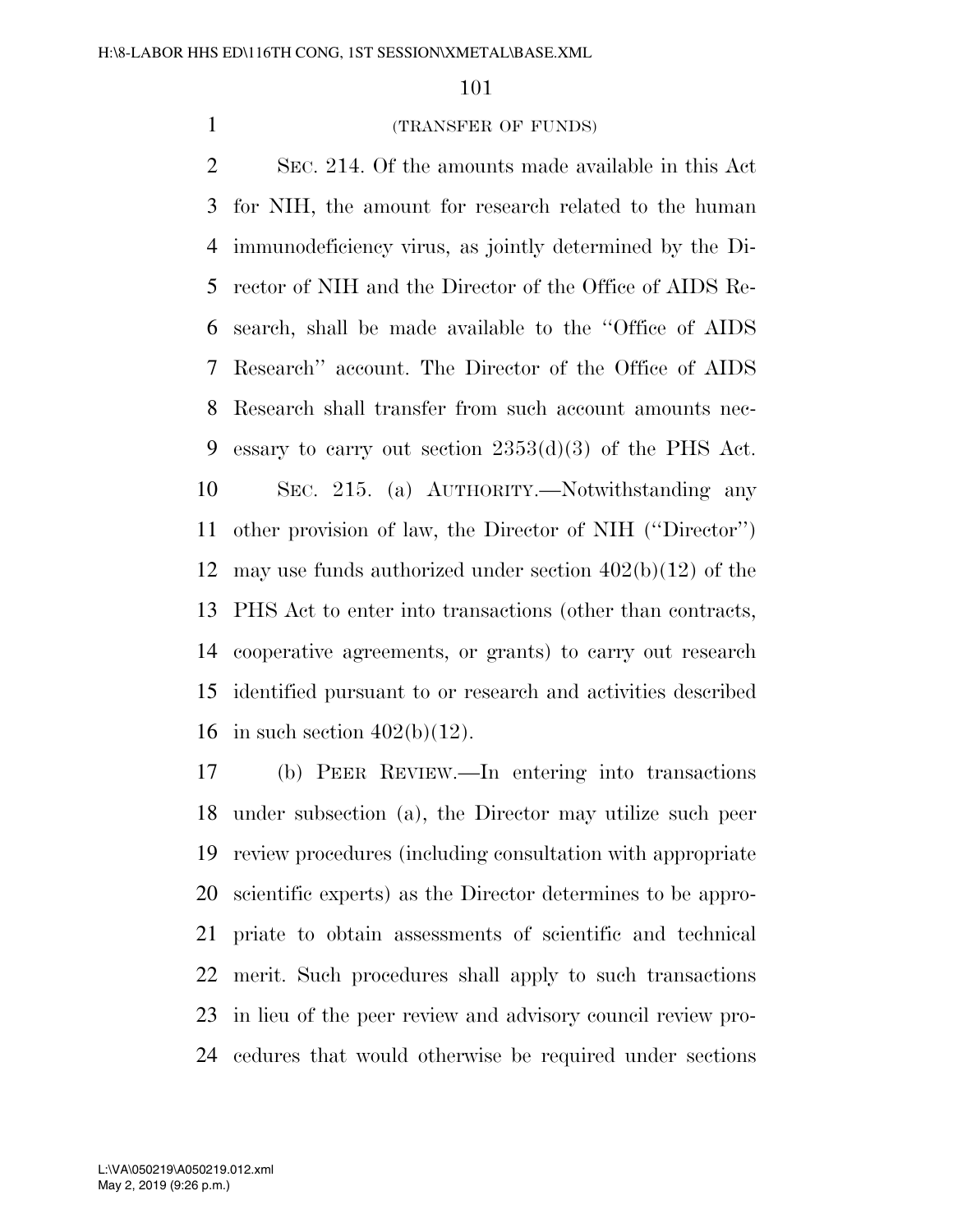$1 \quad 301(a)(3), \quad 405(b)(1)(B), \quad 405(b)(2), \quad 406(a)(3)(A), \quad 492,$ and 494 of the PHS Act.

 SEC. 216. Not to exceed \$45,000,000 of funds appro- priated by this Act to the institutes and centers of the National Institutes of Health may be used for alteration, repair, or improvement of facilities, as necessary for the proper and efficient conduct of the activities authorized herein, at not to exceed \$3,500,000 per project.

(TRANSFER OF FUNDS)

 SEC. 217. Of the amounts made available for NIH, 1 percent of the amount made available for National Re- search Service Awards (''NRSA'') shall be made available to the Administrator of the Health Resources and Services Administration to make NRSA awards for research in pri- mary medical care to individuals affiliated with entities who have received grants or contracts under sections 736, 739, or 747 of the PHS Act, and 1 percent of the amount made available for NRSA shall be made available to the Director of the Agency for Healthcare Research and Qual-ity to make NRSA awards for health service research.

 SEC. 218. (a) The Biomedical Advanced Research and Development Authority (''BARDA'') may enter into a contract, for more than one but no more than 10 pro- gram years, for purchase of research services or of security countermeasures, as that term is defined in section 319F–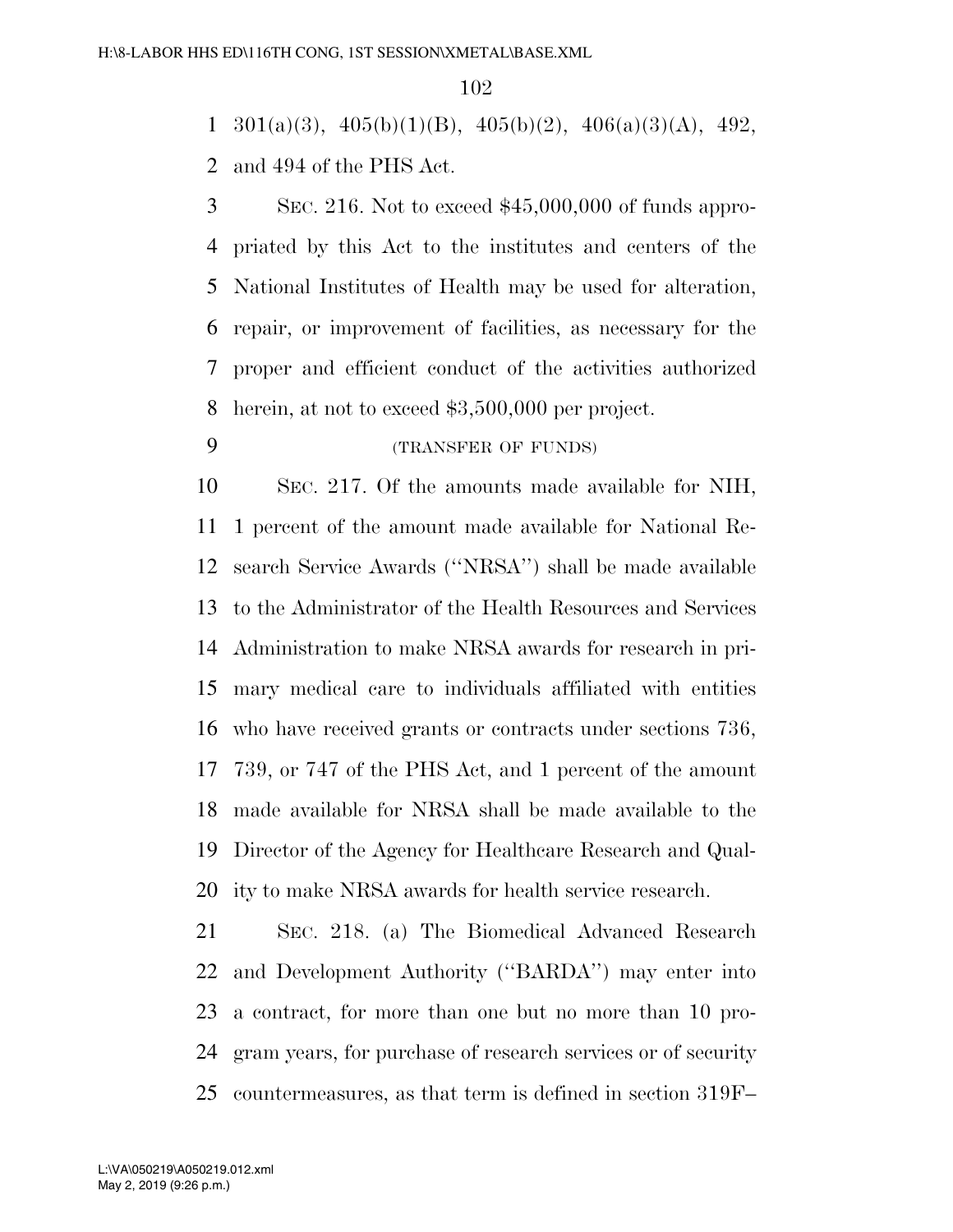| $\mathbf{1}$   | $2(e)(1)(B)$ of the PHS Act (42 U.S.C. 247d–6b(c)(1)(B)),  |
|----------------|------------------------------------------------------------|
| 2              | $if$ —                                                     |
| 3              | $(1)$ funds are available and obligated—                   |
| $\overline{4}$ | $(A)$ for the full period of the contract or               |
| 5              | for the first fiscal year in which the contract is         |
| 6              | in effect; and                                             |
| 7              | (B) for the estimated costs associated with                |
| 8              | a necessary termination of the contract; and               |
| 9              | (2) the Secretary determines that a multi-year             |
| 10             | contract will serve the best interests of the Federal      |
| 11             | Government by encouraging full and open competi-           |
| 12             | tion or promoting economy in administration, per-          |
| 13             | formance, and operation of BARDA's programs.               |
| 14             | (b) A contract entered into under this section—            |
| 15             | (1) shall include a termination clause as de-              |
| 16             | scribed by subsection $(c)$ of section 3903 of title 41,   |
| 17             | United States Code; and                                    |
| 18             | (2) shall be subject to the congressional notice           |
| 19             | requirement stated in subsection (d) of such section.      |
| 20             | SEC. 219. (a) The Secretary shall publish in the fiscal    |
| 21             | year 2021 budget justification and on Departmental Web     |
| 22             | sites information concerning the employment of full-time   |
| 23             | equivalent Federal employees or contractors for the pur-   |
| 24             | poses of implementing, administering, enforcing, or other- |
| 25             | wise carrying out the provisions of the ACA, and the       |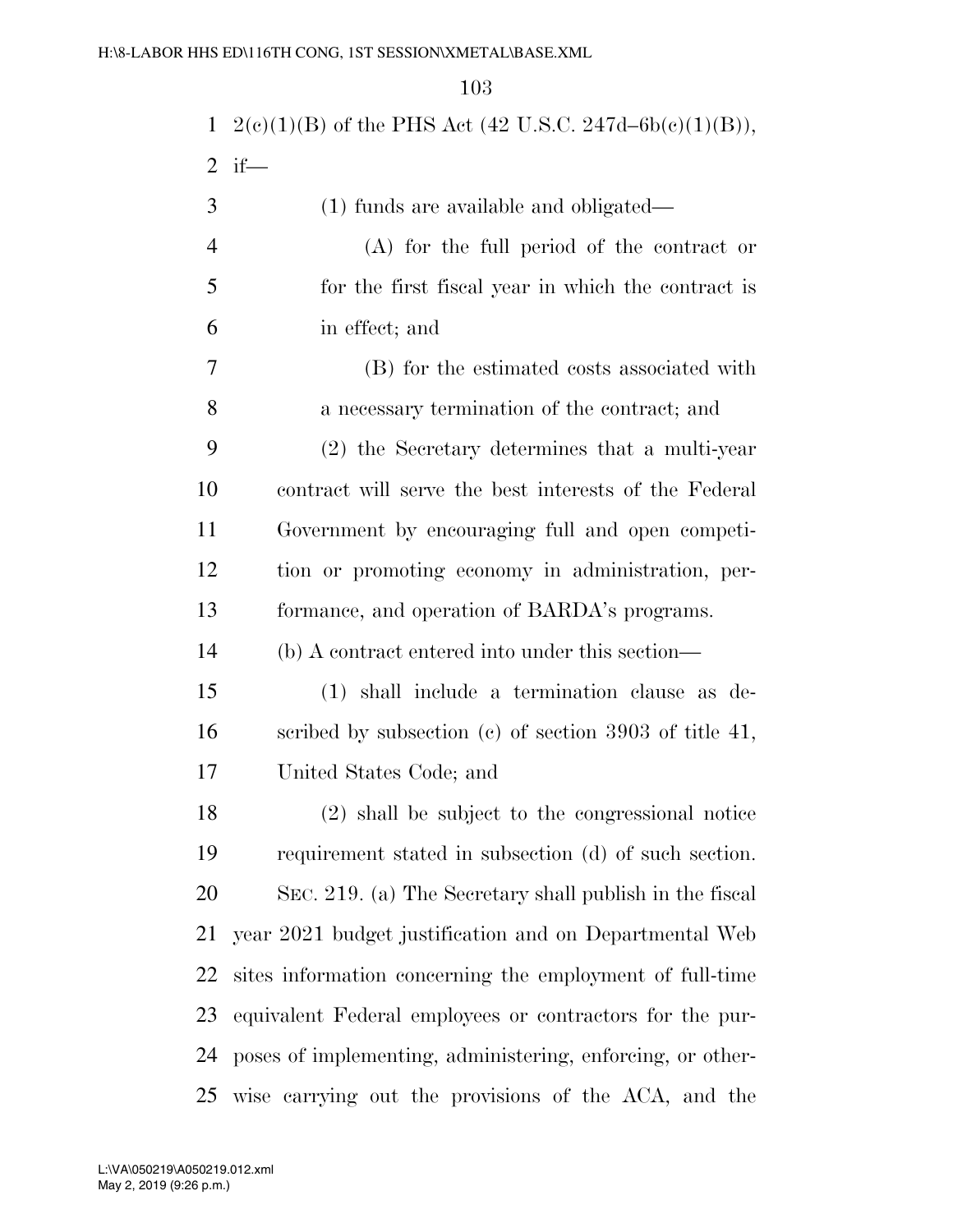amendments made by that Act, in the proposed fiscal year and each fiscal year since the enactment of the ACA.

 (b) With respect to employees or contractors sup- ported by all funds appropriated for purposes of carrying out the ACA (and the amendments made by that Act), the Secretary shall include, at a minimum, the following information:

 (1) For each such fiscal year, the section of such Act under which such funds were appropriated, a statement indicating the program, project, or ac- tivity receiving such funds, the Federal operating di- vision or office that administers such program, and the amount of funding received in discretionary or mandatory appropriations.

 (2) For each such fiscal year, the number of full-time equivalent employees or contracted employ- ees assigned to each authorized and funded provision detailed in accordance with paragraph (1).

 (c) In carrying out this section, the Secretary may exclude from the report employees or contractors who—

 (1) are supported through appropriations en- acted in laws other than the ACA and work on pro-grams that existed prior to the passage of the ACA;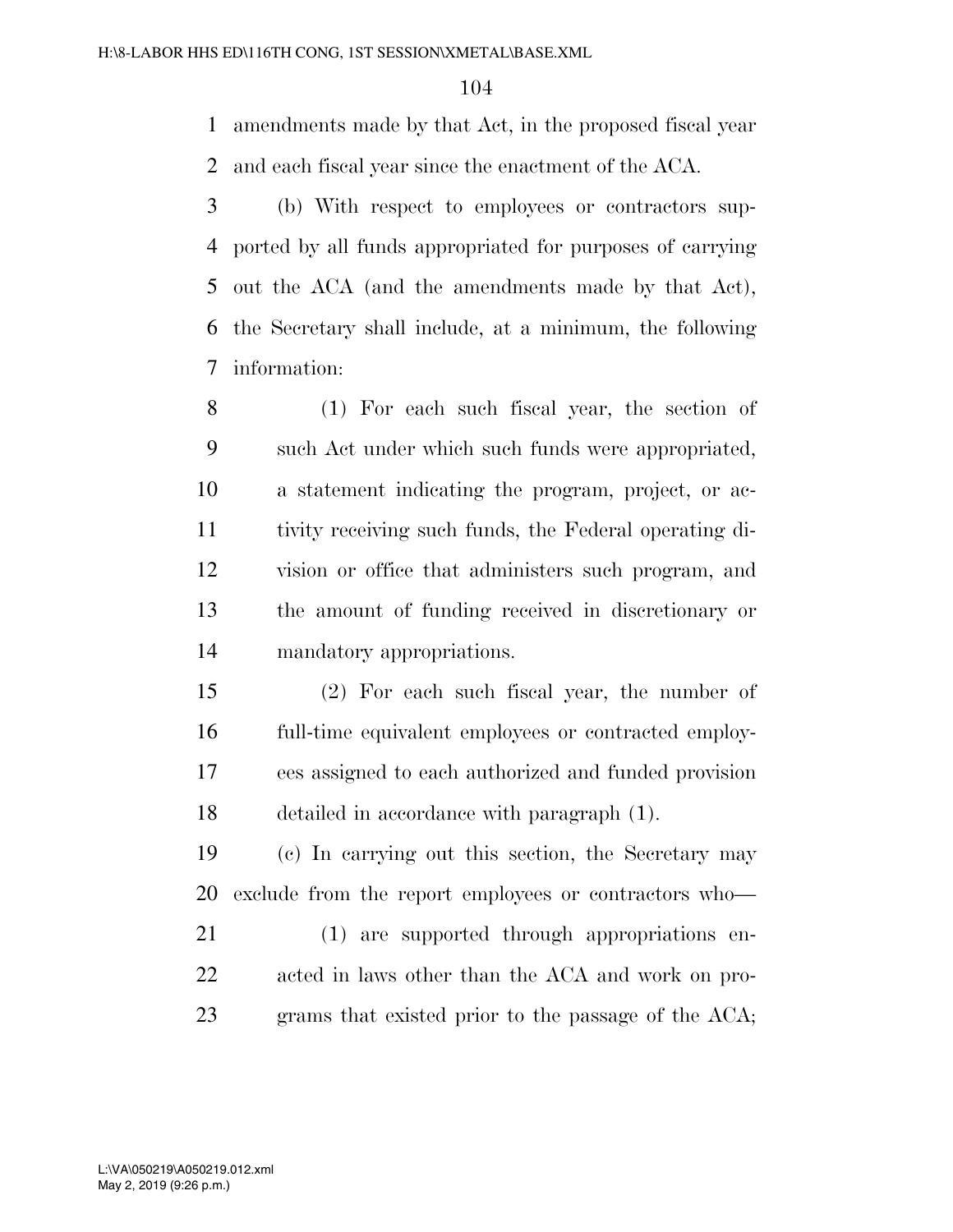(2) spend less than 50 percent of their time on activities funded by or newly authorized in the ACA; or

 (3) work on contracts for which FTE reporting is not a requirement of their contract, such as fixed-price contracts.

 SEC. 220. The Secretary shall publish, as part of the fiscal year 2021 budget of the President submitted under section 1105(a) of title 31, United States Code, informa- tion that details the uses of all funds used by the Centers for Medicare & Medicaid Services specifically for Health Insurance Exchanges for each fiscal year since the enact- ment of the ACA and the proposed uses for such funds for fiscal year 2021. Such information shall include, for each such fiscal year, the amount of funds used for each activity specified under the heading ''Health Insurance Exchange Transparency'' in the committee report accom-panying this Act.

 SEC. 221. None of the funds made available by this Act from the Federal Hospital Insurance Trust Fund or the Federal Supplemental Medical Insurance Trust Fund, or transferred from other accounts funded by this Act to the ''Centers for Medicare & Medicaid Services—Program Management'' account, may be used for payments under

May 2, 2019 (9:26 p.m.) L:\VA\050219\A050219.012.xml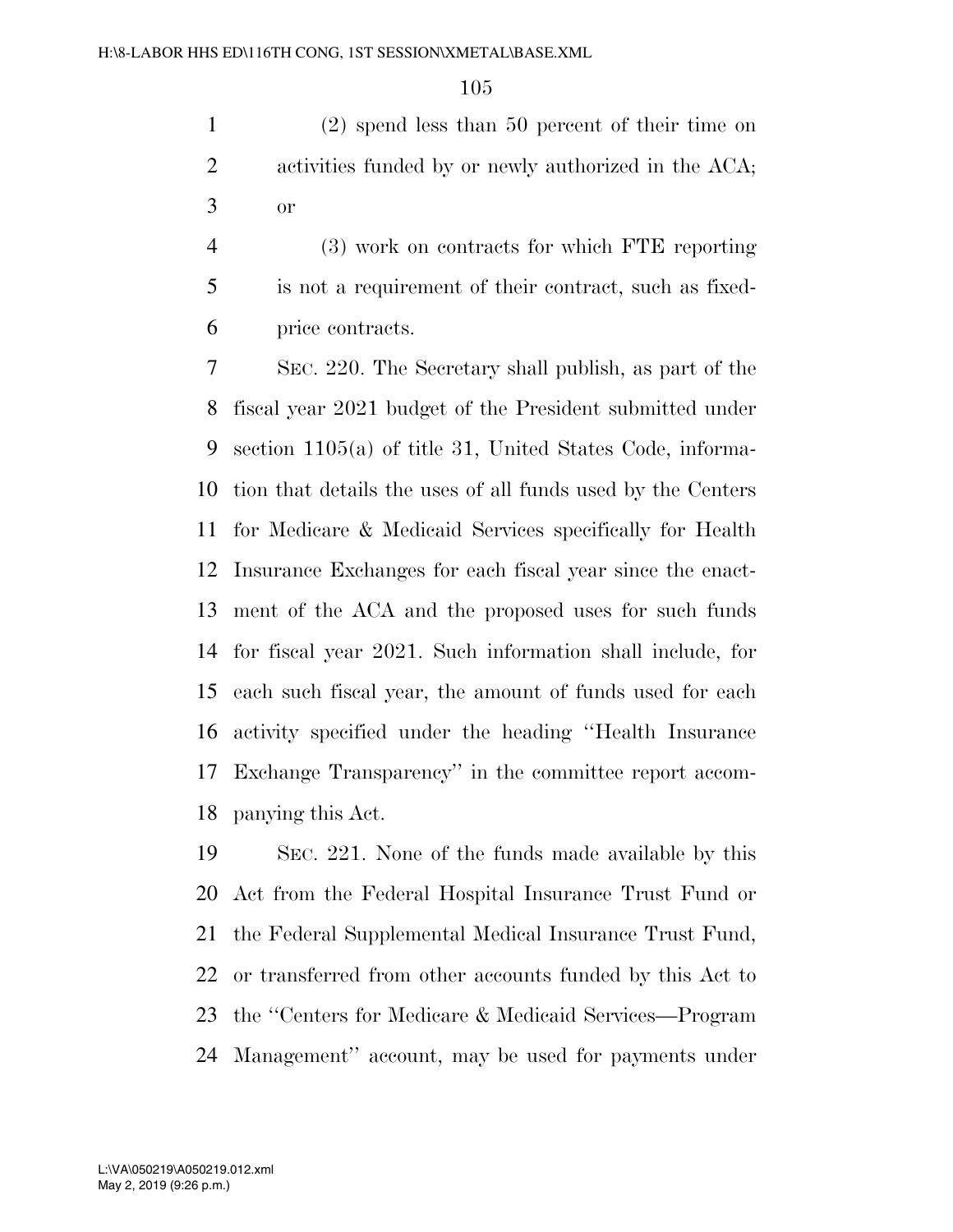section 1342(b)(1) of Public Law 111–148 (relating to risk corridors).

## (TRANSFER OF FUNDS)

 SEC. 222. (a) Within 45 days of enactment of this Act, the Secretary shall transfer funds appropriated under section 4002 of the ACA to the accounts specified, in the amounts specified, and for the activities specified under the heading ''Prevention and Public Health Fund'' in the committee report accompanying this Act.

 (b) Notwithstanding section 4002(c) of the ACA, the Secretary may not further transfer these amounts.

 (c) Funds transferred for activities authorized under section 2821 of the PHS Act shall be made available with-out reference to section 2821(b) of such Act.

 SEC. 223. Effective during the period beginning on November 1, 2015 and ending January 1, 2022, any pro- vision of law that refers (including through cross-reference to another provision of law) to the current recommenda- tions of the United States Preventive Services Task Force with respect to breast cancer screening, mammography, and prevention shall be administered by the Secretary in-volved as if—

 (1) such reference to such current recommenda- tions were a reference to the recommendations of such Task Force with respect to breast cancer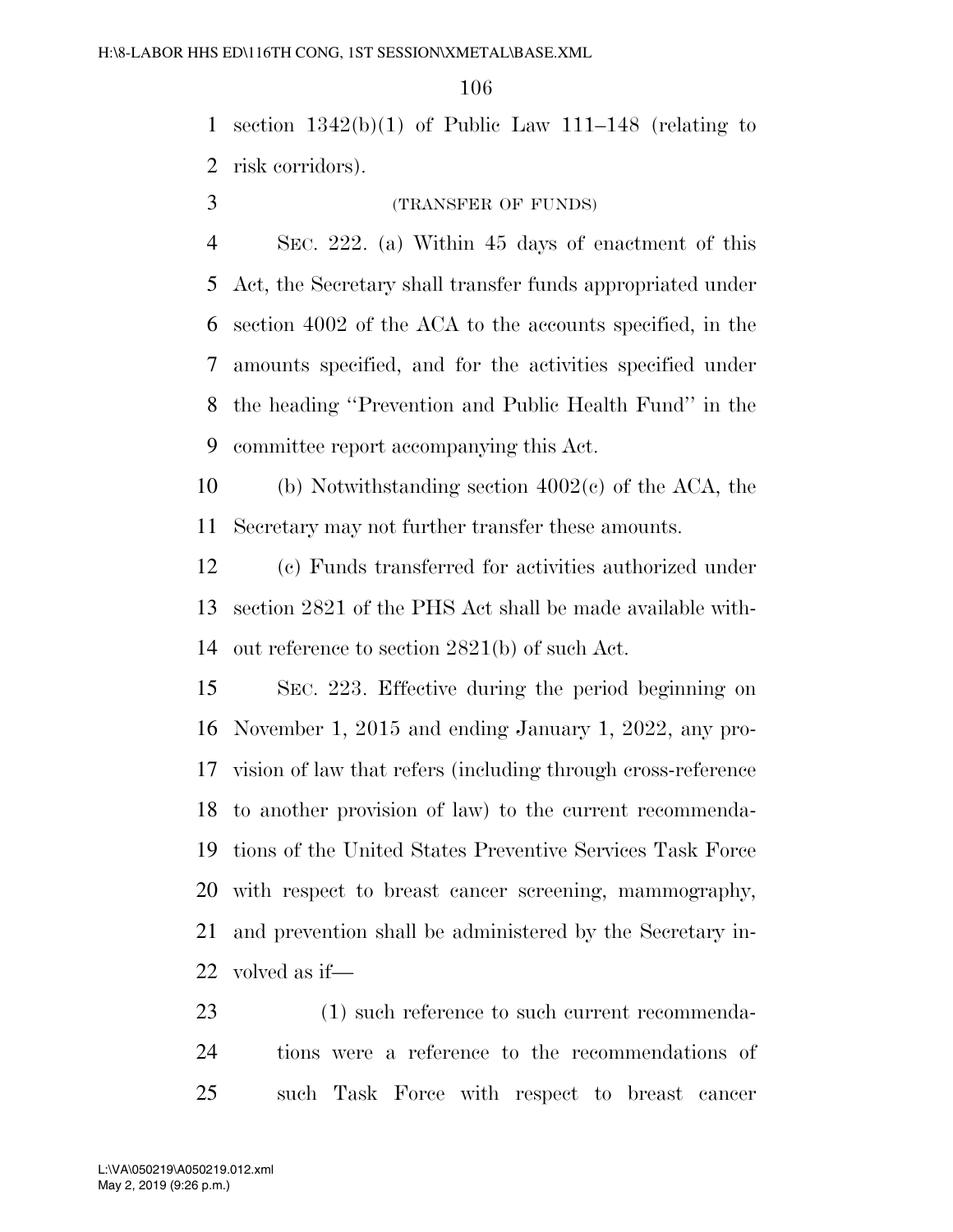screening, mammography, and prevention last issued before 2009; and

 (2) such recommendations last issued before 2009 applied to any screening mammography modal- ity under section 1861(jj) of the Social Security Act  $(42 \text{ U.S.C. } 1395x(ij)).$ 

 SEC. 224. In making Federal financial assistance, the provisions relating to indirect costs in part 75 of title 45, Code of Federal Regulations, including with respect to the approval of deviations from negotiated rates, shall con- tinue to apply to the National Institutes of Health to the same extent and in the same manner as such provisions were applied in the third quarter of fiscal year 2017. None of the funds appropriated in this or prior Acts or otherwise made available to the Department of Health and Human Services or to any department or agency may be used to develop or implement a modified approach to such provi- sions, or to intentionally or substantially expand the fiscal effect of the approval of such deviations from negotiated rates beyond the proportional effect of such approvals in such quarter.

#### 22 (TRANSFER OF FUNDS)

 SEC. 225. The NIH Director may transfer funds spe- cifically appropriated for opioid addiction, opioid alter- natives, pain management, and addiction treatment to other Institutes and Centers of the NIH to be used for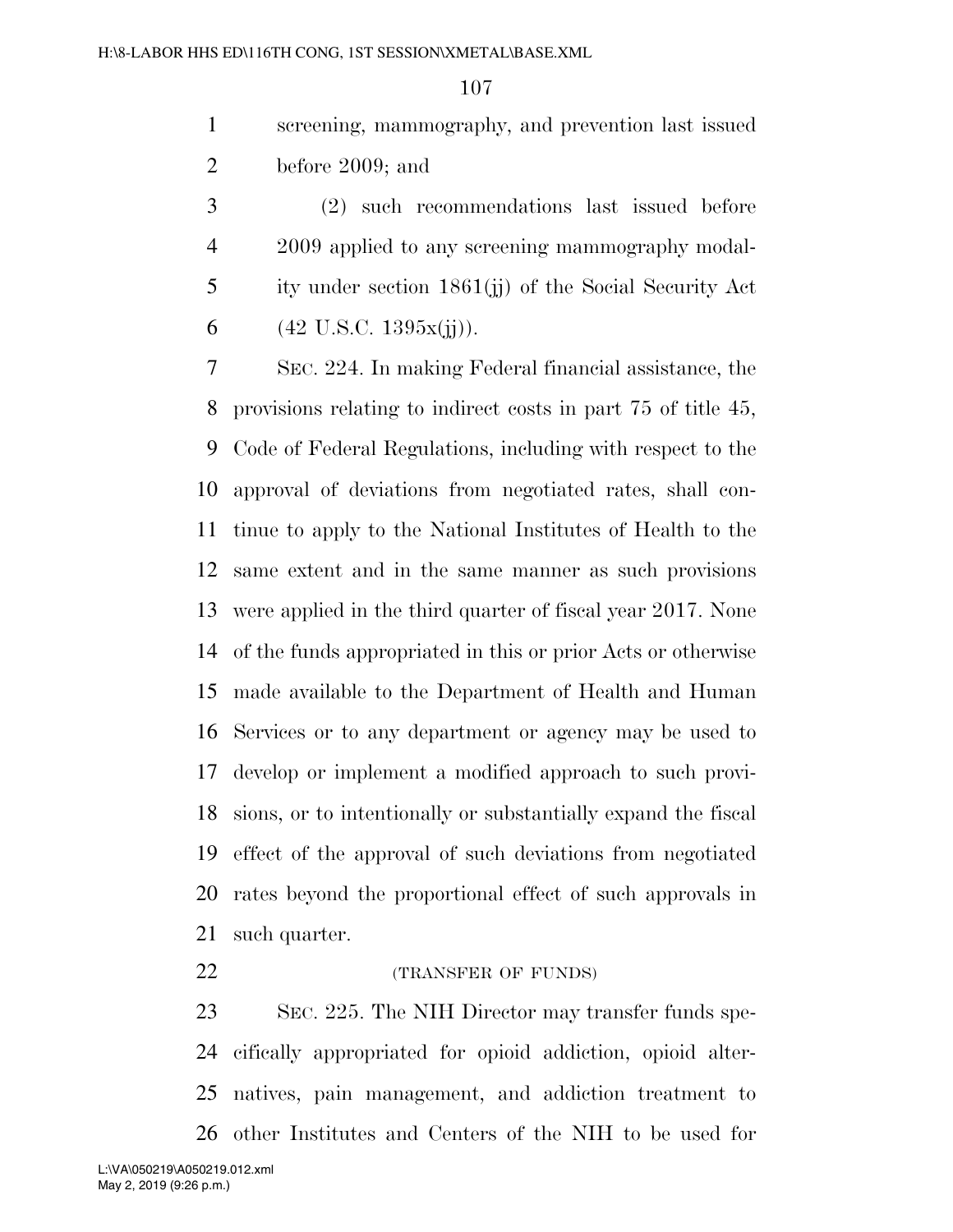the same purpose 15 days after notifying the Committees on Appropriations: *Provided*, That the transfer authority provided in the previous proviso is in addition to any other transfer authority provided by law.

 SEC. 226. (a) The Secretary shall provide to the Committees on Appropriations of the House of Represent-atives and the Senate:

 (1) Detailed monthly enrollment figures from the Exchanges established under the Patient Protec- tion and Affordable Care Act of 2010 pertaining to enrollments during the open enrollment period; and (2) Notification of any new or competitive grant awards, including supplements, authorized under section 330 of the Public Health Service Act.

 (b) The Committees on Appropriations of the House and Senate must be notified at least 2 business days in advance of any public release of enrollment information or the award of such grants.

 SEC. 227. Not later than the 15th day of each month, the Department of Health and Human Services shall pro- vide the Committees on Appropriations of the House of Representatives and Senate a report on staffing described in the committee report accompanying this Act.

 SEC. 228. Funds appropriated in this Act that are available for salaries and expenses of employees of the De-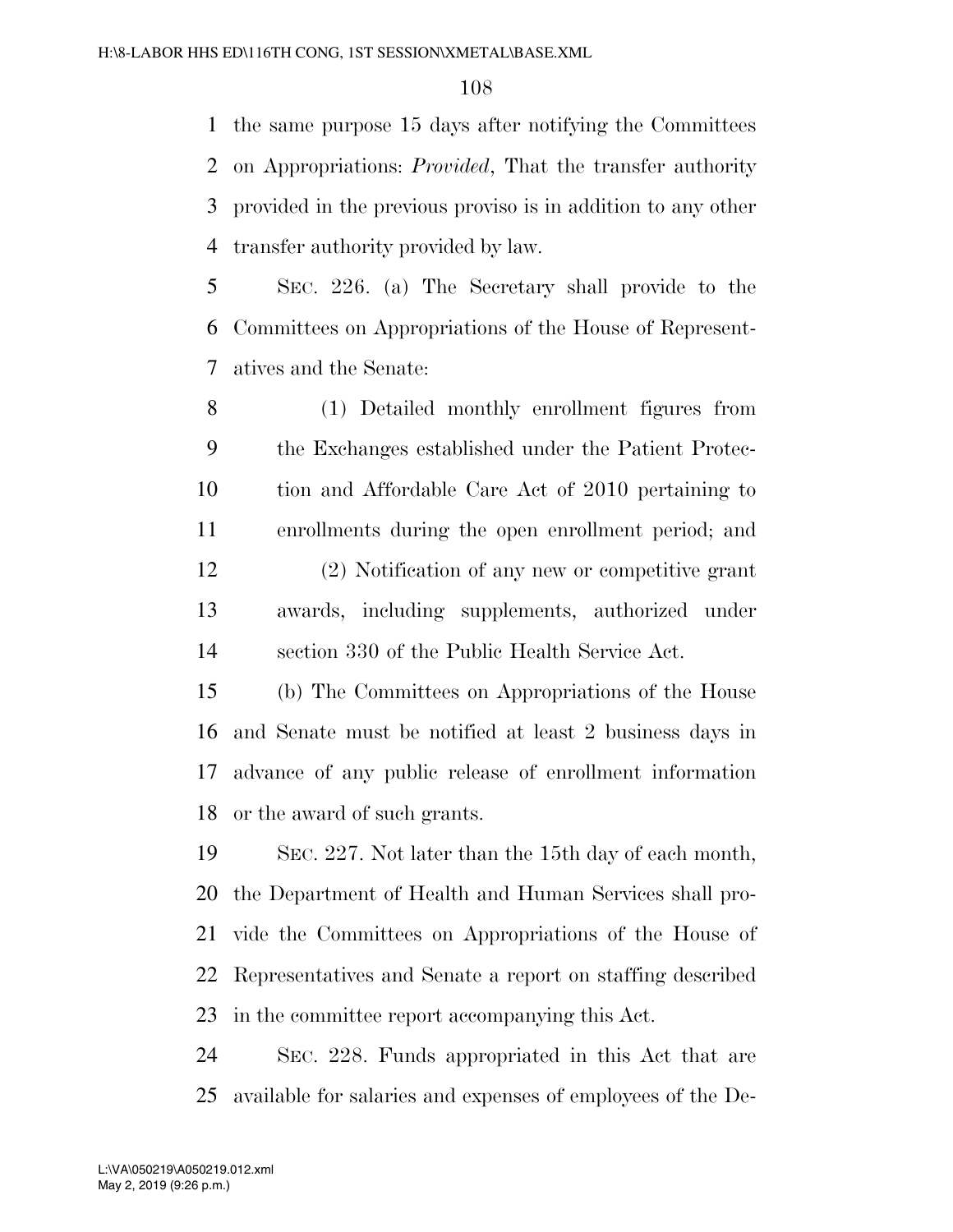partment of Health and Human Services shall also be available to pay travel and related expenses of such an employee or of a member of his or her family, when such employee is assigned to duty, in the United States or in a U.S. territory, during a period and in a location that are the subject of a determination of a public health emer- gency under section 319 of the Public Health Service Act and such travel is necessary to obtain medical care for an illness, injury, or medical condition that cannot be ade- quately addressed in that location at that time. For pur- poses of this section, the term ''U.S. territory'' means Guam, the Commonwealth of Puerto Rico, the Northern Mariana Islands, the Virgin Islands, American Samoa, or the Trust Territory of the Pacific Islands.

 SEC. 229. The Department of Health and Human Services may accept donations from the private sector, nongovernmental organizations, and other groups inde- pendent of the Federal Government for the care of unac-19 companied alien children (as defined in section  $462(g)(2)$ ) of the Homeland Security Act of 2002 (6 U.S.C. 21 279 $(g)(2)$ ) in the care of the Office of Refugee Resettle- ment of the Administration for Children and Families, in- cluding medical goods and services, school supplies, toys, clothing, and any other items intended to promote the wellbeing of such children.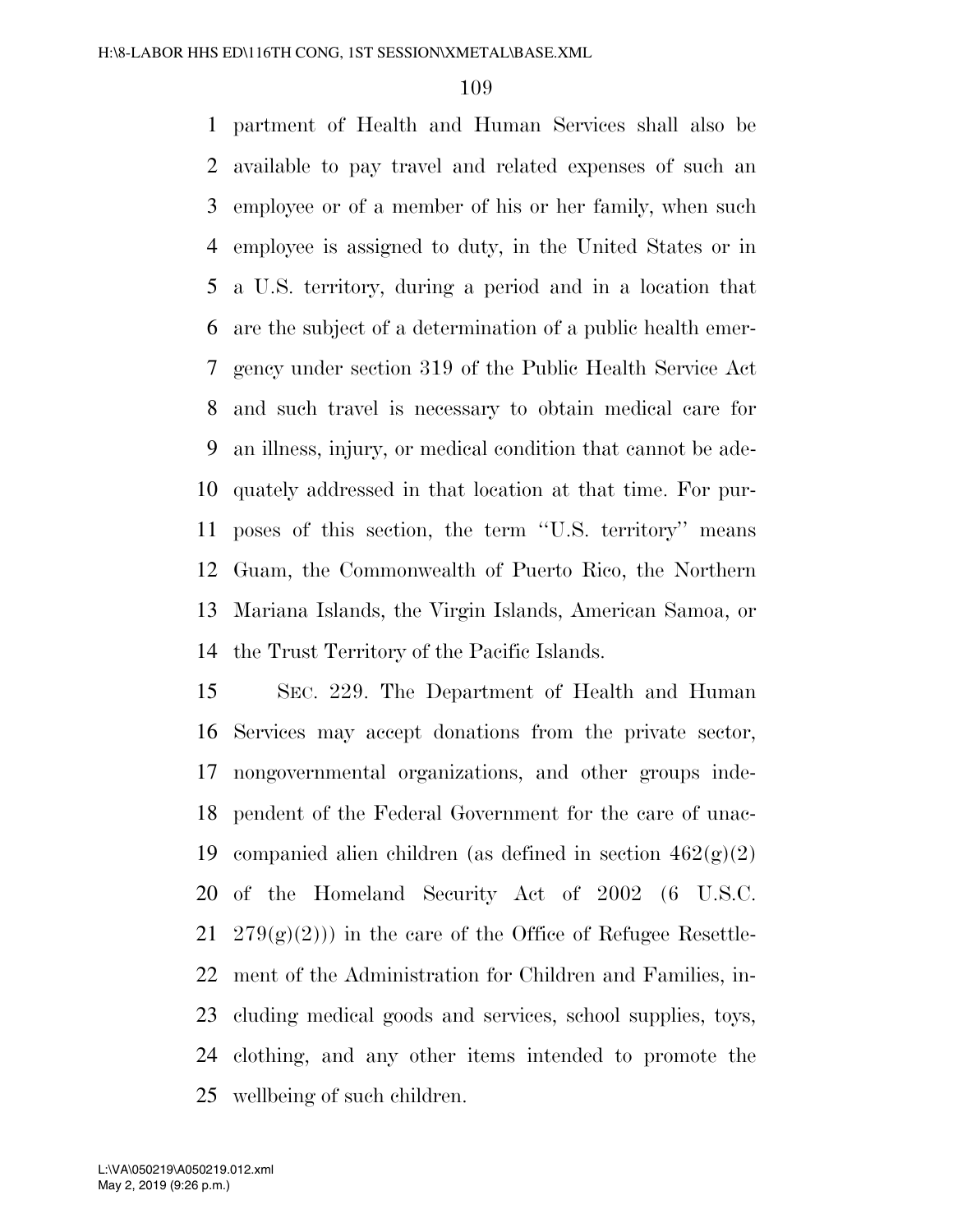## (RESCISSION)

 SEC. 230. Of the unobligated balances made available by section 301(b)(3) of Public Law 114-10, \$4,000,000,000 are hereby permanently rescinded.

 SEC. 231. None of the funds made available by this Act may be used to prevent a United States Senator or Member of the House of Representatives from entering, for the purpose of conducting oversight, any facility in the United States used for the purpose of maintaining custody of, or otherwise housing, unaccompanied alien children (as 11 defined in section  $462(g)(2)$  of the Homeland Security Act 12 of 2002 (6 U.S.C.  $279(g)(2)$ )). Nothing in this section shall be construed to require such a Senator or Member to provide prior notice of the intent to enter such a facility for such purpose.

 SEC. 232. To the extent practicable, and so long as it is appropriate and in the best interest of the child, in cases where the Office of Refugee Resettlement of the De- partment of Health and Human Services is responsible for the care of siblings who are unaccompanied alien children 21 (as defined in section  $462(g)(2)$  of the Homeland Security 22 Act of 2002 (6 U.S.C.  $279(g)(2)$ ), the Director of the Of-fice shall place the siblings—

(1) in the same facility; or

(2) with the same sponsor.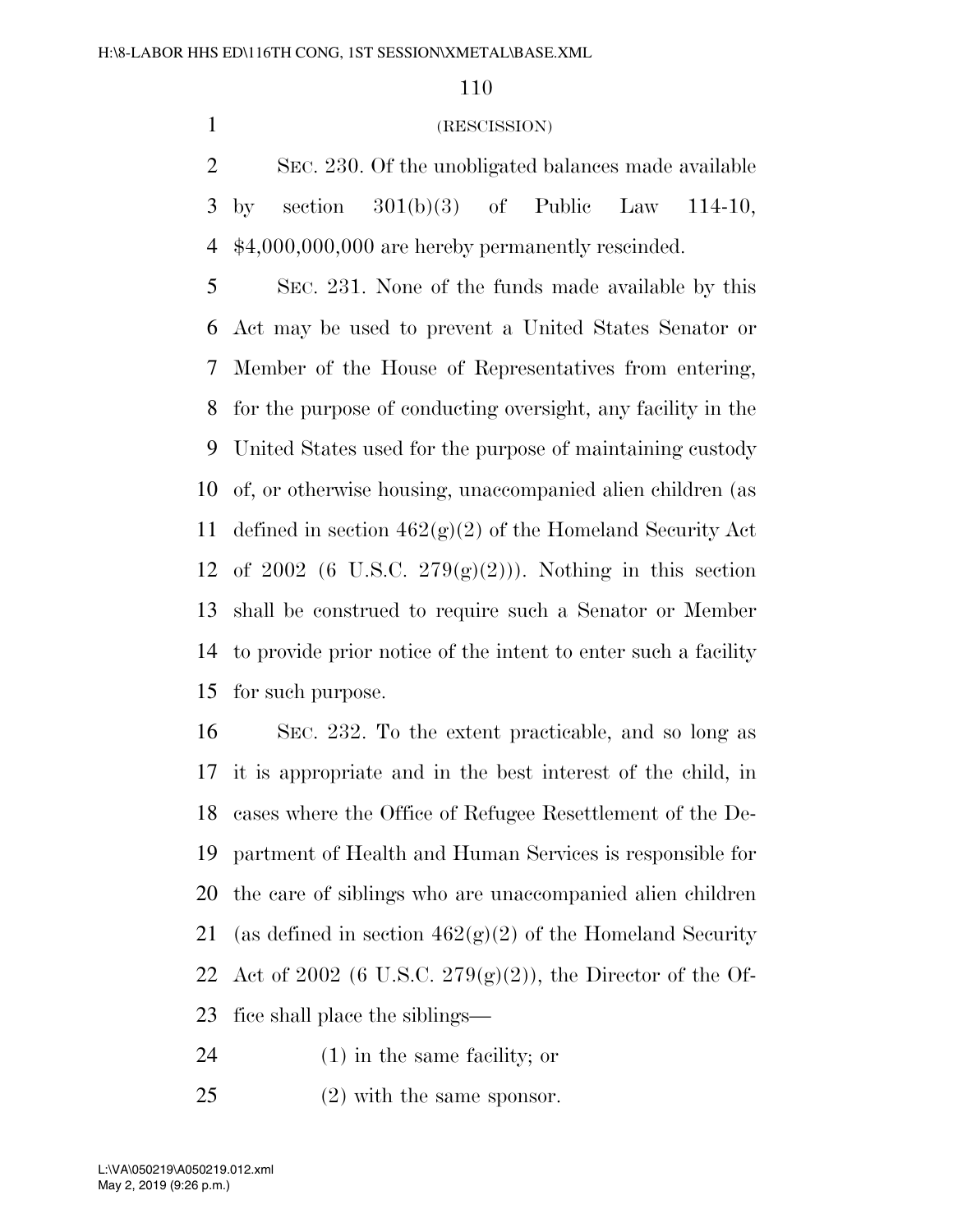SEC. 233. (a) None of the funds provided by this Act or provided by any accounts in the Treasury of the United States derived by the collection of fees available to the Sec- retary of Health and Human Services, or to any other offi- cial of a Federal agency funded by this Act may be used to facilitate the Secretary of Homeland Security placing in detention, removing, referring for a decision whether to initiate removal proceedings, or initiating removal pro- ceedings against a sponsor, potential sponsor, or member of a household of a sponsor or potential sponsor of an un- accompanied alien child (as defined in section 462(g) of 12 the Homeland Security Act of 2002  $(6 \text{ U.S.C. } 279(g)))$  based on information shared by the Secretary of Health and Human Services, or information shared by an unac- companied alien child himself or herself with the Depart- ment of Homeland Security or the Department of Health and Human Services.

 (b) Subsection (a) shall not apply if a background check of a sponsor, potential sponsor, or member of a household of a sponsor or potential sponsor reveals—

- (1) a felony conviction or pending felony charge that relates to—
- (A) an aggravated felony (as defined in 24 section  $101(a)(43)$  of the Immigration and Na-25 tionality Act  $(8 \text{ U.S.C. } 1101(a)(43))$ ;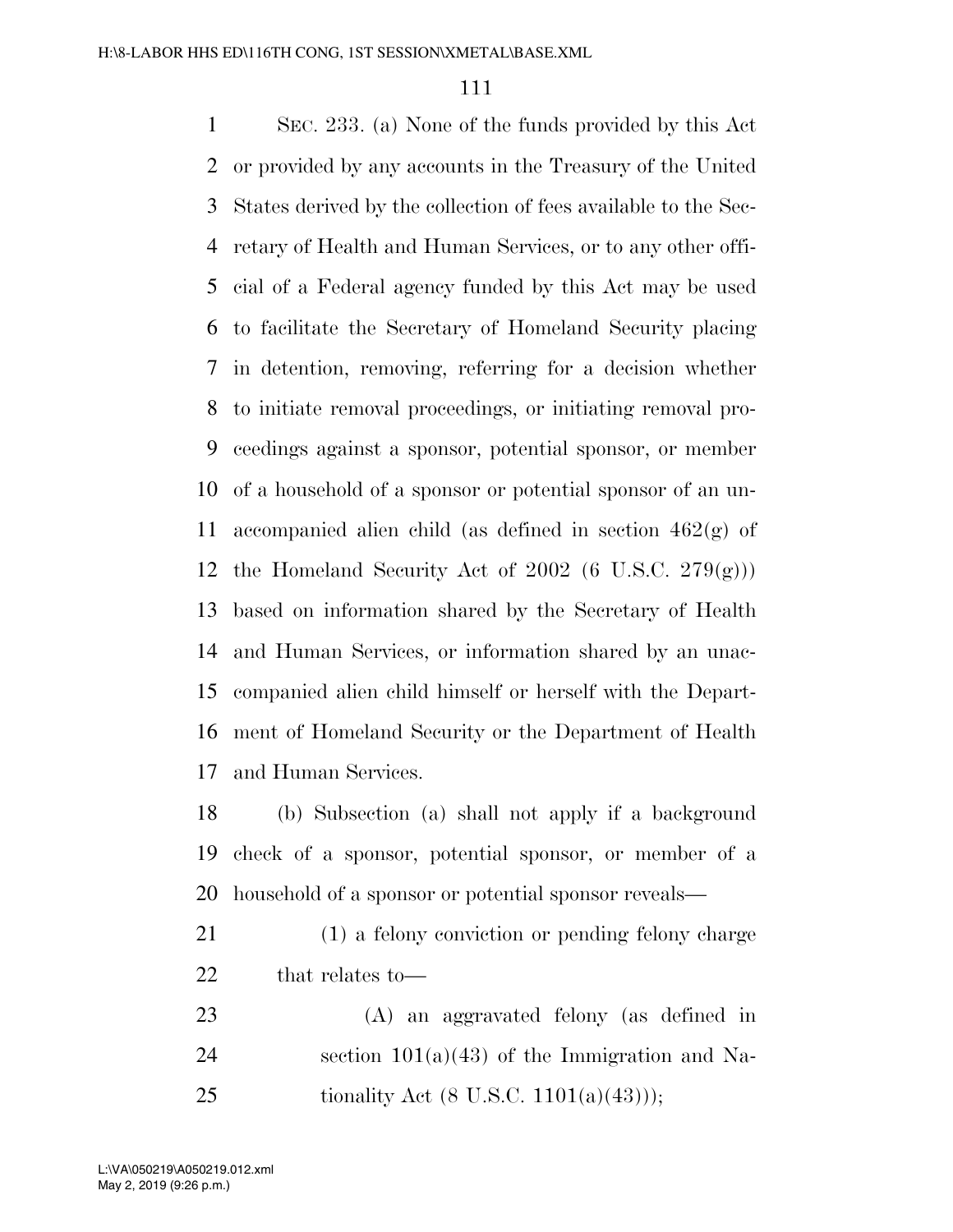| $\mathbf{1}$   | (B) child abuse;                                           |
|----------------|------------------------------------------------------------|
| $\overline{2}$ | (C) sexual violence or abuse; or                           |
| $\mathfrak{Z}$ | (D) child pornography;                                     |
| $\overline{4}$ | $(2)$ an association with any business that em-            |
| 5              | ploys a minor who—                                         |
| 6              | (A) is unrelated to the sponsor, potential                 |
| 7              | sponsor, or member of a household of a sponsor             |
| 8              | or potential sponsor; and                                  |
| 9              | $(B)$ is—                                                  |
| 10             | (i) not paid a legal wage; or                              |
| 11             | (ii) unable to attend school due to em-                    |
| 12             | ployment; or                                               |
| 13             | $(3)$ an association with the organization or im-          |
| 14             | plementation of prostitution.                              |
| 15             | SEC. 234. None of the funds made available in this         |
| 16             | Act may be used to house unaccompanied alien children      |
| 17             | (as such term is defined in section $462(g)$ of the Home-  |
|                | 18 land Security Act of 2002 (6 U.S.C. 279 $(g)$ ) in—     |
| 19             | (a) soft-sided dormitories; or                             |
| 20             | (b) an influx facility that is not State-licensed for the  |
| 21             | care of dependent minors, except in the case that the Sec- |
| 22             | retary of Health and Human Services determines that        |
| 23             | housing unaccompanied alien children in such a facility    |
| 24             | is necessary on a temporary basis due to an influx of such |
| 25             | children or an emergency, provided that—                   |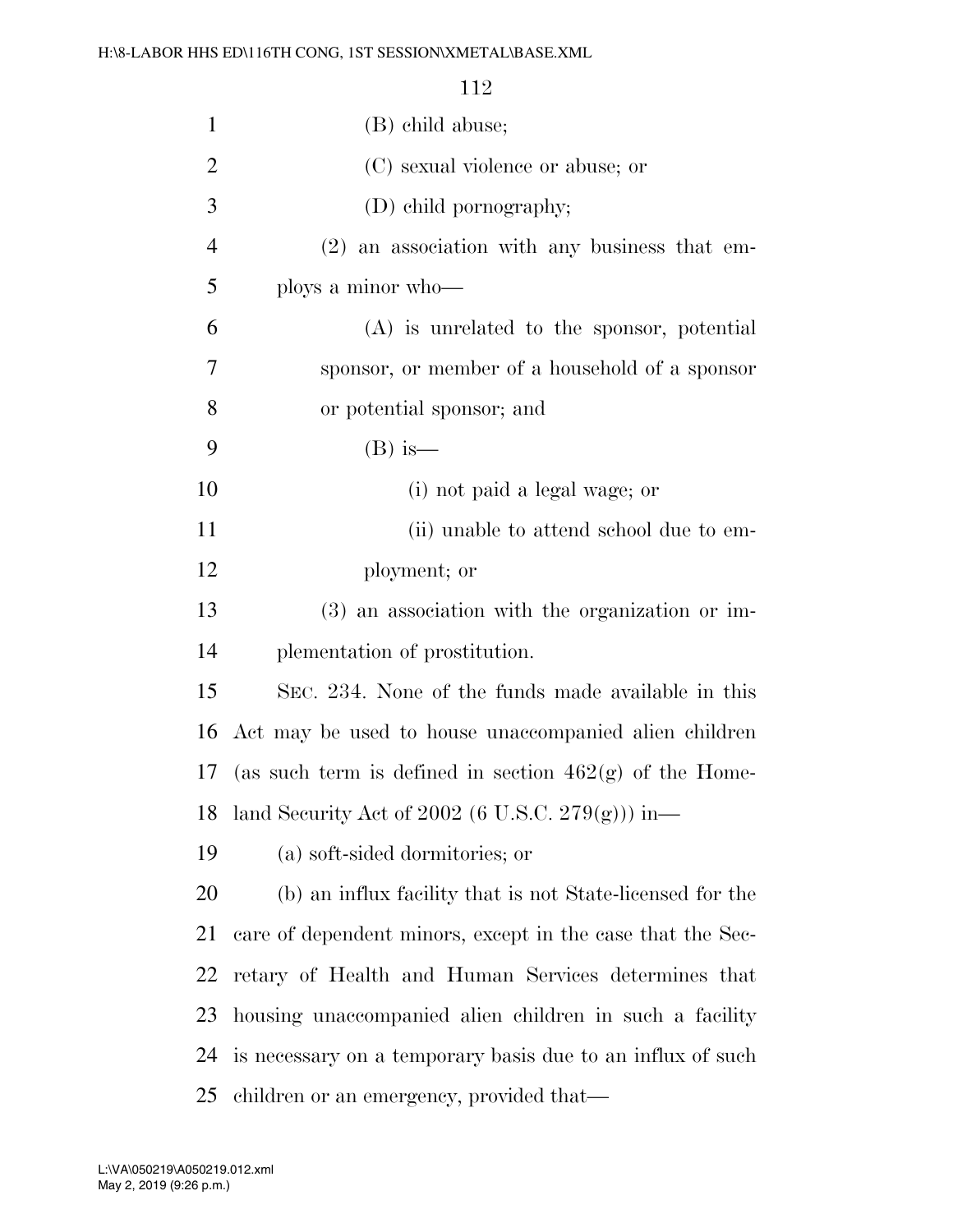(1) any such influx facility that remains in op- eration for more than three consecutive months shall fully comply with the requirements listed in Exhibit 1 of the Flores Settlement Agreement, regardless of the status of the underlying settlement agreement, as well as the standard staffing ratio requirements for youth care workers, mental health providers, and clinicians to children that permanent facilities are required to meet, including those in section 4.4.1 of the Office of Refugee Resettlement's (ORR) Policies and Procedures Guide for ''Children Entering the United States Unaccompanied'';

 (2) the Secretary of Health and Human Serv- ices may grant a one-month waiver for an influx fa- cility's non-compliance with paragraph (1) if the Secretary certifies and provides a report to Congress on the facility's good-faith efforts and progress to-wards compliance;

 (3) not more than three consecutive waivers under paragraph (2) may be granted to any one fa-cility;

 (4) ORR shall ensure full adherence to the monitoring requirements set forth in section 5.5 of its Policies and Procedures Guide; and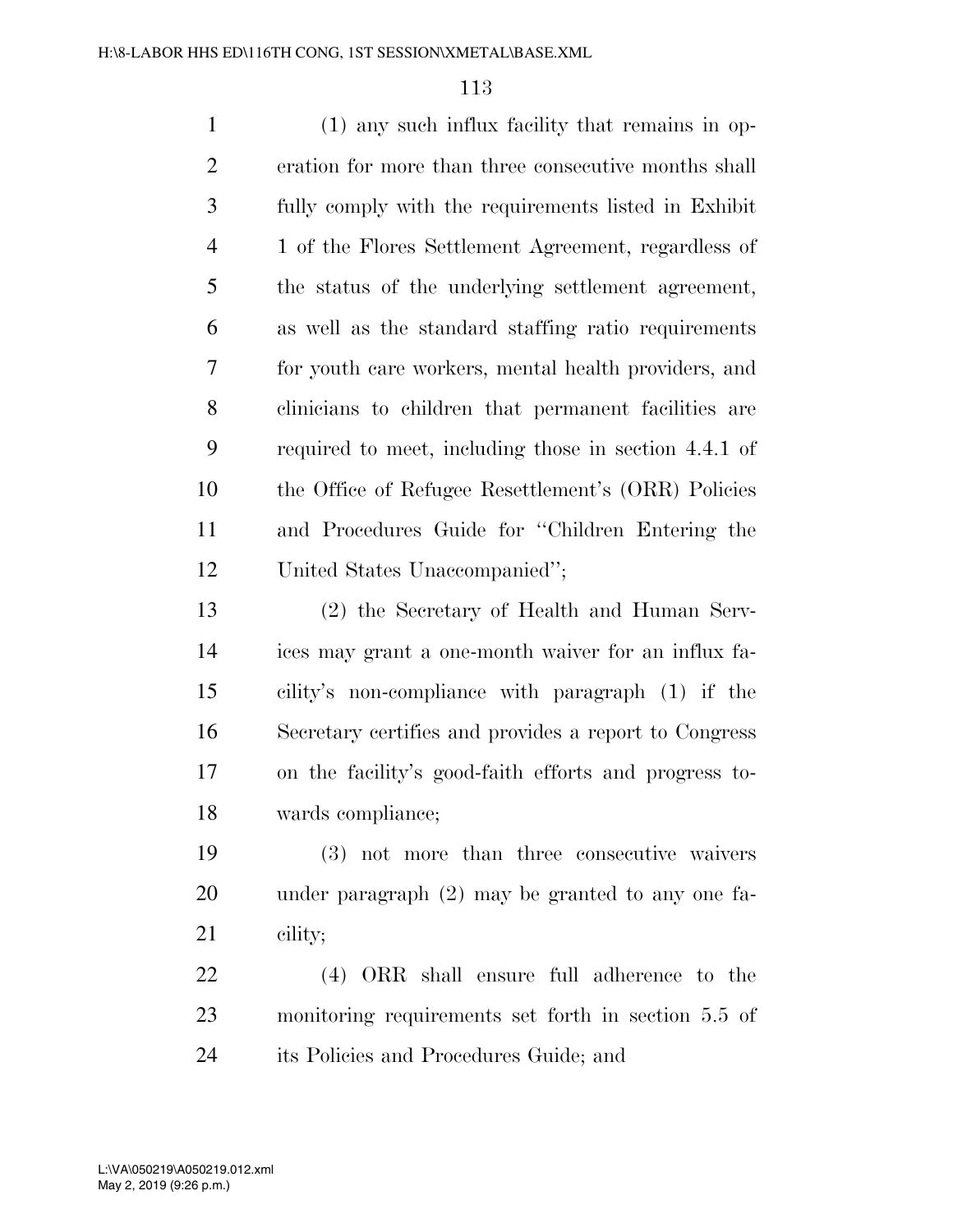(5) for any such influx facility in operation for more than three consecutive months, ORR shall con- duct a minimum of one comprehensive monitoring visit during the first three months of operation, with quarterly monitoring visits thereafter.

 SEC. 235. Not later than 14 days after the date of enactment of this Act, and weekly thereafter, the Sec- retary of Health and Human Services shall submit to the Committees on Appropriations of the House of Represent- atives and the Senate, and make publicly available online, a report with respect to children who were separated from their parents or legal guardians by the Department of Homeland Security (DHS) (regardless of whether or not such separation was pursuant to an option selected by the children, parents, or guardians), subsequently classified as unaccompanied alien children, and transferred to the care and custody of the Office of Refugee Resettlement of the Department of Health and Human Services (ORR) during the previous week. Each report shall contain the following information:

- (1) The number and ages of children so sepa-22 rated at or between ports of entry, to be reported by 23 sector where separation occurred.
- (2) The documented cause of separation, as re-ported by DHS when each child was referred.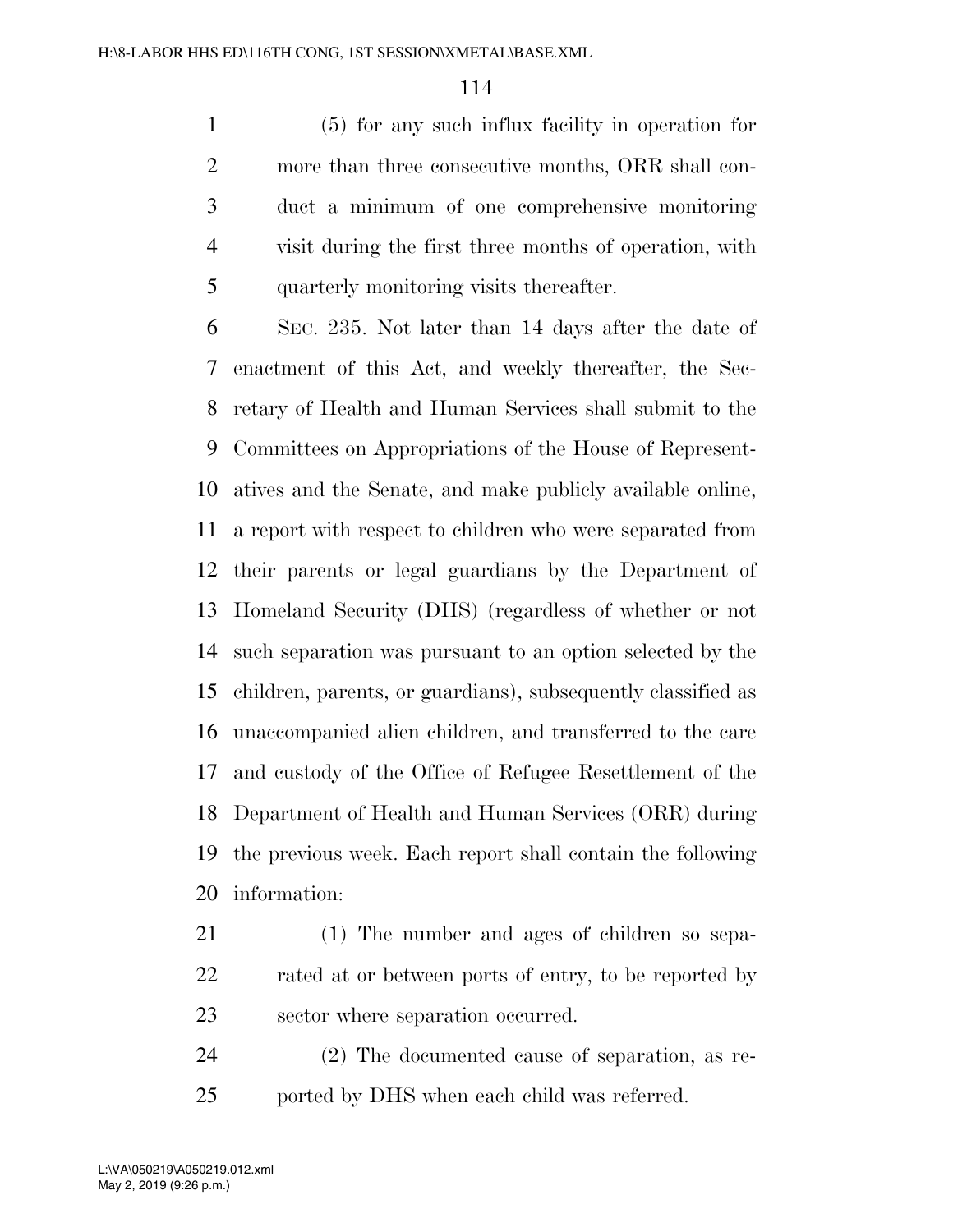(3) The custody status of the parents or legal guardians from whom the child was separated.

 SEC. 236. (a) None of the funds made available by this Act may be awarded to any organization, including under the Federal Foster Care program under part E of title IV of the Social Security Act, that does not comply with subsections (c) and (d) of section 75.300 of title 45, Code of Federal Regulations (prohibiting discrimination on the basis of age, disability, sex, race, color, national origin, religion, gender identity, or sexual orientation).

 (b) None of the funds made available by this Act may be used by the Department of Health and Human Services to grant an exception from either such subsection for any Federal grantee.

 SEC. 237. Funds appropriated under this Act, any previous appropriations Act, or the Patient Protection and Affordable Care Act that are available for salaries and ex- penses of employees of the Department of Health and Human Services shall also remain available for obligation for the primary and secondary schooling of eligible de- pendents of HHS personnel stationed in the Common- wealth of Puerto Rico, the Commonwealth of the Northern Mariana Islands, and other territories or possessions of the United States at costs not in excess of those paid for or reimbursed by the Department of Defense.

May 2, 2019 (9:26 p.m.) L:\VA\050219\A050219.012.xml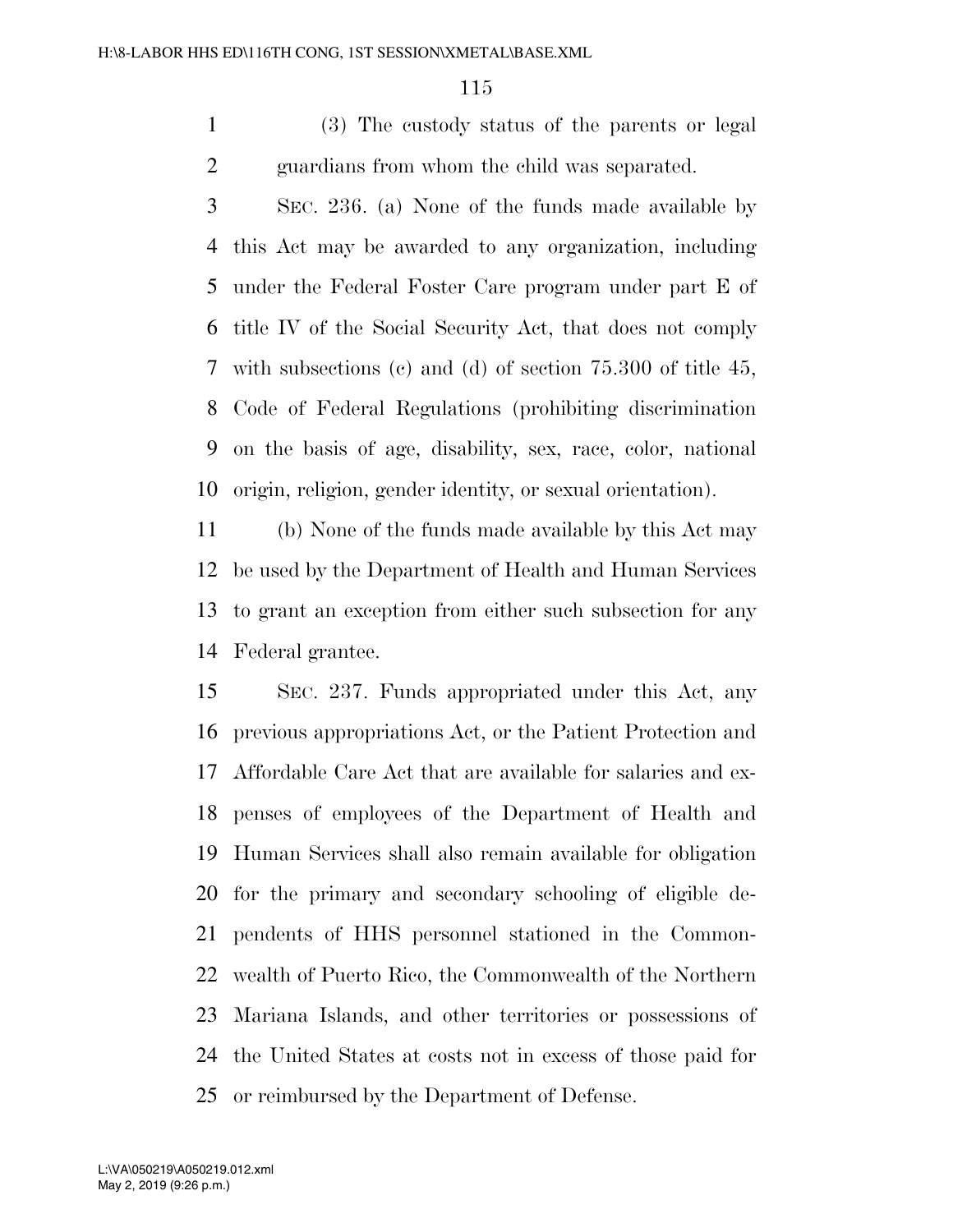| $\mathbf{1}$ | SEC. 238. None of the funds made available by this                 |
|--------------|--------------------------------------------------------------------|
| 2            | Act may be used to implement, enforce, or otherwise give           |
| 3            | effect to the revision to section $447.10$ of title $42$ , Code    |
| 4            | of Federal Regulations, contained in the proposed rule en-         |
| 5            | titled "Medicaid Program; Reassignment of Medicaid Pro-            |
| 6            | vider Claims" (83 Fed. Reg. 32252 (July 12, 2018)).                |
| $\tau$       | This title may be cited as the "Department of Health"              |
| 8            | and Human Services Appropriations Act, 2020".                      |
| 9            | TITLE III                                                          |
| 10           | DEPARTMENT OF EDUCATION                                            |
| 11           | <b>EDUCATION FOR THE DISADVANTAGED</b>                             |
| 12           | For carrying out title I and subpart 2 of part B of                |
| 13           | title II of the Elementary and Secondary Education Act             |
| 14           | of 1965 (referred to in this Act as "ESEA") and section            |
| 15           | 418A of the Higher Education Act of 1965 (referred to              |
| 16           | in this Act as "HEA"), \$17,563,802,000, of which                  |
| 17           | $$6,638,625,000$ shall become available on July 1, 2020,           |
| 18           | and shall remain available through September 30, 2021,             |
| 19           | and of which \$10,841,177,000 shall become available on            |
| 20           | October 1, 2020, and shall remain available through Sep-           |
| 21           | tember 30, 2021, for academic year $2020-2021$ : <i>Provided</i> , |
| 22           | That $$6,459,401,000$ shall be for basic grants under sec-         |
| 23           | tion 1124 of the ESEA: <i>Provided further</i> , That up to        |
| 24           | $$5,000,000$ of these funds shall be available to the Sec-         |
| 25           | retary of Education (referred to in this title as "Sec-            |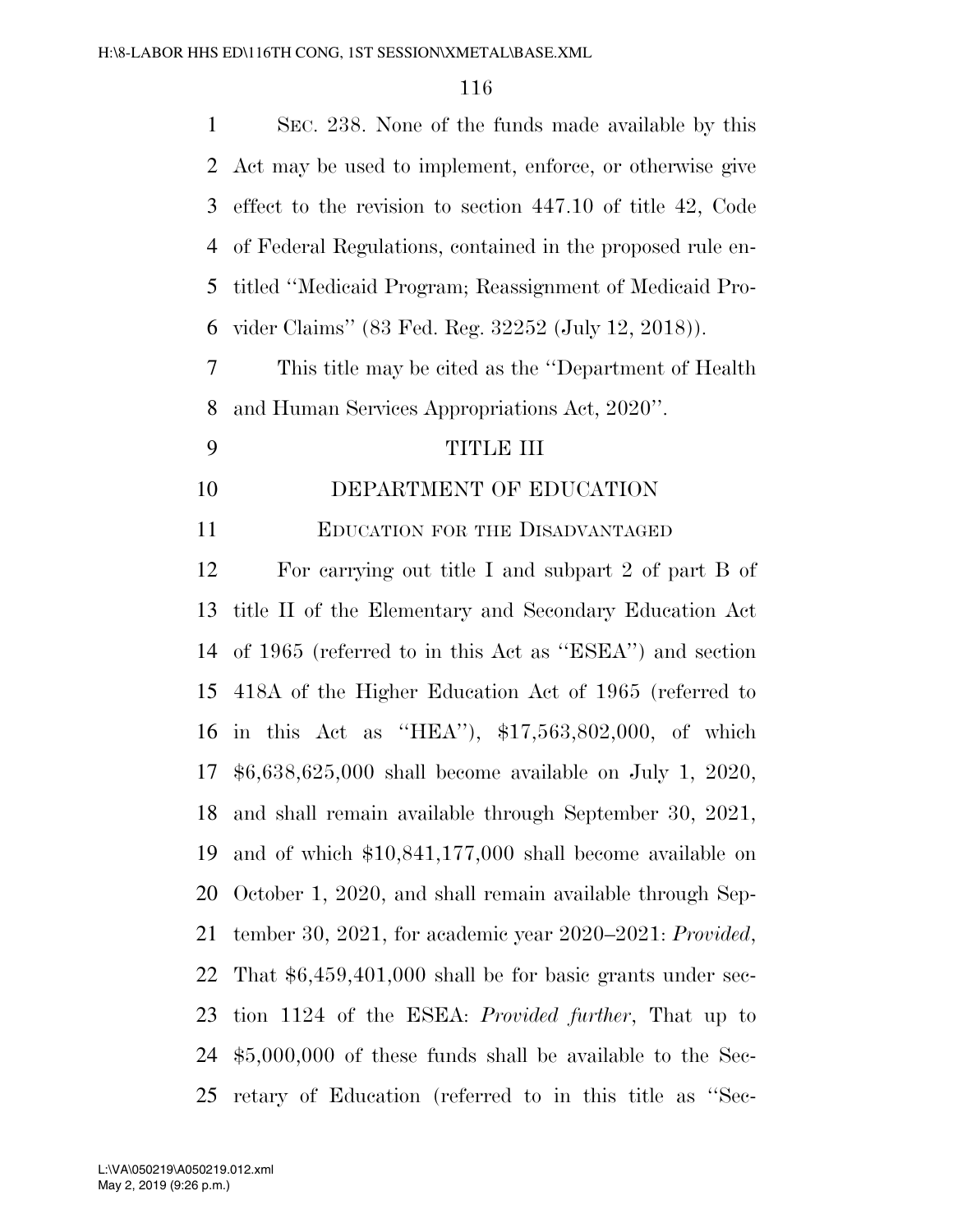retary'') on October 1, 2019, to obtain annually updated local educational agency-level census poverty data from the Bureau of the Census: *Provided further*, That \$1,362,301,000 shall be for concentration grants under section 1124A of the ESEA: *Provided further*, That \$4,519,050,000 shall be for targeted grants under section 1125 of the ESEA: *Provided further*, That \$4,519,050,000 shall be for education finance incentive grants under section 1125A of the ESEA: *Provided fur- ther*, That \$224,000,000 shall be for carrying out subpart 2 of part B of title II: *Provided further*, That \$50,000,000 shall be for carrying out section 418A of the HEA.

## IMPACT AID

 For carrying out programs of financial assistance to federally affected schools authorized by title VII of the ESEA, \$1,498,112,000, of which \$1,351,242,000 shall be for basic support payments under section 7003(b), \$48,316,000 shall be for payments for children with dis- abilities under section 7003(d), \$17,406,000, shall be for construction under section 7007(a), \$76,313,000 shall be for Federal property payments under section 7002, and \$4,835,000, to remain available until expended, shall be for facilities maintenance under section 7008: *Provided*, That for purposes of computing the amount of a payment for an eligible local educational agency under section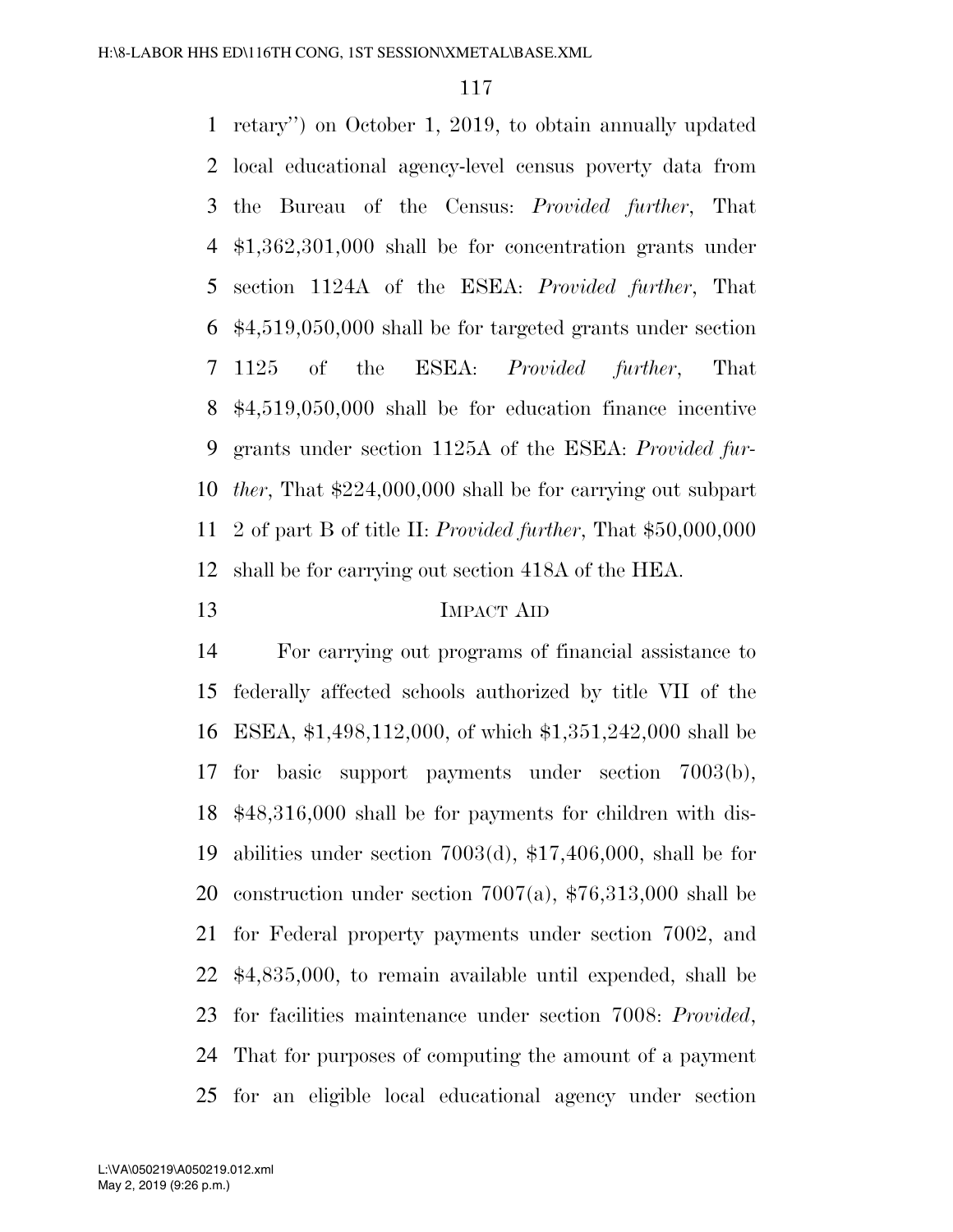7003(a) for school year 2019–2020, children enrolled in a school of such agency that would otherwise be eligible 3 for payment under section  $7003(a)(1)(B)$  of such Act, but due to the deployment of both parents or legal guardians, or a parent or legal guardian having sole custody of such children, or due to the death of a military parent or legal guardian while on active duty (so long as such children reside on Federal property as described in section  $7003(a)(1)(B)$ , are no longer eligible under such section, shall be considered as eligible students under such section, provided such students remain in average daily attendance at a school in the same local educational agency they at-tended prior to their change in eligibility status.

## SCHOOL IMPROVEMENT PROGRAMS

 For carrying out school improvement activities au- thorized by part B of title I, part A of title II, subpart 1 of part A of title IV, part B of title IV, part B of title V, and parts B and C of title VI of the ESEA; the McKin- ney-Vento Homeless Assistance Act; section 203 of the Educational Technical Assistance Act of 2002; the Com- pact of Free Association Amendments Act of 2003; and the Civil Rights Act of 1964, \$6,016,470,000, of which \$4,174,902,000 shall become available on July 1, 2020, and remain available through September 30, 2021, and of which \$1,681,441,000 shall become available on Octo-

May 2, 2019 (9:26 p.m.) L:\VA\050219\A050219.012.xml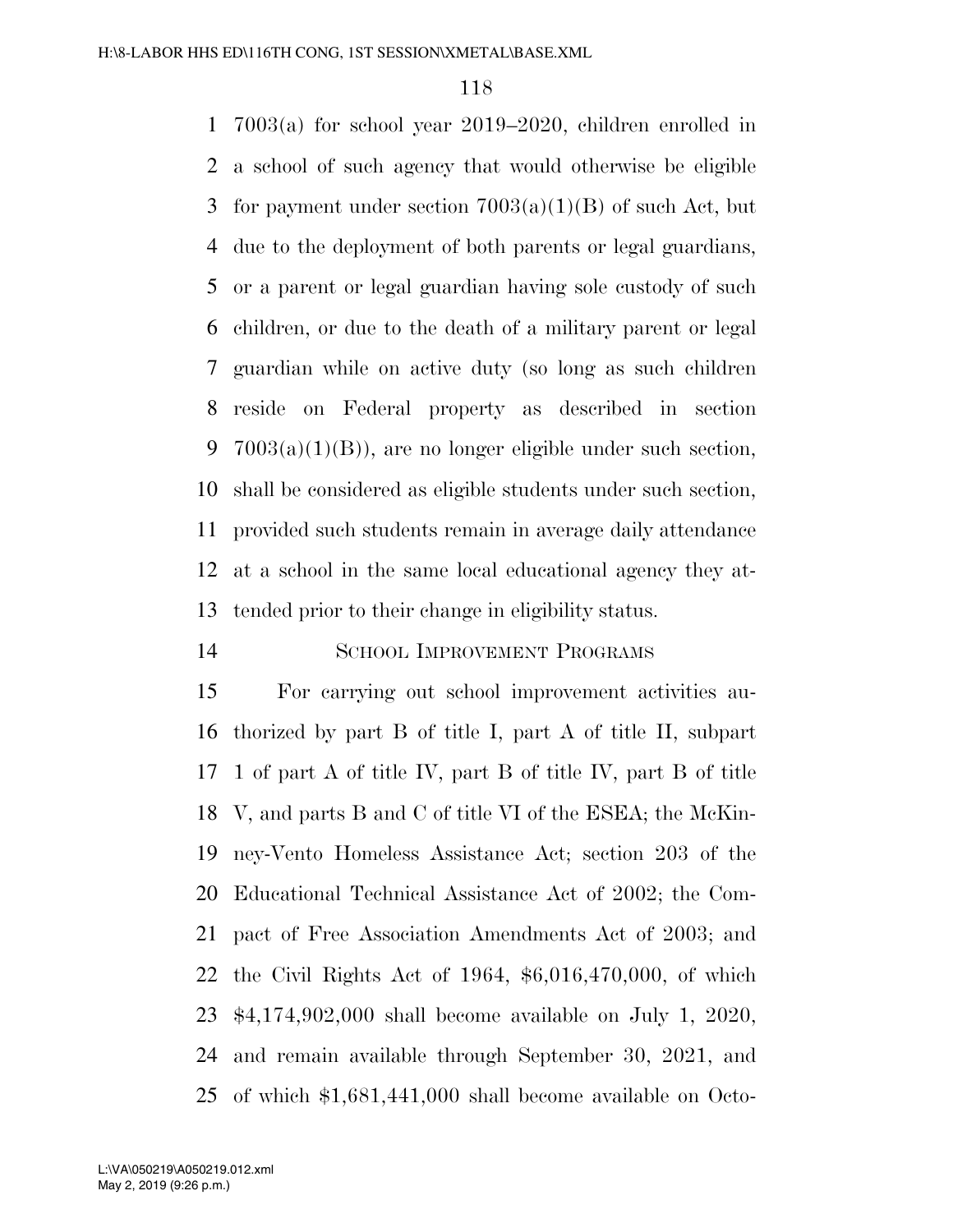ber 1, 2020, and shall remain available through September 30, 2021, for academic year 2020-2021: *Provided*, That \$378,000,000 shall be for part B of title I: *Provided fur- ther*, That \$1,321,673,000 shall be for part B of title IV: *Provided further*, That \$40,000,000 shall be for part B of title VI and may be used for construction, renovation, and modernization of any elementary school, secondary school, or structure related to an elementary school or sec- ondary school, run by the Department of Education of the State of Hawaii, that serves a predominantly Native Ha- waiian student body: *Provided further*, That \$36,453,000 shall be for part C of title VI and shall be awarded on a competitive basis, and also may be used for construction: *Provided further*, That \$60,400,000 shall be available to carry out section 203 of the Educational Technical Assist- ance Act of 2002 and the Secretary shall make such ar- rangements as determined to be necessary to ensure that the Bureau of Indian Education has access to services pro- vided under this section: *Provided further*, That \$16,699,000 shall be available to carry out the Supple- mental Education Grants program for the Federated States of Micronesia and the Republic of the Marshall Is- lands: *Provided further*, That the Secretary may reserve up to 5 percent of the amount referred to in the previous proviso to provide technical assistance in the implementa-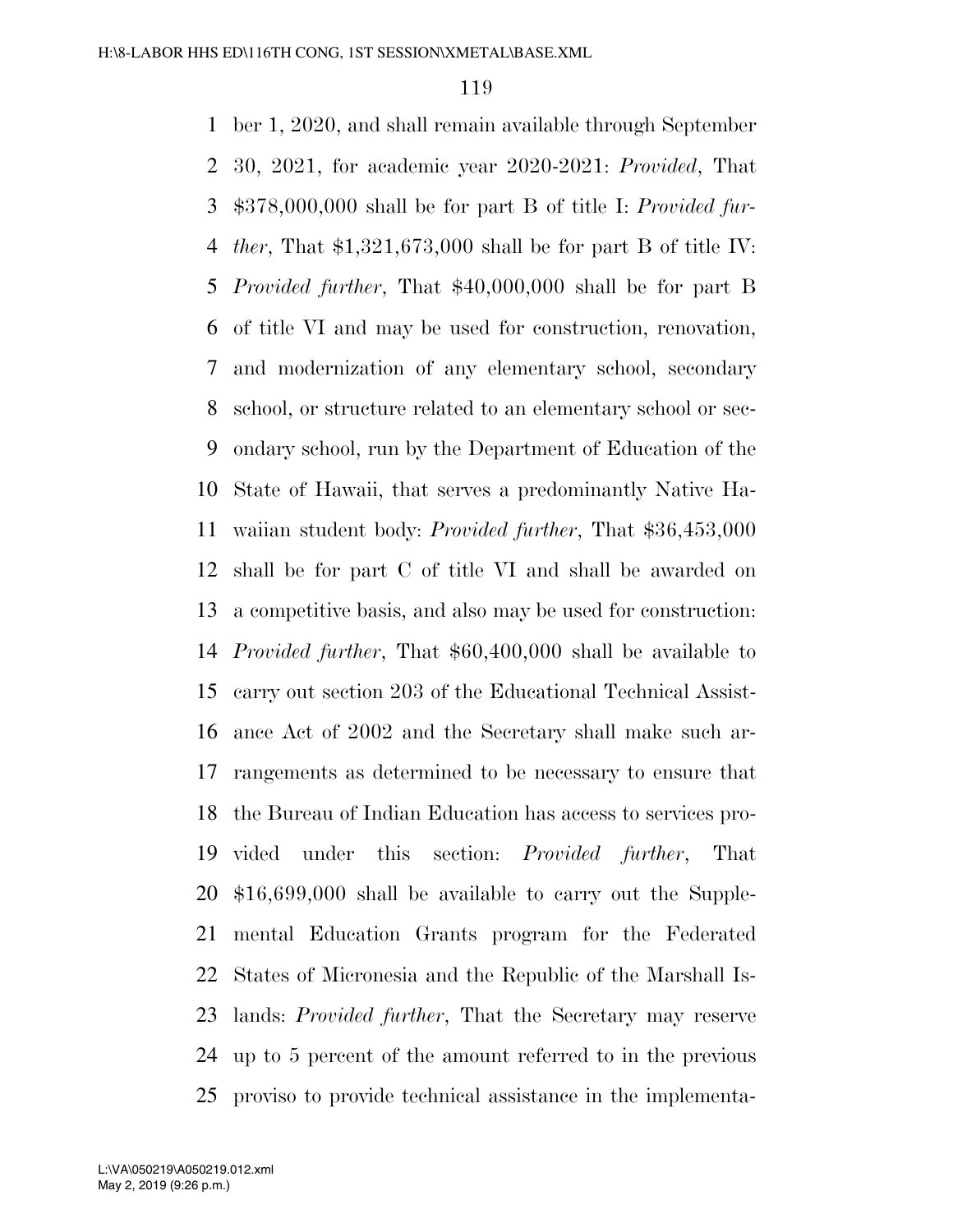tion of these grants: *Provided further*, That \$180,840,000 shall be for part B of title V: *Provided further*, That \$1,320,000,000 shall be available for grants under sub-part 1 of part A of title IV.

INDIAN EDUCATION

 For expenses necessary to carry out, to the extent not otherwise provided, title VI, part A of the ESEA, \$186,374,000, of which \$67,993,000 shall be for subpart 2 of part A of title VI and \$13,000,000 shall be for sub-part 3 of part A of title VI.

**INNOVATION AND IMPROVEMENT** 

 For carrying out activities authorized by subparts 1, 3 and 4 of part B of title II, and parts C, D, and E and subparts 1 and 4 of part F of title IV of the ESEA, \$1,218,815,000: *Provided*, That \$304,815,000 shall be for subparts 1, 3 and 4 of part B of title II and shall be made available without regard to sections 2201, 2231(b) and 2241: *Provided further*, That \$614,000,000 shall be for parts C, D, and E and subpart 4 of part F of title IV, and shall be made available without regard to sections 4311, 4409(a), and 4601 of the ESEA: *Provided further*, That notwithstanding section 4601(b), \$300,000,000 shall be available through December 31, 2020 for subpart 1 of part F of title IV, of which \$170,000,000 shall be for so-cial and emotional learning grants, and \$125,000,000

May 2, 2019 (9:26 p.m.) L:\VA\050219\A050219.012.xml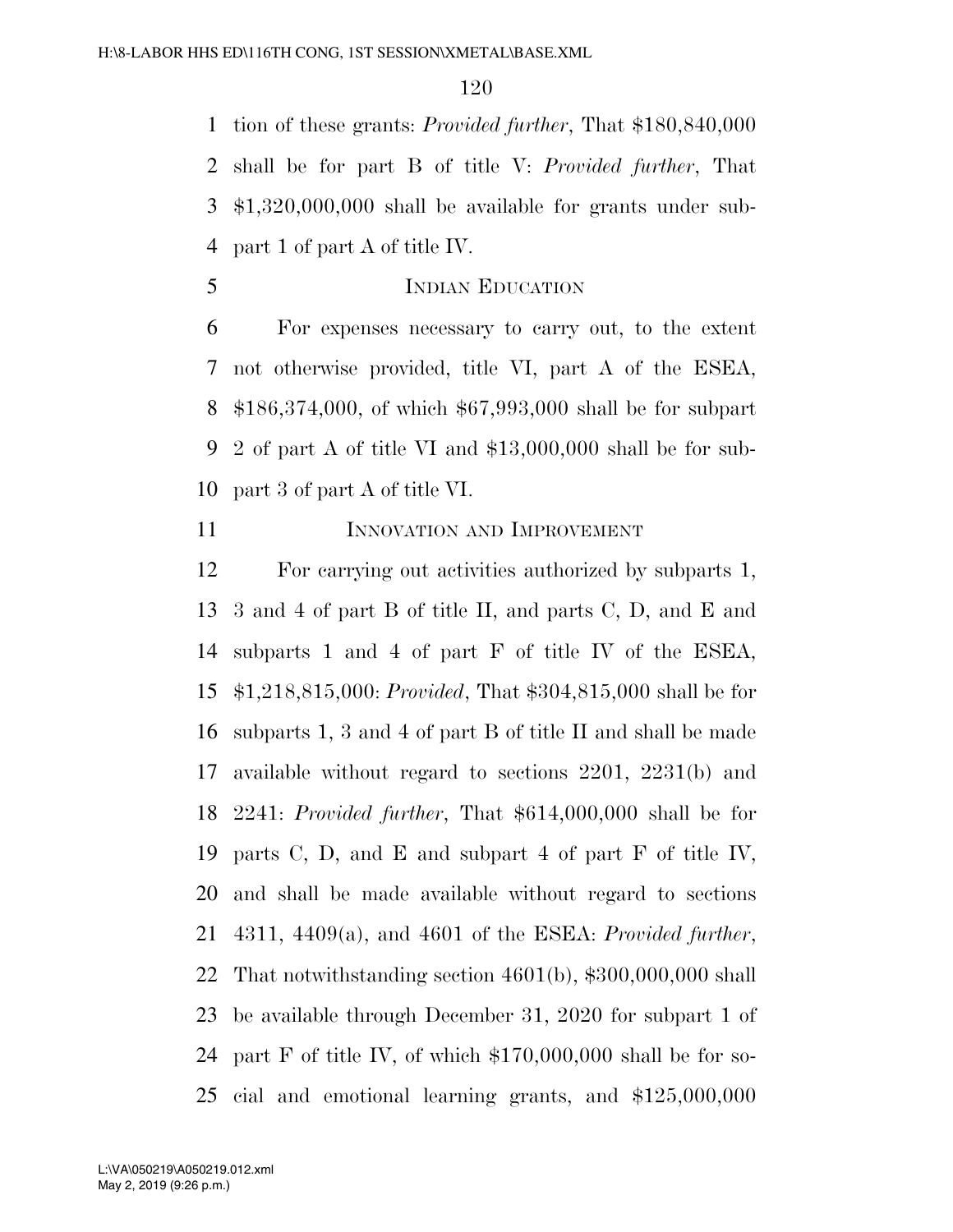shall be used for science, technology, engineering, arts, and mathematics, including computer science education grants.

## SAFE SCHOOLS AND CITIZENSHIP EDUCATION

 For carrying out activities authorized by subparts 2 6 and 3 of part F of title IV of the ESEA,  $$240,000,000$ : *Provided*, That \$120,000,000 shall be available for section 4631, of which up to \$10,000,000, to remain available until expended, shall be for the Project School Emergency Response to Violence (Project SERV) program: *Provided further*, That \$40,000,000 shall be available for section 4625: *Provided further*, That \$80,000,000 shall be avail-able through December 31, 2020, for section 4624.

## ENGLISH LANGUAGE ACQUISITION

 For carrying out part A of title III of the ESEA, \$980,000,000, which shall become available on July 1, 2020, and shall remain available through September 30, 2021, except that 6.5 percent of such amount shall be available on October 1, 2019, and shall remain available through September 30, 2021, to carry out activities under 21 section  $3111(e)(1)(C)$ .

### SPECIAL EDUCATION

 For carrying out the Individuals with Disabilities Education Act (IDEA) and the Special Olympics Sport and Empowerment Act of 2004, \$14,518,544,000, of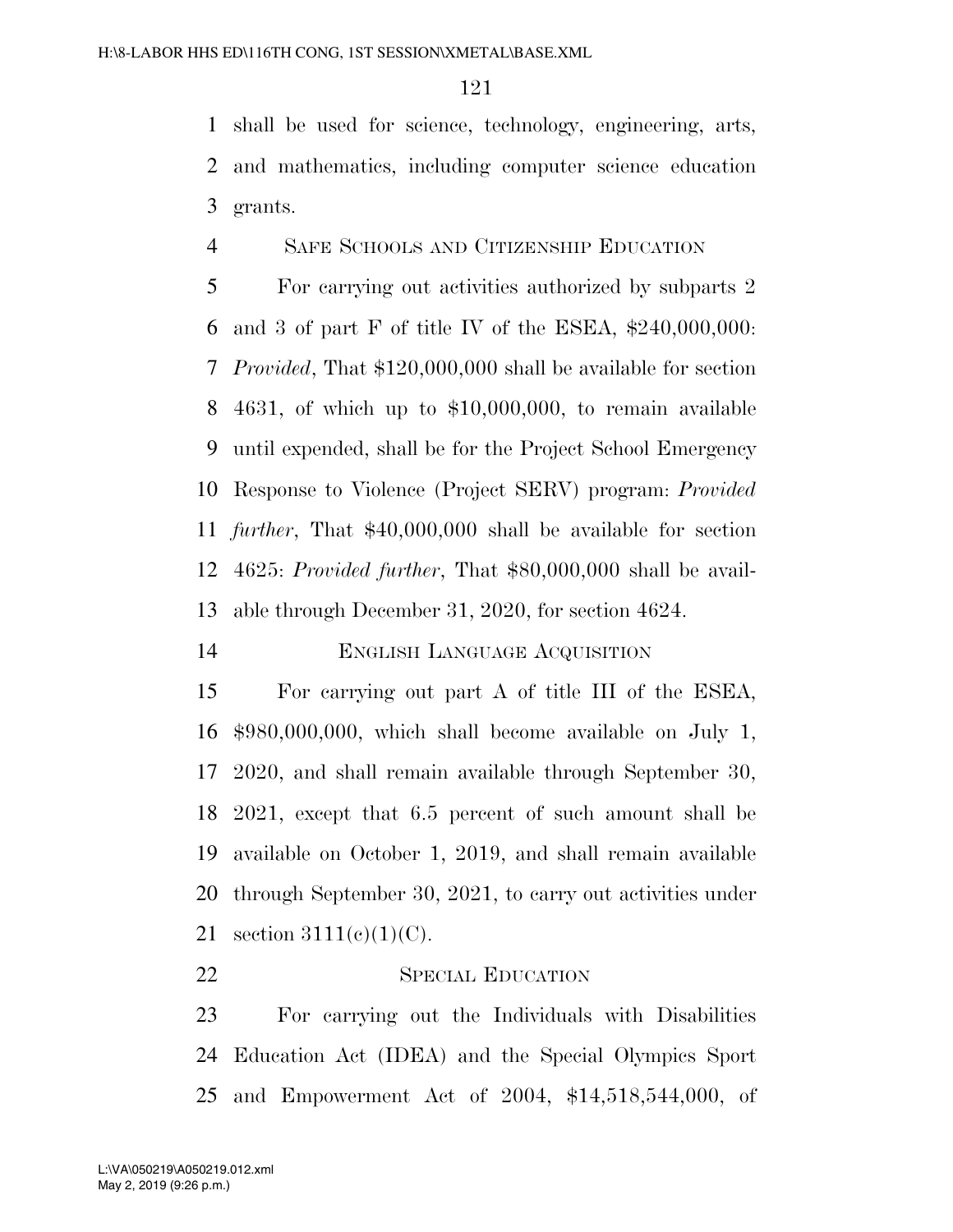which \$4,970,709,000 shall become available on July 1, 2020, and shall remain available through September 30, 2021, and of which \$9,283,383,000 shall become available on October 1, 2020, and shall remain available through September 30, 2021, for academic year 2020–2021: *Pro- vided*, That the amount for section 611(b)(2) of the IDEA shall be equal to the lesser of the amount available for that activity during fiscal year 2019, increased by the 9 amount of inflation as specified in section  $619(d)(2)(B)$  of the IDEA, or the percent change in the funds appro- priated under section 611(i) of the IDEA, but not less than the amount for that activity during fiscal year 2019: *Provided further*, That the Secretary shall, without regard to section 611(d) of the IDEA, distribute to all other 15 States (as that term is defined in section  $611(g)(2)$ ), sub- ject to the third proviso, any amount by which a State's allocation under section 611, from funds appropriated under this heading, is reduced under section  $612(a)(18)(B)$ , according to the following: 85 percent on the basis of the States' relative populations of children aged 3 through 21 who are of the same age as children with disabilities for whom the State ensures the avail- ability of a free appropriate public education under this part, and 15 percent to States on the basis of the States' relative populations of those children who are living in pov-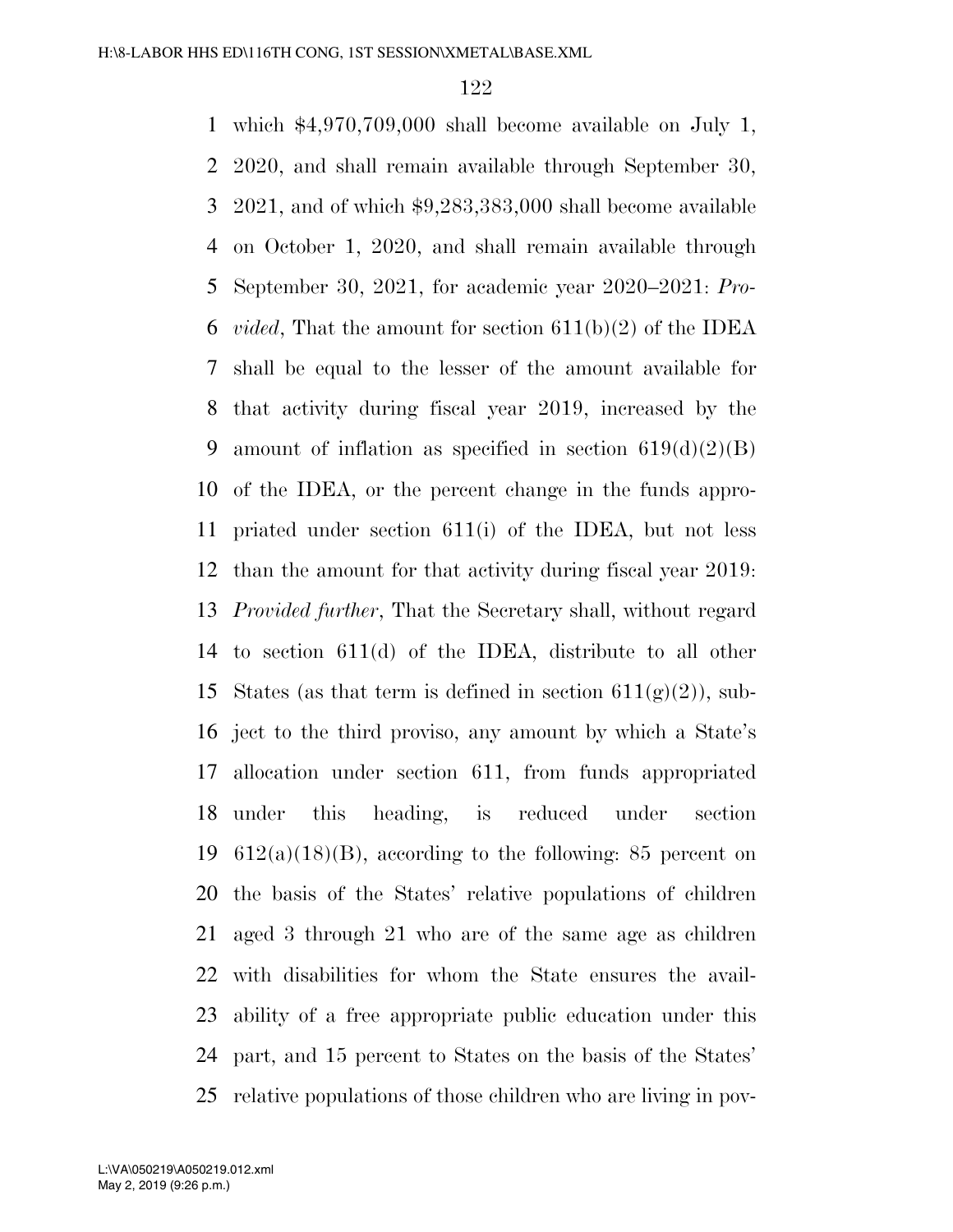erty: *Provided further*, That the Secretary may not dis- tribute any funds under the previous proviso to any State whose reduction in allocation from funds appropriated under this heading made funds available for such a dis- tribution: *Provided further*, That the States shall allocate such funds distributed under the second proviso to local educational agencies in accordance with section 611(f): *Provided further*, That the amount by which a State's allo- cation under section 611(d) of the IDEA is reduced under 10 section  $612(a)(18)(B)$  and the amounts distributed to States under the previous provisos in fiscal year 2012 or any subsequent year shall not be considered in calculating the awards under section 611(d) for fiscal year 2013 or for any subsequent fiscal years: *Provided further*, That, 15 notwithstanding the provision in section  $612(a)(18)(B)$  re- garding the fiscal year in which a State's allocation under section 611(d) is reduced for failure to comply with the 18 requirement of section  $612(a)(18)(A)$ , the Secretary may 19 apply the reduction specified in section  $612(a)(18)(B)$  over a period of consecutive fiscal years, not to exceed five, until the entire reduction is applied: *Provided further*, That the Secretary may, in any fiscal year in which a State's allocation under section 611 is reduced in accord-24 ance with section  $612(a)(18)(B)$ , reduce the amount a 25 State may reserve under section  $611(e)(1)$  by an amount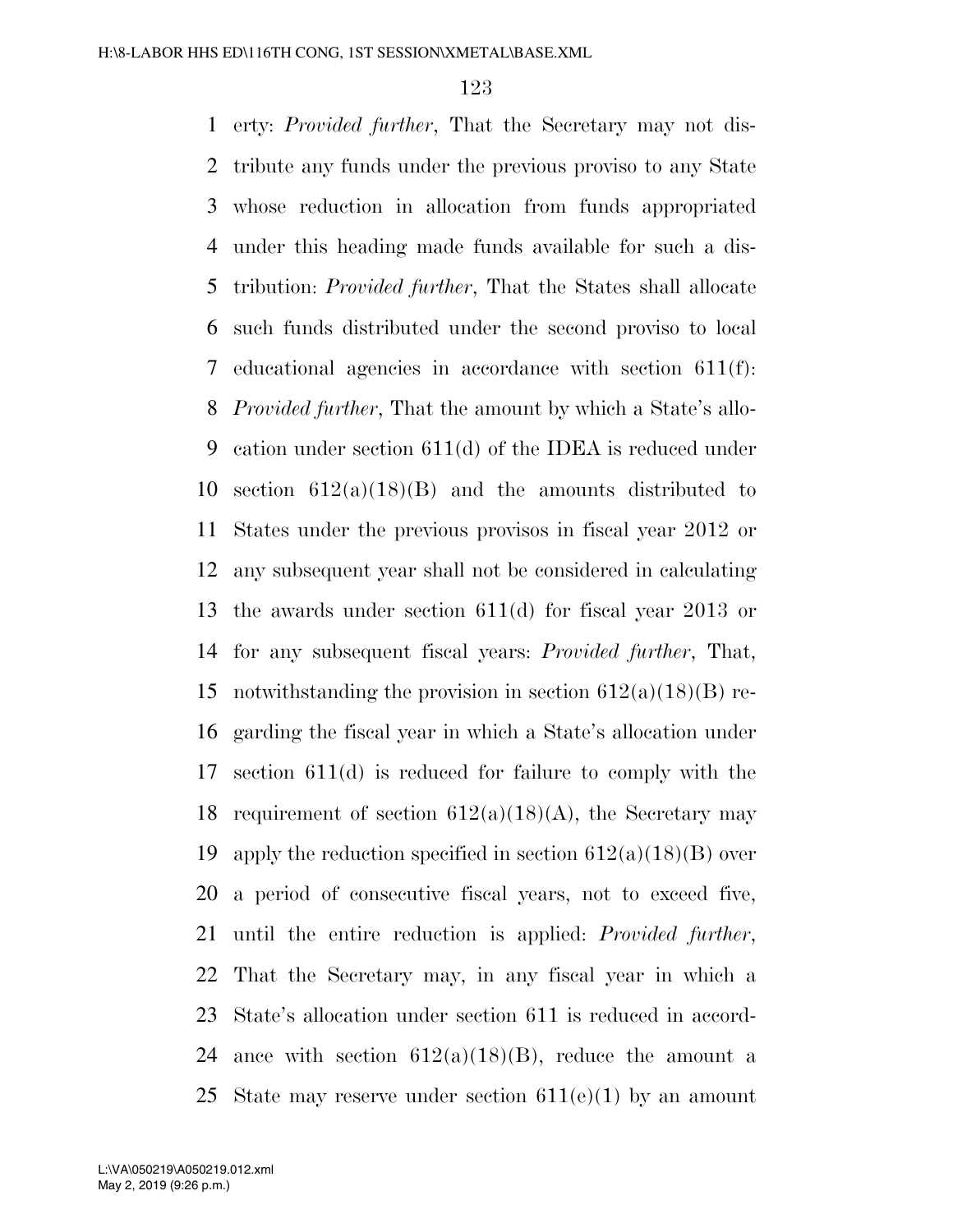that bears the same relation to the maximum amount de- scribed in that paragraph as the reduction under section 612(a)(18)(B) bears to the total allocation the State would have received in that fiscal year under section 611(d) in the absence of the reduction: *Provided further*, That the Secretary shall either reduce the allocation of funds under section 611 for any fiscal year following the fiscal year for which the State fails to comply with the 9 requirement of section  $612(a)(18)(A)$  as authorized by 10 section  $612(a)(18)(B)$ , or seek to recover funds under sec- tion 452 of the General Education Provisions Act (20 U.S.C. 1234a): *Provided further*, That the funds reserved under 611(c) of the IDEA may be used to provide tech- nical assistance to States to improve the capacity of the States to meet the data collection requirements of sections 616 and 618 and to administer and carry out other serv- ices and activities to improve data collection, coordination, quality, and use under parts B and C of the IDEA: *Pro- vided further*, That the Secretary may use funds made available for the State Personnel Development Grants pro- gram under part D, subpart 1 of IDEA to evaluate pro- gram performance under such subpart: *Provided further*, That States may use funds reserved for other State-level 24 activities under sections  $611(e)(2)$  and  $619(f)$  of the IDEA to make subgrants to local educational agencies, institu-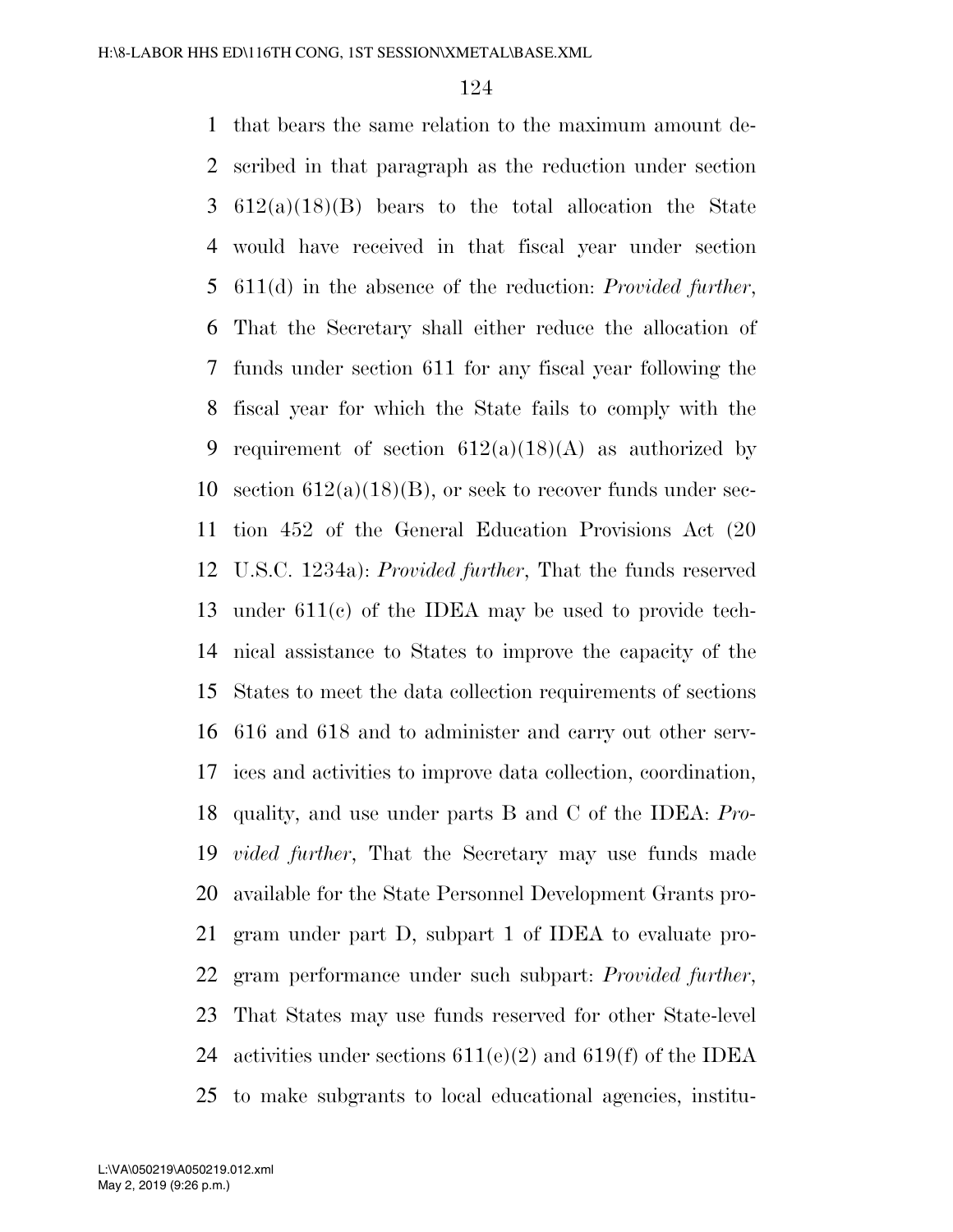tions of higher education, other public agencies, and pri- vate non-profit organizations to carry out activities au- thorized by those sections: *Provided further*, That, not-4 withstanding section  $643(e)(2)(A)$  of the IDEA, if 5 or fewer States apply for grants pursuant to section 643(e) of such Act, the Secretary shall provide a grant to each State in an amount equal to the maximum amount de- scribed in section 643(e)(2)(B) of such Act: *Provided fur- ther*, That if more than 5 States apply for grants pursuant to section 643(e) of the IDEA, the Secretary shall award funds to those States on the basis of the States' relative populations of infants and toddlers except that no such State shall receive a grant in excess of the amount de-14 scribed in section  $643(e)(2)(B)$  of such Act.

15 REHABILITATION SERVICES

 For carrying out, to the extent not otherwise pro- vided, the Rehabilitation Act of 1973 and the Helen Keller National Center Act, \$3,752,076,000, of which \$3,610,040,000 shall be for grants for vocational rehabili- tation services under title I of the Rehabilitation Act: *Pro- vided*, That the Secretary may use amounts provided in this Act that remain available subsequent to the reallot- ment of funds to States pursuant to section 110(b) of the Rehabilitation Act for innovative activities aimed at im-proving the outcomes of individuals with disabilities as de-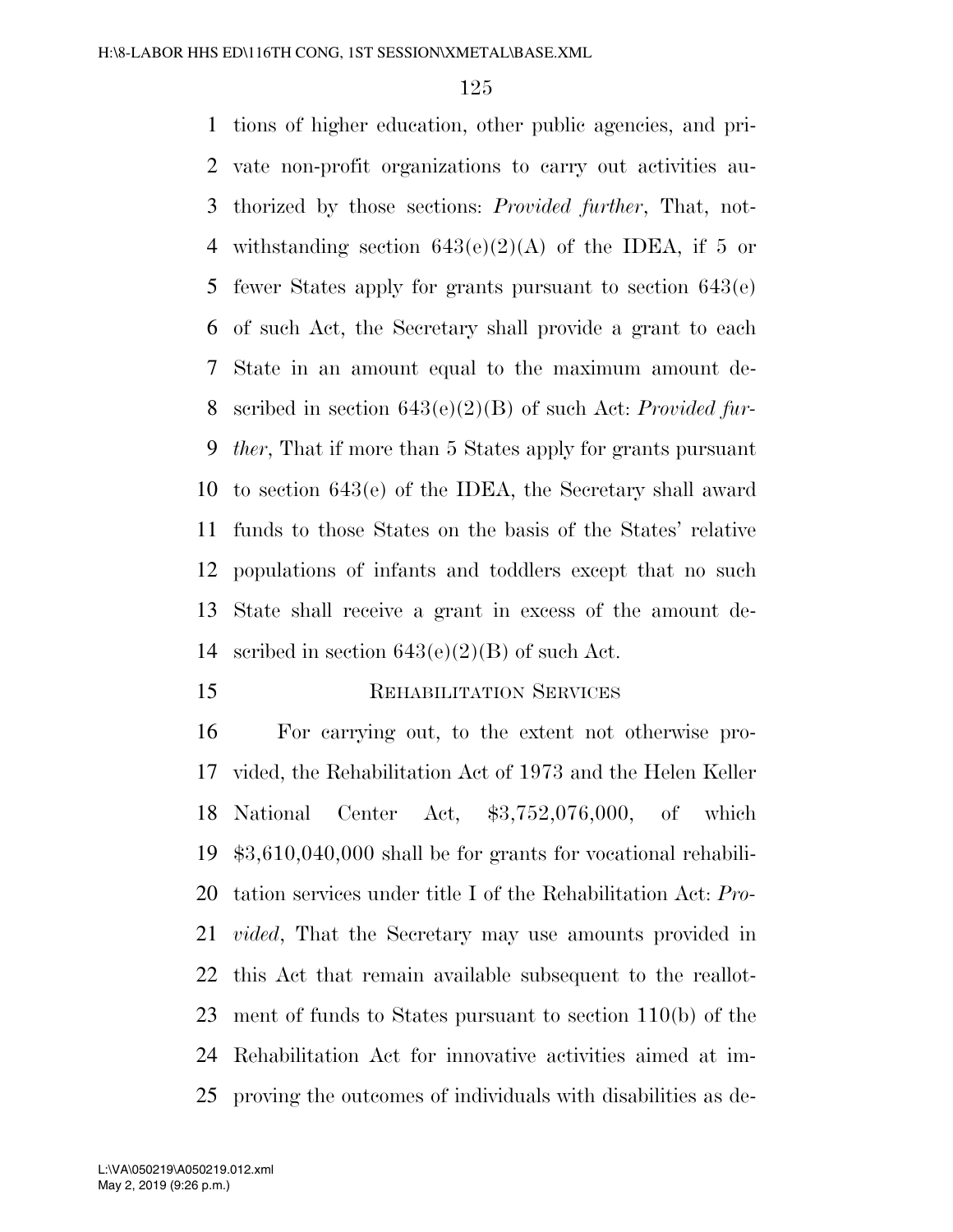fined in section 7(20)(B) of the Rehabilitation Act, includ- ing activities aimed at improving the education and post- school outcomes of children receiving Supplemental Secu- rity Income (''SSI'') and their families that may result in long-term improvement in the SSI child recipient's eco- nomic status and self-sufficiency: *Provided further*, That States may award subgrants for a portion of the funds to other public and private, nonprofit entities: *Provided further*, That any funds made available subsequent to real- lotment for innovative activities aimed at improving the outcomes of individuals with disabilities shall remain avail- able until September 30, 2021. SPECIAL INSTITUTIONS FOR PERSONS WITH DISABILITIES AMERICAN PRINTING HOUSE FOR THE BLIND For carrying out the Act to Promote the Education of the Blind of March 3, 1879, \$39,000,000. NATIONAL TECHNICAL INSTITUTE FOR THE DEAF For the National Technical Institute for the Deaf

 under titles I and II of the Education of the Deaf Act of 1986, \$80,000,000: *Provided*, That from the total amount available, the Institute may at its discretion use funds for the endowment program as authorized under section 207 of such Act.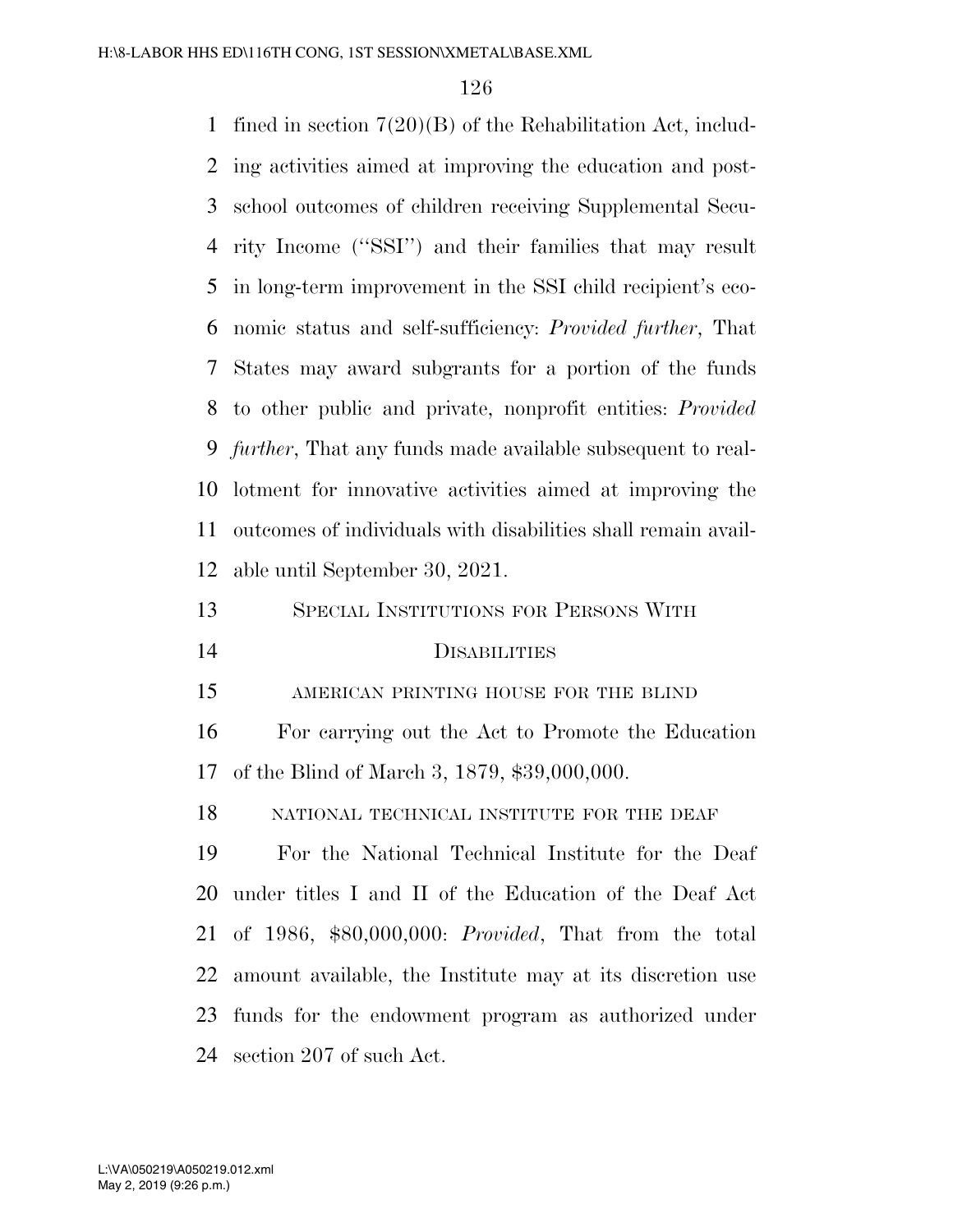## GALLAUDET UNIVERSITY

 For the Kendall Demonstration Elementary School, the Model Secondary School for the Deaf, and the partial support of Gallaudet University under titles I and II of the Education of the Deaf Act of 1986, \$138,361,000: *Provided*, That from the total amount available, the Uni- versity may at its discretion use funds for the endowment program as authorized under section 207 of such Act.

# CAREER, TECHNICAL, AND ADULT EDUCATION

 For carrying out, to the extent not otherwise pro- vided, the Carl D. Perkins Career and Technical Edu- cation Act of 2006 (Perkins Act), and the Adult Edu- cation and Family Literacy Act (AEFLA), \$1,986,133,000, of which \$1,195,133,000 shall become available on July 1, 2020, and shall remain available through September 30, 2021, and of which \$791,000,000 shall become available on October 1, 2020, and shall re- main available through September 30, 2021: *Provided*, That of the amounts made available for the AEFLA, \$13,712,000 shall be for national leadership activities under section 242.

STUDENT FINANCIAL ASSISTANCE

 For carrying out subparts 1, 3, and 10 of part A, and part C of title IV of the HEA, \$24,937,352,000, which shall remain available through September 30, 2021.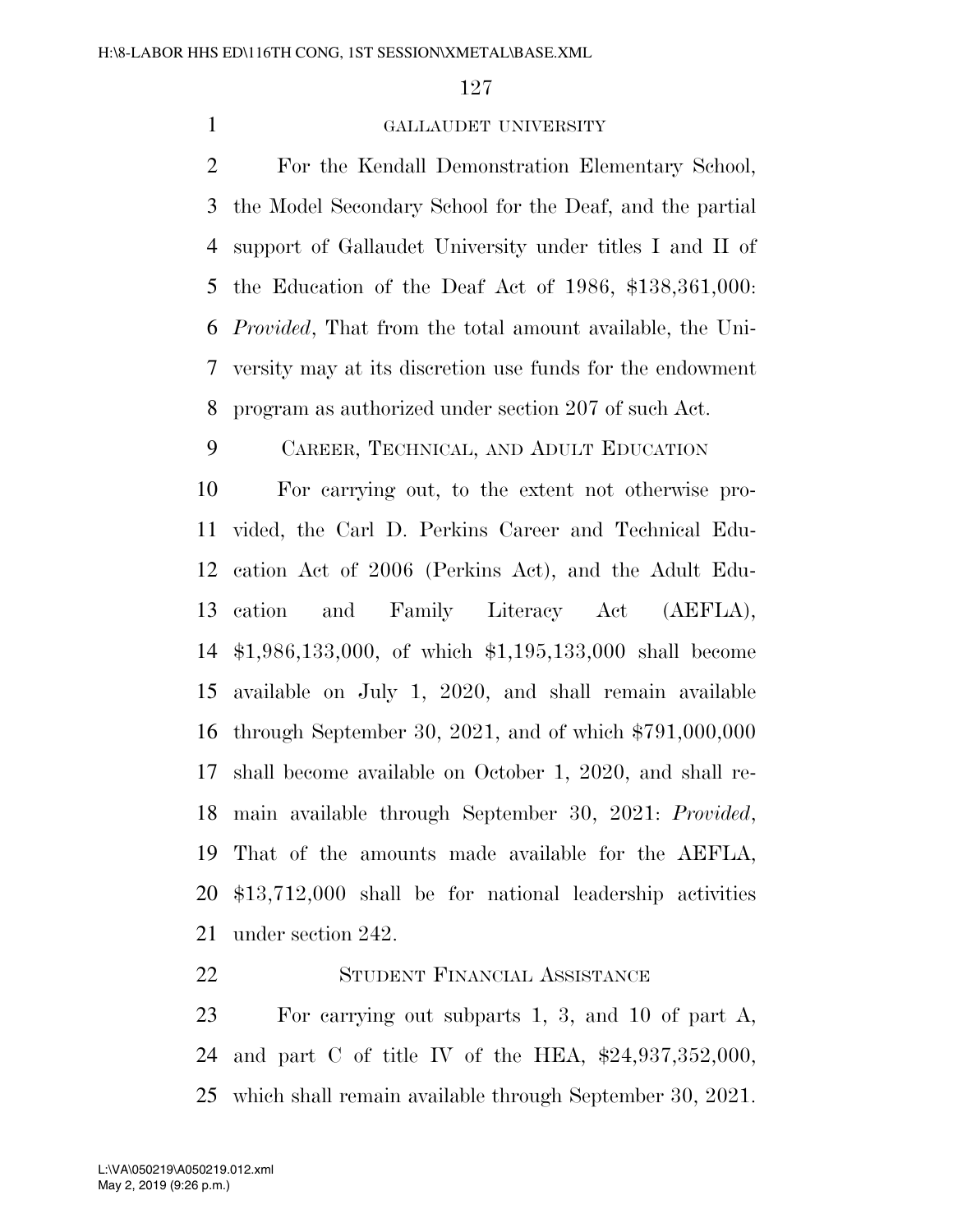The maximum Pell Grant for which a student shall be eligible during award year 2020–2021 shall be \$5,285. STUDENT AID ADMINISTRATION

 For Federal administrative expenses to carry out part D of title I, and subparts 1, 3, 9, and 10 of part A, and parts B, C, D, and E of title IV of the HEA, and subpart 1 of part A of title VII of the Public Health Service Act, \$1,678,943,000, to remain available through September 30, 2021: *Provided*, That the Secretary shall allocate new student loan borrower accounts to eligible student loan servicers on the basis of their past performance compared to all loan servicers, utilizing established common metrics, and on the basis of the capacity of each servicer to process new and existing accounts and compliance with Federal and State law: *Provided further*, That for student loan contracts awarded prior to October 1, 2017, the Secretary shall allow student loan borrowers who are consolidating Federal student loans to select from any student loan servicer to service their new consolidated student loan: *Provided further*, That in order to promote accountability and high-quality service to borrowers, the Secretary shall not award funding for any contract solicitation for a new Federal student loan servicing environment, including the solicitation for the FSA Next Generation Processing and Servicing Environment, unless such an environment pro-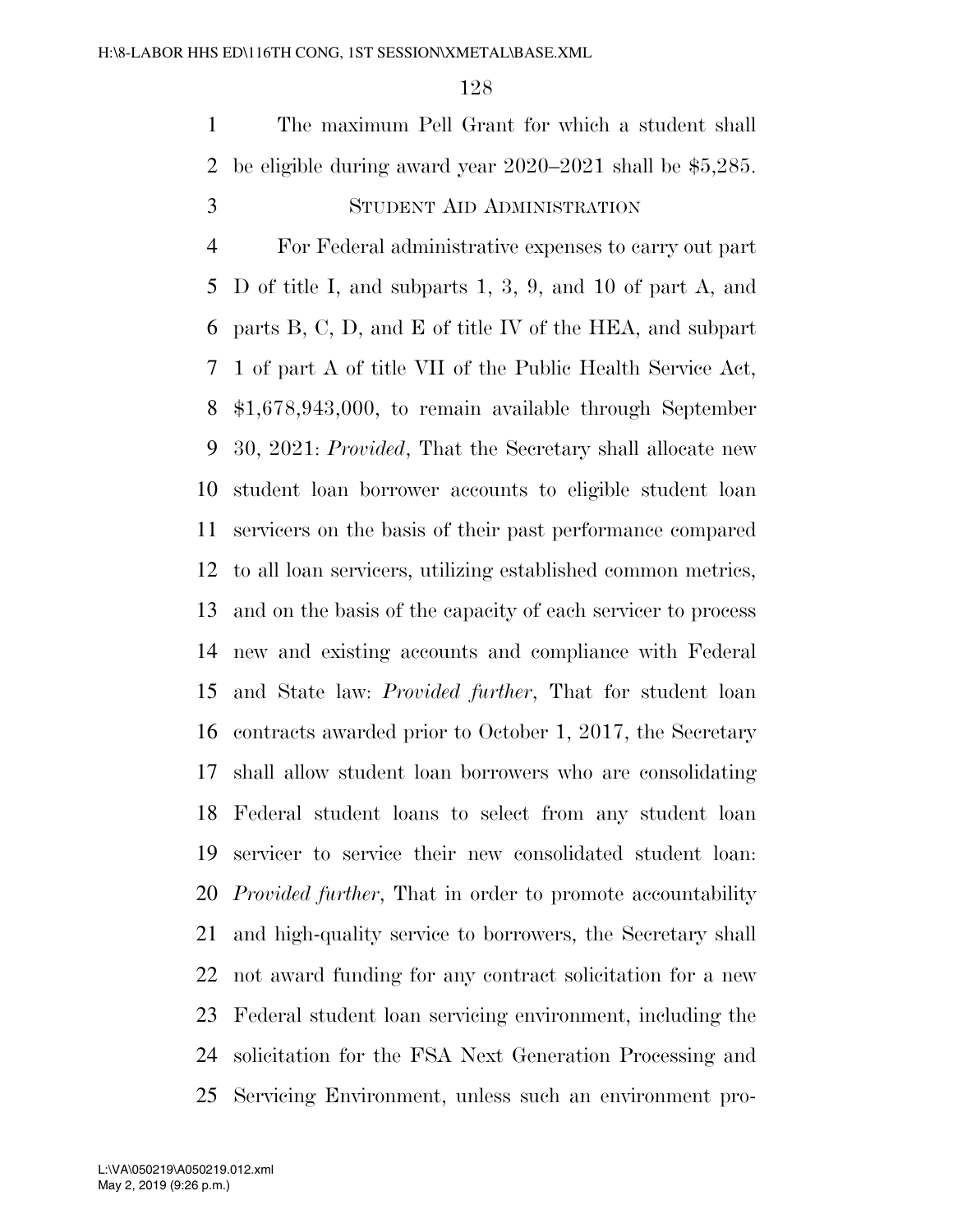vides for the participation of multiple student loan servicers that contract directly with the Department of Education: *Provided further*, That the FSA Next Genera- tion Processing and Servicing Environment, or any new Federal student loan servicing environment, shall include accountability measures that account for the performance of the portfolio and contractor compliance with Federal Student Aid (FSA) guidelines: *Provided further*, That FSA shall ensure that contracts for the Next Generation Processing and Servicing Environment, or any new Fed- eral loan servicing environment, incentivize more support to borrowers at risk of delinquency or default: *Provided further*, That the Secretary shall provide quarterly brief- ings to the Committees on Appropriations and Education and Labor of the House of Representatives and the Com- mittees on Appropriations and Health, Education, Labor, and Pensions of the Senate on general progress related to solicitations for Federal student loan servicing con-tracts.

**HIGHER EDUCATION** 

 For carrying out, to the extent not otherwise pro- vided, titles II, III, IV, V, VI, and VII of the HEA, the Mutual Educational and Cultural Exchange Act of 1961, and section 117 of the Perkins Act, \$2,743,533,000: *Pro-vided*, That notwithstanding any other provision of law,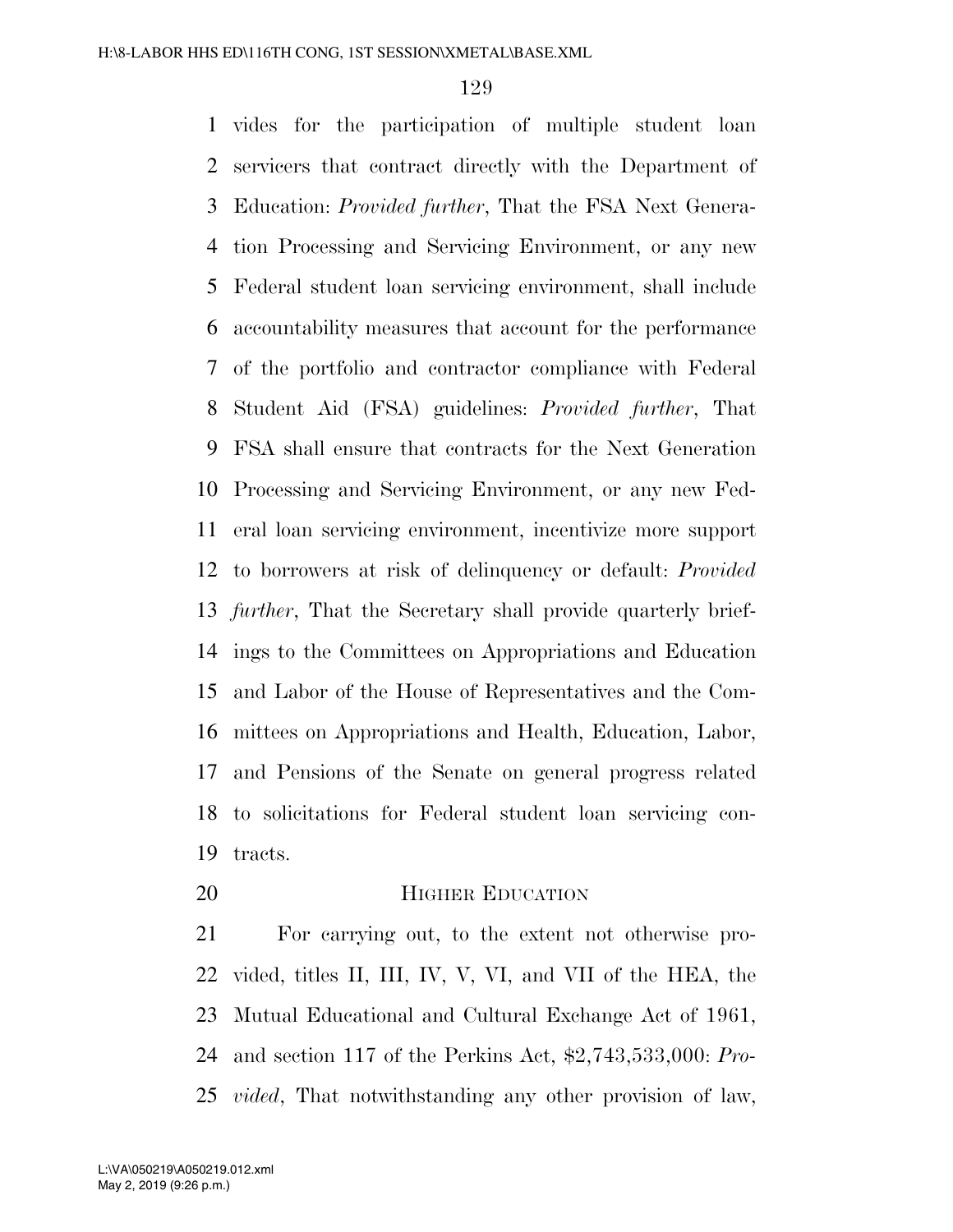funds made available in this Act to carry out title VI of the HEA and section 102(b)(6) of the Mutual Educational and Cultural Exchange Act of 1961 may be used to sup- port visits and study in foreign countries by individuals who are participating in advanced foreign language train- ing and international studies in areas that are vital to United States national security and who plan to apply their language skills and knowledge of these countries in the fields of government, the professions, or international development: *Provided further*, That of the funds referred to in the preceding proviso up to 1 percent may be used for program evaluation, national outreach, and informa- tion dissemination activities: *Provided further*, That up to 1.5 percent of the funds made available under chapter 2 of subpart 2 of part A of title IV of the HEA may be used for evaluation.

#### **HOWARD UNIVERSITY**

 For partial support of Howard University, \$250,000,000, of which not less than \$3,405,000 shall be for a matching endowment grant pursuant to the Howard University Endowment Act and shall remain available until expended.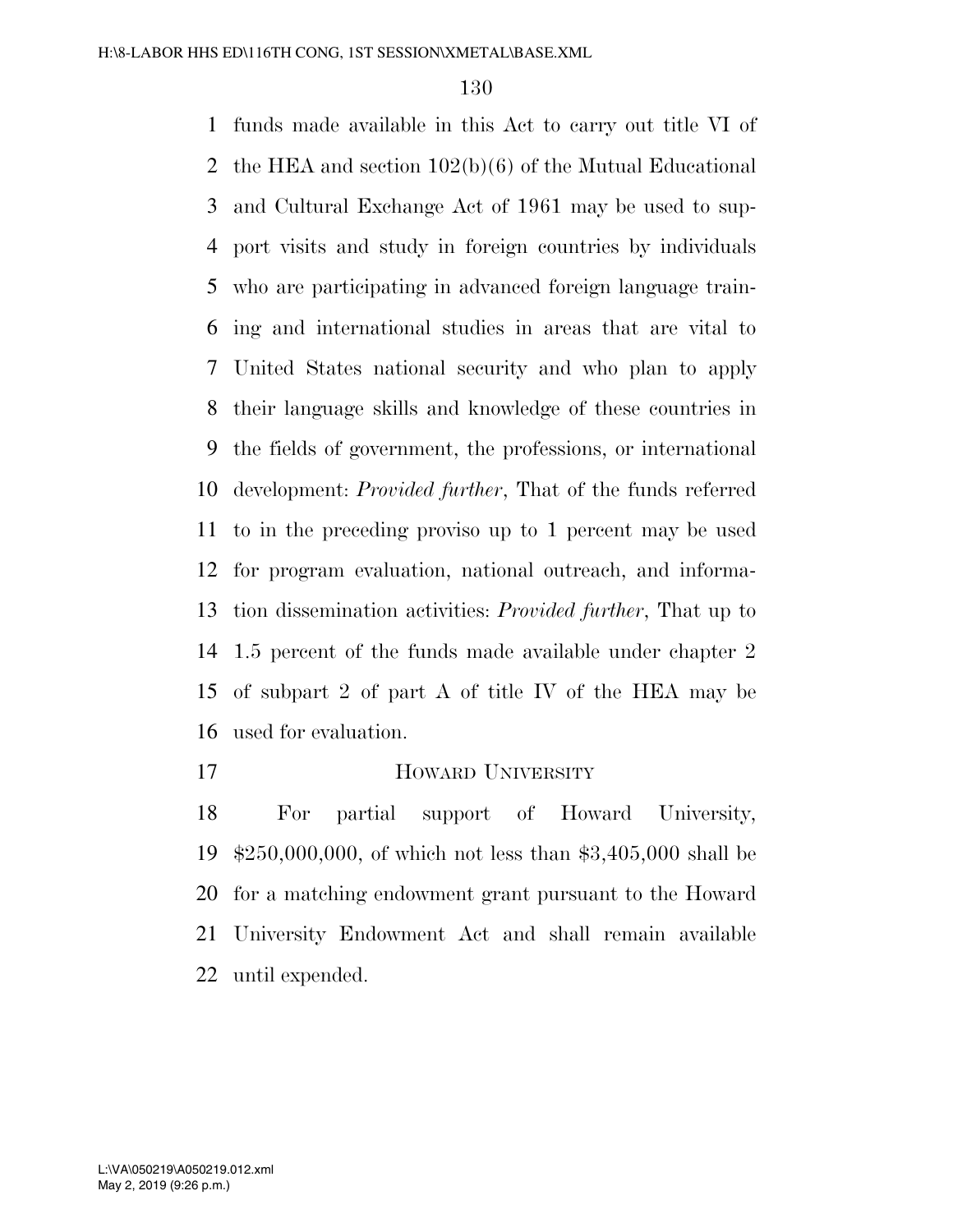COLLEGE HOUSING AND ACADEMIC FACILITIES LOANS PROGRAM For Federal administrative expenses to carry out ac- tivities related to existing facility loans pursuant to section 121 of the HEA, \$435,000. HISTORICALLY BLACK COLLEGE AND UNIVERSITY CAPITAL FINANCING PROGRAM ACCOUNT For the cost of guaranteed loans, \$20,150,000, as au- thorized pursuant to part D of title III of the HEA, which shall remain available through September 30, 2021: *Pro- vided*, That such costs, including the cost of modifying such loans, shall be as defined in section 502 of the Con- gressional Budget Act of 1974: *Provided further*, That these funds are available to subsidize total loan principal, any part of which is to be guaranteed, not to exceed \$212,100,000: *Provided further*, That these funds may be used to support loans to public and private Historically Black Colleges and Universities without regard to the limi-tations within section 344(a) of the HEA.

 In addition, \$20,000,000 shall be made available to provide for the deferment of loans made under part D of title III of the HEA to eligible institutions that are private Historically Black Colleges and Universities, which apply for the deferment of such a loan and demonstrate financial need for such deferment by having a score of 2.6 or less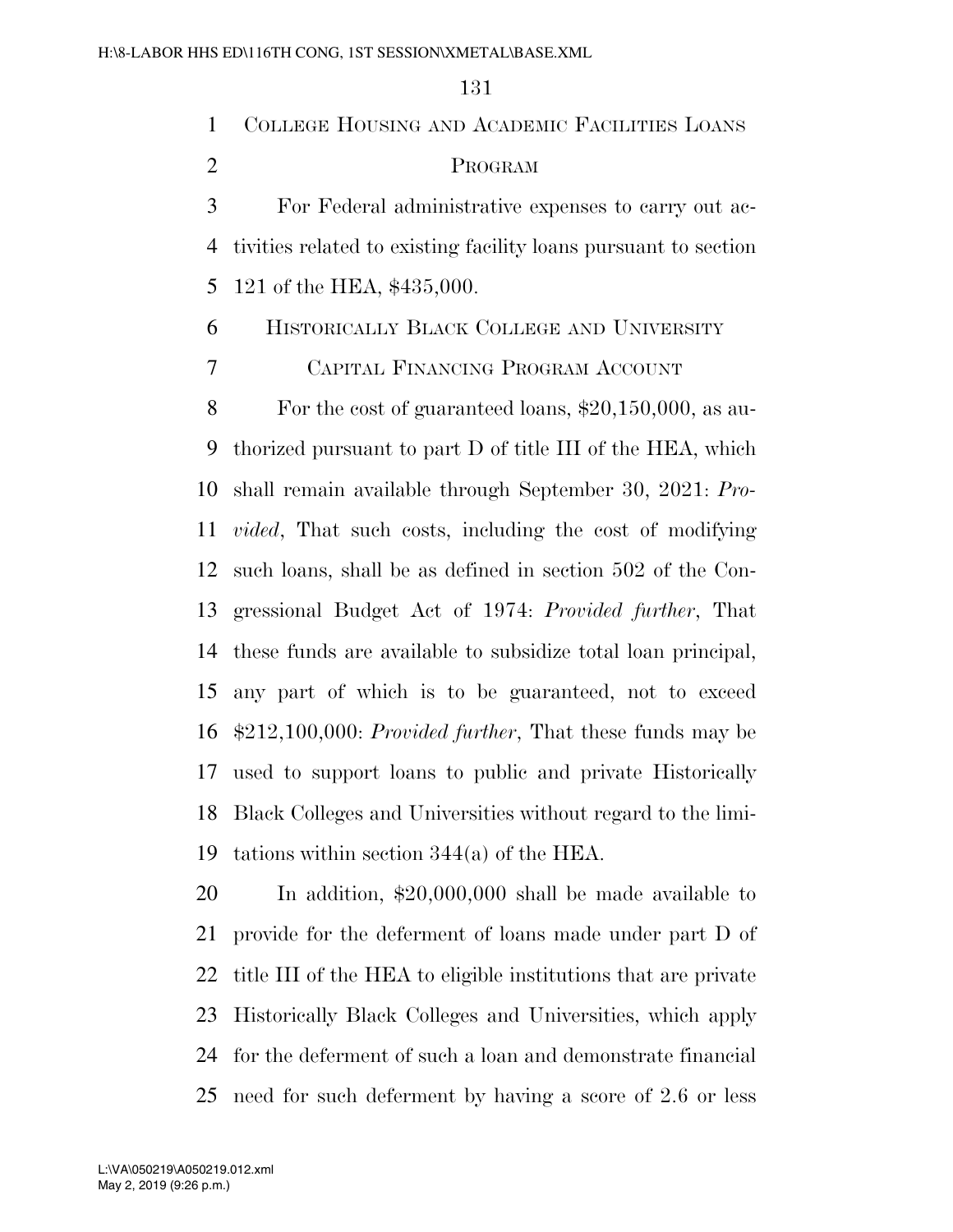on the Department of Education's financial responsibility test: *Provided*, That during the period of deferment of such a loan, interest on the loan will not accrue or be cap- italized, and the period of deferment shall be for at least a period of 3-fiscal years and not more than 6-fiscal years: *Provided further*, That funds available under this para- graph shall be used to fund eligible deferment requests submitted for this purpose in fiscal year 2018: *Provided further*, That the Secretary shall create and execute an outreach plan to work with States and the Capital Financ- ing Advisory Board to improve outreach to States and help additional public Historically Black Colleges and Univer-sities participate in the program.

 In addition, \$10,000,000 shall be made available to provide for the deferment of loans made under part D of title III of the HEA to eligible institutions that are public Historically Black Colleges and Universities, which apply for the deferment of such a loan and demonstrate financial need for such deferment, which shall be determined by the Secretary of Education based on factors including, but not limited to, equal to or greater than 5 percent of the school's annual revenue from the previous fiscal year rel- ative to its debt service: *Provided*, That during the period of deferment of such a loan, interest on the loan will not accrue or be capitalized, and the period of deferment shall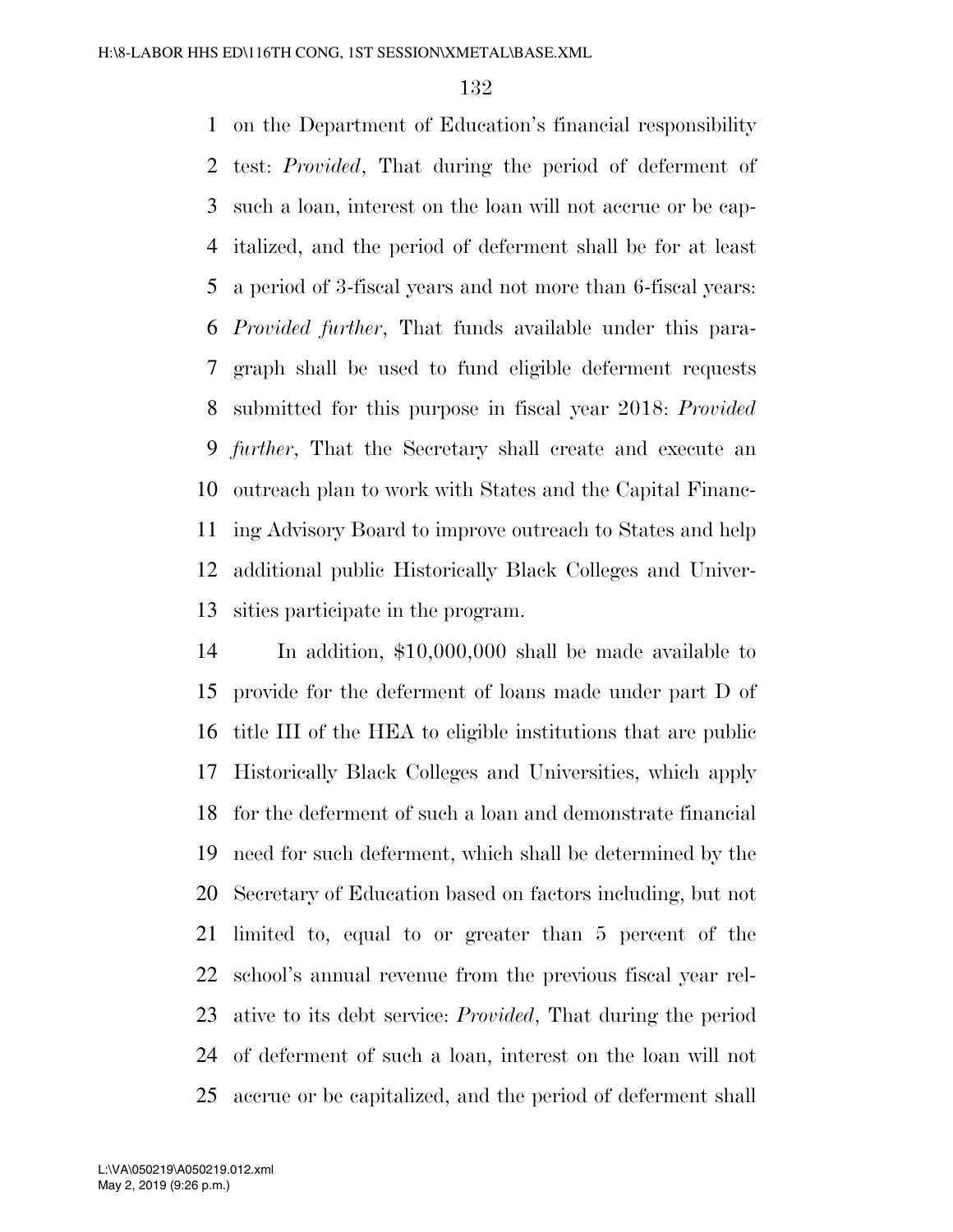be for at least a period of 3-fiscal years and not more than 6-fiscal years.

 In addition, for administrative expenses to carry out the Historically Black College and University Capital Fi- nancing Program entered into pursuant to part D of title III of the HEA, \$334,000.

### INSTITUTE OF EDUCATION SCIENCES

 For carrying out activities authorized by the Edu- cation Sciences Reform Act of 2002, the National Assess- ment of Educational Progress Authorization Act, section 208 of the Educational Technical Assistance Act of 2002, and section 664 of the Individuals with Disabilities Edu- cation Act, \$650,000,000, which shall remain available through September 30, 2021: *Provided*, That funds avail- able to carry out section 208 of the Educational Technical Assistance Act may be used to link Statewide elementary and secondary data systems with early childhood, postsec- ondary, and workforce data systems, or to further develop such systems: *Provided further*, That up to \$6,000,000 of the funds available to carry out section 208 of the Edu- cational Technical Assistance Act may be used for awards to public or private organizations or agencies to support activities to improve data coordination, quality, and use at the local, State, and national levels.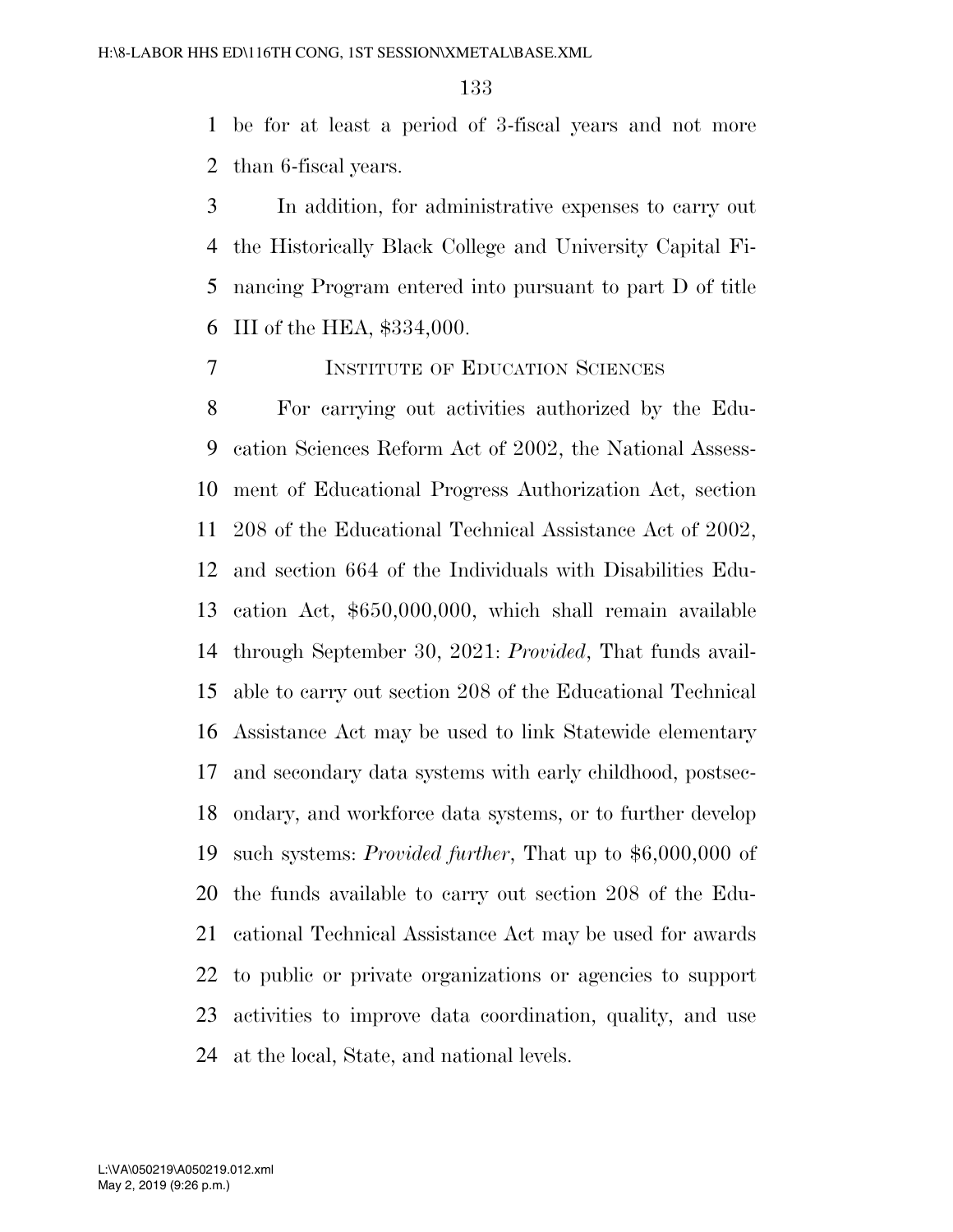## DEPARTMENTAL MANAGEMENT

# PROGRAM ADMINISTRATION

 For carrying out, to the extent not otherwise pro- vided, the Department of Education Organization Act, in- cluding rental of conference rooms in the District of Co- lumbia and hire of three passenger motor vehicles, \$430,000,000: *Provided*, That, notwithstanding any other provision of law, none of the funds provided by this Act or provided by previous Appropriations Acts to the De- partment of Education available for obligation or expendi- ture in the current fiscal year may be used for any activity relating to implementing a reorganization that decentral- izes, reduces the staffing level, or alters the responsibil- ities, structure, authority, or functionality of the Budget Service of the Department of Education, relative to the organization and operation of the Budget Service as in effect on January 1, 2018.

# 18 OFFICE FOR CIVIL RIGHTS

 For expenses necessary for the Office for Civil Rights, as authorized by section 203 of the Department of Education Organization Act, \$130,000,000.

22 OFFICE OF INSPECTOR GENERAL

 For expenses necessary for the Office of Inspector General, as authorized by section 212 of the Department of Education Organization Act, \$63,418,000.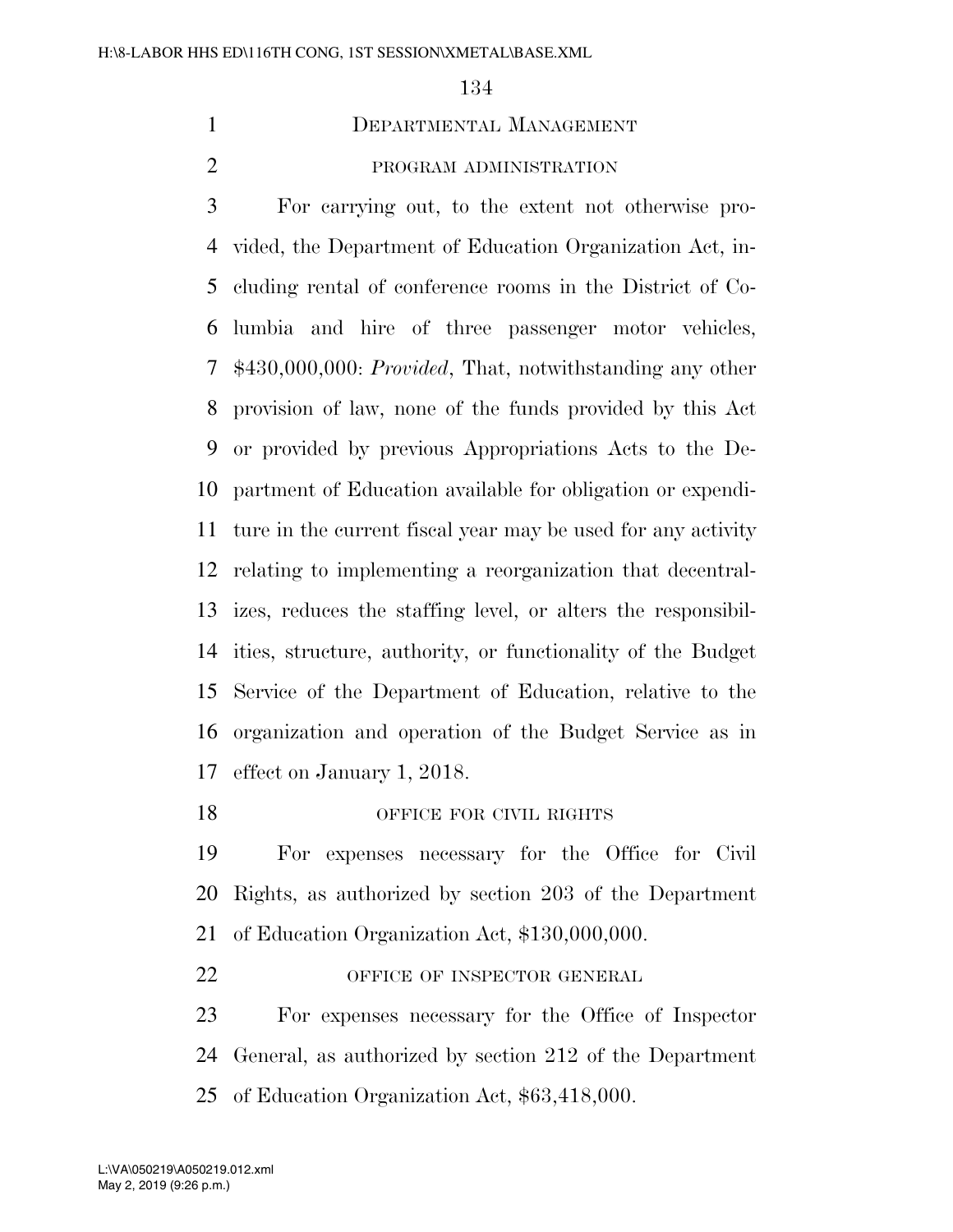## GENERAL PROVISIONS

 SEC. 301. No funds appropriated in this Act may be used to prevent the implementation of programs of vol-untary prayer and meditation in the public schools.

(TRANSFER OF FUNDS)

 SEC. 302. Not to exceed 1 percent of any discre- tionary funds (pursuant to the Balanced Budget and Emergency Deficit Control Act of 1985) which are appro- priated for the Department of Education in this Act may be transferred between appropriations, but no such appro- priation shall be increased by more than 3 percent by any such transfer: *Provided*, That the transfer authority granted by this section shall be available only to meet emergency needs and shall not be used to create any new program or to fund any project or activity for which no funds are provided in this Act: *Provided further*, That the Committees on Appropriations of the House of Represent- atives and the Senate are notified at least 15 days in ad-vance of any transfer.

 SEC. 303. Funds appropriated in this Act and con- solidated for evaluation purposes under section 8601(c) of the ESEA shall be available from July 1, 2020, through September 30, 2021.

 SEC. 304. (a) An institution of higher education that maintains an endowment fund supported with funds ap-propriated for title III or V of the HEA for fiscal year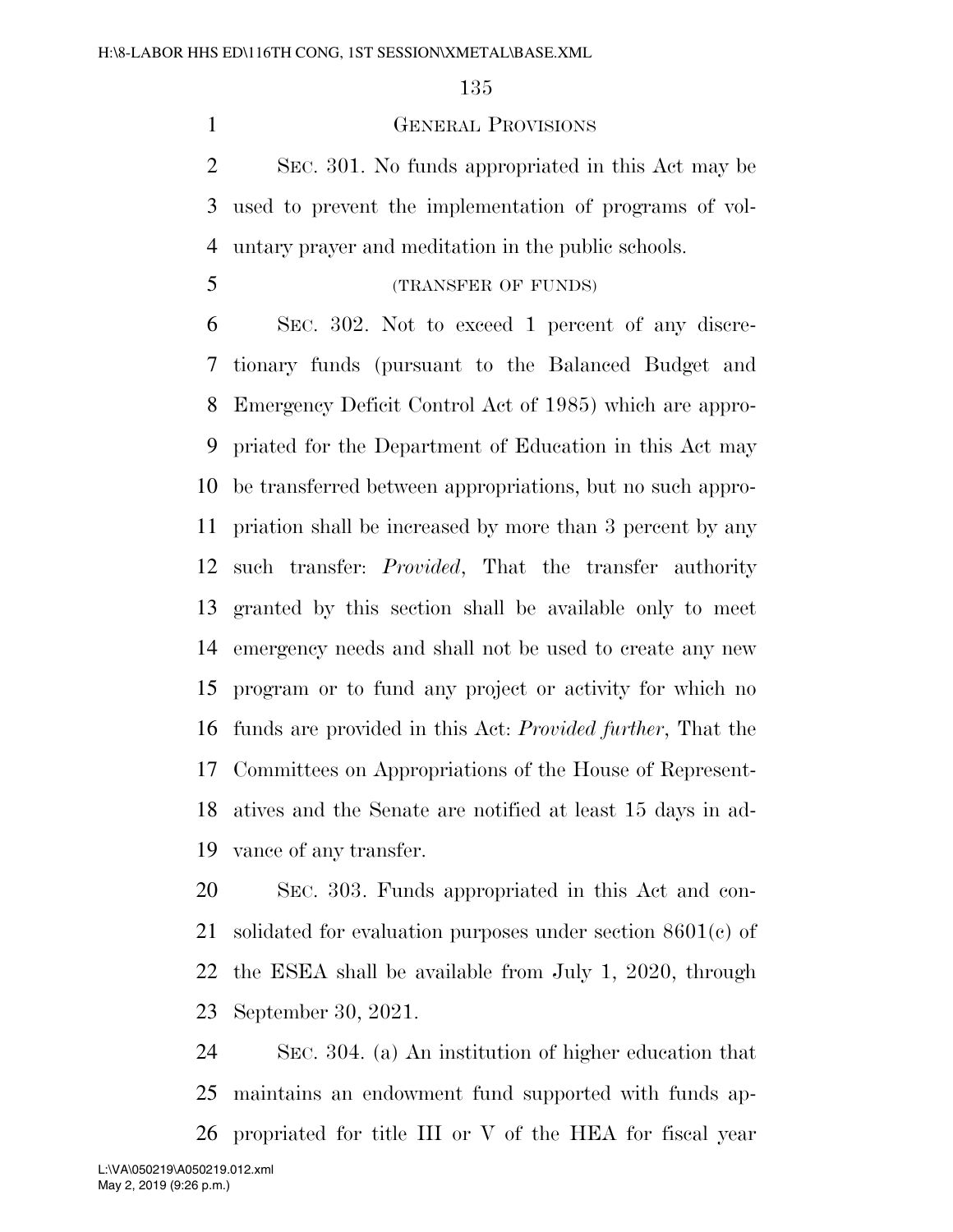2020 may use the income from that fund to award schol- arships to students, subject to the limitation in section  $331(e)(3)(B)(i)$  of the HEA. The use of such income for such purposes, prior to the enactment of this Act, shall be considered to have been an allowable use of that in-come, subject to that limitation.

 (b) Subsection (a) shall be in effect until titles III and V of the HEA are reauthorized.

 SEC. 305. Section 114(f) of the HEA (20 U.S.C. 1011c(f)) is amended by striking ''2019'' and inserting ''2020''.

 SEC. 306. Section 458(a) of the HEA (20 U.S.C. 1087h(a)) is amended in paragraph (4) by striking ''2019'' and inserting ''2020''.

 SEC. 307. Funds appropriated in this Act under the heading ''Student Aid Administration'' may be available for payments for student loan servicing to an institution of higher education that services outstanding Federal Per- kins Loans under part E of title IV of the Higher Edu-cation Act of 1965 (20 U.S.C. 1087aa et seq.).

## 21 (RESCISSION)

22 SEC. 308. Section  $401(b)(7)(A)(iv)(X)$  of the Higher Education Act of 1965 (20 U.S.C. 1070a(b)(7)(A)(iv)(X)) is amended by striking ''\$1,430,000,000'' and inserting ''\$1,378,000,000''.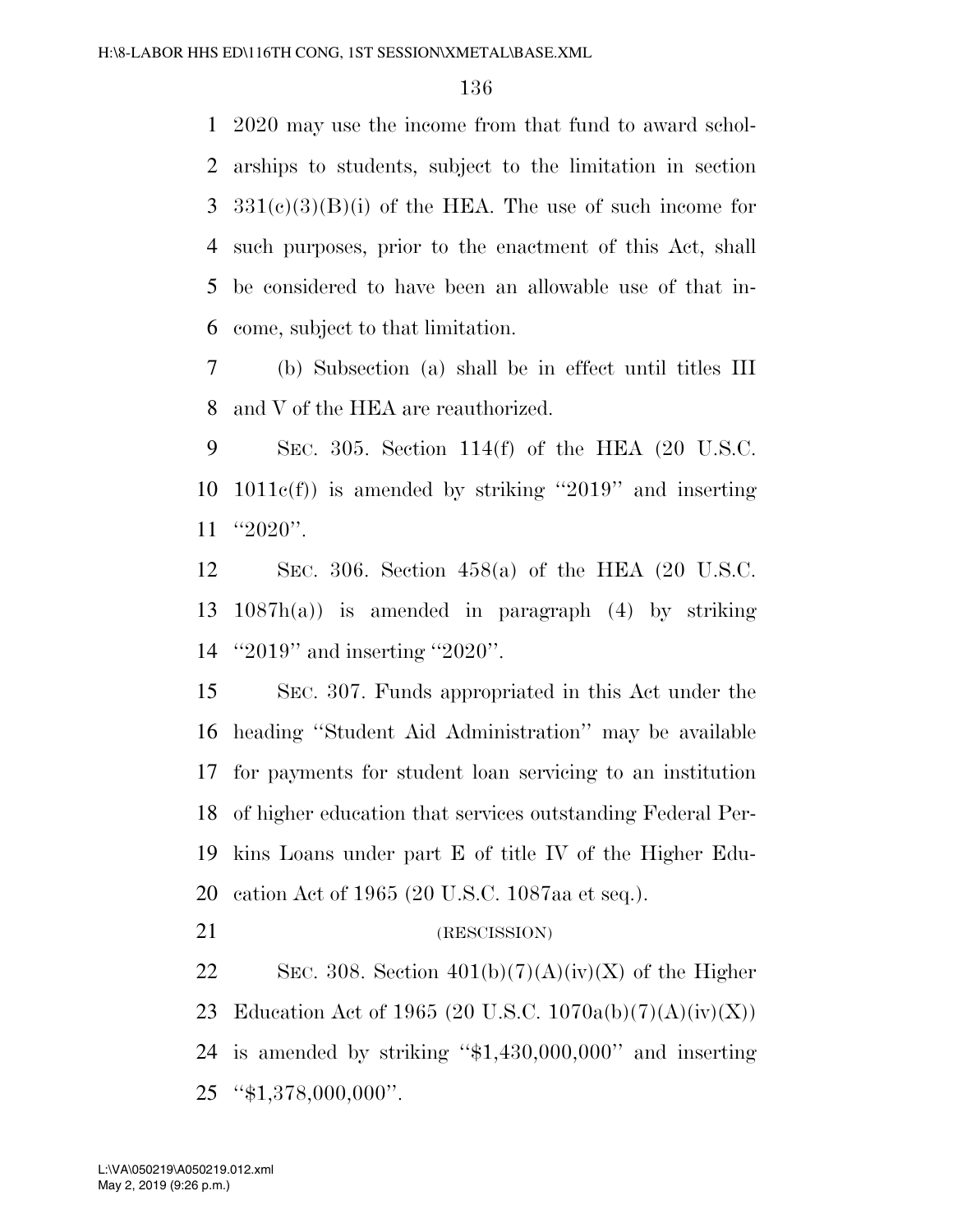SEC. 309. (a) An institution of higher education may, with explicit written consent of an applicant who has com- pleted a FAFSA under such section 483(a), provide such information collected from the applicant's FAFSA as is necessary to a scholarship granting organization, includ- ing a tribal organization (defined in section 4 of the Indian Self-Determination and Education Assistance Act (25 U.S.C. 5304)), or to an organization assisting the appli- cant in applying for and receiving Federal, State, local, or tribal assistance, that is designated by the applicant to assist the applicant in applying for and receiving finan- cial assistance for any component of the applicant's cost of attendance (defined in section 472 of the HEA) at that institution.

 (b) An organization that receives information pursu- ant to subsection (a) shall not sell or otherwise share such information.

 (c) This section shall be in effect until title IV of the HEA is reauthorized.

 SEC. 310. For an additional amount for ''Department of Education—Federal Direct Student Loan Program Ac- count'', \$350,000,000, to remain available until expended, shall be for the cost, as defined under section 502 of the Congressional Budget Act of 1974, of the Secretary of Education providing loan cancellation in the same manner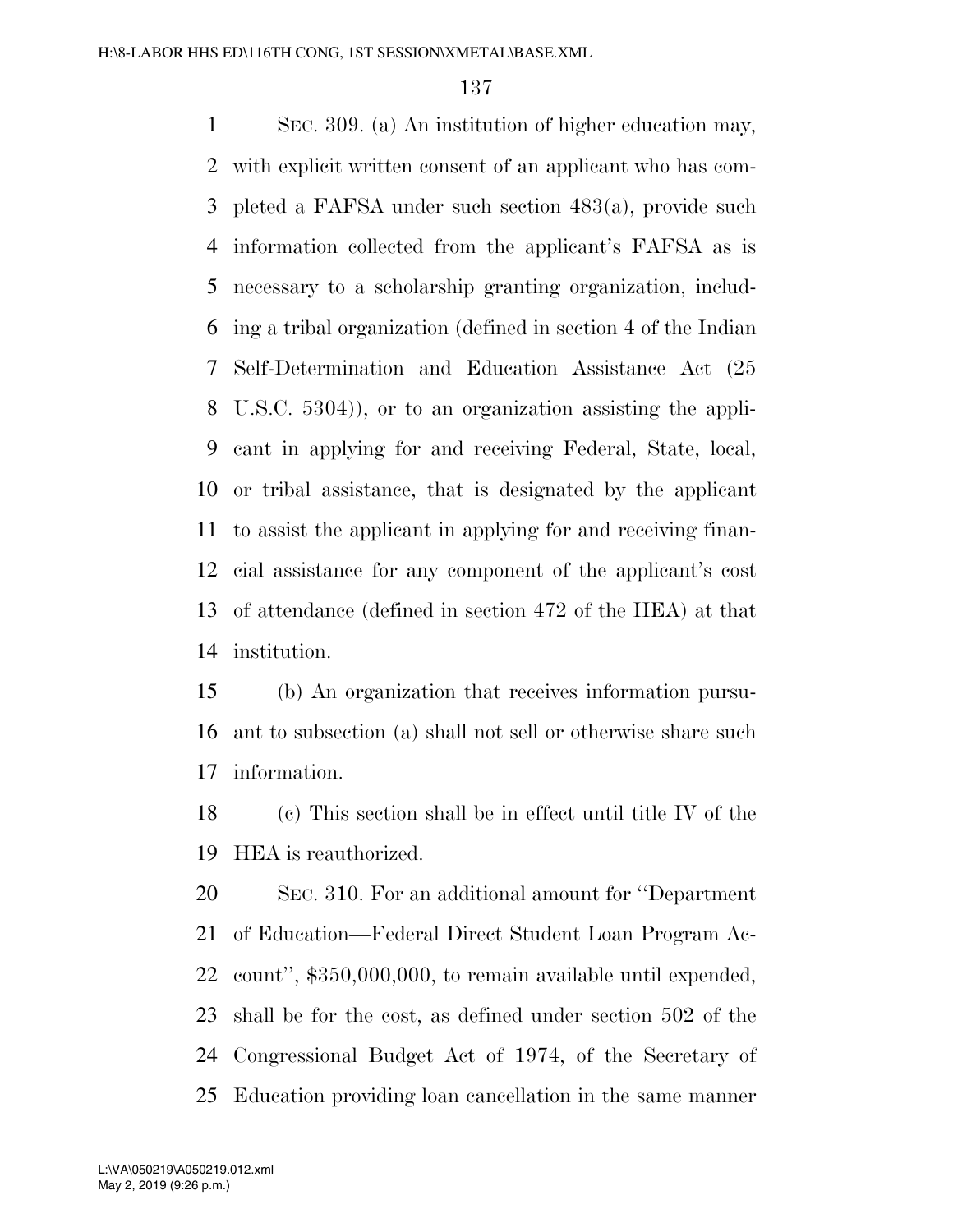as under section 455(m) of the Higher Education Act of 2 1965 (20 U.S.C. 1087 $e(m)$ ), for borrowers of loans made under part D of title IV of such Act who would qualify for loan cancellation under section 455(m) except some, or all, of the 120 required payments under section  $455(m)(1)(A)$  do not qualify for purposes of the program because they were monthly payments made in accordance with graduated or extended repayment plans as described 9 under subparagraph  $(B)$  or  $(C)$  of section  $455(d)(1)$  or the corresponding repayment plan for a consolidation loan made under section 455(g) and that were less than the 12 amount calculated under section  $455(d)(1)(A)$ , based on a 10-year repayment period: *Provided*, That the total loan volume, including outstanding principal, fees, capitalized interest, or accrued interest, at application that is eligible for such loan cancellation by such borrowers shall not ex- ceed \$500,000,000: *Provided further*, That the Secretary shall develop and make available a simple method for bor- rowers to apply for loan cancellation under this section within 60 days of enactment of this Act: *Provided further*, That the Secretary shall provide loan cancellation under this section to eligible borrowers on a first-come, first- serve basis, based on the date of application and subject to both the limitation on total loan volume at application for such loan cancellation specified in the first proviso and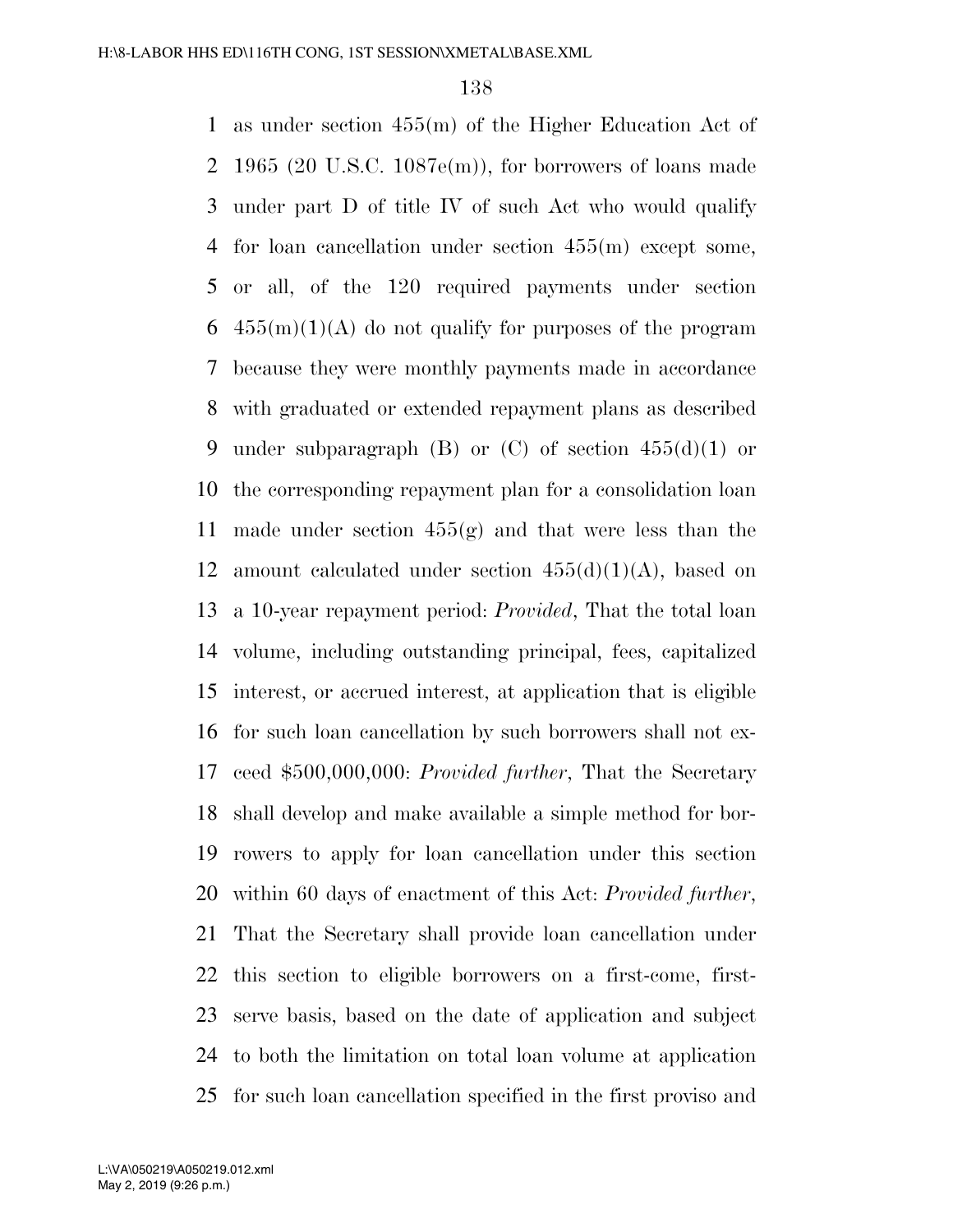the availability of appropriations under this section: *Pro- vided further*, That no borrower may, for the same service, receive a reduction of loan obligations under both this sec- tion and section 428J, 428K, 428L, or 460 of such Act: *Provided further*, That the Secretary shall inform all bor- rowers who have submitted an Employment Certification Form and are in the incorrect repayment program about the Temporary Expanded Public Service Loan Forgive- ness Program and requirements for qualification under the program.

 SEC. 311. Of the amounts made available under this title under the heading ''Student Aid Administration'', \$2,300,000 shall be used by the Secretary of Education to conduct outreach to borrowers of loans made under part D of title IV of the Higher Education Act of 1965 who may intend to qualify for loan cancellation under section  $455(m)$  of such Act (20 U.S.C. 1087e(m)), to ensure that borrowers are meeting the terms and conditions of such loan cancellation: *Provided*, That the Secretary shall spe- cifically conduct outreach to assist borrowers who would qualify for loan cancellation under section 455(m) of such Act except that the borrower has made some, or all, of the 120 required payments under a repayment plan that 24 is not described under section  $455(m)(A)$  of such Act, to encourage borrowers to enroll in a qualifying repayment

May 2, 2019 (9:26 p.m.) L:\VA\050219\A050219.012.xml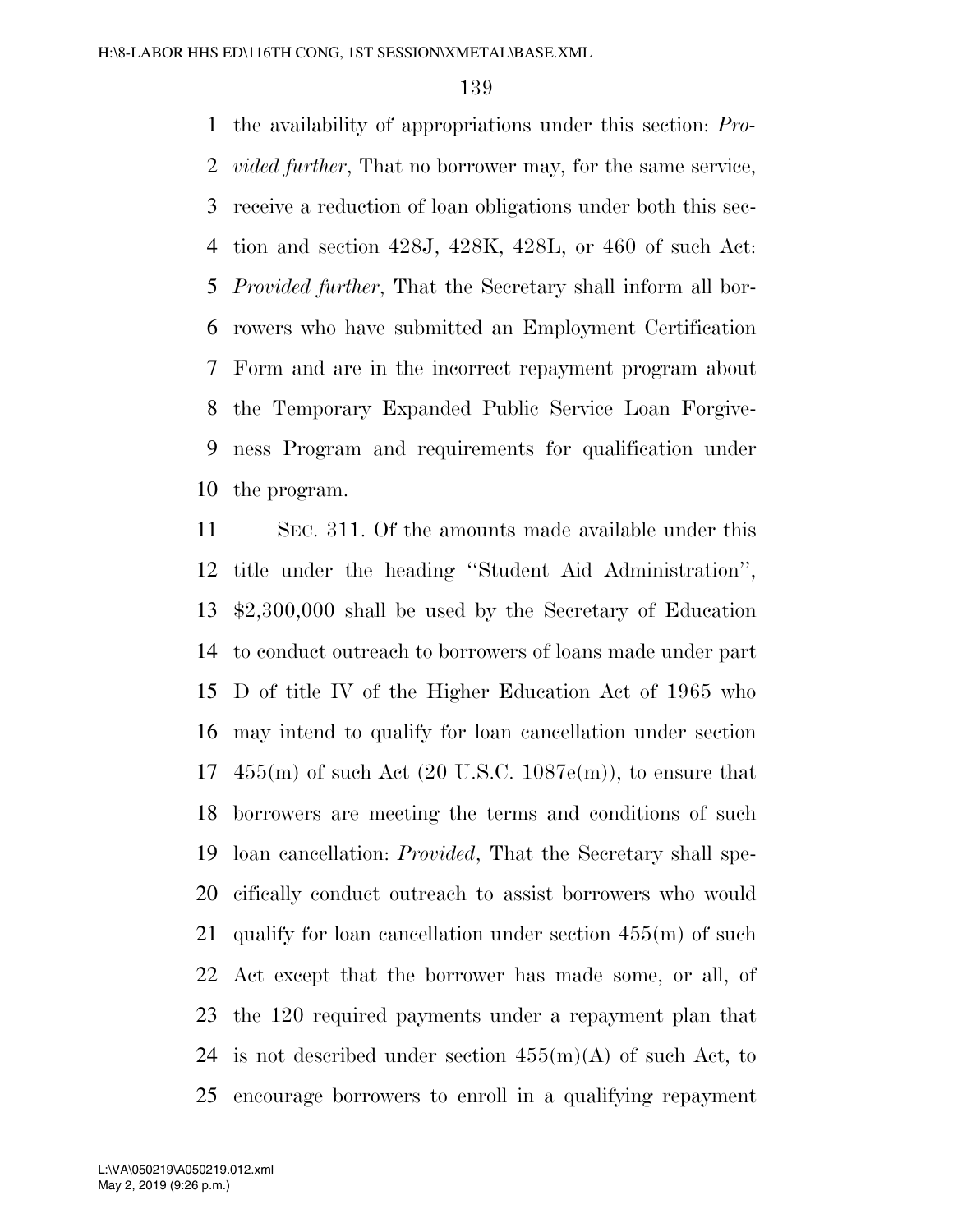plan: *Provided further*, That the Secretary shall also com- municate to all Direct Loan borrowers the full require- ments of section 455(m) of such Act and improve the fil- ing of employment certification by providing improved out- reach and information such as outbound calls, electronic communications, ensuring prominent access to program requirements and benefits on each servicer's website, and creating an option for all borrowers to complete the entire payment certification process electronically and on a cen- tralized website. This title may be cited as the ''Department of Edu- cation Appropriations Act, 2020''. TITLE IV RELATED AGENCIES COMMITTEE FOR PURCHASE FROM PEOPLE WHO ARE BLIND OR SEVERELY DISABLED SALARIES AND EXPENSES For expenses necessary for the Committee for Pur- chase From People Who Are Blind or Severely Disabled (referred to in this title as ''the Committee'') established under section 8502 of title 41, United States Code, \$9,000,000: *Provided*, That in order to authorize any cen- tral nonprofit agency designated pursuant to section 8503(c) of title 41, United States Code, to perform re-quirements of the Committee as prescribed under section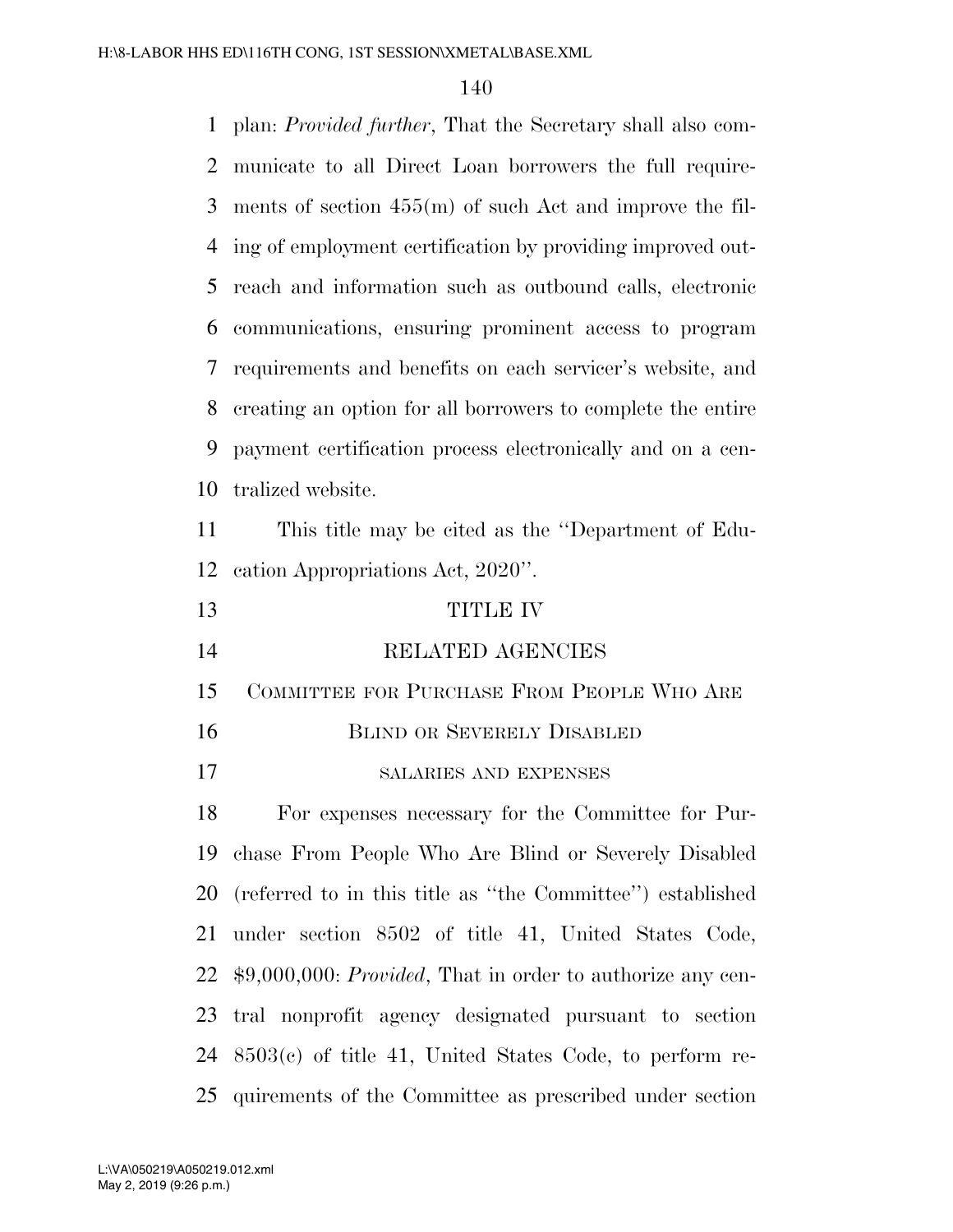51–3.2 of title 41, Code of Federal Regulations, the Com- mittee shall enter into a written agreement with any such central nonprofit agency: *Provided further*, That such agreement shall contain such auditing, oversight, and re- porting provisions as necessary to implement chapter 85 of title 41, United States Code: *Provided further*, That such agreement shall include the elements listed under the heading ''Committee For Purchase From People Who Are Blind or Severely Disabled—Written Agreement Ele- ments'' in the explanatory statement described in section 4 of Public Law 114–113 (in the matter preceding division A of that consolidated Act): *Provided further*, That any such central nonprofit agency may not charge a fee under section 51–3.5 of title 41, Code of Federal Regulations, prior to executing a written agreement with the Com- mittee: *Provided further*, That no less than \$1,650,000 shall be available for the Office of Inspector General.

 CORPORATION FOR NATIONAL AND COMMUNITY SERVICE OPERATING EXPENSES

 For necessary expenses for the Corporation for Na- tional and Community Service (referred to in this title as ''CNCS'') to carry out the Domestic Volunteer Service Act of 1973 (referred to in this title as ''1973 Act'') and the National and Community Service Act of 1990 (referred to in this title as ''1990 Act''), \$829,665,000, notwith-

May 2, 2019 (9:26 p.m.) L:\VA\050219\A050219.012.xml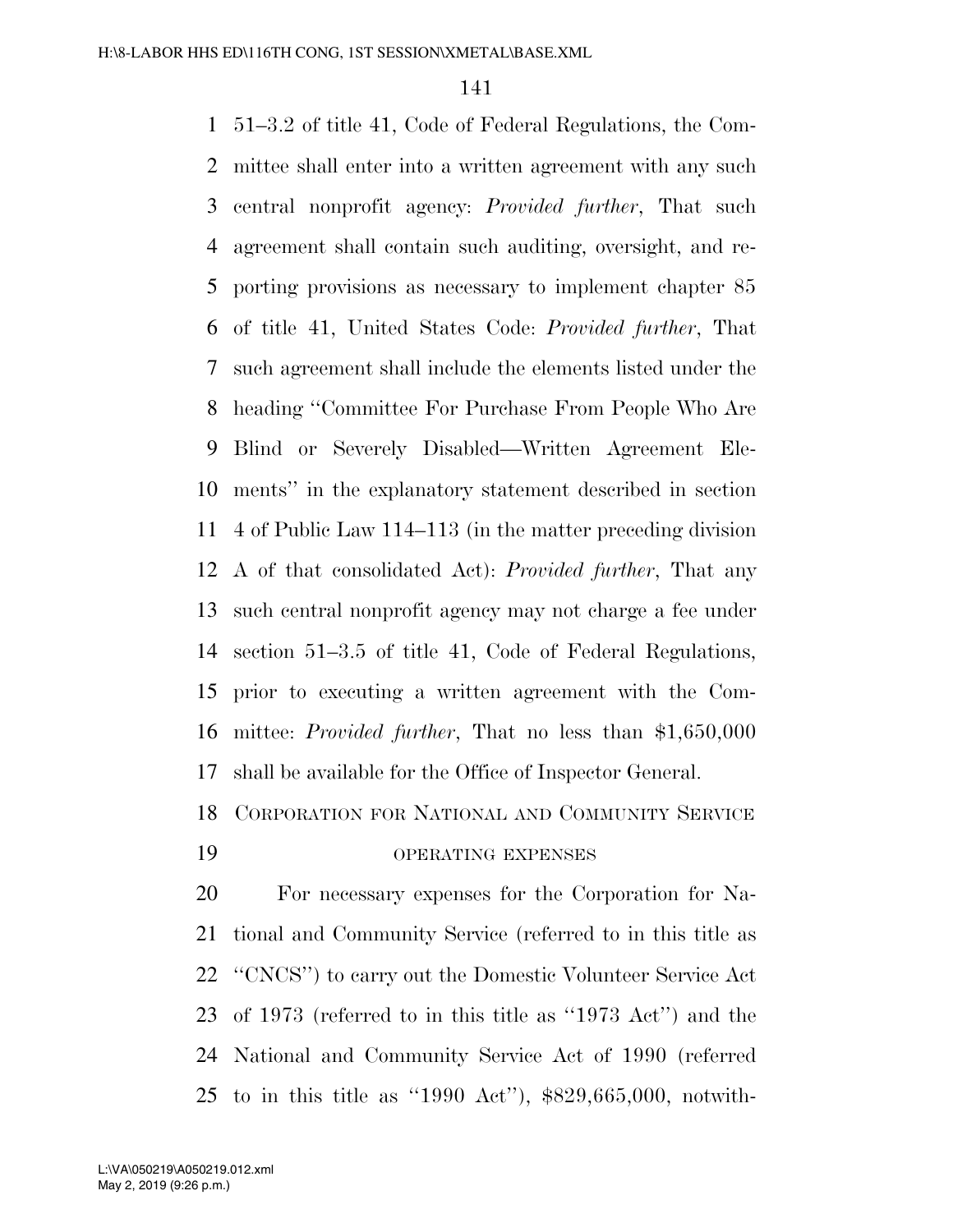1 standing sections  $198B(b)(3)$ ,  $198S(g)$ ,  $501(a)(4)(C)$ , and 501(a)(4)(F) of the 1990 Act: *Provided*, That of the amounts provided under this heading: (1) up to 1 percent of program grant funds may be used to defray the costs of conducting grant application reviews, including the use of outside peer reviewers and electronic management of the grants cycle; (2) \$17,538,000 shall be available to pro- vide assistance to State commissions on national and com- munity service, under section 126(a) of the 1990 Act and 10 notwithstanding section  $501(a)(5)(B)$  of the 1990 Act; (3) \$33,000,000 shall be available to carry out subtitle E of the 1990 Act; and (4) \$6,400,000 shall be available for expenses authorized under section 501(a)(4)(F) of the 1990 Act, which, notwithstanding the provisions of section 198P shall be awarded by CNCS on a competitive basis: *Provided further*, That for the purposes of carrying out the 1990 Act, satisfying the requirements in section 18 122(c)(1)(D) may include a determination of need by the local community.

- PAYMENT TO THE NATIONAL SERVICE TRUST
	-

# **(INCLUDING TRANSFER OF FUNDS)**

 For payment to the National Service Trust estab- lished under subtitle D of title I of the 1990 Act, \$218,691,000, to remain available until expended: *Pro-vided*, That CNCS may transfer additional funds from the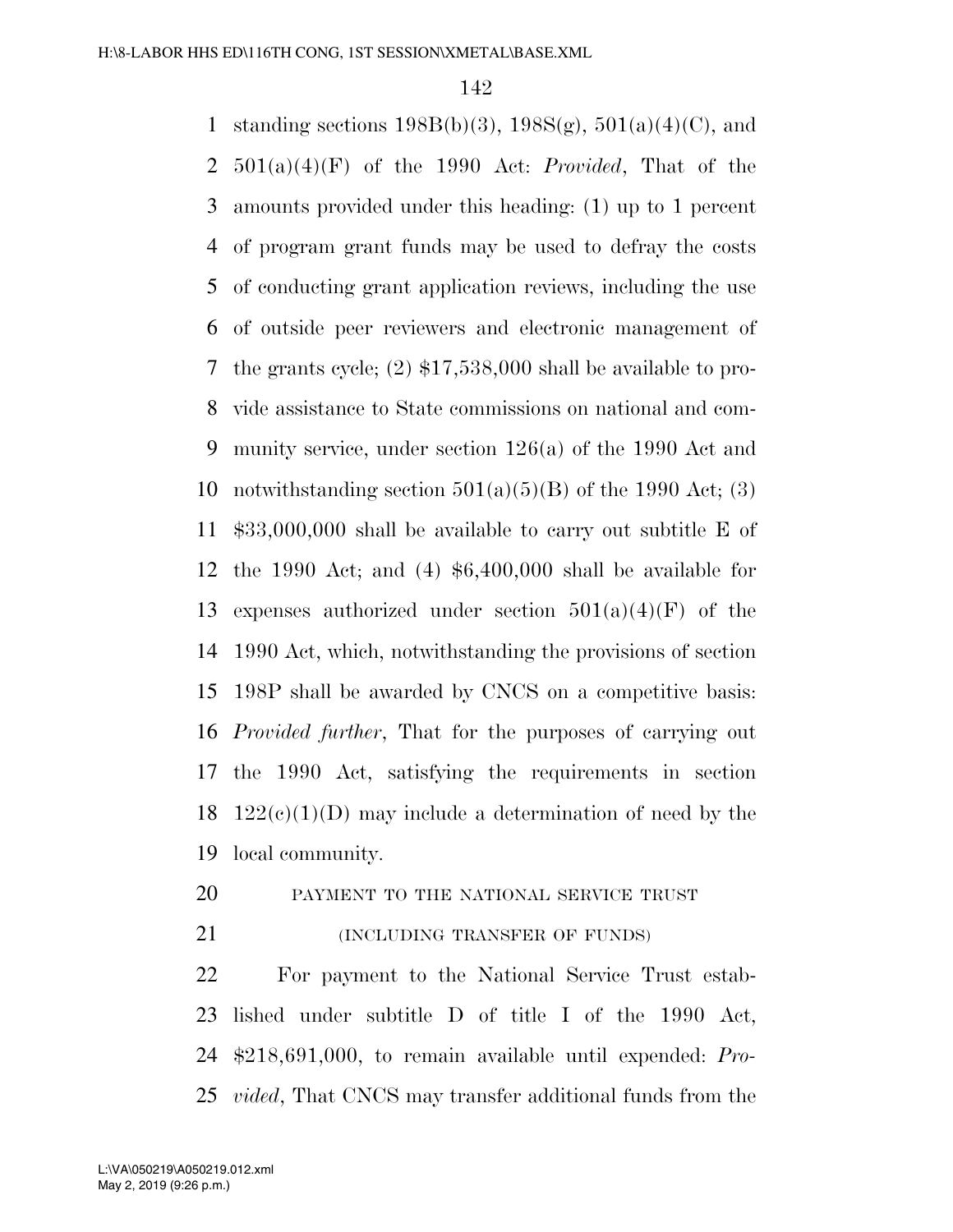amount provided within ''Operating Expenses'' allocated to grants under subtitle C of title I of the 1990 Act to the National Service Trust upon determination that such transfer is necessary to support the activities of national service participants and after notice is transmitted to the Committees on Appropriations of the House of Represent- atives and the Senate: *Provided further*, That amounts ap- propriated for or transferred to the National Service Trust may be invested under section 145(b) of the 1990 Act without regard to the requirement to apportion funds under 31 U.S.C. 1513(b).

## SALARIES AND EXPENSES

 For necessary expenses of administration as provided under section 501(a)(5) of the 1990 Act and under section 504(a) of the 1973 Act, including payment of salaries, au- thorized travel, hire of passenger motor vehicles, the rental of conference rooms in the District of Columbia, the em- ployment of experts and consultants authorized under 5 U.S.C. 3109, and not to exceed \$2,500 for official recep-tion and representation expenses, \$83,737,000.

21 OFFICE OF INSPECTOR GENERAL

 For necessary expenses of the Office of Inspector General in carrying out the Inspector General Act of 1978, \$6,013,000.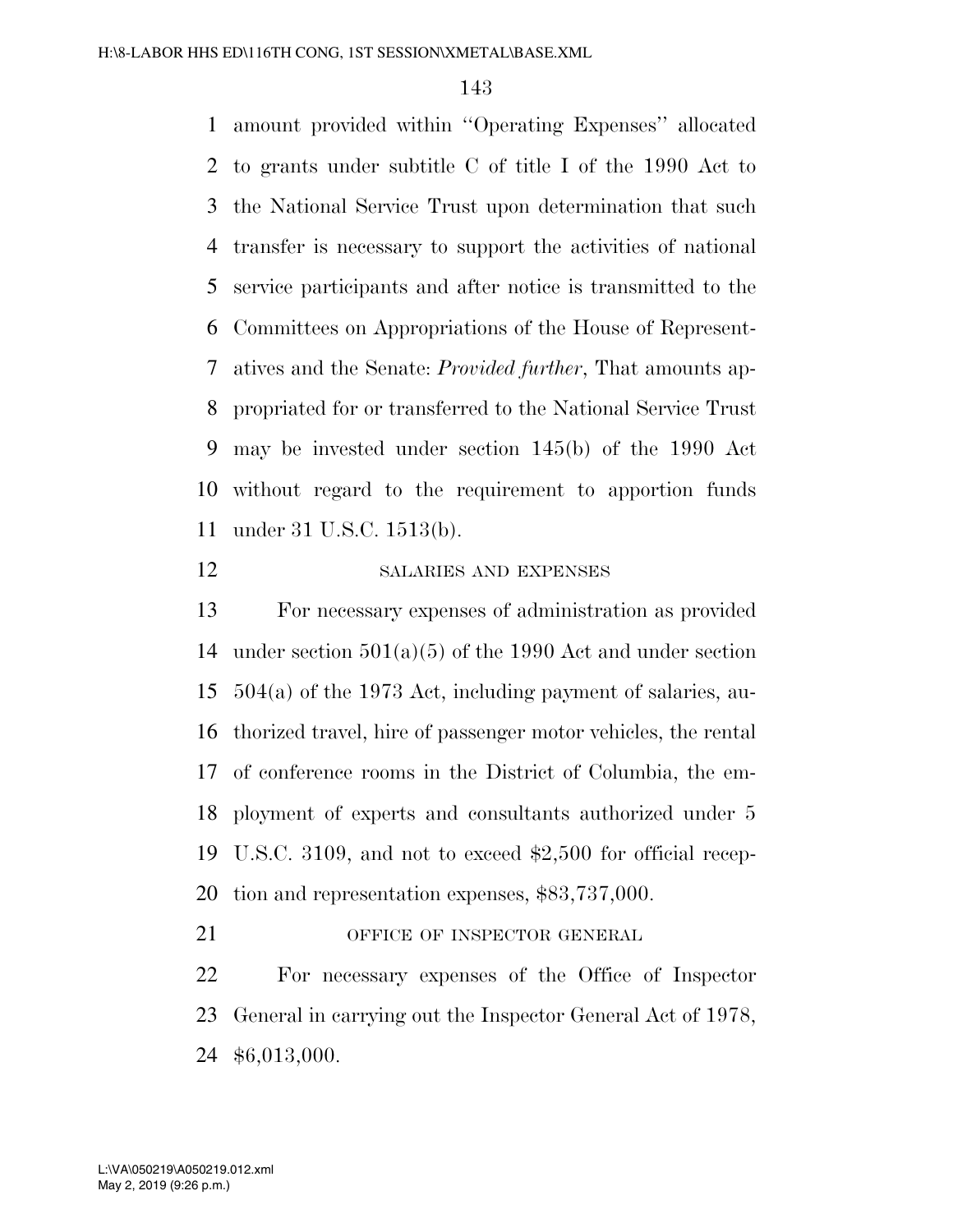## ADMINISTRATIVE PROVISIONS

 SEC. 401. CNCS shall make any significant changes to program requirements, service delivery or policy only through public notice and comment rulemaking. For fiscal year 2020, during any grant selection process, an officer or employee of CNCS shall not knowingly disclose any cov- ered grant selection information regarding such selection, directly or indirectly, to any person other than an officer or employee of CNCS that is authorized by CNCS to re-ceive such information.

 SEC. 402. AmeriCorps programs receiving grants under the National Service Trust program shall meet an overall minimum share requirement of 24 percent for the first 3 years that they receive AmeriCorps funding, and thereafter shall meet the overall minimum share require- ment as provided in section 2521.60 of title 45, Code of Federal Regulations, without regard to the operating costs match requirement in section 121(e) or the member sup- port Federal share limitations in section 140 of the 1990 Act, and subject to partial waiver consistent with section 2521.70 of title 45, Code of Federal Regulations.

 SEC. 403. Donations made to CNCS under section 196 of the 1990 Act for the purposes of financing pro- grams and operations under titles I and II of the 1973 Act or subtitle B, C, D, or E of title I of the 1990 Act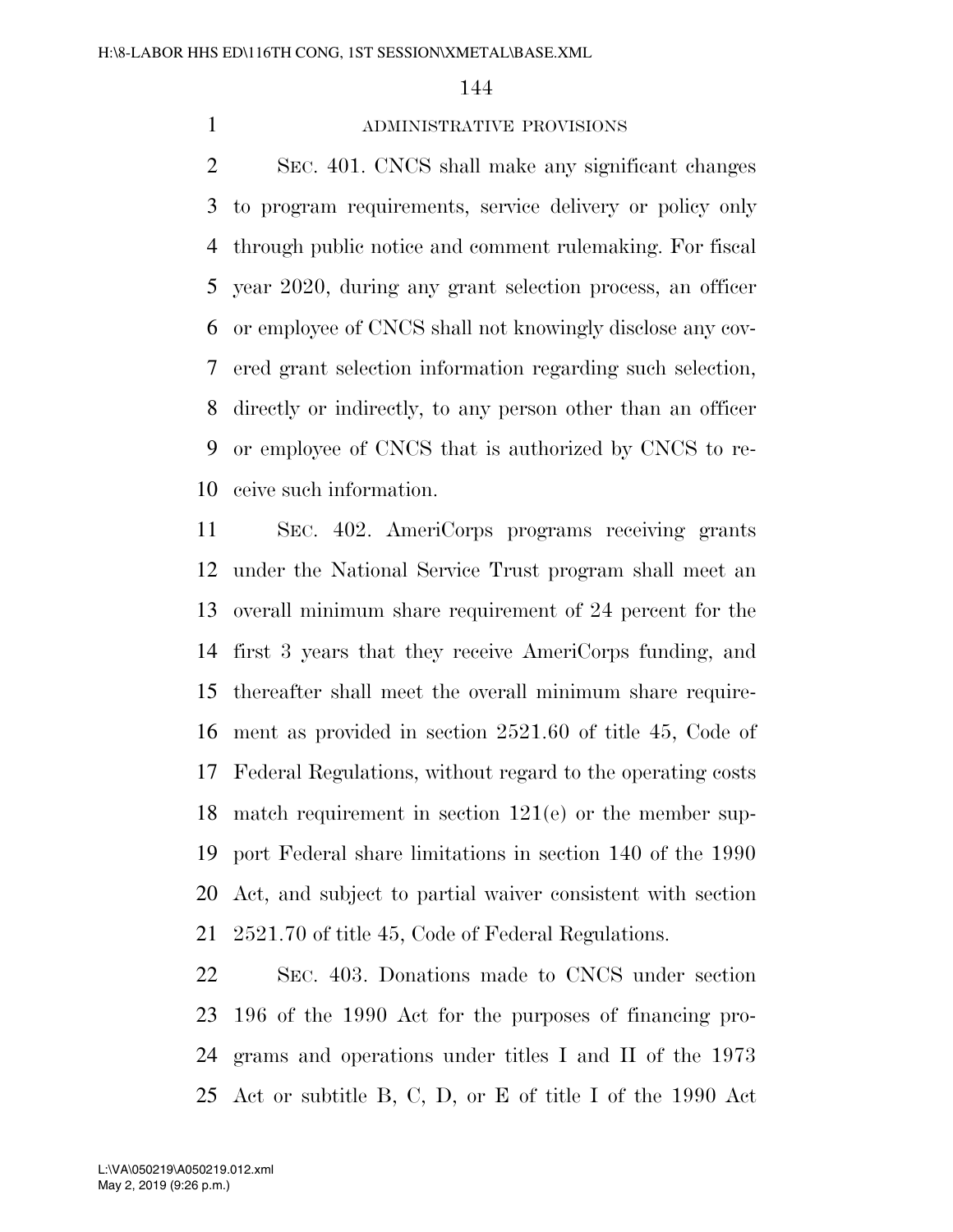shall be used to supplement and not supplant current pro-grams and operations.

 SEC. 404. In addition to the requirements in section 146(a) of the 1990 Act, use of an educational award for the purpose described in section 148(a)(4) shall be limited to individuals who are veterans as defined under section 101 of the Act.

 SEC. 405. For the purpose of carrying out section 189D of the 1990 Act—

 (1) entities described in paragraph (a) of such section shall be considered ''qualified entities'' under section 3 of the National Child Protection Act of 1993 (''NCPA'');

 (2) individuals described in such section shall be considered ''volunteers'' under section 3 of NCPA; and

 (3) State Commissions on National and Com- munity Service established pursuant to section 178 of the 1990 Act, are authorized to receive criminal history record information, consistent with Public Law 92–544.

 SEC. 406. Notwithstanding sections 139(b), 146 and 147 of the 1990 Act, an individual who successfully com- pletes a term of service of not less than 1,200 hours dur-ing a period of not more than one year may receive a na-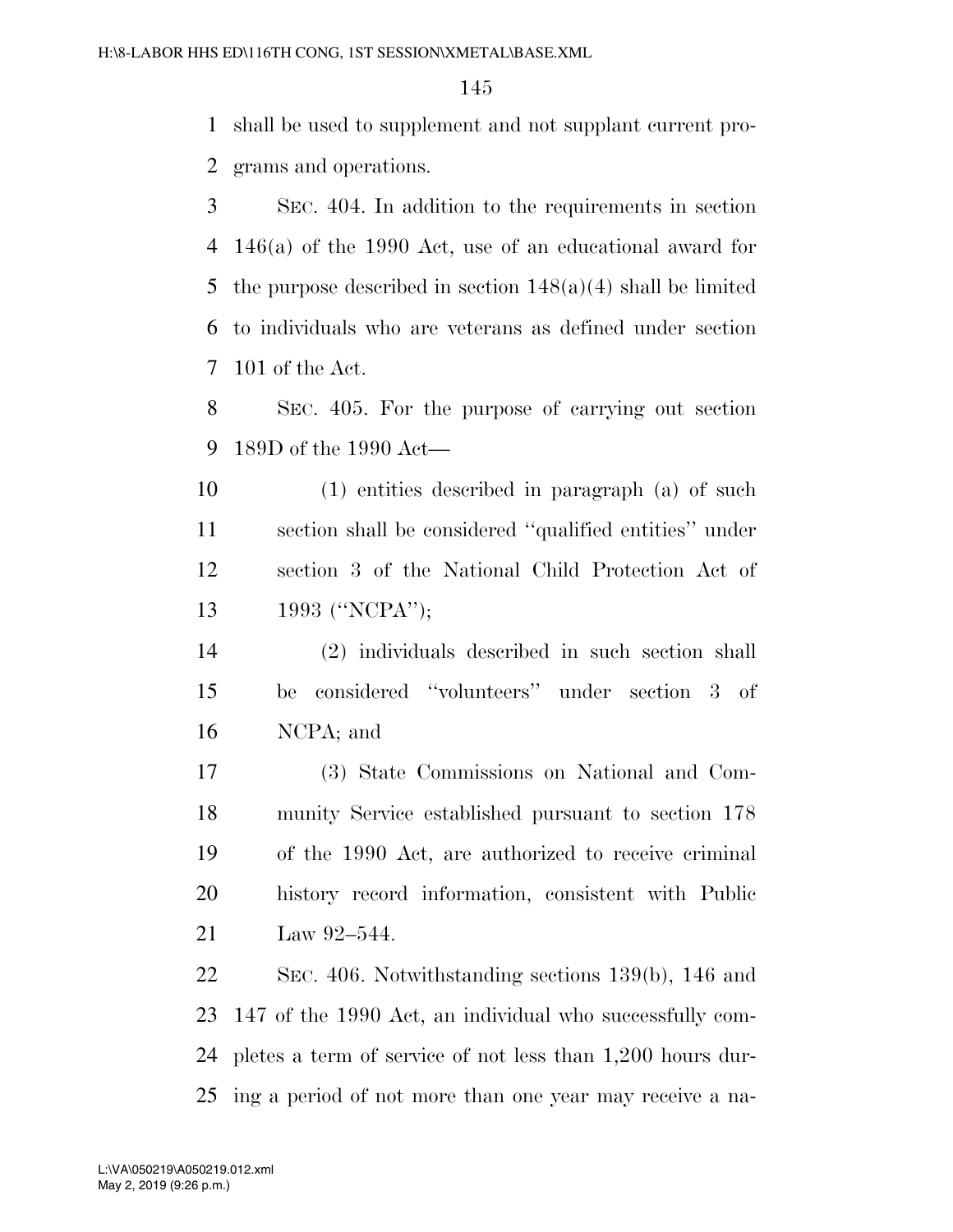tional service education award having a value of 70 per- cent of the value of a national service education award determined under section 147(a) of the Act.

#### CORPORATION FOR PUBLIC BROADCASTING

 For payment to the Corporation for Public Broad- casting (''CPB''), as authorized by the Communications Act of 1934, an amount which shall be available within limitations specified by that Act, for the fiscal year 2022, \$495,000,000: *Provided*, That none of the funds made available to CPB by this Act shall be used to pay for re- ceptions, parties, or similar forms of entertainment for Government officials or employees: *Provided further*, That none of the funds made available to CPB by this Act shall be available or used to aid or support any program or ac- tivity from which any person is excluded, or is denied ben- efits, or is discriminated against, on the basis of race, color, national origin, religion, or sex: *Provided further*, That none of the funds made available to CPB by this Act shall be used to apply any political test or qualification in selecting, appointing, promoting, or taking any other personnel action with respect to officers, agents, and em-ployees of CPB.

 In addition, for the costs associated with replacing and upgrading the public broadcasting interconnection system and other technologies and services that create in-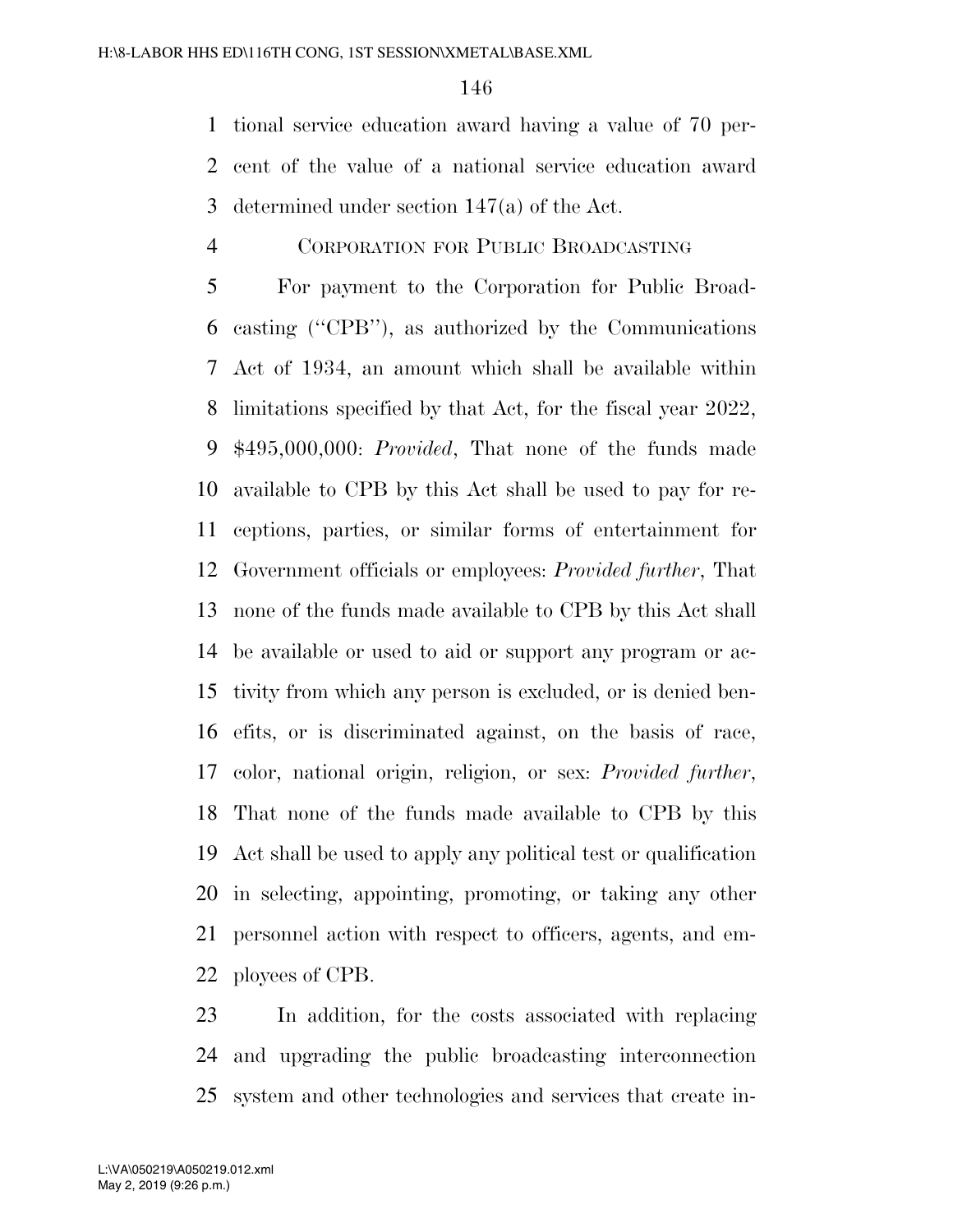frastructure and efficiencies within the public media sys-tem, \$20,000,000.

### FEDERAL MEDIATION AND CONCILIATION SERVICE SALARIES AND EXPENSES

 For expenses necessary for the Federal Mediation and Conciliation Service (''Service'') to carry out the func- tions vested in it by the Labor-Management Relations Act, 1947, including hire of passenger motor vehicles; for ex- penses necessary for the Labor-Management Cooperation Act of 1978; and for expenses necessary for the Service to carry out the functions vested in it by the Civil Service Reform Act, \$48,200,000, including up to \$900,000 to re- main available through September 30, 2021, for activities authorized by the Labor-Management Cooperation Act of 1978: *Provided*, That notwithstanding 31 U.S.C. 3302, fees charged, up to full-cost recovery, for special training activities and other conflict resolution services and tech- nical assistance, including those provided to foreign gov- ernments and international organizations, and for arbitra- tion services shall be credited to and merged with this ac- count, and shall remain available until expended: *Provided further*, That fees for arbitration services shall be available only for education, training, and professional development of the agency workforce: *Provided further*, That the Direc-tor of the Service is authorized to accept and use on behalf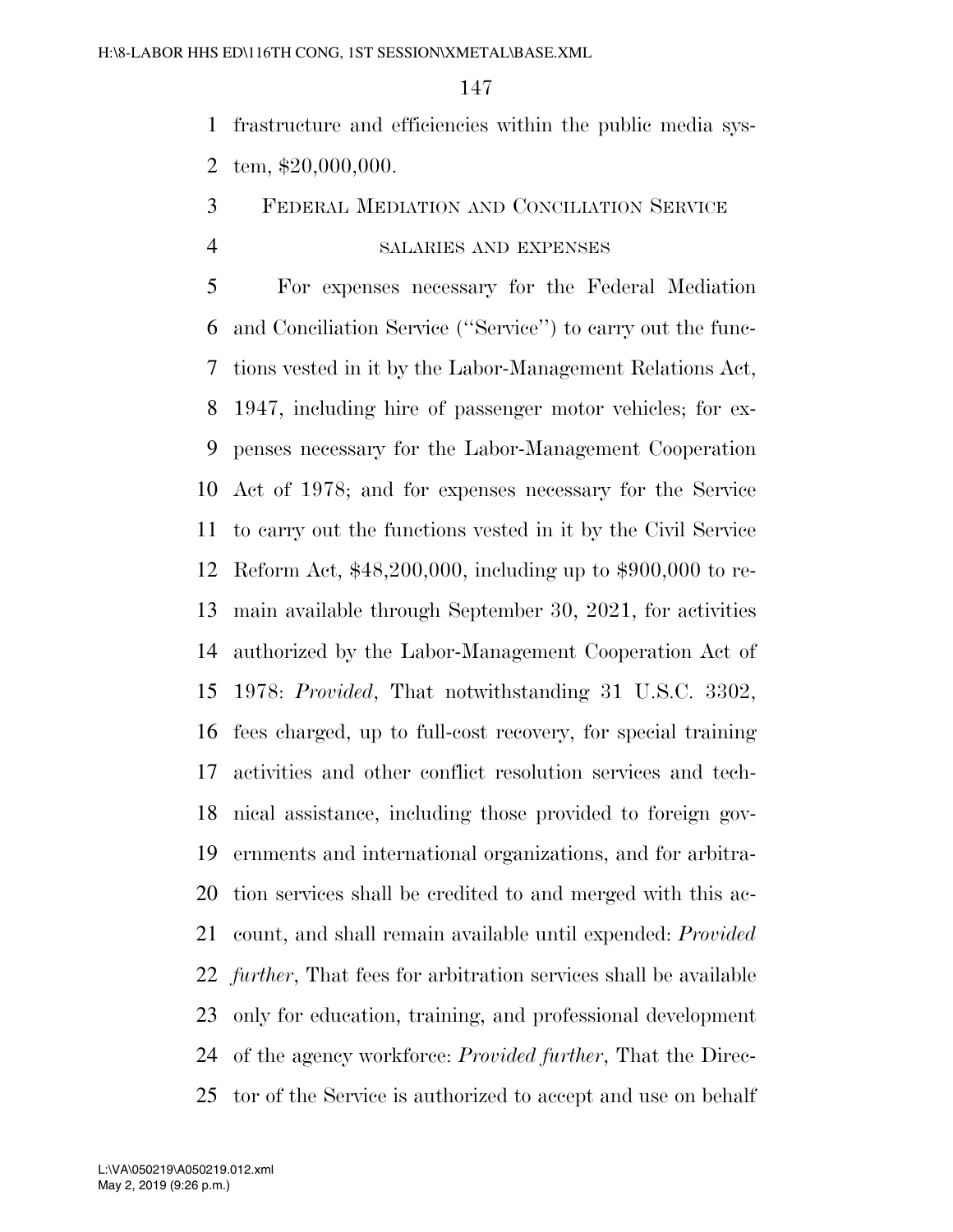| $\mathbf{1}$   | of the United States gifts of services and real, personal,    |
|----------------|---------------------------------------------------------------|
| $\overline{2}$ | or other property in the aid of any projects or functions     |
| 3              | within the Director's jurisdiction.                           |
| $\overline{4}$ | FEDERAL MINE SAFETY AND HEALTH REVIEW                         |
| 5              | <b>COMMISSION</b>                                             |
| 6              | SALARIES AND EXPENSES                                         |
| 7              | For expenses necessary for the Federal Mine Safety            |
| 8              | and Health Review Commission, \$17,184,000.                   |
| 9              | <b>INSTITUTE OF MUSEUM AND LIBRARY SERVICES</b>               |
| 10             | OFFICE OF MUSEUM AND LIBRARY SERVICES: GRANTS                 |
| 11             | AND ADMINISTRATION                                            |
| 12             | For carrying out the Museum and Library Services              |
| 13             | Act of 1996 and the National Museum of African Amer-          |
| 14             | ican History and Culture Act, \$257,000,000.                  |
| 15             | MEDICAID AND CHIP PAYMENT AND ACCESS                          |
| 16             | <b>COMMISSION</b>                                             |
| 17             | <b>SALARIES AND EXPENSES</b>                                  |
| 18             | For expenses necessary to carry out section 1900 of           |
| 19             | the Social Security Act, $$8,480,000$ .                       |
| 20             | MEDICARE PAYMENT ADVISORY COMMISSION                          |
| 21             | SALARIES AND EXPENSES                                         |
| 22             | For expenses necessary to carry out section 1805 of           |
| 23             | the Social Security Act, $$12,645,000$ , to be transferred to |
| 24             | this appropriation from the Federal Hospital Insurance        |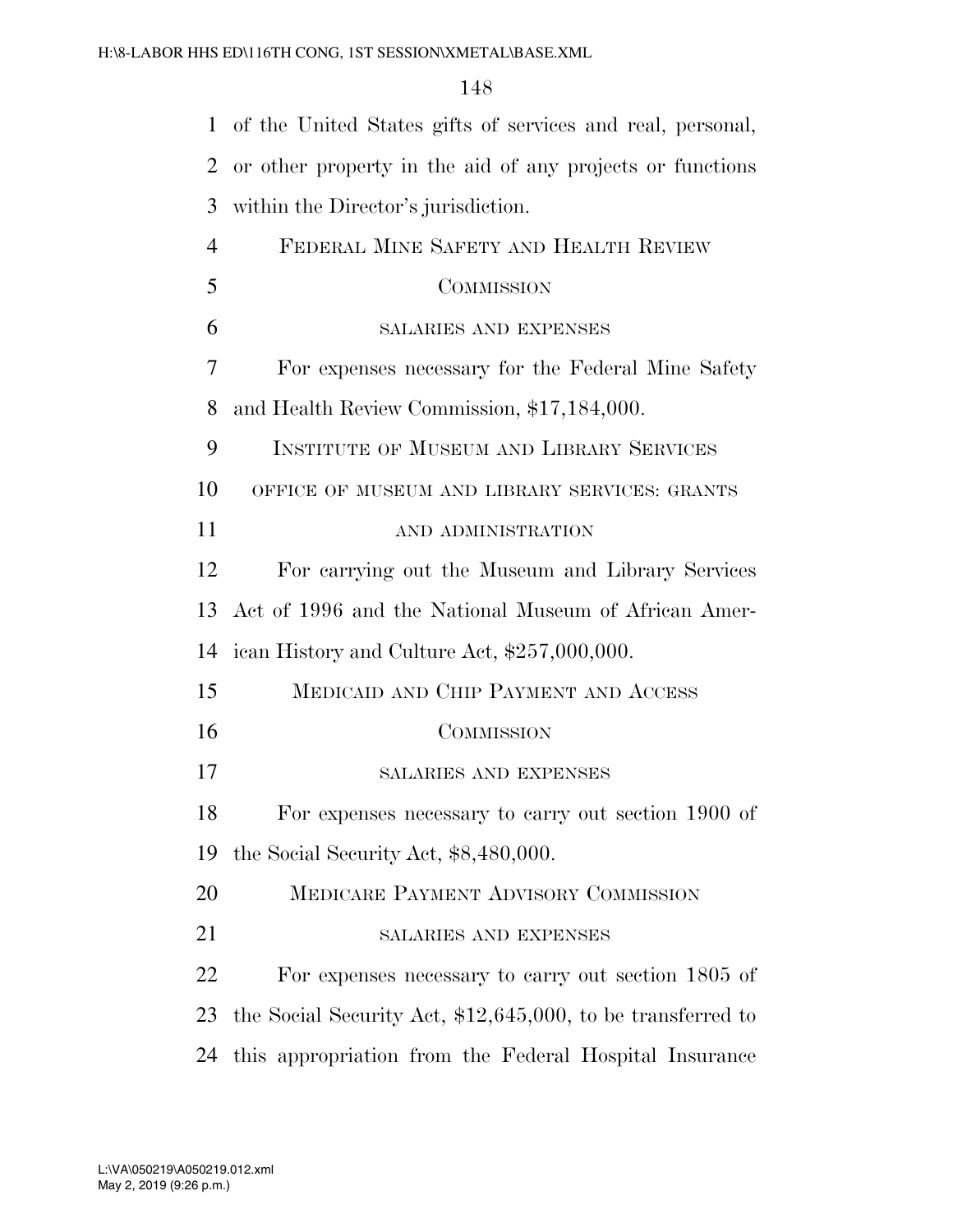| $\mathbf{1}$   | Trust Fund and the Federal Supplementary Medical In-       |
|----------------|------------------------------------------------------------|
| $\overline{2}$ | surance Trust Fund.                                        |
| 3              | NATIONAL COUNCIL ON DISABILITY                             |
| $\overline{4}$ | SALARIES AND EXPENSES                                      |
| 5              | For expenses necessary for the National Council on         |
| 6              | Disability as authorized by title IV of the Rehabilitation |
| 7              | Act of 1973, $$3,450,000$ .                                |
| 8              | NATIONAL LABOR RELATIONS BOARD                             |
| 9              | SALARIES AND EXPENSES                                      |
| 10             | For expenses necessary for the National Labor Rela-        |
| 11             | tions Board to carry out the functions vested in it by the |
| 12             | Labor-Management Relations Act, 1947, and other laws,      |
| 13             | \$341,500,000.                                             |
| 14             | NATIONAL MEDIATION BOARD                                   |
| 15             | SALARIES AND EXPENSES                                      |
| 16             | For expenses necessary to carry out the provisions         |
| 17             | of the Railway Labor Act, including emergency boards ap-   |
| 18             | pointed by the President, \$15,800,000.                    |
| 19             | OCCUPATIONAL SAFETY AND HEALTH REVIEW                      |
| 20             | <b>COMMISSION</b>                                          |
| 21             | SALARIES AND EXPENSES                                      |
| 22             | For expenses necessary for the Occupational Safety         |
| 23             | and Health Review Commission, \$13,225,000.                |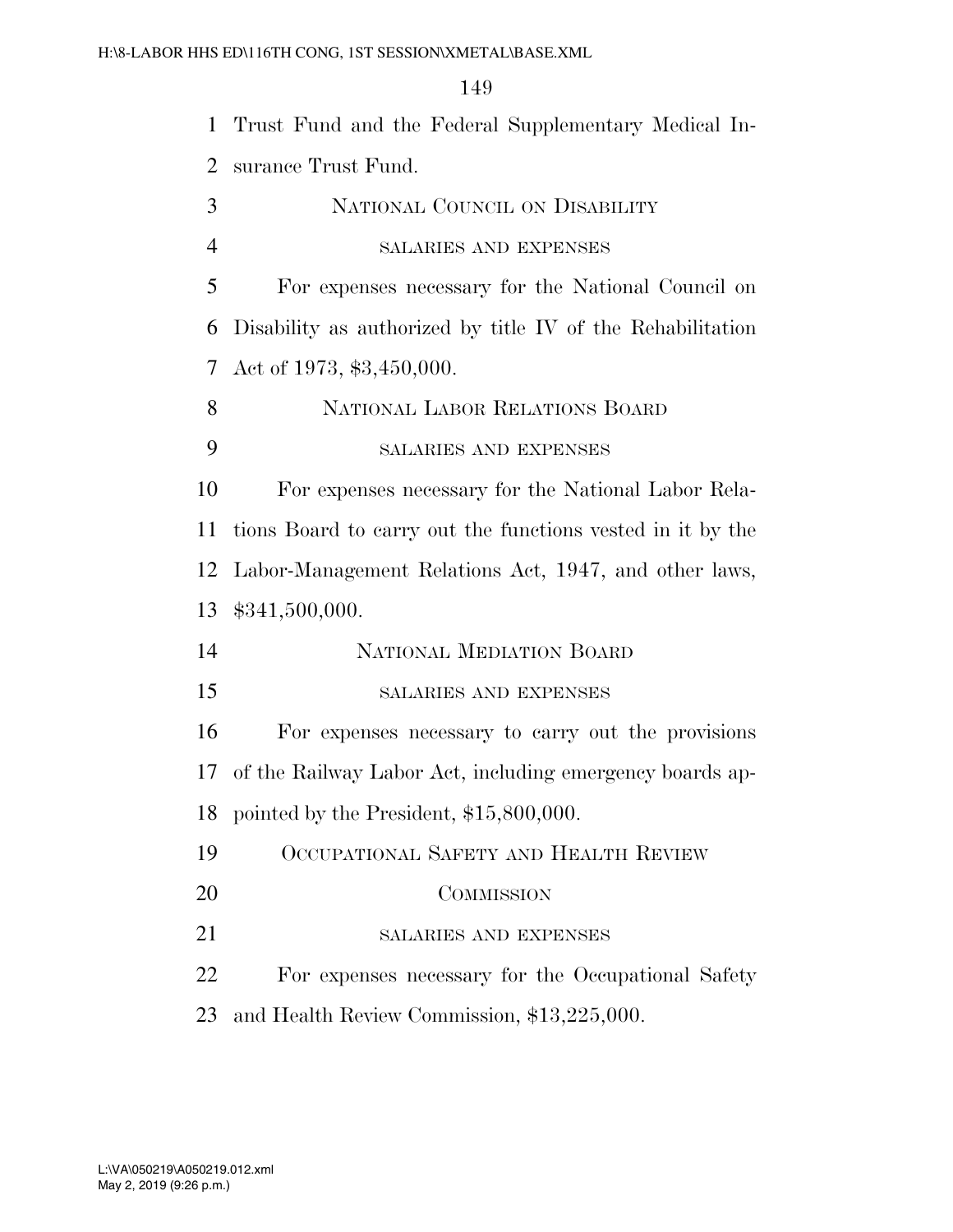RAILROAD RETIREMENT BOARD

#### 2 DUAL BENEFITS PAYMENTS ACCOUNT

 For payment to the Dual Benefits Payments Ac- count, authorized under section 15(d) of the Railroad Re- tirement Act of 1974, \$16,000,000, which shall include amounts becoming available in fiscal year 2020 pursuant 7 to section  $224(c)(1)(B)$  of Public Law 98–76; and in addi- tion, an amount, not to exceed 2 percent of the amount provided herein, shall be available proportional to the amount by which the product of recipients and the average benefit received exceeds the amount available for payment of vested dual benefits: *Provided*, That the total amount provided herein shall be credited in 12 approximately equal amounts on the first day of each month in the fiscal year.

FEDERAL PAYMENTS TO THE RAILROAD RETIREMENT

#### ACCOUNTS

 For payment to the accounts established in the Treasury for the payment of benefits under the Railroad Retirement Act for interest earned on unnegotiated checks, \$150,000, to remain available through September 30, 2021, which shall be the maximum amount available for payment pursuant to section 417 of Public Law 98– 76.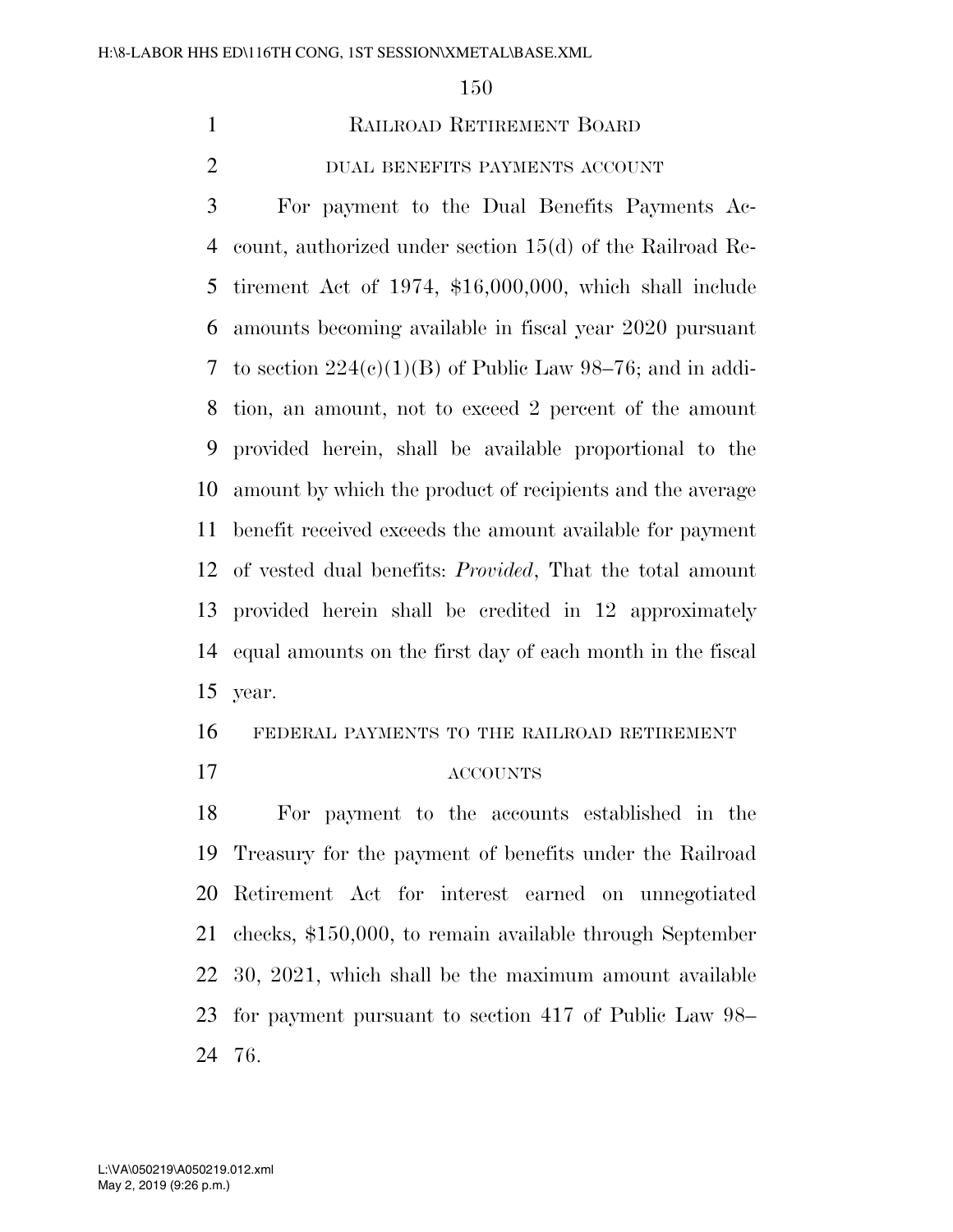#### LIMITATION ON ADMINISTRATION

 For necessary expenses for the Railroad Retirement Board (''Board'') for administration of the Railroad Re- tirement Act and the Railroad Unemployment Insurance Act, \$135,500,000, to be derived in such amounts as de- termined by the Board from the railroad retirement ac- counts and from moneys credited to the railroad unem- ployment insurance administration fund: *Provided*, That notwithstanding section 7(b)(9) of the Railroad Retire- ment Act this limitation may be used to hire attorneys only through the excepted service: *Provided further*, That the previous proviso shall not change the status under Federal employment laws of any attorney hired by the Railroad Retirement Board prior to January 1, 2013: *Pro- vided further*, That \$13,460,000, to remain available until expended, shall be used to supplement, not supplant, exist- ing resources devoted to operations and improvements for the Board's Information Technology Investment Initia-tives.

#### 20 LIMITATION ON THE OFFICE OF INSPECTOR GENERAL

 For expenses necessary for the Office of Inspector General for audit, investigatory and review activities, as authorized by the Inspector General Act of 1978, not more than \$11,500,000, to be derived from the railroad retire-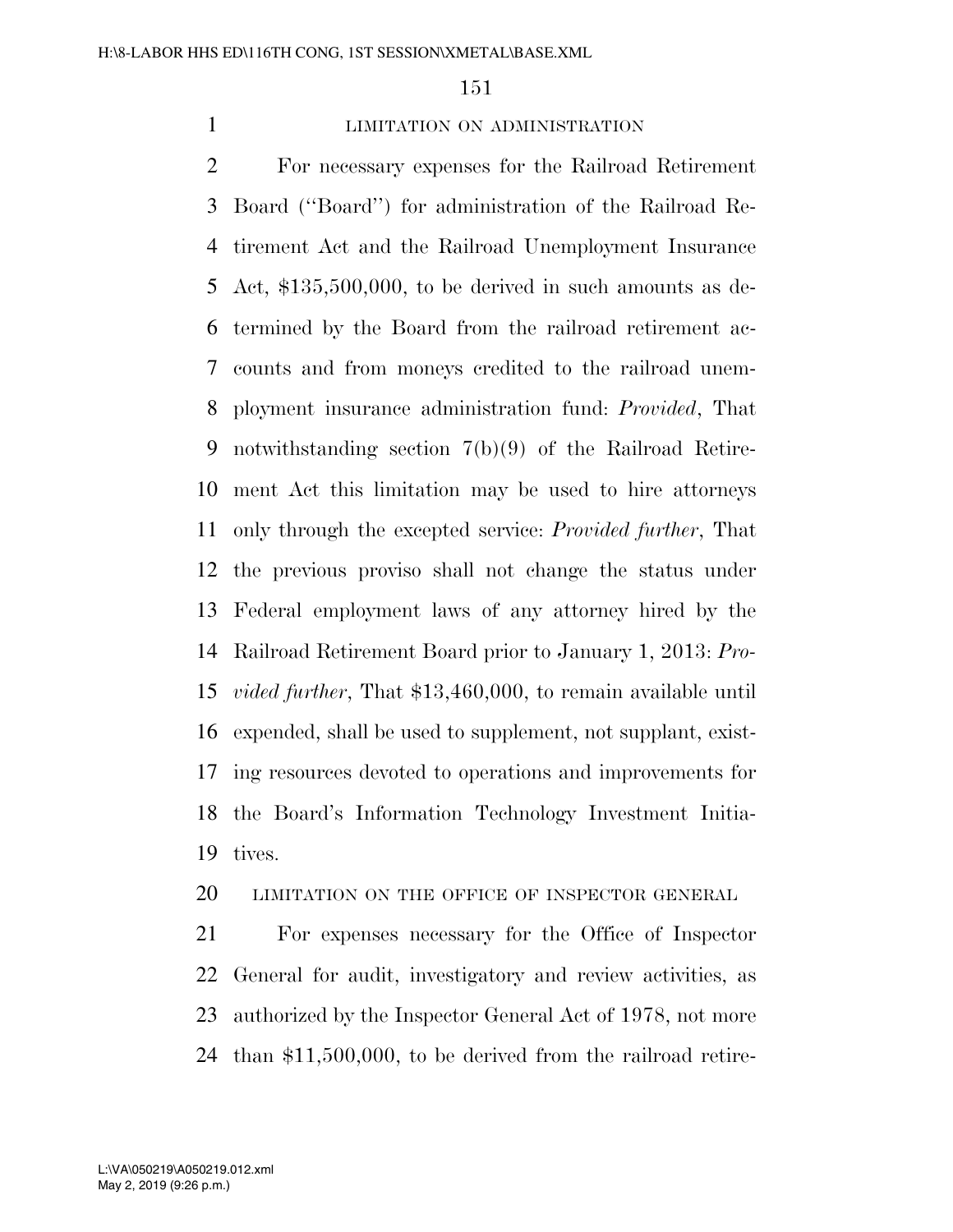ment accounts and railroad unemployment insurance ac-count.

- SOCIAL SECURITY ADMINISTRATION
- PAYMENTS TO SOCIAL SECURITY TRUST FUNDS

 For payment to the Federal Old-Age and Survivors Insurance Trust Fund and the Federal Disability Insur- ance Trust Fund, as provided under sections 201(m) and 1131(b)(2) of the Social Security Act, \$11,000,000.

SUPPLEMENTAL SECURITY INCOME PROGRAM

 For carrying out titles XI and XVI of the Social Se- curity Act, section 401 of Public Law 92–603, section 212 of Public Law 93–66, as amended, and section 405 of Public Law 95–216, including payment to the Social Secu- rity trust funds for administrative expenses incurred pur-15 suant to section  $201(g)(1)$  of the Social Security Act, \$41,938,540,000, to remain available until expended: *Pro- vided*, That any portion of the funds provided to a State in the current fiscal year and not obligated by the State during that year shall be returned to the Treasury: *Pro- vided further*, That not more than \$101,000,000 shall be available for research and demonstrations under sections 1110, 1115, and 1144 of the Social Security Act, and re-main available through September 30, 2022.

 For making, after June 15 of the current fiscal year, benefit payments to individuals under title XVI of the So-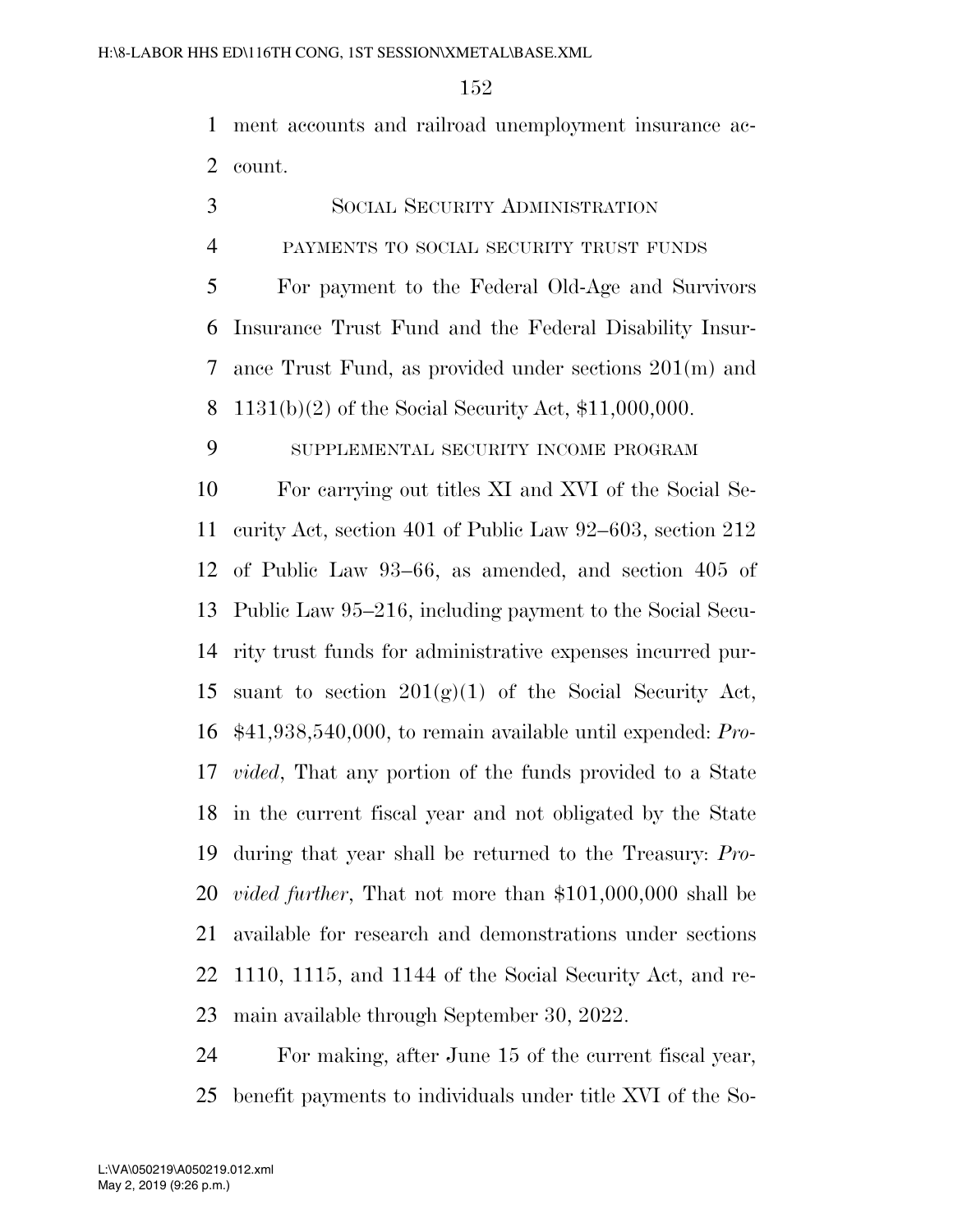cial Security Act, for unanticipated costs incurred for the current fiscal year, such sums as may be necessary.

 For making benefit payments under title XVI of the Social Security Act for the first quarter of fiscal year 2021, \$19,900,000,000, to remain available until ex-pended.

#### LIMITATION ON ADMINISTRATIVE EXPENSES

 For necessary expenses, including the hire of two pas- senger motor vehicles, and not to exceed \$20,000 for offi- cial reception and representation expenses, not more than \$12,940,945,000 may be expended, as authorized by sec-12 tion  $201(g)(1)$  of the Social Security Act, from any one or all of the trust funds referred to in such section: *Pro- vided*, That \$2,400,000 shall be for the Social Security Advisory Board: *Provided further*, That \$45,000,000 shall remain available until expended for information tech- nology modernization, including related hardware and software infrastructure and equipment, and for adminis- trative expenses directly associated with information tech- nology modernization: *Provided further*, That \$50,000,000 shall remain available through September 30, 2021, for activities to address the disability hearings backlog within the Office of Hearings Operations: *Provided further*, That unobligated balances of funds provided under this para-graph at the end of fiscal year 2020 not needed for fiscal

May 2, 2019 (9:26 p.m.) L:\VA\050219\A050219.012.xml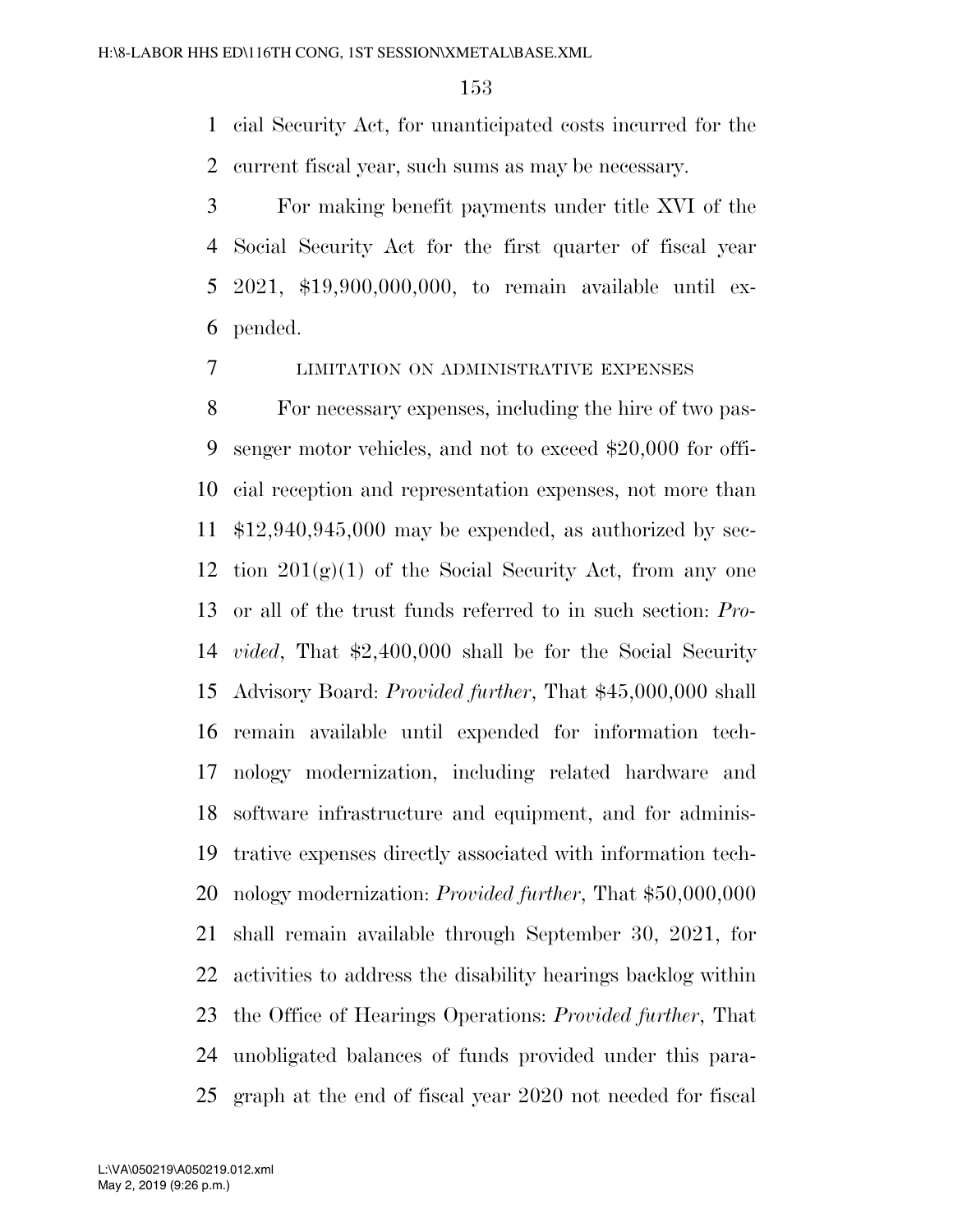year 2020 shall remain available until expended to invest in the Social Security Administration information tech- nology and telecommunications hardware and software in- frastructure, including related equipment and non-payroll administrative expenses associated solely with this infor- mation technology and telecommunications infrastructure: *Provided further*, That the Commissioner of Social Secu- rity shall notify the Committees on Appropriations of the House of Representatives and the Senate prior to making unobligated balances available under the authority in the previous proviso: *Provided further*, That reimbursement to the trust funds under this heading for expenditures for official time for employees of the Social Security Adminis- tration pursuant to 5 U.S.C. 7131, and for facilities or support services for labor organizations pursuant to poli- cies, regulations, or procedures referred to in section 7135(b) of such title shall be made by the Secretary of the Treasury, with interest, from amounts in the general fund not otherwise appropriated, as soon as possible after such expenditures are made.

 Of the total amount made available in the first para- graph under this heading, not more than \$1,582,000,000, to remain available through March 31, 2021, is for the costs associated with continuing disability reviews under titles II and XVI of the Social Security Act, including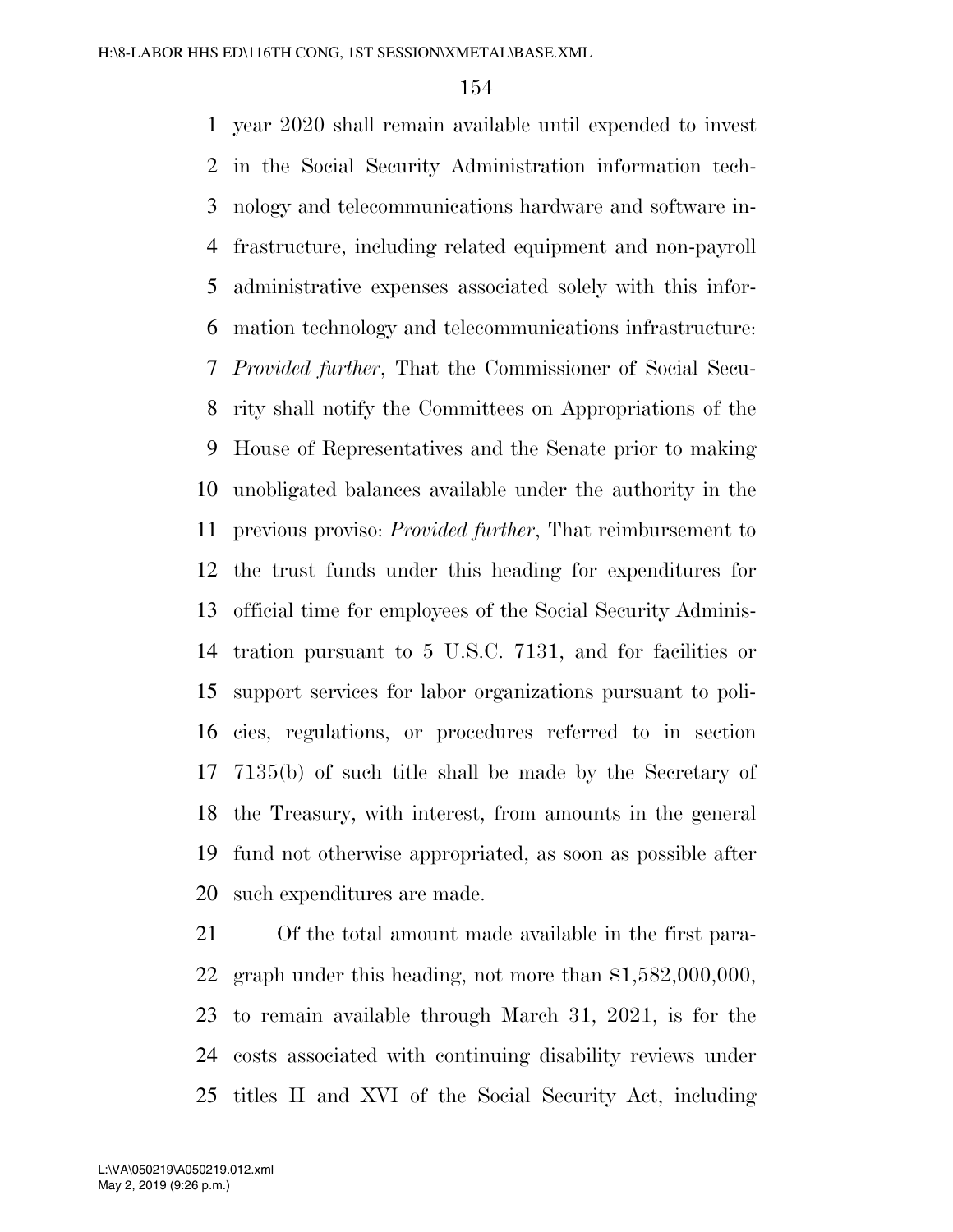work-related continuing disability reviews to determine whether earnings derived from services demonstrate an in- dividual's ability to engage in substantial gainful activity, for the cost associated with conducting redeterminations of eligibility under title XVI of the Social Security Act, for the cost of co-operative disability investigation units, and for the cost associated with the prosecution of fraud in the programs and operations of the Social Security Ad- ministration by Special Assistant United States Attorneys: *Provided*, That, of such amount, \$273,000,000 is provided 11 to meet the terms of section  $251(b)(2)(B)(ii)(III)$  of the Balanced Budget and Emergency Deficit Control Act of 1985, as amended, and \$1,309,000,000 is additional new budget authority specified for purposes of section 251(b)(2)(B) of such Act: *Provided further*, That, of the additional new budget authority described in the preceding proviso, up to \$10,000,000 may be transferred to the ''Of- fice of Inspector General'', Social Security Administration, for the cost of jointly operated co-operative disability in- vestigation units: *Provided further*, That such transfer au- thority is in addition to any other transfer authority pro- vided by law: *Provided further*, That the Commissioner shall provide to the Congress (at the conclusion of the fis- cal year) a report on the obligation and expenditure of these funds, similar to the reports that were required by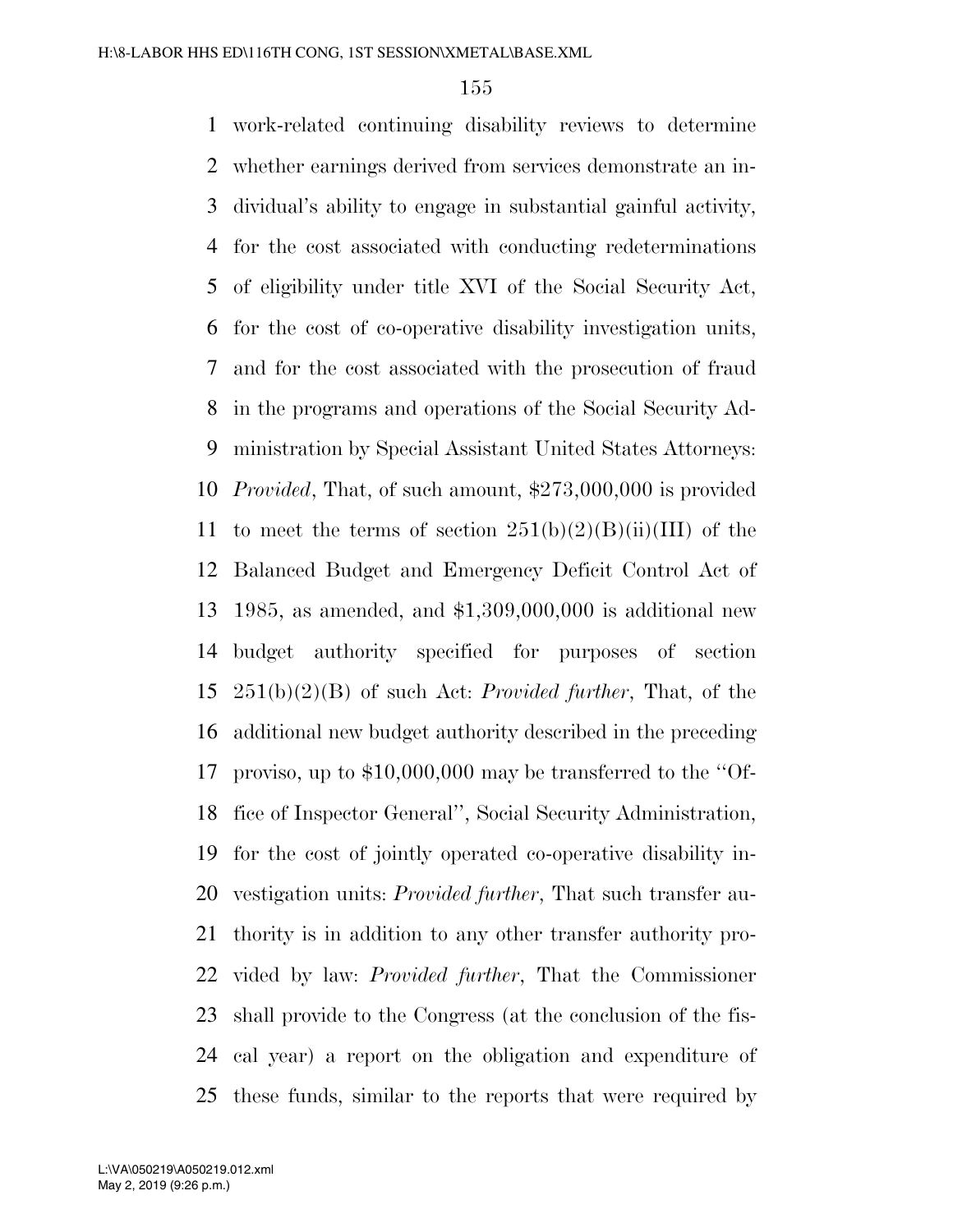1 section  $103(d)(2)$  of Public Law  $104-121$  for fiscal years

1996 through 2002.

 In addition, \$130,000,000 to be derived from admin- istration fees in excess of \$5.00 per supplementary pay- ment collected pursuant to section 1616(d) of the Social Security Act or section 212(b)(3) of Public Law 93–66, which shall remain available until expended: *Provided*, That to the extent that the amounts collected pursuant to such sections in fiscal year 2020 exceed \$130,000,000, the amounts shall be available in fiscal year 2021 only to the extent provided in advance in appropriations Acts. 12 In addition, up to \$1,000,000 to be derived from fees collected pursuant to section 303(c) of the Social Security Protection Act, which shall remain available until ex-pended.

16 OFFICE OF INSPECTOR GENERAL

**(INCLUDING TRANSFER OF FUNDS)** 

 For expenses necessary for the Office of Inspector General in carrying out the provisions of the Inspector General Act of 1978, \$30,000,000, together with not to exceed \$75,500,000, to be transferred and expended as 22 authorized by section  $201(g)(1)$  of the Social Security Act from the Federal Old-Age and Survivors Insurance Trust Fund and the Federal Disability Insurance Trust Fund.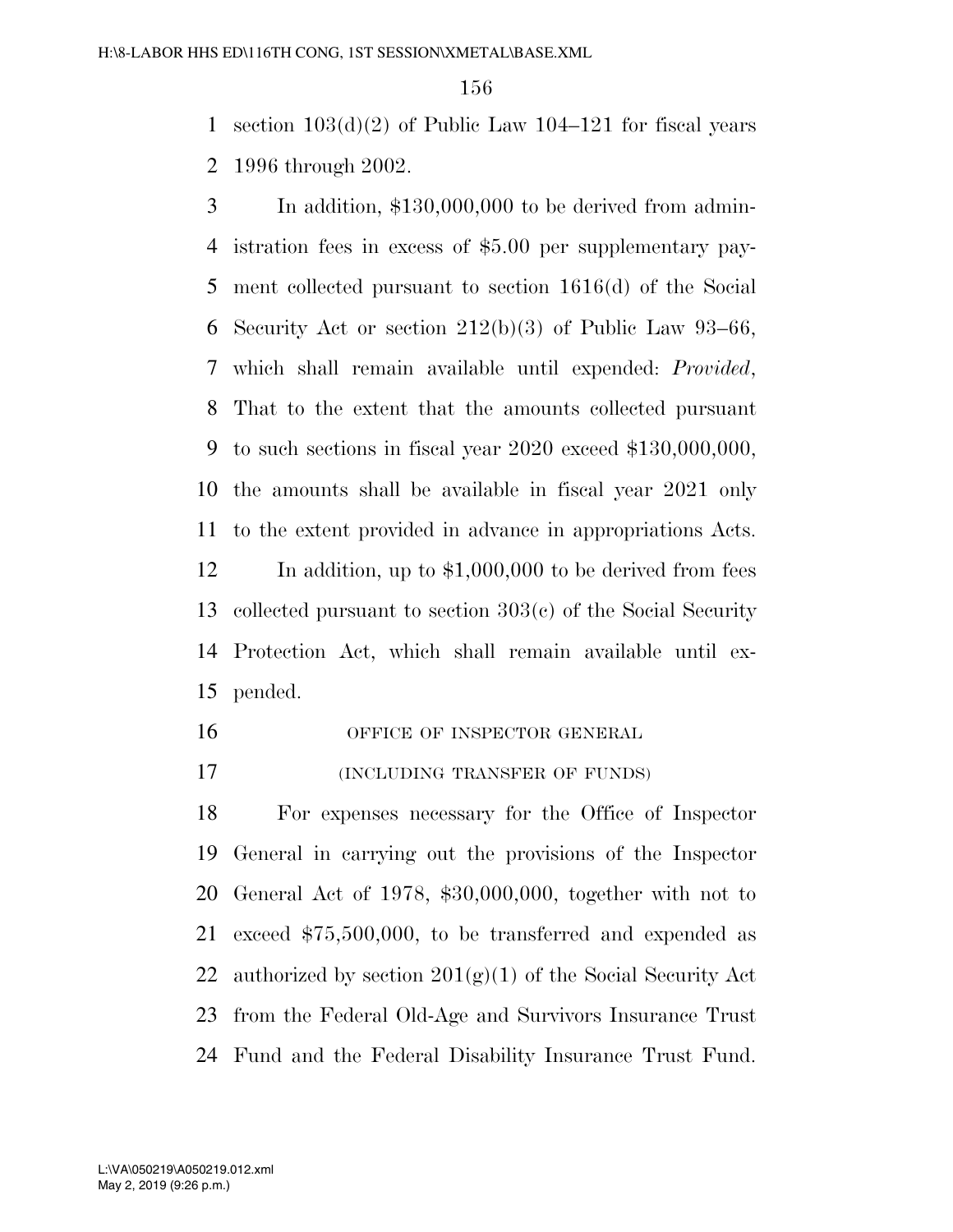In addition, an amount not to exceed 3 percent of the total provided in this appropriation may be transferred from the ''Limitation on Administrative Expenses'', Social Security Administration, to be merged with this account, to be available for the time and purposes for which this account is available: *Provided*, That notice of such trans- fers shall be transmitted promptly to the Committees on Appropriations of the House of Representatives and the Senate at least 15 days in advance of any transfer.

- TITLE V
- GENERAL PROVISIONS
- 12 (TRANSFER OF FUNDS)

 SEC. 501. The Secretaries of Labor, Health and Human Services, and Education are authorized to transfer unexpended balances of prior appropriations to accounts corresponding to current appropriations provided in this Act. Such transferred balances shall be used for the same purpose, and for the same periods of time, for which they were originally appropriated.

 SEC. 502. No part of any appropriation contained in this Act shall remain available for obligation beyond the current fiscal year unless expressly so provided herein.

 SEC. 503. (a) No part of any appropriation contained in this Act or transferred pursuant to section 4002 of Public Law 111–148 shall be used, other than for normal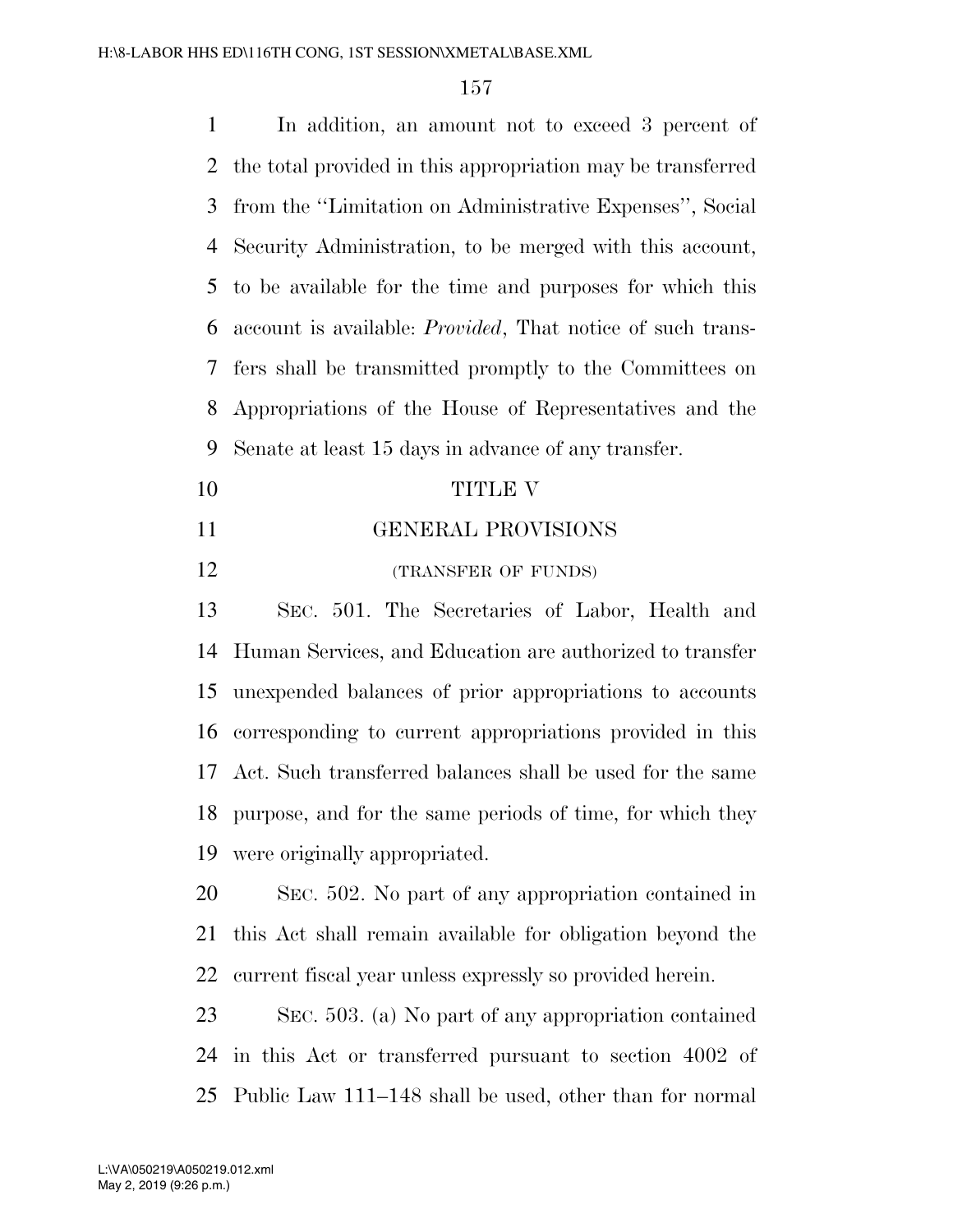and recognized executive-legislative relationships, for pub- licity or propaganda purposes, for the preparation, dis- tribution, or use of any kit, pamphlet, booklet, publication, electronic communication, radio, television, or video pres- entation designed to support or defeat the enactment of legislation before the Congress or any State or local legis- lature or legislative body, except in presentation to the Congress or any State or local legislature itself, or de- signed to support or defeat any proposed or pending regu- lation, administrative action, or order issued by the execu- tive branch of any State or local government, except in presentation to the executive branch of any State or local government itself.

 (b) No part of any appropriation contained in this Act or transferred pursuant to section 4002 of Public Law 111–148 shall be used to pay the salary or expenses of any grant or contract recipient, or agent acting for such recipient, related to any activity designed to influence the enactment of legislation, appropriations, regulation, ad- ministrative action, or Executive order proposed or pend- ing before the Congress or any State government, State legislature or local legislature or legislative body, other than for normal and recognized executive-legislative rela- tionships or participation by an agency or officer of a State, local or tribal government in policymaking and ad-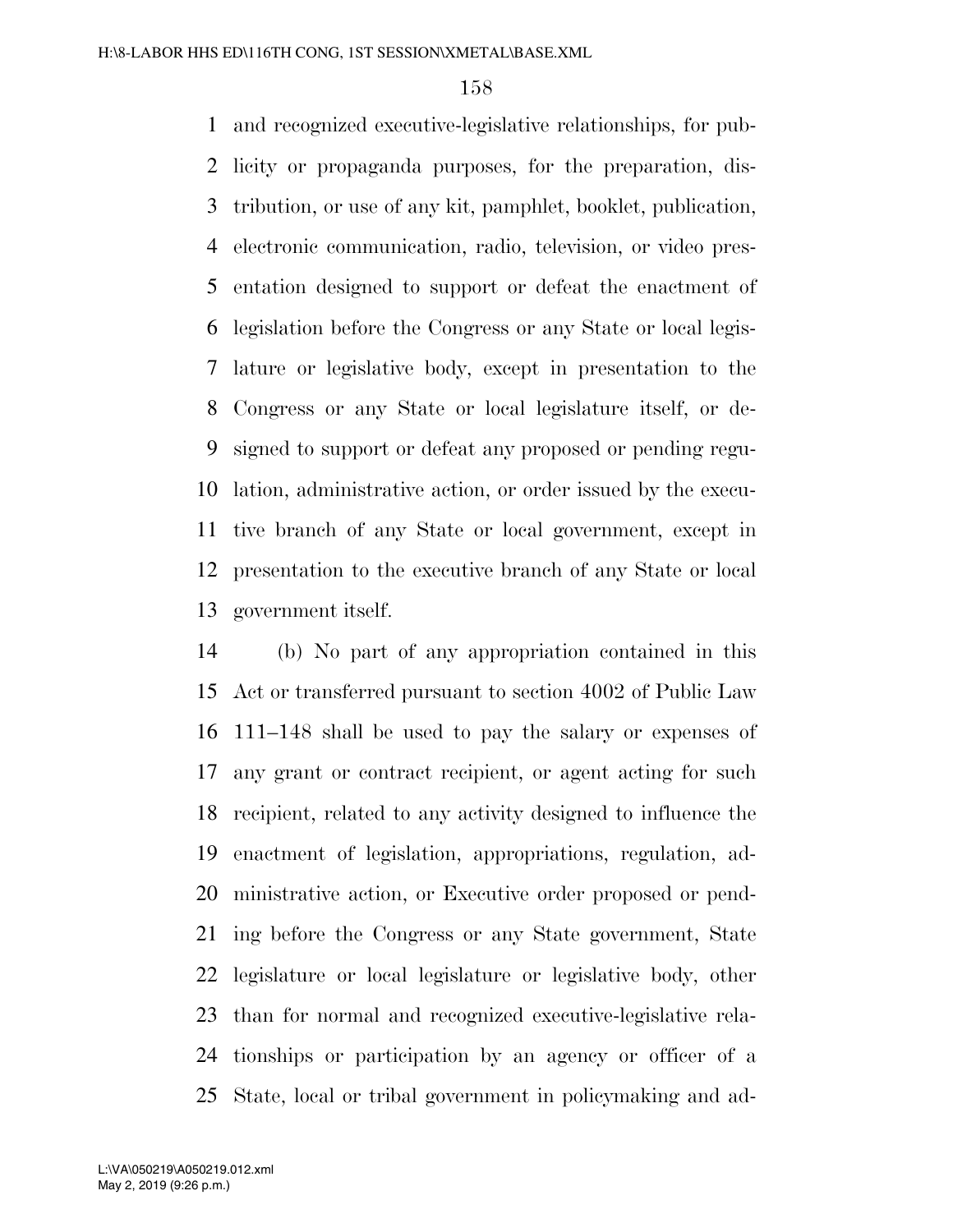ministrative processes within the executive branch of that government.

 (c) The prohibitions in subsections (a) and (b) shall include any activity to advocate or promote any proposed, pending or future Federal, State or local tax increase, or any proposed, pending, or future requirement or restric- tion on any legal consumer product, including its sale or marketing, including but not limited to the advocacy or promotion of gun control.

 SEC. 504. The Secretaries of Labor and Education are authorized to make available not to exceed \$28,000 and \$20,000, respectively, from funds available for sala- ries and expenses under titles I and III, respectively, for official reception and representation expenses; the Direc- tor of the Federal Mediation and Conciliation Service is authorized to make available for official reception and rep- resentation expenses not to exceed \$5,000 from the funds available for ''Federal Mediation and Conciliation Service, Salaries and Expenses''; and the Chairman of the Na- tional Mediation Board is authorized to make available for official reception and representation expenses not to ex- ceed \$5,000 from funds available for ''National Mediation Board, Salaries and Expenses''.

 SEC. 505. When issuing statements, press releases, requests for proposals, bid solicitations and other docu-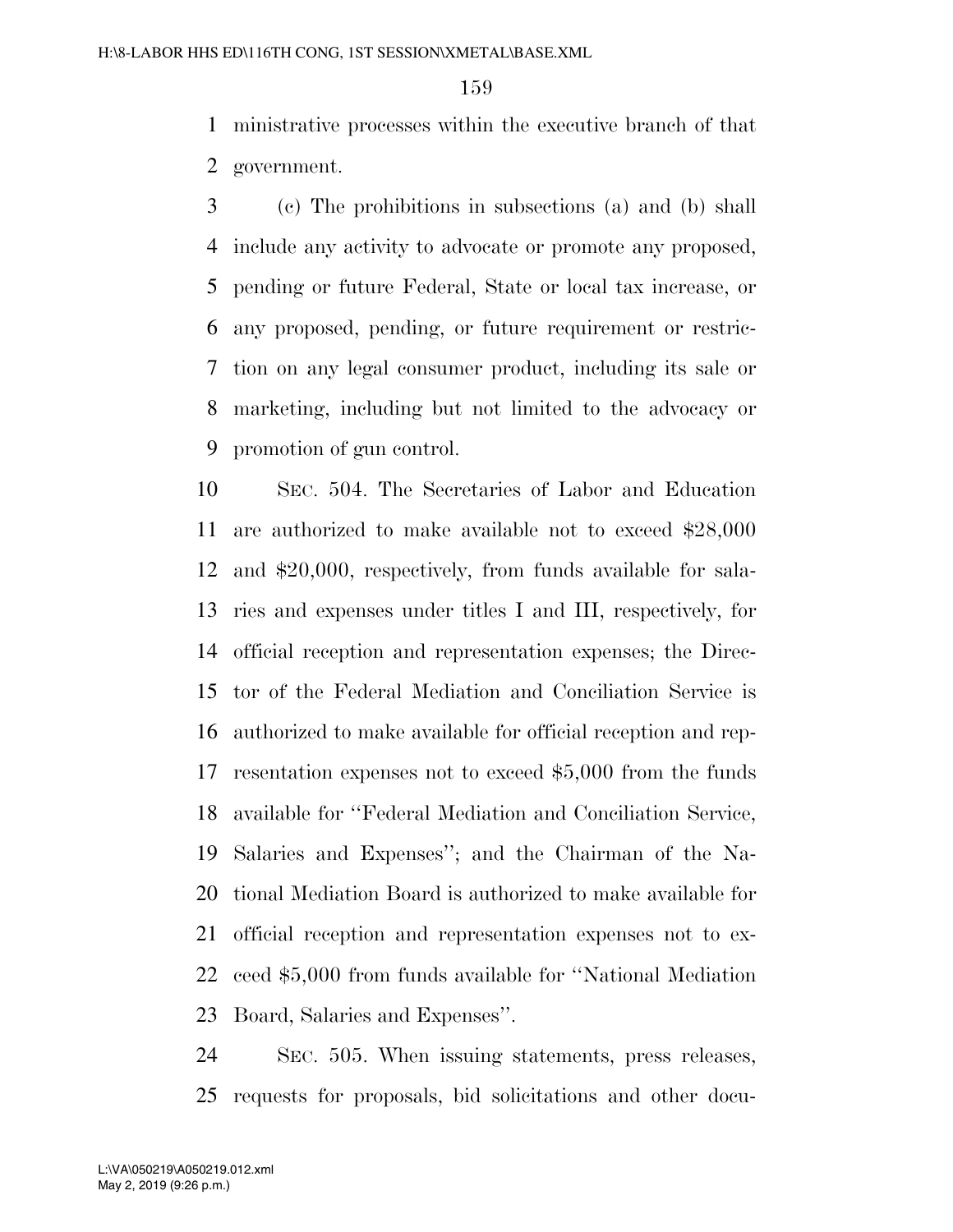ments describing projects or programs funded in whole or in part with Federal money, all grantees receiving Federal funds included in this Act, including but not limited to State and local governments and recipients of Federal re-search grants, shall clearly state—

 (1) the percentage of the total costs of the pro- gram or project which will be financed with Federal money;

 (2) the dollar amount of Federal funds for the project or program; and

 (3) percentage and dollar amount of the total costs of the project or program that will be financed by non-governmental sources.

 SEC. 506. (a) None of the funds appropriated in this Act, and none of the funds in any trust fund to which funds are appropriated in this Act, shall be expended for any abortion.

 (b) None of the funds appropriated in this Act, and none of the funds in any trust fund to which funds are appropriated in this Act, shall be expended for health ben-efits coverage that includes coverage of abortion.

 (c) The term ''health benefits coverage'' means the package of services covered by a managed care provider or organization pursuant to a contract or other arrange-ment.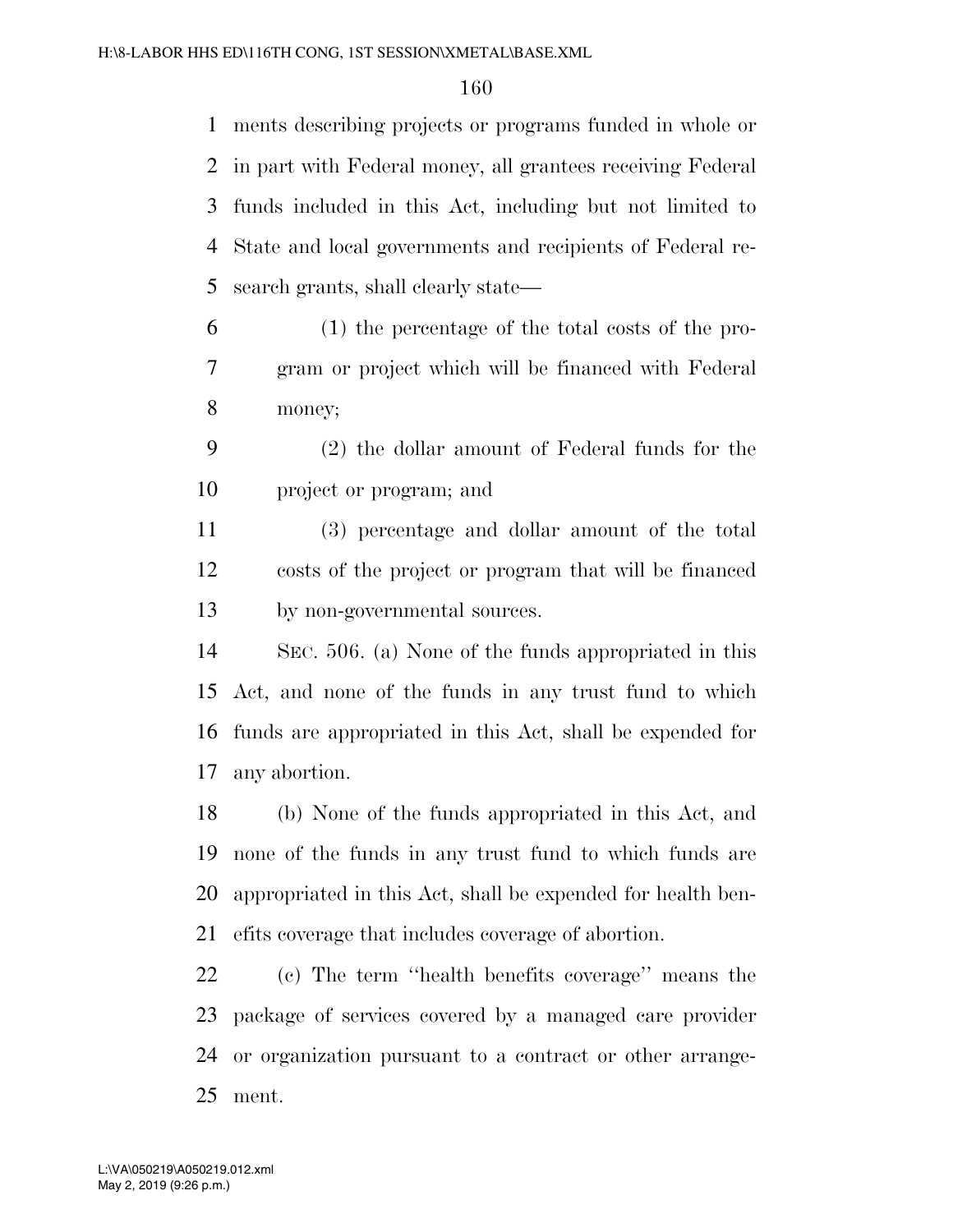SEC. 507. (a) The limitations established in the pre-ceding section shall not apply to an abortion—

 (1) if the pregnancy is the result of an act of rape or incest; or

 (2) in the case where a woman suffers from a physical disorder, physical injury, or physical illness, including a life-endangering physical condition caused by or arising from the pregnancy itself, that would, as certified by a physician, place the woman in danger of death unless an abortion is performed. (b) Nothing in the preceding section shall be con- strued as prohibiting the expenditure by a State, locality, entity, or private person of State, local, or private funds (other than a State's or locality's contribution of Medicaid matching funds).

 (c) Nothing in the preceding section shall be con- strued as restricting the ability of any managed care pro- vider from offering abortion coverage or the ability of a State or locality to contract separately with such a pro- vider for such coverage with State funds (other than a State's or locality's contribution of Medicaid matching funds).

 (d)(1) None of the funds made available in this Act may be made available to a Federal agency or program, or to a State or local government, if such agency, program,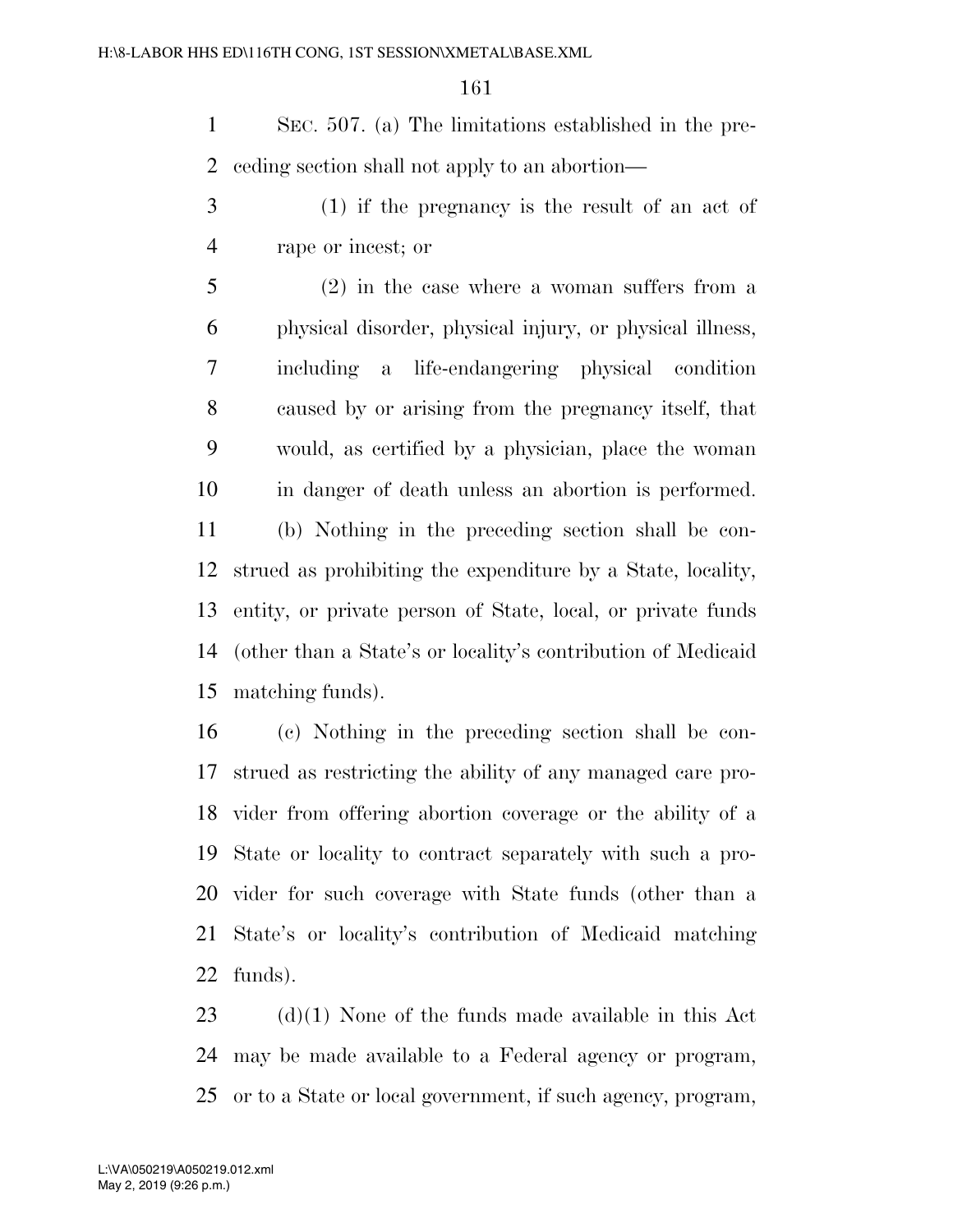or government subjects any institutional or individual health care entity to discrimination on the basis that the health care entity does not provide, pay for, provide cov-erage of, or refer for abortions.

 (2) In this subsection, the term ''health care entity'' includes an individual physician or other health care pro- fessional, a hospital, a provider-sponsored organization, a health maintenance organization, a health insurance plan, or any other kind of health care facility, organization, or plan.

 SEC. 508. (a) None of the funds made available in this Act may be used for—

 (1) the creation of a human embryo or embryos for research purposes; or

 (2) research in which a human embryo or em- bryos are destroyed, discarded, or knowingly sub- jected to risk of injury or death greater than that allowed for research on fetuses in utero under 45 CFR 46.204(b) and section 498(b) of the Public 20 Health Service Act  $(42 \text{ U.S.C. } 289 \text{g(b)})$ .

 (b) For purposes of this section, the term ''human embryo or embryos'' includes any organism, not protected as a human subject under 45 CFR 46 as of the date of the enactment of this Act, that is derived by fertilization,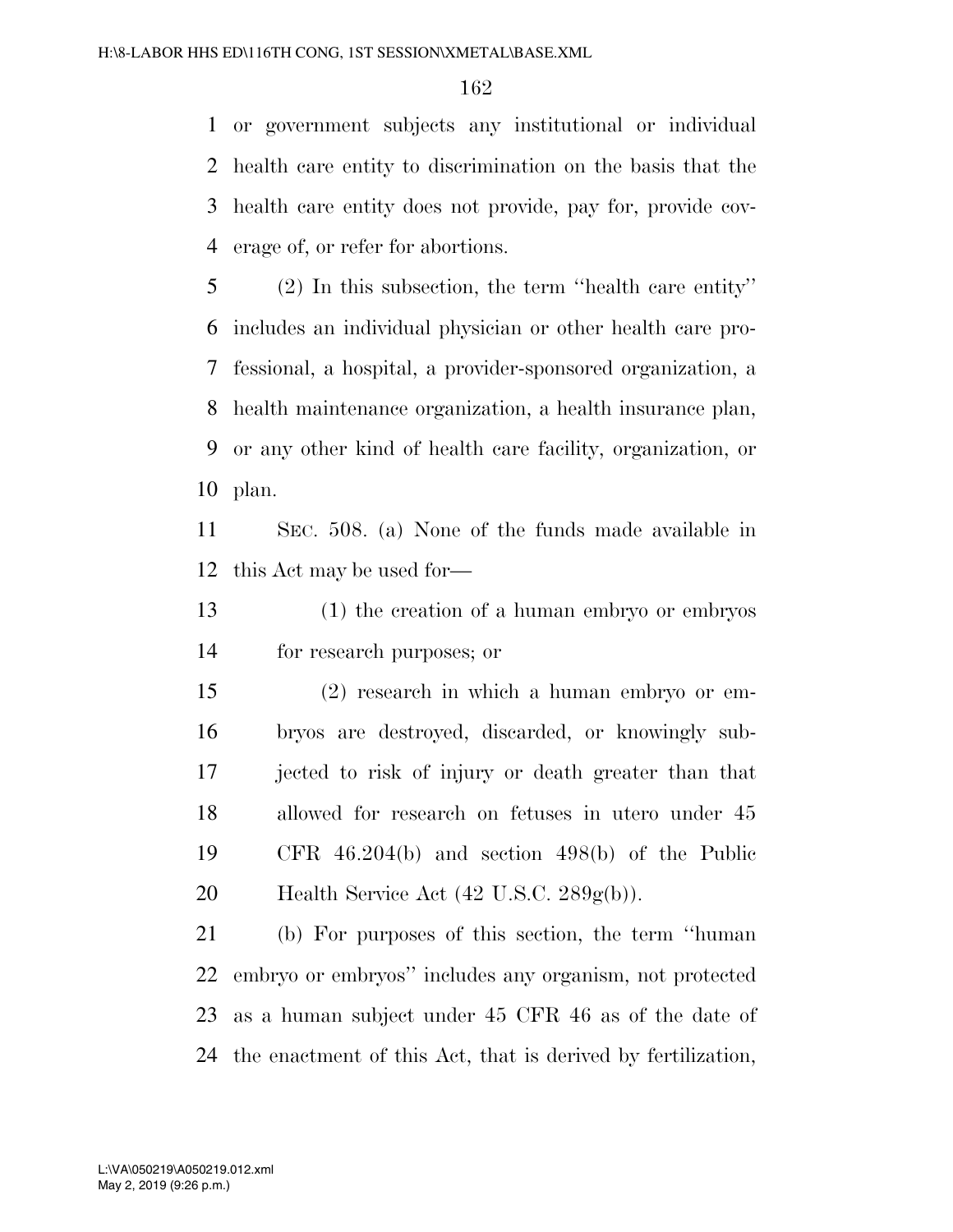parthenogenesis, cloning, or any other means from one or more human gametes or human diploid cells.

 SEC. 509. (a) None of the funds made available in this Act may be used for any activity that promotes the legalization of any drug or other substance included in schedule I of the schedules of controlled substances estab- lished under section 202 of the Controlled Substances Act except for normal and recognized executive-congressional communications.

 (b) The limitation in subsection (a) shall not apply when there is significant medical evidence of a therapeutic advantage to the use of such drug or other substance or that federally sponsored clinical trials are being conducted to determine therapeutic advantage.

 SEC. 510. None of the funds made available in this Act may be used to promulgate or adopt any final stand- ard under section 1173(b) of the Social Security Act pro- viding for, or providing for the assignment of, a unique health identifier for an individual (except in an individ- ual's capacity as an employer or a health care provider), until legislation is enacted specifically approving the standard.

 SEC. 511. None of the funds made available in this Act may be obligated or expended to enter into or renew a contract with an entity if—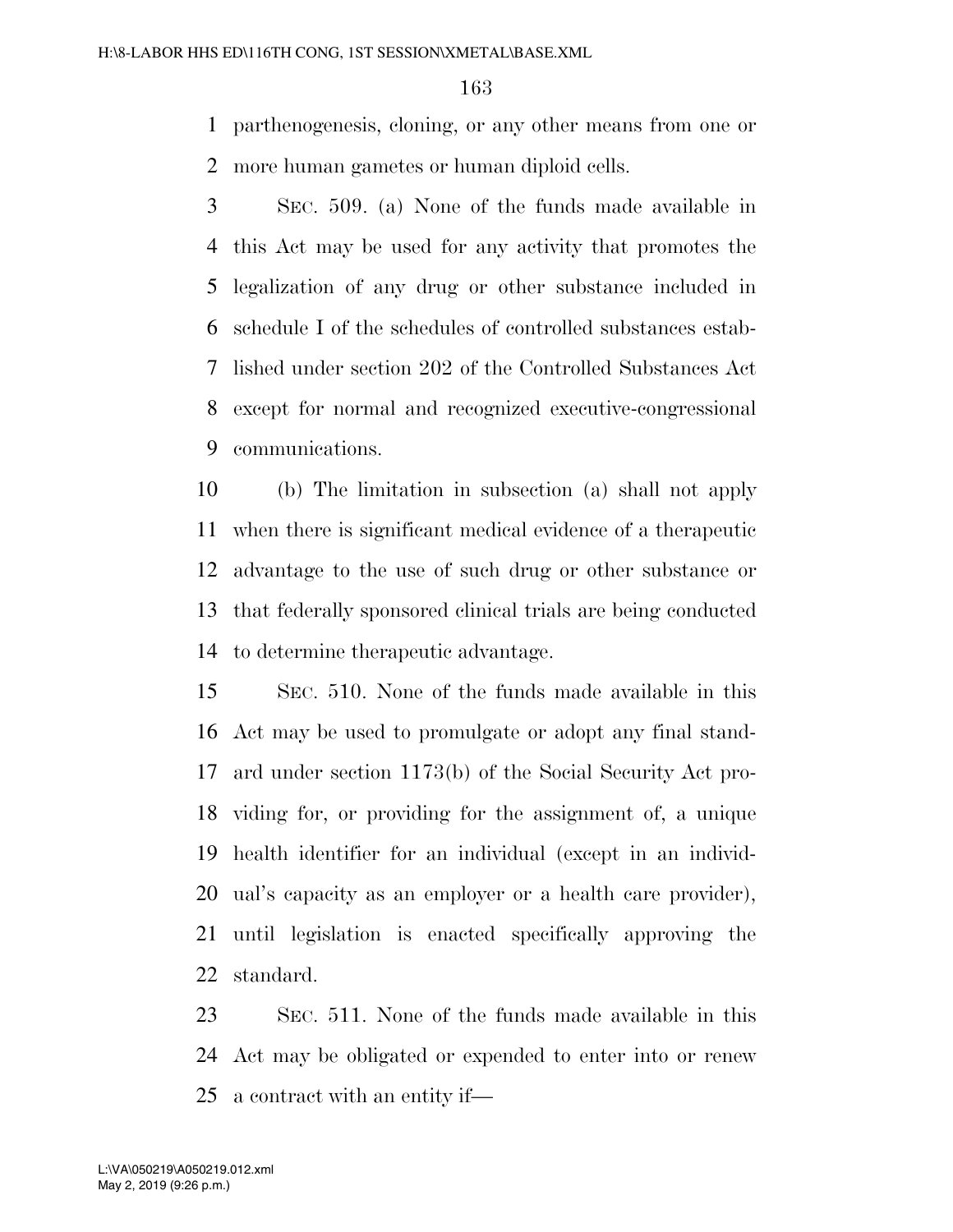(1) such entity is otherwise a contractor with the United States and is subject to the requirement in 38 U.S.C. 4212(d) regarding submission of an annual report to the Secretary of Labor concerning employment of certain veterans; and

 (2) such entity has not submitted a report as required by that section for the most recent year for which such requirement was applicable to such enti-ty.

 SEC. 512. None of the funds made available in this Act may be transferred to any department, agency, or in- strumentality of the United States Government, except pursuant to a transfer made by, or transfer authority pro-vided in, this Act or any other appropriation Act.

 SEC. 513. None of the funds made available by this Act to carry out the Library Services and Technology Act may be made available to any library covered by para-18 graph (1) of section  $224(f)$  of such Act, as amended by the Children's Internet Protection Act, unless such library has made the certifications required by paragraph (4) of such section.

 SEC. 514. (a) None of the funds provided under this Act, or provided under previous appropriations Acts to the agencies funded by this Act that remain available for obli-gation or expenditure in fiscal year 2020, or provided from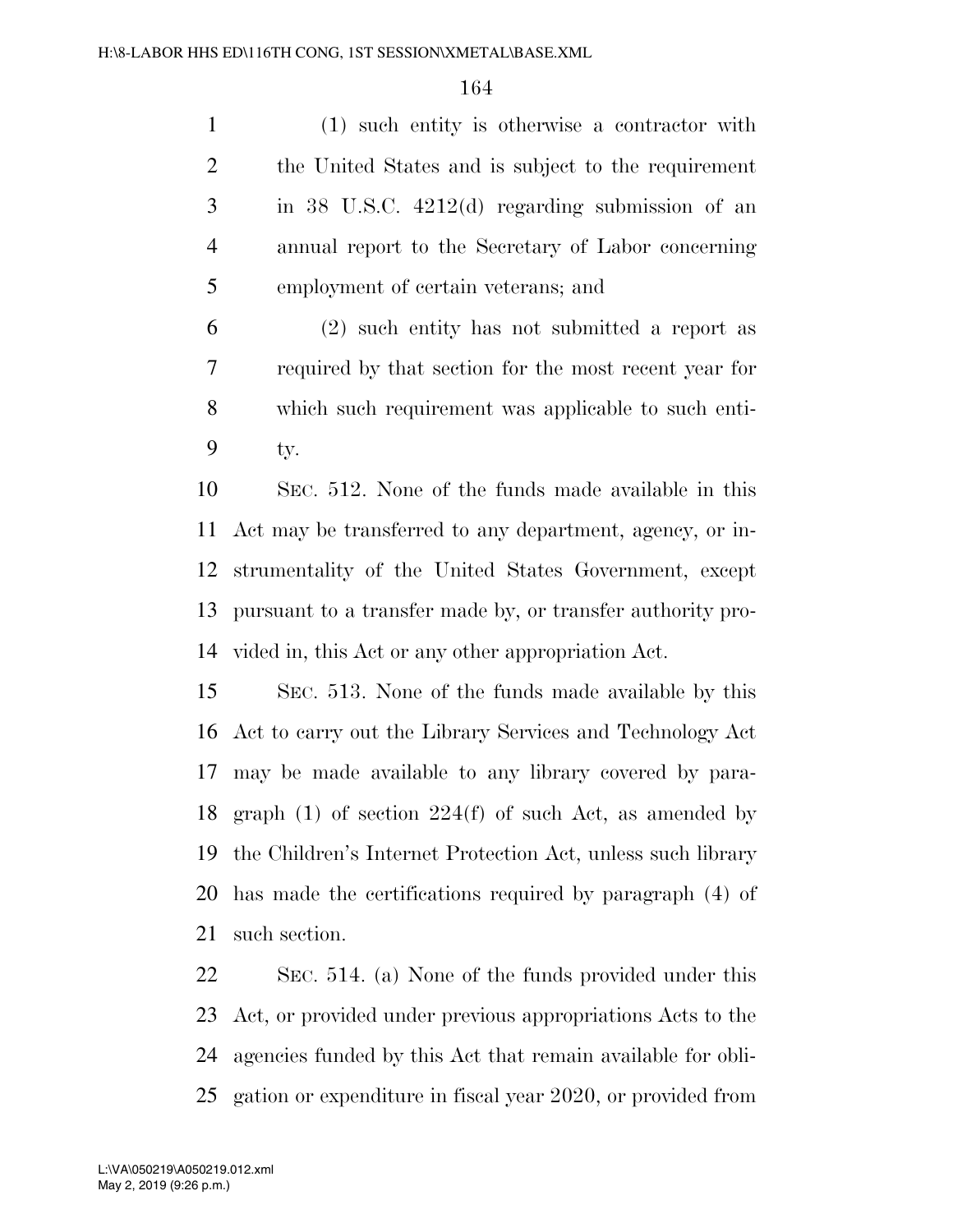any accounts in the Treasury of the United States derived by the collection of fees available to the agencies funded by this Act, shall be available for obligation or expenditure through a reprogramming of funds that—

(1) creates new programs;

(2) eliminates a program, project, or activity;

 (3) increases funds or personnel by any means for any project or activity for which funds have been denied or restricted;

 (4) contracts out or privatizes any functions or activities presently performed by Federal employees; unless the Committees on Appropriations of the House of Representatives and the Senate are consulted 15 days in advance of such reprogramming or of an announcement of intent relating to such reprogramming, whichever oc- curs earlier, and are notified in writing 10 days in advance of such reprogramming.

 (b) None of the funds provided under this Act, or provided under previous appropriations Acts to the agen- cies funded by this Act that remain available for obligation or expenditure in fiscal year 2020, or provided from any accounts in the Treasury of the United States derived by the collection of fees available to the agencies funded by this Act, shall be available for obligation or expenditure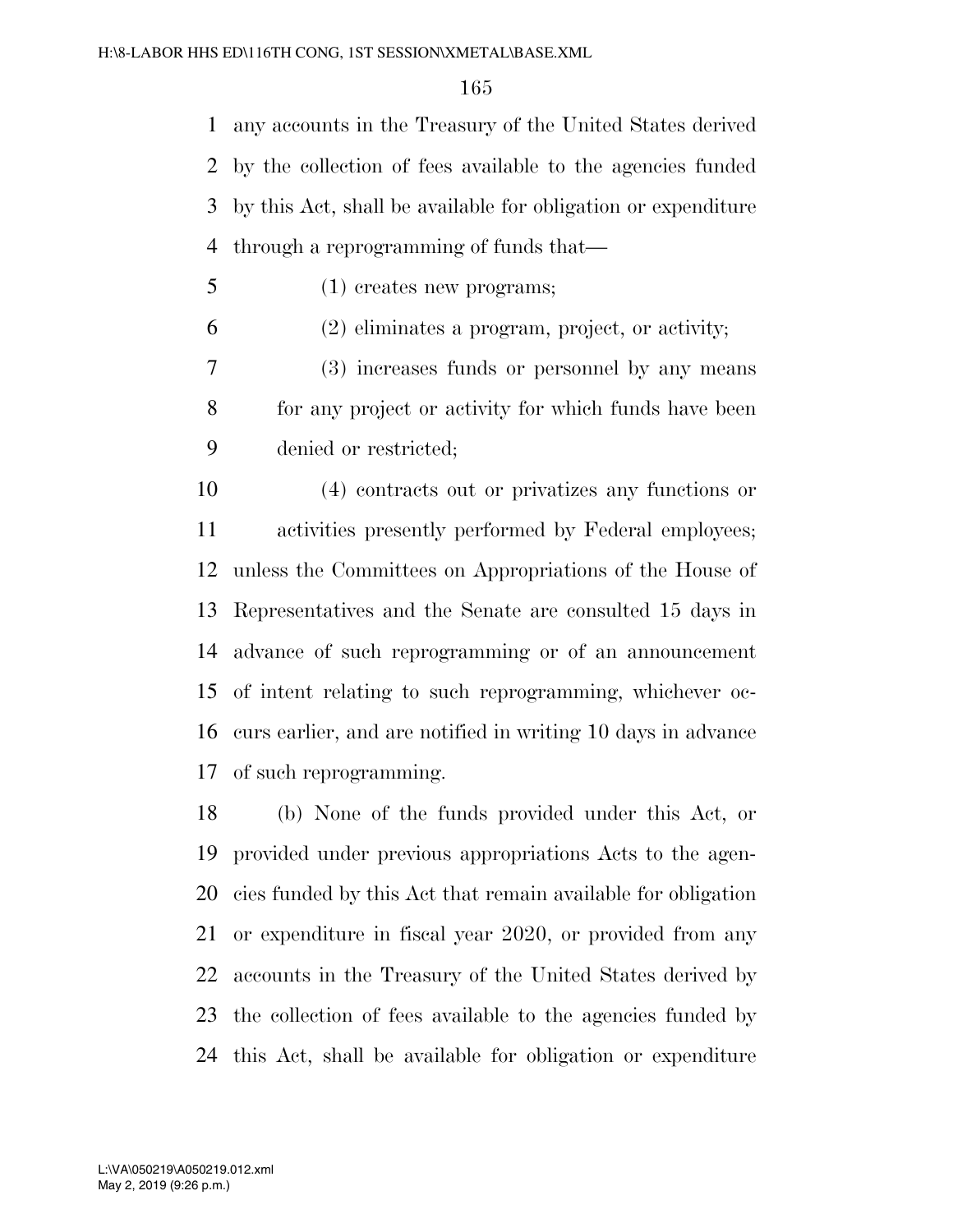through a reprogramming of funds in excess of \$500,000 or 10 percent, whichever is less, that—

- (1) augments existing programs, projects (in-cluding construction projects), or activities;
- (2) reduces by 10 percent funding for any exist- ing program, project, or activity, or numbers of per-sonnel by 10 percent as approved by Congress; or
- (3) results from any general savings from a re- duction in personnel which would result in a change in existing programs, activities, or projects as ap-proved by Congress;

 unless the Committees on Appropriations of the House of Representatives and the Senate are consulted 15 days in advance of such reprogramming or of an announcement of intent relating to such reprogramming, whichever oc- curs earlier, and are notified in writing 10 days in advance of such reprogramming.

 (c) None of the funds provided under this Act, or pro- vided under previous appropriations Acts to the agencies funded by this Act that remain available for obligation or expenditure in fiscal year 2020, or provided from any ac- counts in the Treasury of the United States derived by the collection of fees available to the agencies funded by this Act, shall be available for obligation or expenditure that—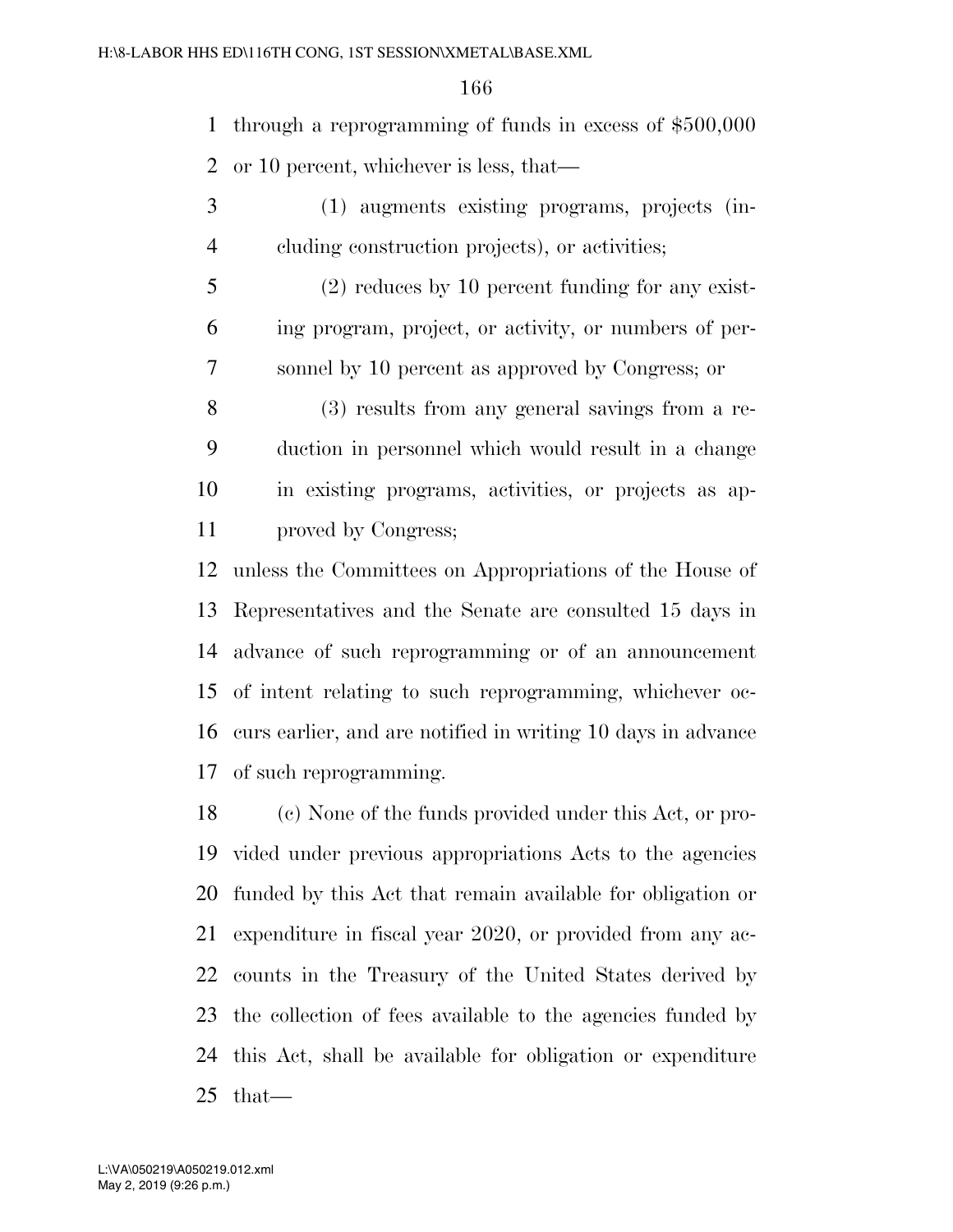- (1) relocates an office or employees;
- (2) reorganizes or renames offices; or
- (3) reorganizes programs or activities;

 unless the relocation, renaming, or reorganization was in- cluded in the President's fiscal year 2020 budget proposal, including the accompanying justification documents sub- mitted to the Committees on Appropriations of the House of Representatives and the Senate, and such committees are consulted at least 15 days in advance of such reloca-tion, renaming, or reorganization.

 SEC. 515. (a) None of the funds made available in this Act may be used to request that a candidate for ap- pointment to a Federal scientific advisory committee dis- close the political affiliation or voting history of the can- didate or the position that the candidate holds with re- spect to political issues not directly related to and nec-essary for the work of the committee involved.

 (b) None of the funds made available in this Act may be used to disseminate information that is deliberately false or misleading.

 SEC. 516. Within 45 days of enactment of this Act, each department and related agency funded through this Act shall submit an operating plan that details at the pro- gram, project, and activity level any funding allocations for fiscal year 2020 that are different than those specified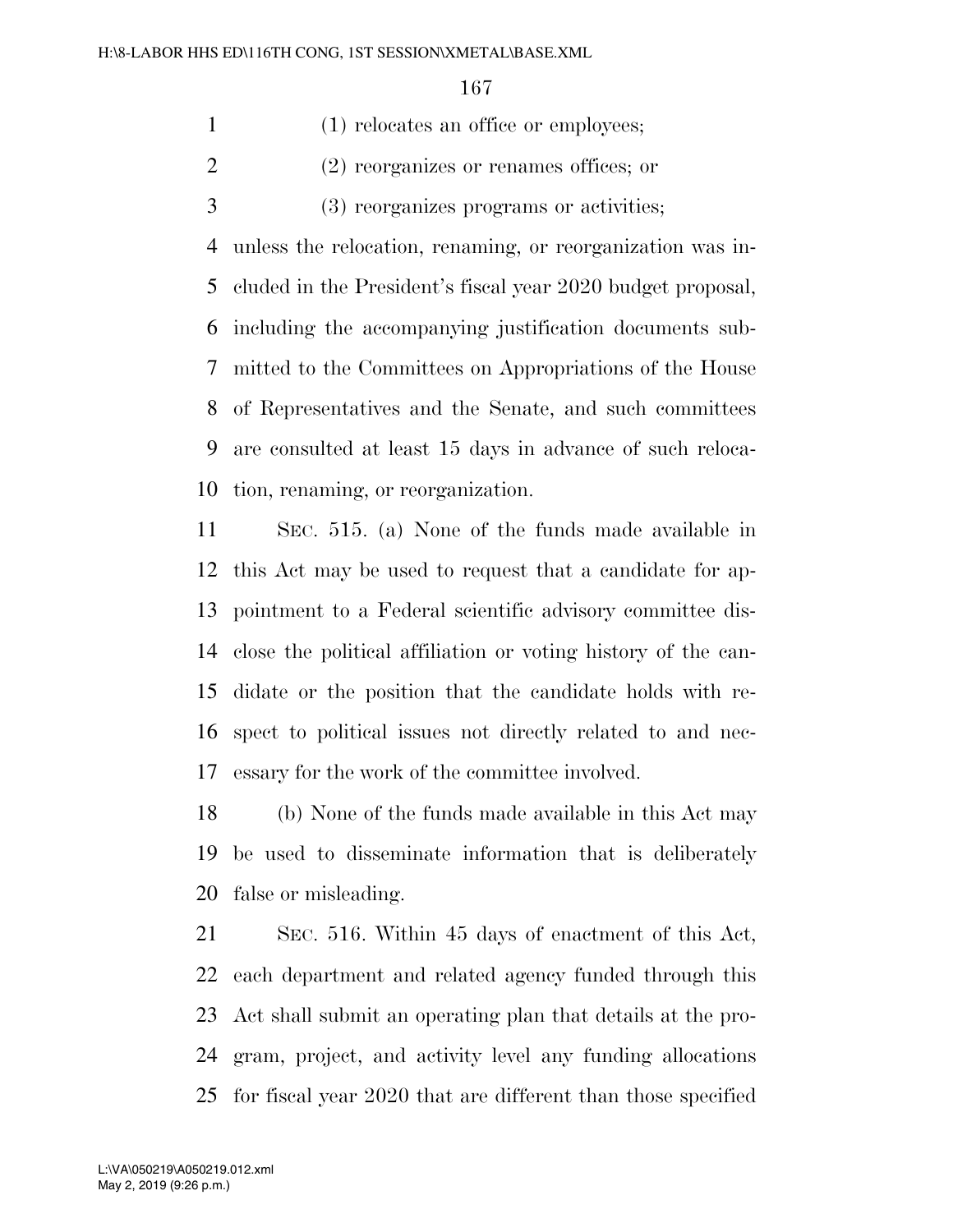in this Act, the accompanying detailed table in the joint explanatory statement accompanying this Act or the fiscal year 2020 budget request.

 SEC. 517. The Secretaries of Labor, Health and Human Services, and Education shall each prepare and submit to the Committees on Appropriations of the House of Representatives and the Senate a report on the number and amount of contracts, grants, and cooperative agree- ments exceeding \$500,000, individually or in total at the program, project, or activity level, in value and awarded by the Department on a non-competitive basis during each quarter of fiscal year 2020, but not to include grants awarded on a formula basis or directed by law. Such re- port shall include the name of the contractor or grantee, the amount of funding, the governmental purpose, includ- ing a justification for issuing the award on a non-competi- tive basis. Such report shall be transmitted to the Commit- tees within 30 days after the end of the quarter for which the report is submitted.

 SEC. 518. None of the funds appropriated in this Act shall be expended or obligated by the Commissioner of So- cial Security, for purposes of administering Social Security benefit payments under title II of the Social Security Act, to process any claim for credit for a quarter of coverage based on work performed under a social security account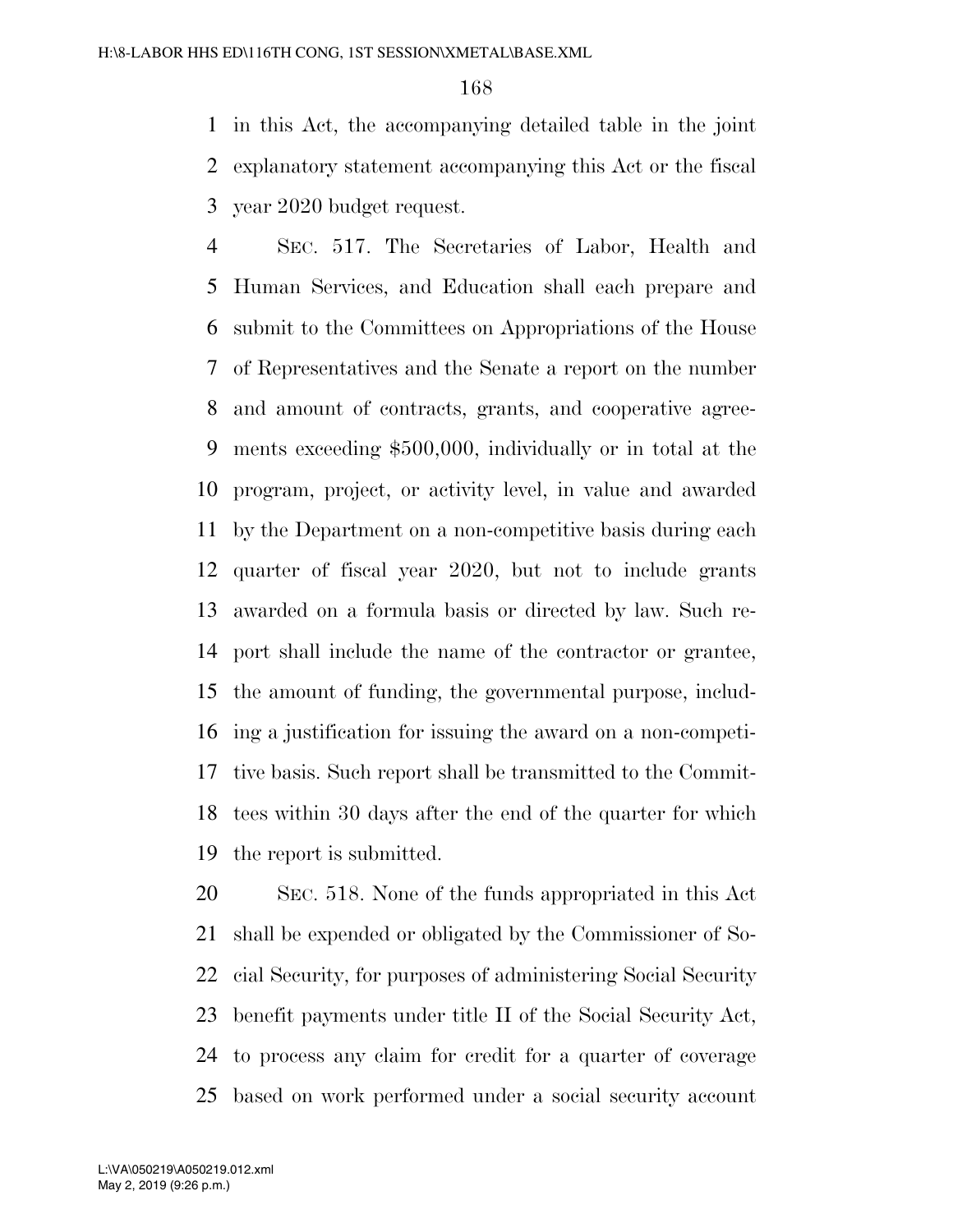number that is not the claimant's number and the per- formance of such work under such number has formed the basis for a conviction of the claimant of a violation of sec-tion 208(a)(6) or (7) of the Social Security Act.

 SEC. 519. None of the funds appropriated by this Act may be used by the Commissioner of Social Security or the Social Security Administration to pay the compensa- tion of employees of the Social Security Administration to administer Social Security benefit payments, under any agreement between the United States and Mexico estab- lishing totalization arrangements between the social secu- rity system established by title II of the Social Security Act and the social security system of Mexico, which would not otherwise be payable but for such agreement.

 SEC. 520. (a) None of the funds made available in this Act may be used to maintain or establish a computer network unless such network blocks the viewing, downloading, and exchanging of pornography.

 (b) Nothing in subsection (a) shall limit the use of funds necessary for any Federal, State, tribal, or local law enforcement agency or any other entity carrying out crimi- nal investigations, prosecution, or adjudication activities. SEC. 521. For purposes of carrying out Executive Order 13589, Office of Management and Budget Memo-randum M–12–12 dated May 11, 2012, and requirements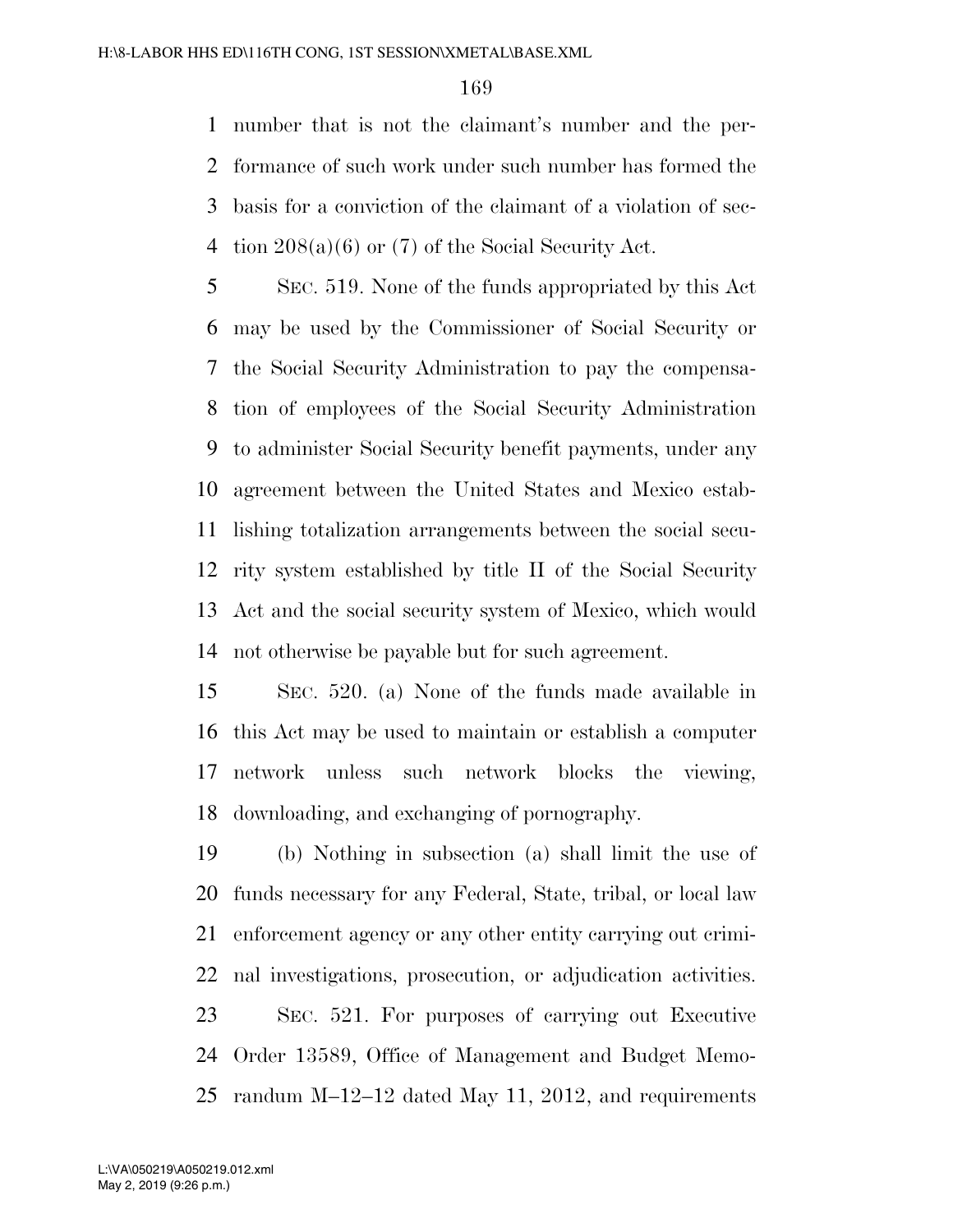contained in the annual appropriations bills relating to conference attendance and expenditures:

- (1) the operating divisions of HHS shall be con-sidered independent agencies; and
- (2) attendance at and support for scientific con- ferences shall be tabulated separately from and not included in agency totals.

 SEC. 522. Federal agencies funded under this Act shall clearly state within the text, audio, or video used for advertising or educational purposes, including emails or Internet postings, that the communication is printed, pub- lished, or produced and disseminated at U.S. taxpayer ex- pense. The funds used by a Federal agency to carry out this requirement shall be derived from amounts made available to the agency for advertising or other commu- nications regarding the programs and activities of the agency.

 SEC. 523. (a) Federal agencies may use Federal dis- cretionary funds that are made available in this Act to carry out up to 10 Performance Partnership Pilots. Such Pilots shall be governed by the provisions of section 526 of division H of Public Law 113–76, except that in car- rying out such Pilots section 526 shall be applied by sub- stituting ''Fiscal Year 2020'' for ''Fiscal Year 2014'' in the title of subsection (b) and by substituting ''September

May 2, 2019 (9:26 p.m.) L:\VA\050219\A050219.012.xml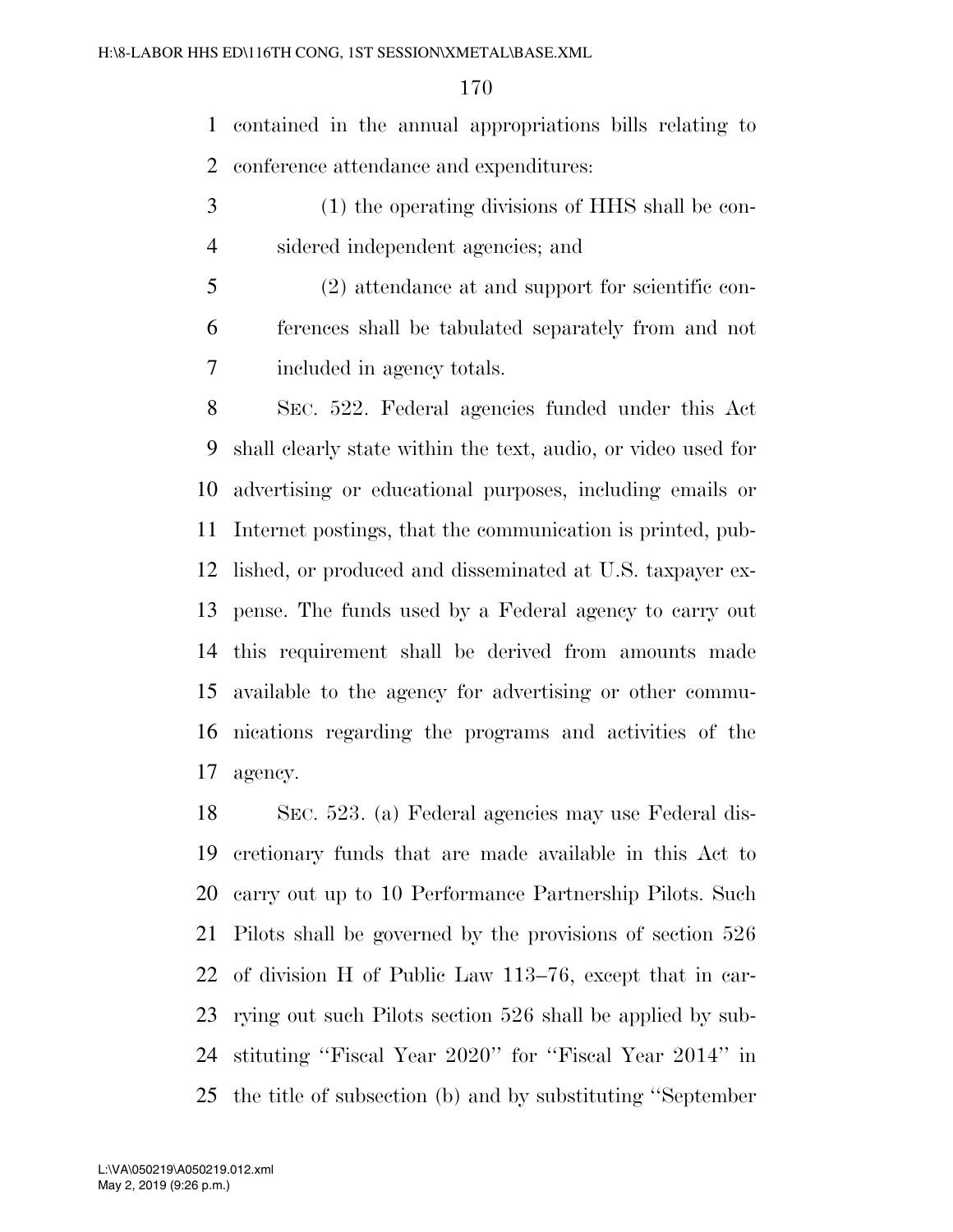30, 2024'' for ''September 30, 2018'' each place it ap- pears: *Provided*, That such pilots shall include commu-nities that have experienced civil unrest.

 (b) In addition, Federal agencies may use Federal discretionary funds that are made available in this Act to participate in Performance Partnership Pilots that are being carried out pursuant to the authority provided by section 526 of division H of Public Law 113–76, section 524 of division G of Public Law 113–235, section 525 of division H of Public Law 114–113, section 525 of division H of Public Law 115–31, and section 525 of division H of Public Law 115–141.

 (c) Pilot sites selected under authorities in this Act and prior appropriations Acts may be granted by relevant agencies up to an additional 5 years to operate under such authorities.

 SEC. 524. Not later than 30 days after the end of each calendar quarter, beginning with the first month of fiscal year 2020, the Departments of Labor, Health and Human Services and Education and the Social Security Administration shall provide the Committees on Appro- priations of the House of Representatives and Senate a report on the status of balances of appropriations: *Pro- vided*, That for balances that are unobligated and uncom-mitted, committed, and obligated but unexpended, the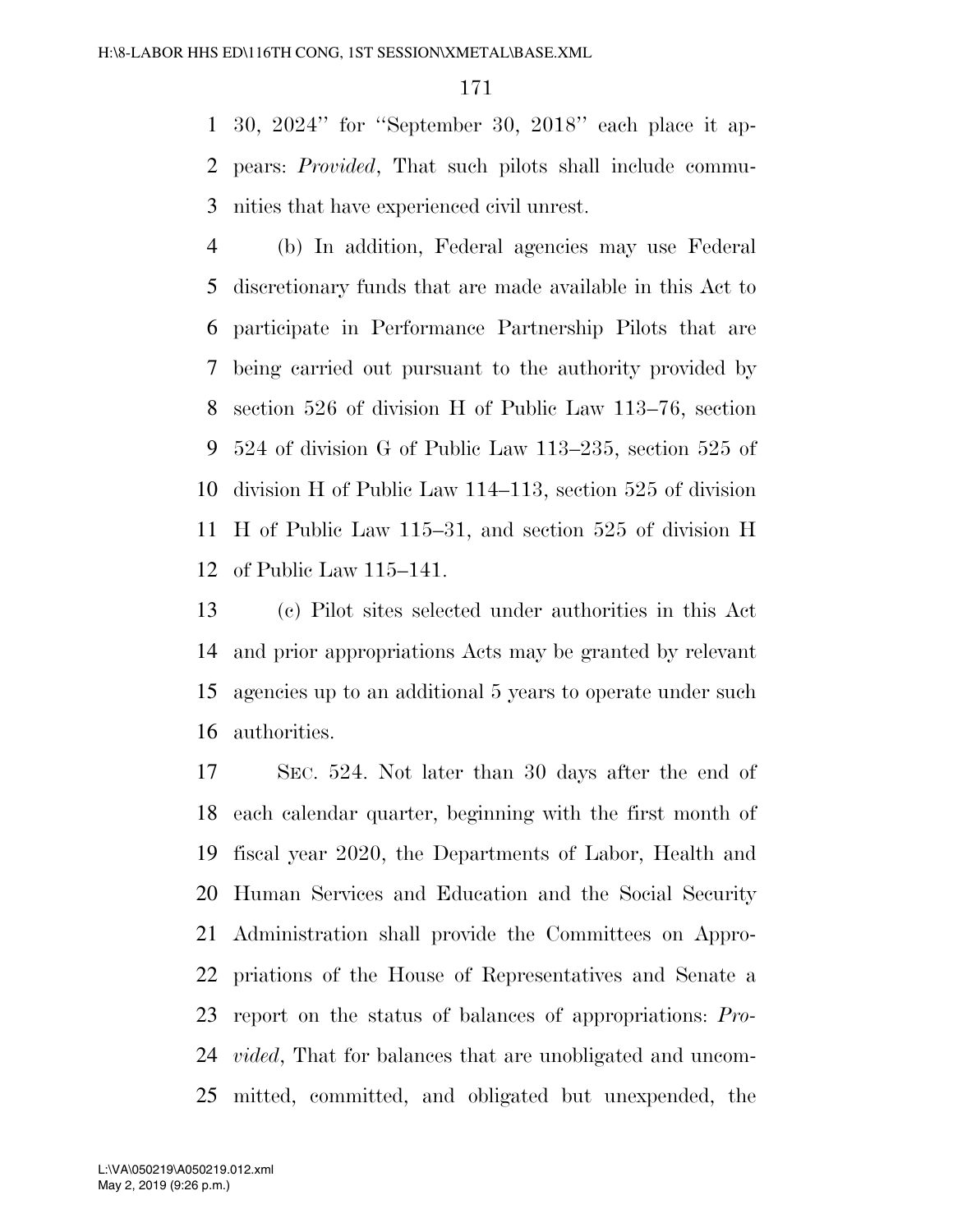monthly reports shall separately identify the amounts at- tributable to each source year of appropriation (beginning with fiscal year 2012, or, to the extent feasible, earlier fiscal years) from which balances were derived.

 SEC. 525. Of the unobligated balances made available 6 for purposes of carrying out section  $2105(a)(3)$  of the So- cial Security Act, \$7,715,000,000 shall not be available for obligation in this fiscal year.

 This Act may be cited as the ''Departments of Labor, Health and Human Services, and Education, and Related Agencies Appropriations Act, 2020''.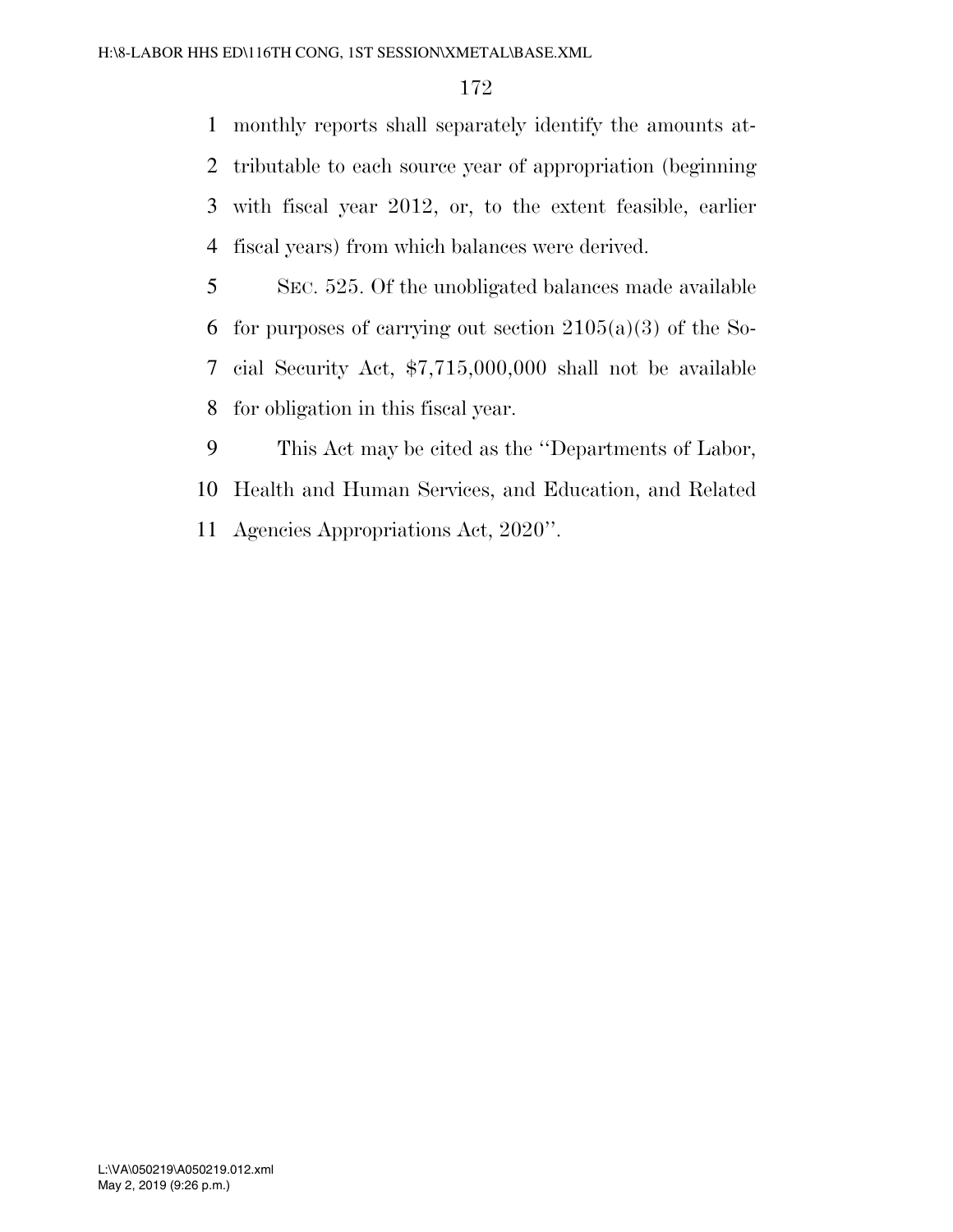H:\8-LABOR HHS ED\116TH CONG, 1ST SESSION\XMETAL\BASE.XML

May 2, 2019 (9:26 p.m.) L:\VA\050219\A050219.012.xml